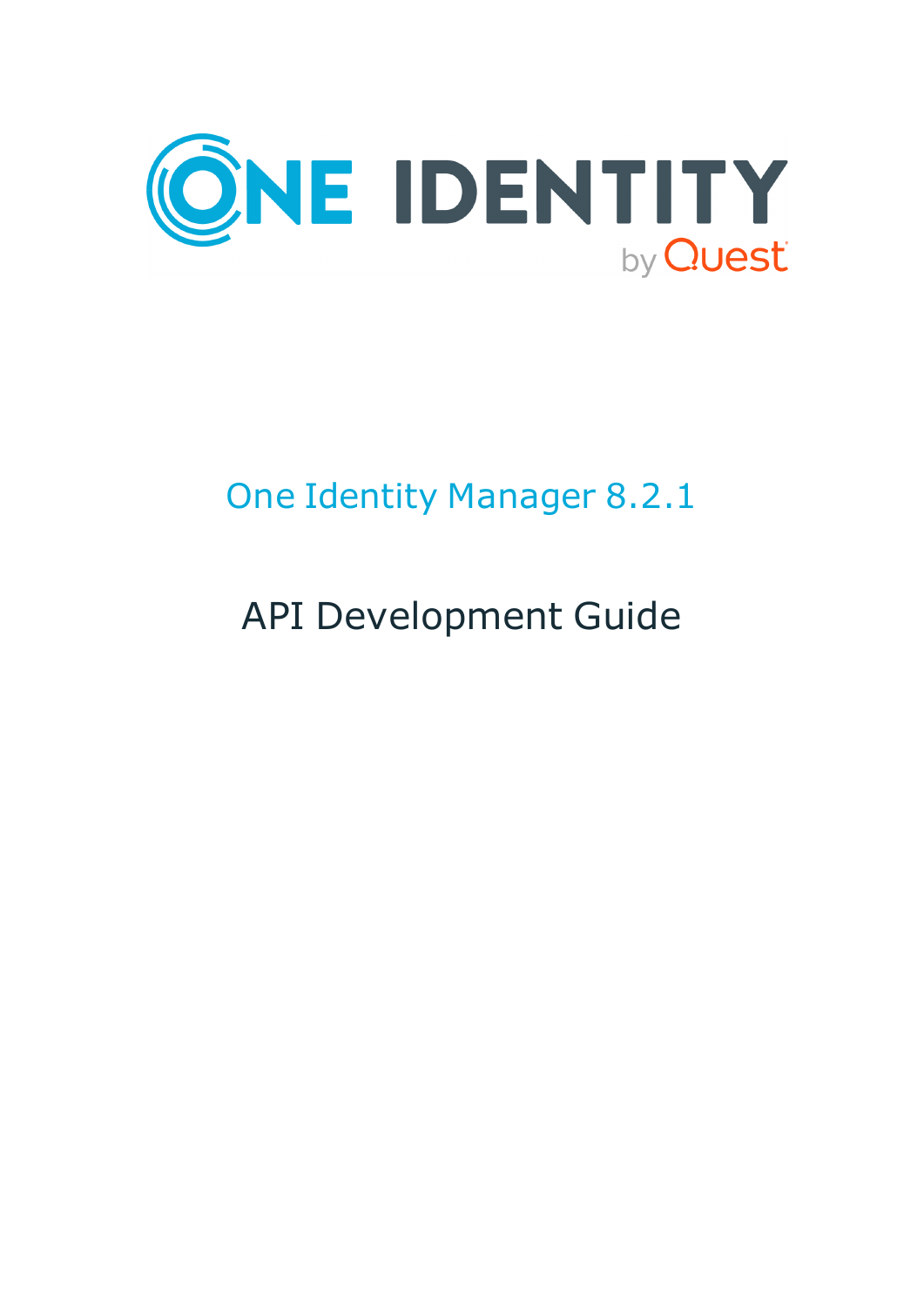#### **Copyright 2022 One Identity LLC.**

#### **ALL RIGHTS RESERVED.**

This guide contains proprietary information protected by copyright. The software described in this guide is furnished under a software license or nondisclosure agreement. This software may be used or copied only in accordance with the terms of the applicable agreement. No part of this guide may be reproduced or transmitted in any form or by any means, electronic or mechanical, including photocopying and recording for any purpose other than the purchaser's personal use without the written permission of One Identity LLC .

The information in this document is provided in connection with One Identity products. No license, express or implied, by estoppel or otherwise, to any intellectual property right is granted by this document or in connection with the sale of One Identity LLC products. EXCEPT AS SET FORTH IN THE TERMS AND CONDITIONS AS SPECIFIED IN THE LICENSE AGREEMENT FOR THIS PRODUCT, ONE IDENTITY ASSUMES NO LIABILITY WHATSOEVER AND DISCLAIMS ANY EXPRESS, IMPLIED OR STATUTORY WARRANTY RELATING TO ITS PRODUCTS INCLUDING, BUT NOT LIMITED TO, THE IMPLIED WARRANTY OF MERCHANTABILITY, FITNESS FOR A PARTICULAR PURPOSE, OR NON-INFRINGEMENT. IN NO EVENT SHALL ONE IDENTITY BE LIABLE FOR ANY DIRECT, INDIRECT, CONSEQUENTIAL, PUNITIVE, SPECIAL OR INCIDENTAL DAMAGES (INCLUDING, WITHOUT LIMITATION, DAMAGES FOR LOSS OF PROFITS, BUSINESS INTERRUPTION OR LOSS OF INFORMATION) ARISING OUT OF THE USE OR INABILITY TO USE THIS DOCUMENT, EVEN IF ONE IDENTITY HAS BEEN ADVISED OF THE POSSIBILITY OF SUCH DAMAGES. One Identity makes no representations or warranties with respect to the accuracy or completeness of the contents of this document and reserves the right to make changes to specifications and product descriptions at any time without notice. One Identity does not make any commitment to update the information contained in this document.

If you have any questions regarding your potential use of this material, contact:

One Identity LLC. Attn: LEGAL Dept 4 Polaris Way Aliso Viejo, CA 92656

Refer to our Web site ([http://www.OneIdentity.com](http://www.oneidentity.com/)) for regional and international office information.

#### **Patents**

One Identity is proud of our advanced technology. Patents and pending patents may apply to this product. For the most current information about applicable patents for this product, please visit our website at [http://www.OneIdentity.com/legal/patents.aspx](http://www.oneidentity.com/legal/patents.aspx).

#### **Trademarks**

One Identity and the One Identity logo are trademarks and registered trademarks of One Identity LLC. in the U.S.A. and other countries. For a complete list of One Identity trademarks, please visit our website at [www.OneIdentity.com/legal](http://www.oneidentity.com/legal). All other trademarks are the property of their respective owners.

#### **Legend**

**WARNING: A WARNING icon highlights a potential risk of bodily injury or property damage, for which industry-standard safety precautions are advised. This icon is often associated with electrical hazards related to hardware.**

**CAUTION: A CAUTION icon indicates potential damage to hardware or loss of data if** A **instructions are not followed.**

One Identity Manager API Development Guide Updated - 27 April 2022, 01:16 Version - 8.2.1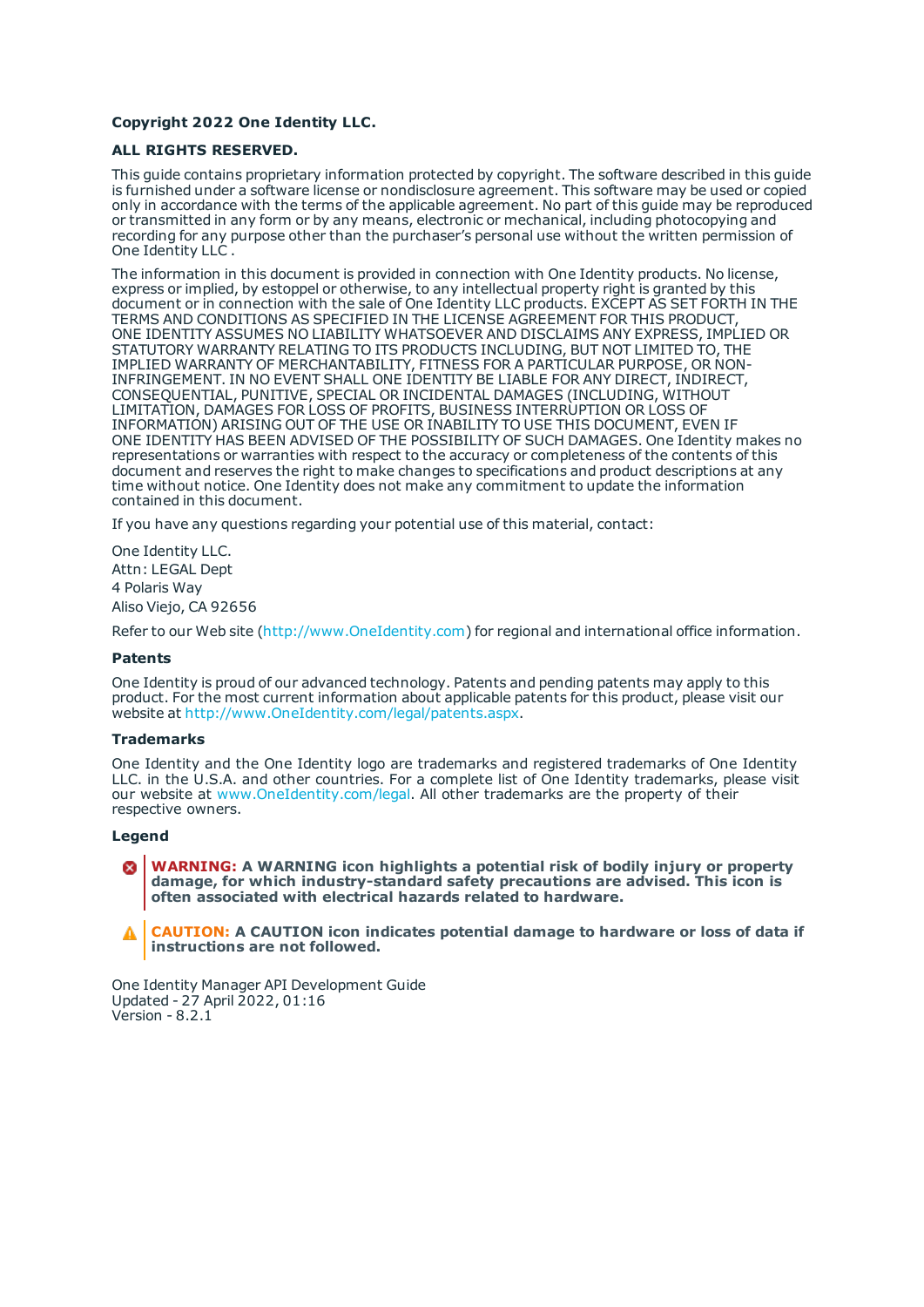## **Contents**

| Configuring authentication for the Operations Support Web Portal 25 |  |
|---------------------------------------------------------------------|--|
|                                                                     |  |
|                                                                     |  |
|                                                                     |  |

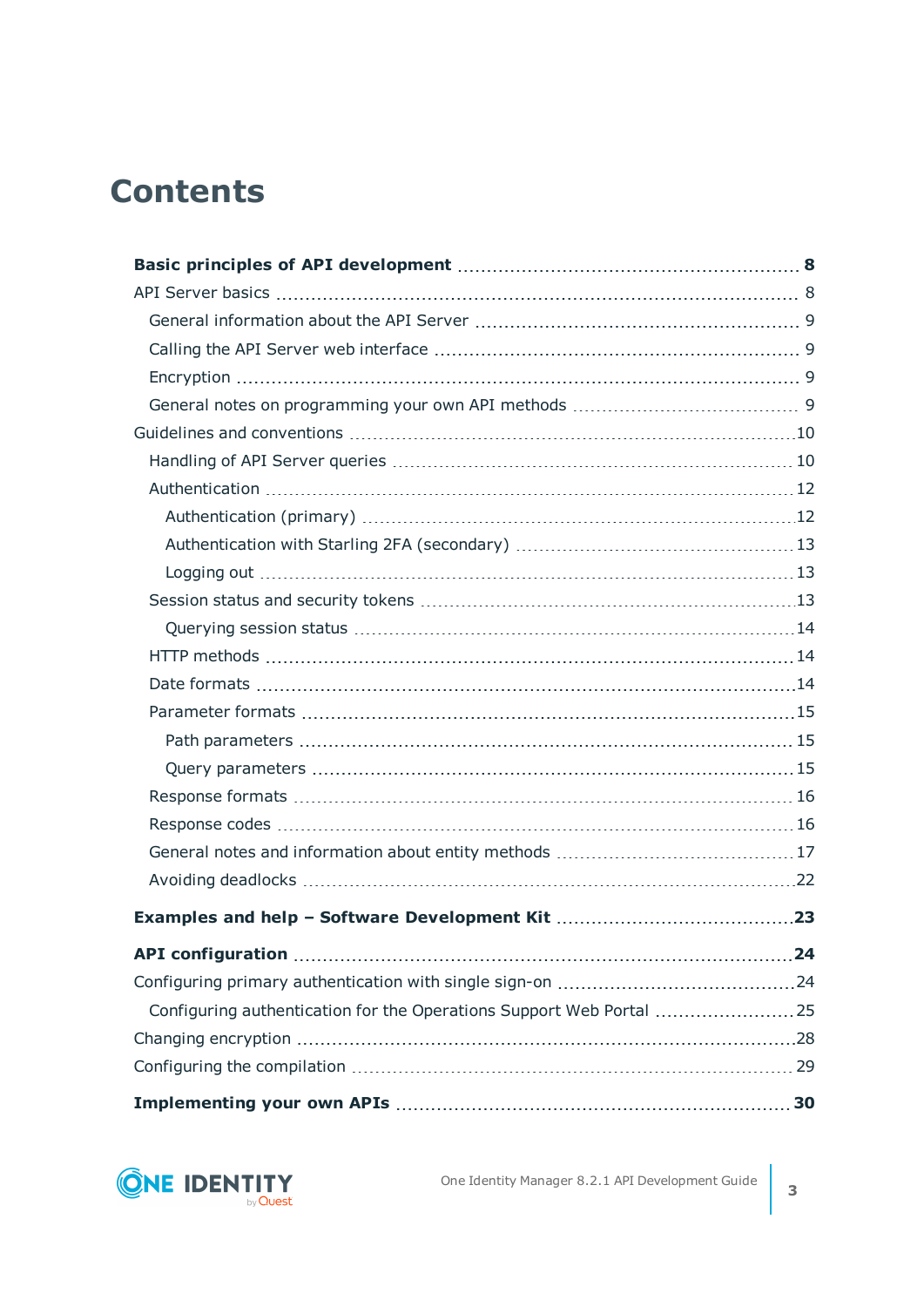| Quick start - Creating an API with the API Designer 34 |  |
|--------------------------------------------------------|--|
|                                                        |  |
|                                                        |  |
|                                                        |  |
|                                                        |  |
|                                                        |  |
|                                                        |  |
|                                                        |  |
|                                                        |  |
|                                                        |  |
|                                                        |  |
|                                                        |  |
|                                                        |  |
|                                                        |  |
|                                                        |  |
|                                                        |  |
|                                                        |  |
|                                                        |  |
|                                                        |  |
|                                                        |  |
|                                                        |  |
|                                                        |  |
|                                                        |  |
|                                                        |  |
|                                                        |  |
|                                                        |  |
|                                                        |  |
|                                                        |  |
|                                                        |  |
|                                                        |  |

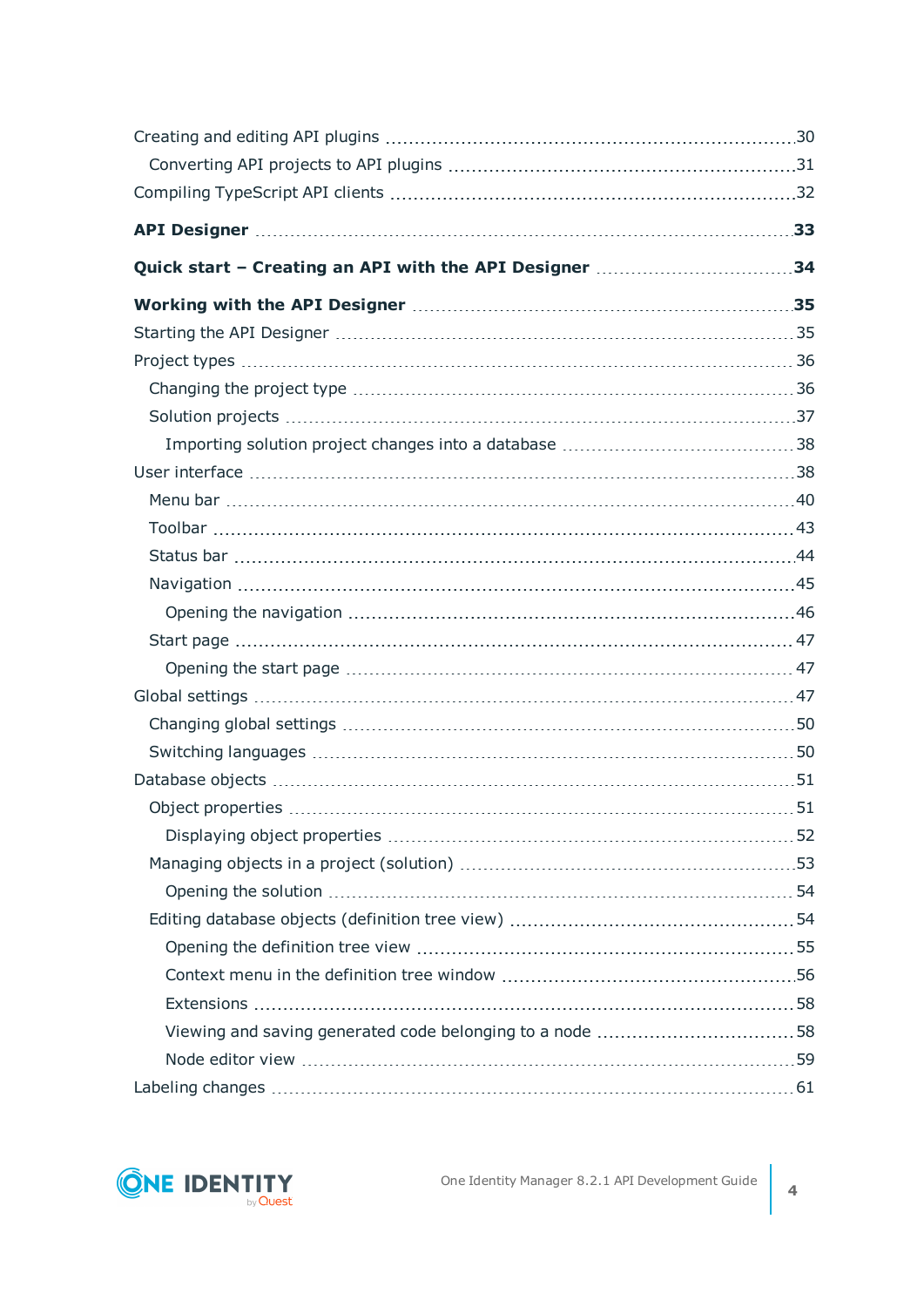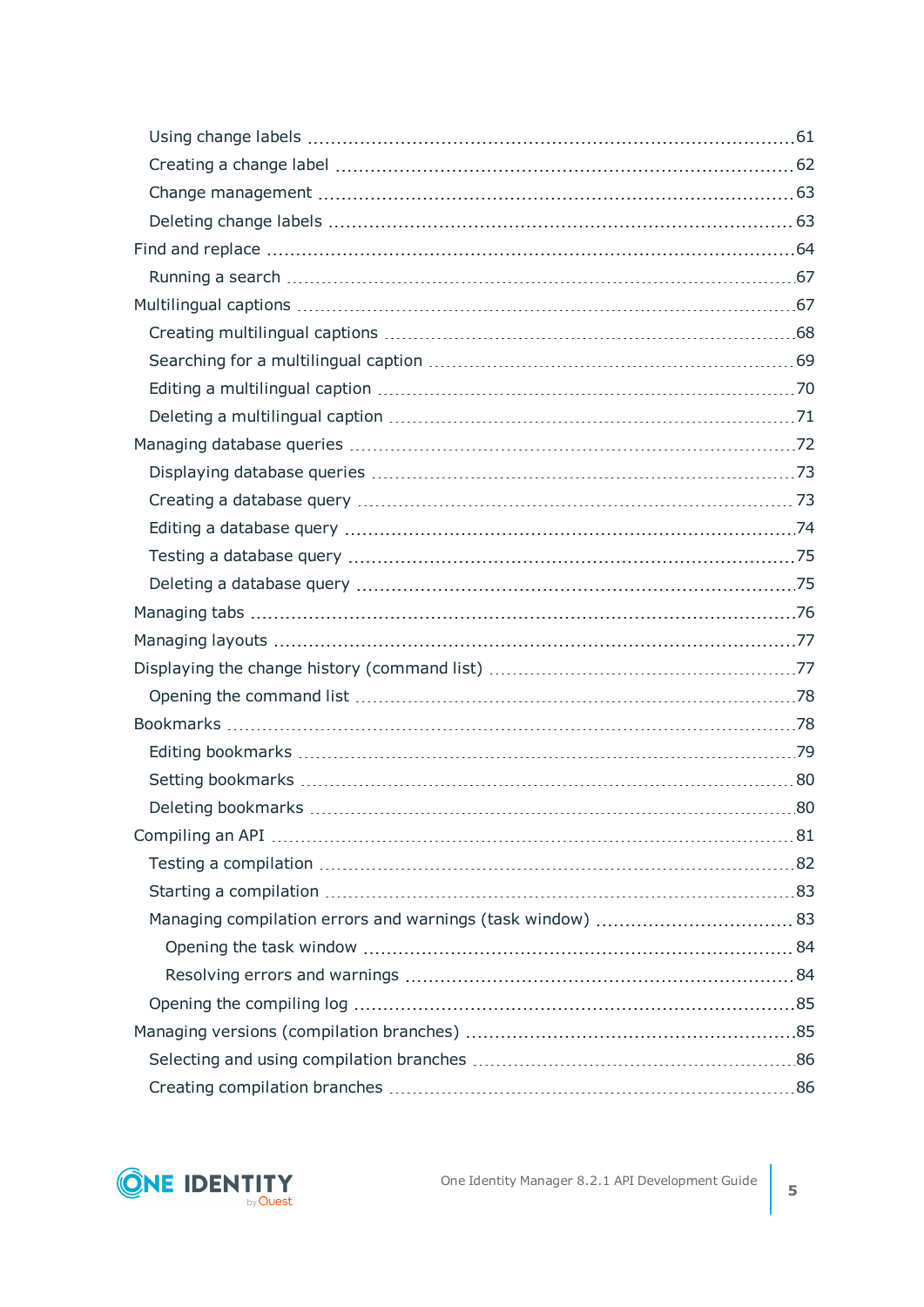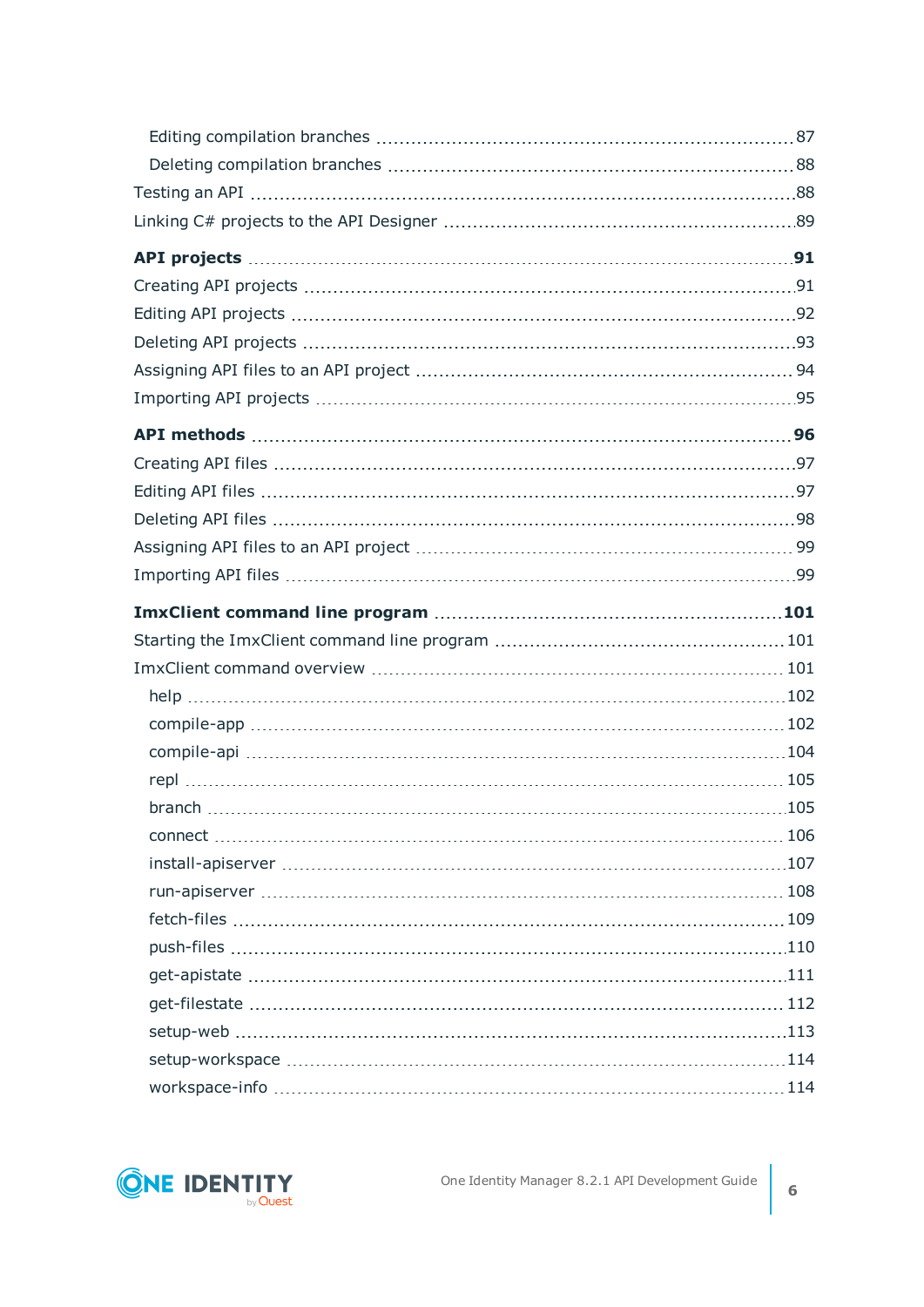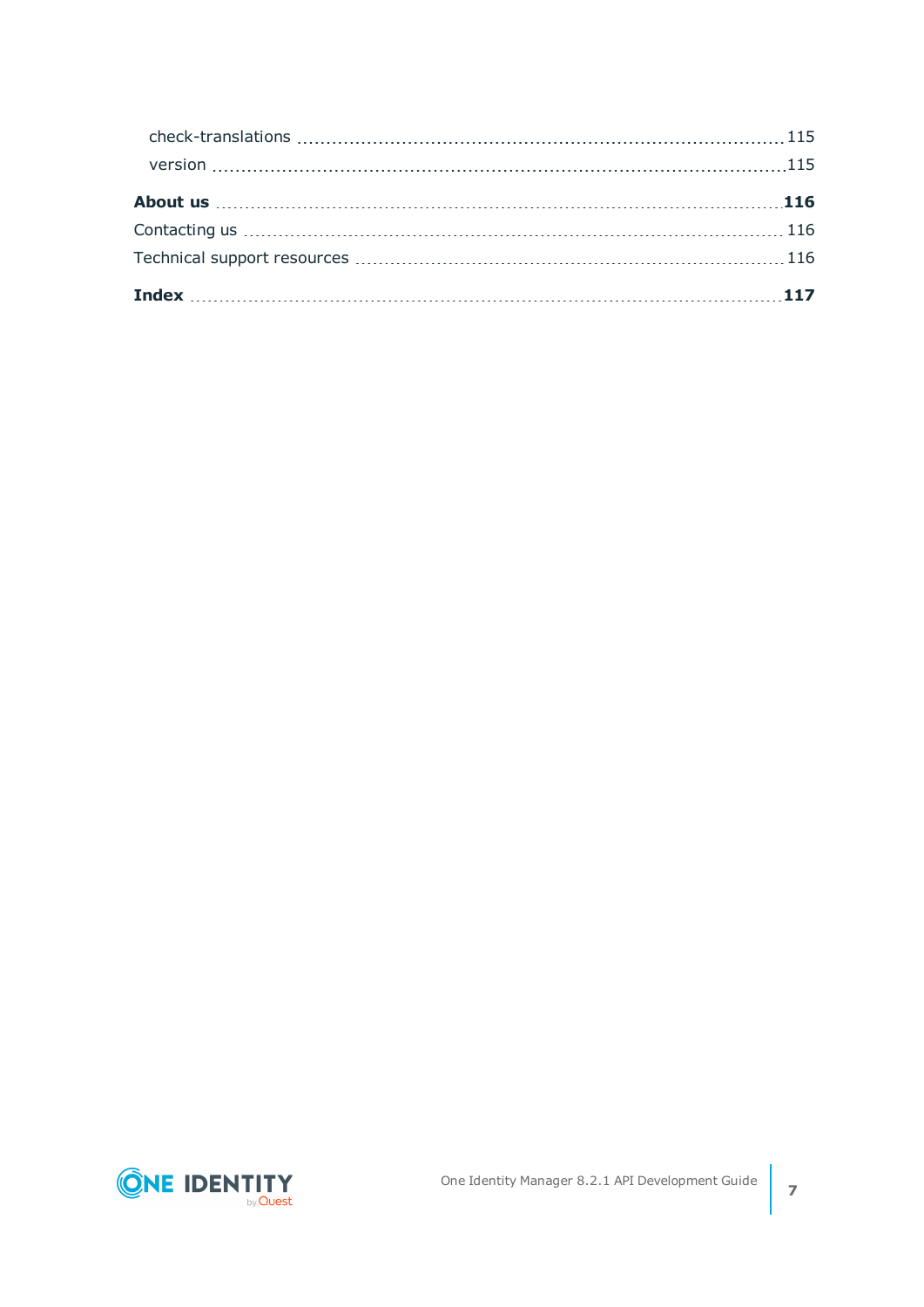**1**

# <span id="page-7-0"></span>**Basic principles of API development**

The main components of an API created using the API Designer are files and projects.

Basics about API files:

- Use API files to define API methods for sending data to the application or to querying data from the application.
- An API file can belong to more than one project.

Basics about API projects:

• API projects combine multiple API files into logical sections. The API project includes the configuration.

For basics about the API Server, see API [Server](#page-7-1) basics on page 8.

#### **Detailed information about this topic**

- API [Server](#page-7-1) basics on page 8
- <span id="page-7-1"></span>**.** Guidelines and [conventions](#page-9-0) on page 10

## **API Server basics**

In this chapter you will find basic information about the API Servers architecture, which is important for custom programming with your own API methods.

#### **Detailed information about this topic**

- General [information](#page-8-0) about the API Server on page 9
- Calling the API Server web [interface](#page-8-1) on page 9
- [Encryption](#page-8-2) on page 9
- General notes on [programming](#page-8-3) your own API methods on page 9

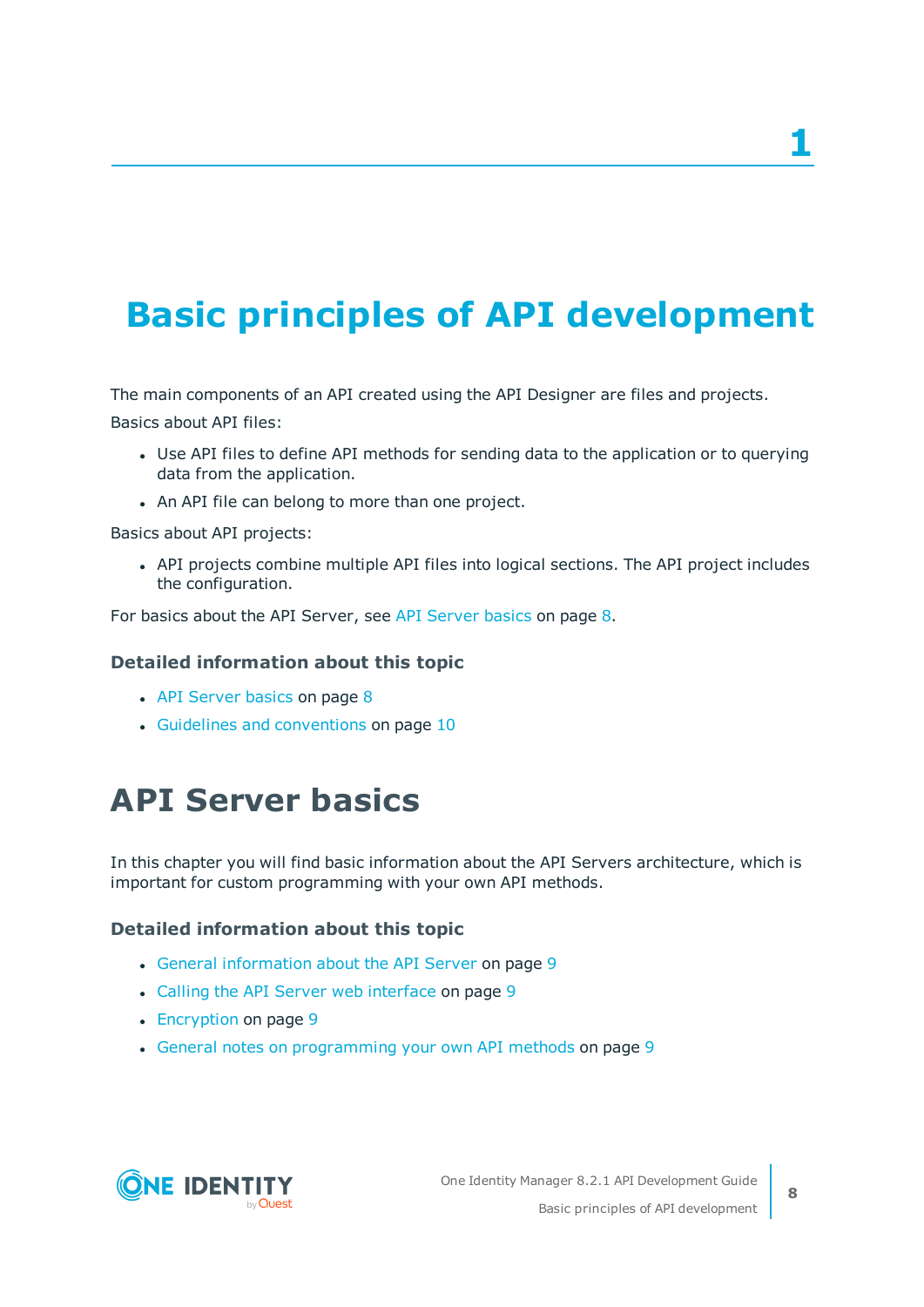## <span id="page-8-0"></span>**General information about the API Server**

- The API Server provides the API that you create in the API Designer.
- The API Server is implemented using the Owin Platform (see http://owin.org/).
- URLs are case sensitive.

### <span id="page-8-1"></span>**Calling the API Server web interface**

From the API Server's web interface you can:

- Configure the API Server.
- Call the swagger documentation for your API.
- Open the Operations Support Web Portal.
- Call all installed web applications.

#### *To call the API Server web interface*

• In a web browser, open the webpage (URL) of your API Server.

## <span id="page-8-2"></span>**Encryption**

The API Server stores data securely encrypted on the client and in the database. The certificate is configured when the API server is installed on the IIS.

#### **Related topics**

<span id="page-8-3"></span>• Changing [encryption](#page-27-0) on page 28

### **General notes on programming your own API methods**

- Because the API Server is stateless, save the API methods that you specify in API files, without a client specific state. For example, you cannot, therefore, define global variables or store session object status data. When the API Server processes are restarted, these values are not restored.
- Access to current HTTP requirements over ASP.NET APIs is not supported.
- After enabling routes, you cannot change the definition objects anymore.

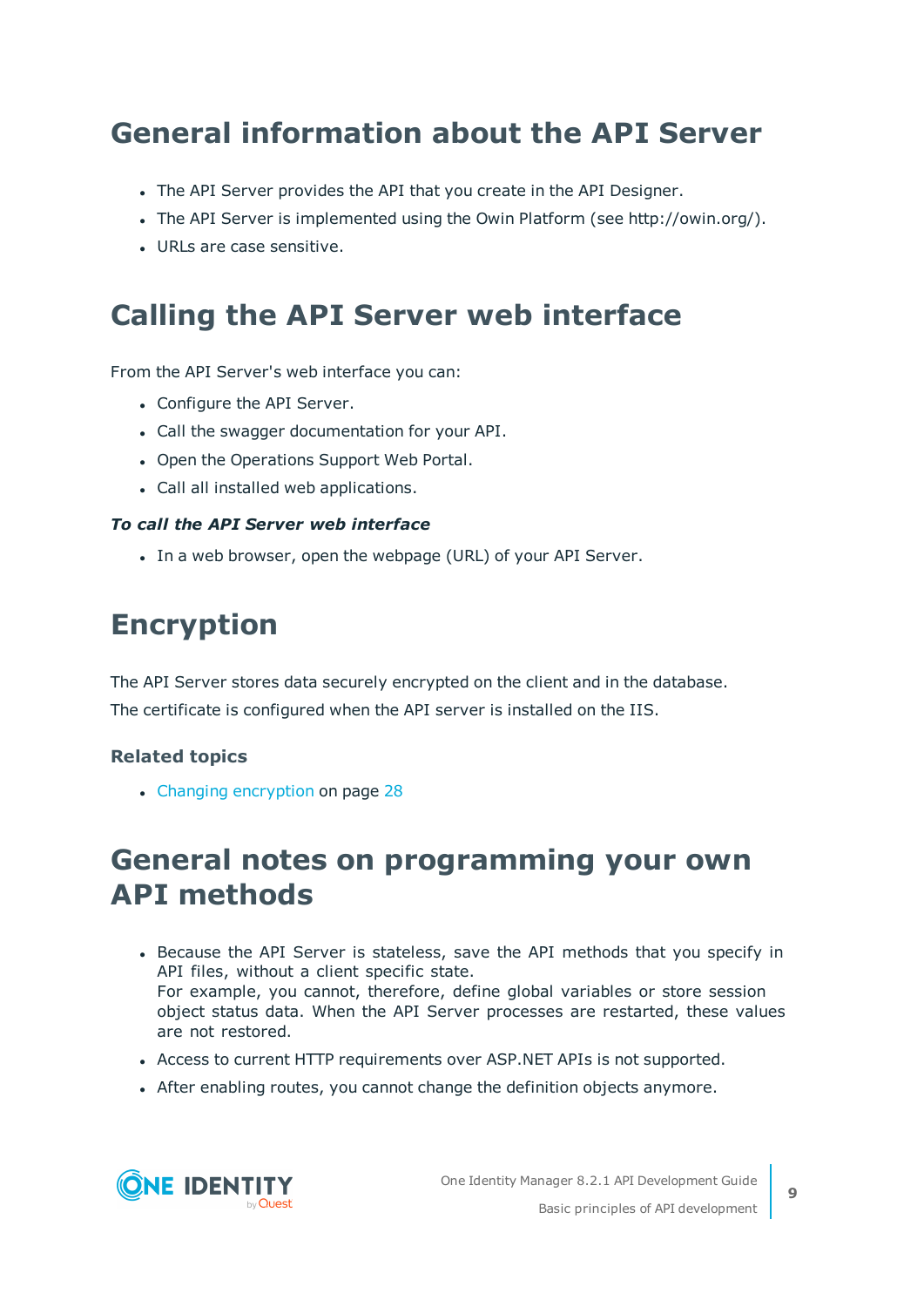- Use asynchronous code for defining API methods. This supports more efficient usage of server resources and improves performance of the system under load. The methods of the API and the underlying object model convert this asynchronousity using the Task-based Asynchronous Pattern (TAP). For more information about TAP, see [https://docs.microsoft.com/de-de/dotnet/standard/asynchronous-programming](https://docs.microsoft.com/de-de/dotnet/standard/asynchronous-programming-patterns/task-based-asynchronous-pattern-tap)[patterns/task-based-asynchronous-pattern-tap](https://docs.microsoft.com/de-de/dotnet/standard/asynchronous-programming-patterns/task-based-asynchronous-pattern-tap).
- **.** Do not use the **HttpContext.Current** method when you define API methods. You can query the current HTTP requirements with the **QBM.CompositionApi.ApiManager.Context.Current** static method.
- <sup>l</sup> If you define API methods that modify data, do NOT use the **GET** method.

## <span id="page-9-0"></span>**Guidelines and conventions**

In this chapter, you will find general policies and conventions, which you must take into account when you create an API.

#### **Detailed information about this topic**

- [Handling](#page-9-1) of API Server queries on page 10
- [Authentication](#page-11-0) on page 12
- Session status and [security](#page-12-2) tokens on page 13
- HTTP [methods](#page-13-1) on page 14
- Date [formats](#page-13-2) on page 14
- [Parameter](#page-14-0) formats on page 15
- $\cdot$  [Response](#page-15-0) formats on page 16
- [Response](#page-15-1) codes on page 16
- General notes and [information](#page-16-0) about entity methods on page 17
- Avoiding [deadlocks](#page-21-0) on page 22

## <span id="page-9-1"></span>**Handling of API Server queries**

In this section, you will find information about handling queries that are sent to the API Server.

#### **Authentication**

When a query is sent to the API Server, there is a test to ascertain the success of the primary and, possibly, secondary login in the session for the current project (see [Authentication](#page-11-0) on page 12).

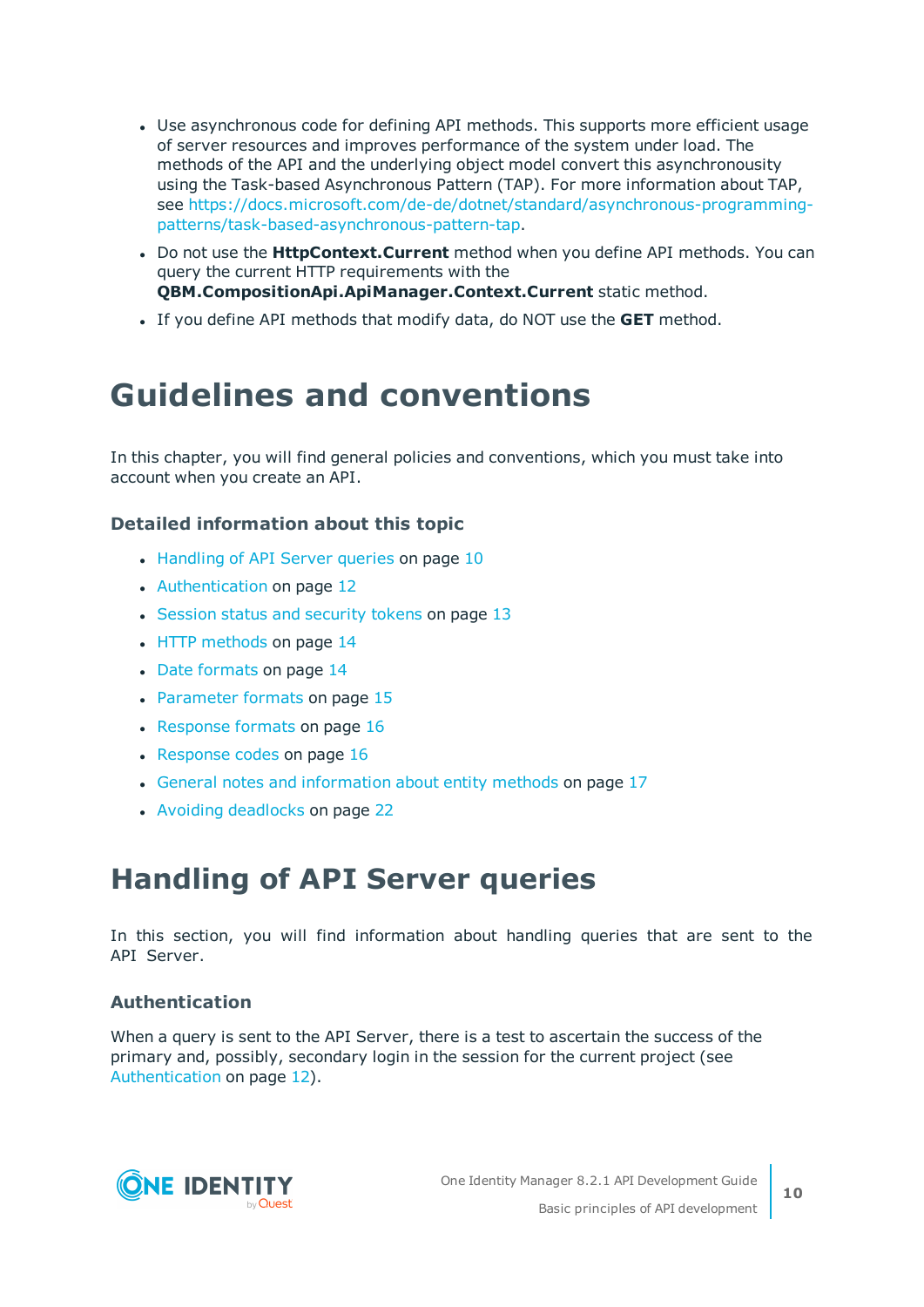NOTE: This test is not done if the API method used by the query is marked as **AllowUnauthenticated**.

The **imx-session-<API project name>** cookie is evaluated to allocate the current session.

If a cookie is passed that cannot be associated with an active session in the current process, the security token in the cookie is used to set up a new session (see [Session](#page-12-2) status and [security](#page-12-2) tokens on page 13).

If there is no primary login, the API Server tries to establish a database connection through one of the enabled single sign-on authentication modules.

If login cannot be carried out, the process is canceled and the HTTP error code **500** is passed to the client (see [Response](#page-15-1) codes on page 16).

#### **Authorizing method access**

The API Server checks whether the currently logged in user is authorized to run the method. If the user does not have the required permissions, the process is canceled and the HTTP error code **500** is passed to the client (see [Response](#page-15-1) codes on page 16).

#### **Validating the query**

The API Server calls the validators stored with the API method one by one. If one fails, the process is canceled and the HTTP error code **400** is passed to the client (see [Response](#page-15-1) [codes](#page-15-1) on page 16).

#### **Processing queries (for entity methods)**

- GET (for loading entities)
	- . Determines the WHERE clause with internal and external filters
	- Loads data from the database
	- <sup>l</sup> Enriches entities with calculated columns
- <sup>l</sup> Entities in delayed logic mode can be changed with a POST query or deleted with a DELETE query. Entities in this mode are stateless and do not occupy resources on the server after the query has been processed. Supported HTTP methods:
	- GET (for loading entities)
	- POST (for changing entities)
	- DELETE (for deleting entities)
- Interactive entities must be created once with a PUT query and after that they obtain their own ID. Use the ID in subsequent queries (POST or DELETE).

Supported HTTP methods:

• PUT (for creating interactive entities)

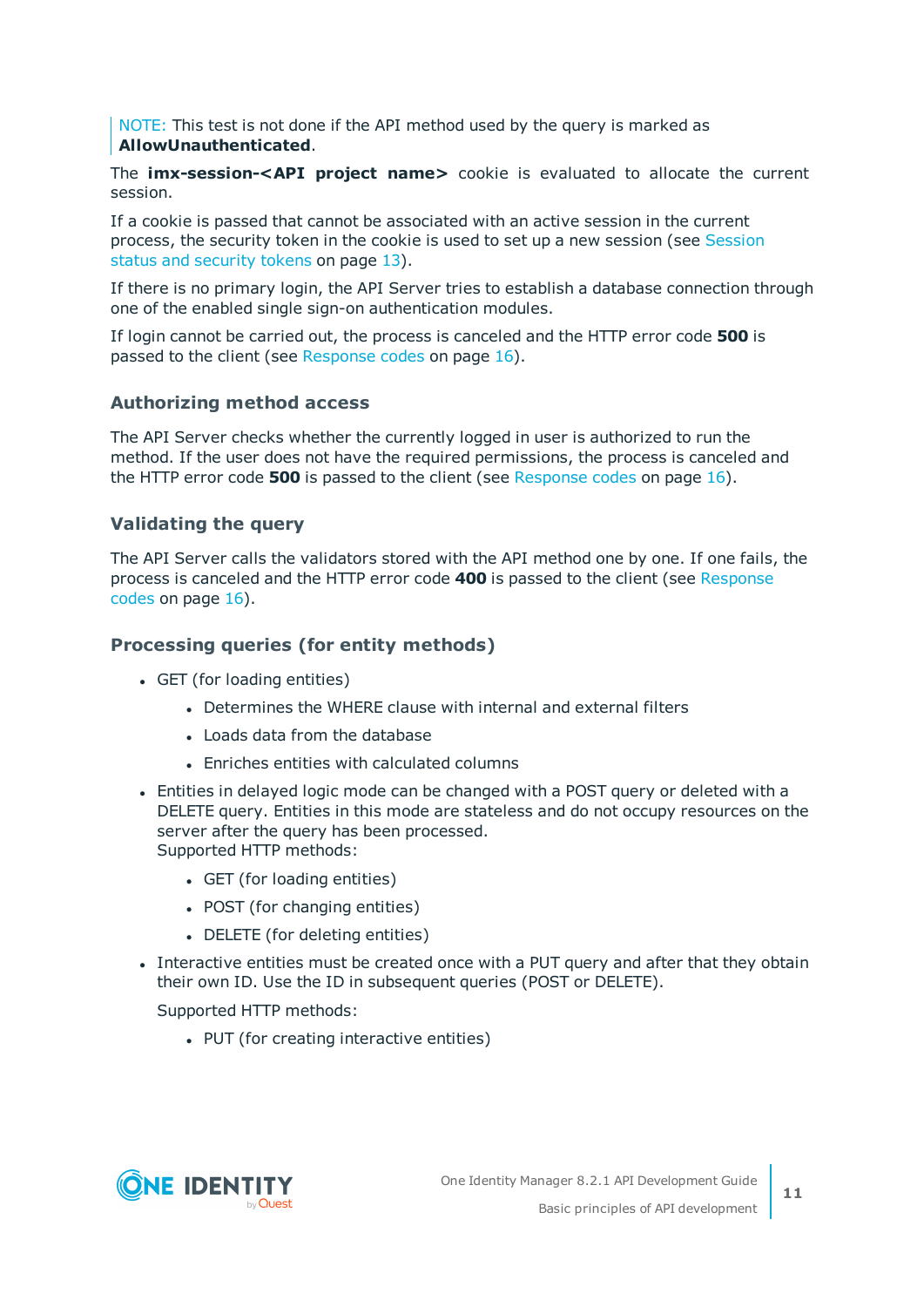- POST (for changing interactive entities)
- DELETE (for deleting interactive entities)

## <span id="page-11-0"></span>**Authentication**

User authentication is carried out on the API Server for each API project.

Running an API method requires prior authentication on an API project. If the API method is marked as AllowUnauthenticated, authentication is not required (you can find an example in the [SDK](#page-22-0))

Authentication has two steps:

- 1. Required primary authentication: Default authentication through an authentication module
- 2. Optional secondary authentication: Multi-factor authentication (for example, using Starling 2FA)

#### **Detailed information about this topic**

- [Authentication](#page-11-1) (primary) on page 12
- [Authentication](#page-12-0) with Starling 2FA (secondary) on page 13
- [Logging](#page-12-1) out on page 13
- Configuring primary [authentication](#page-23-1) with single sign-on on page 24

#### **Related topics**

• [Handling](#page-9-1) of API Server queries on page 10

### <span id="page-11-1"></span>**Authentication (primary)**

You can use the **imx/login/<API project name>** API method for primary authentication on the API project.

To do this, use the **POST** HTTP method to send a query containing the following:

{ "Module": "RoleBasedPerson", "User": "<user name>", "Password": "<password>" } TIP: See the [SDK](#page-22-0) for examples.

#### **Security mechanisms**

The API Server uses a security mechanism to prevent cross-site request forgery (XSRF) attacks. This randomly generates a token (**XSRF-TOKEN**) and sends it to the client in a cookie at login. The client must then transmit the value of this token in an HTTP header (**X-XSRF-TOKEN**) in each request sent to the server. If this header is missing, the request is terminated with error code **400**.

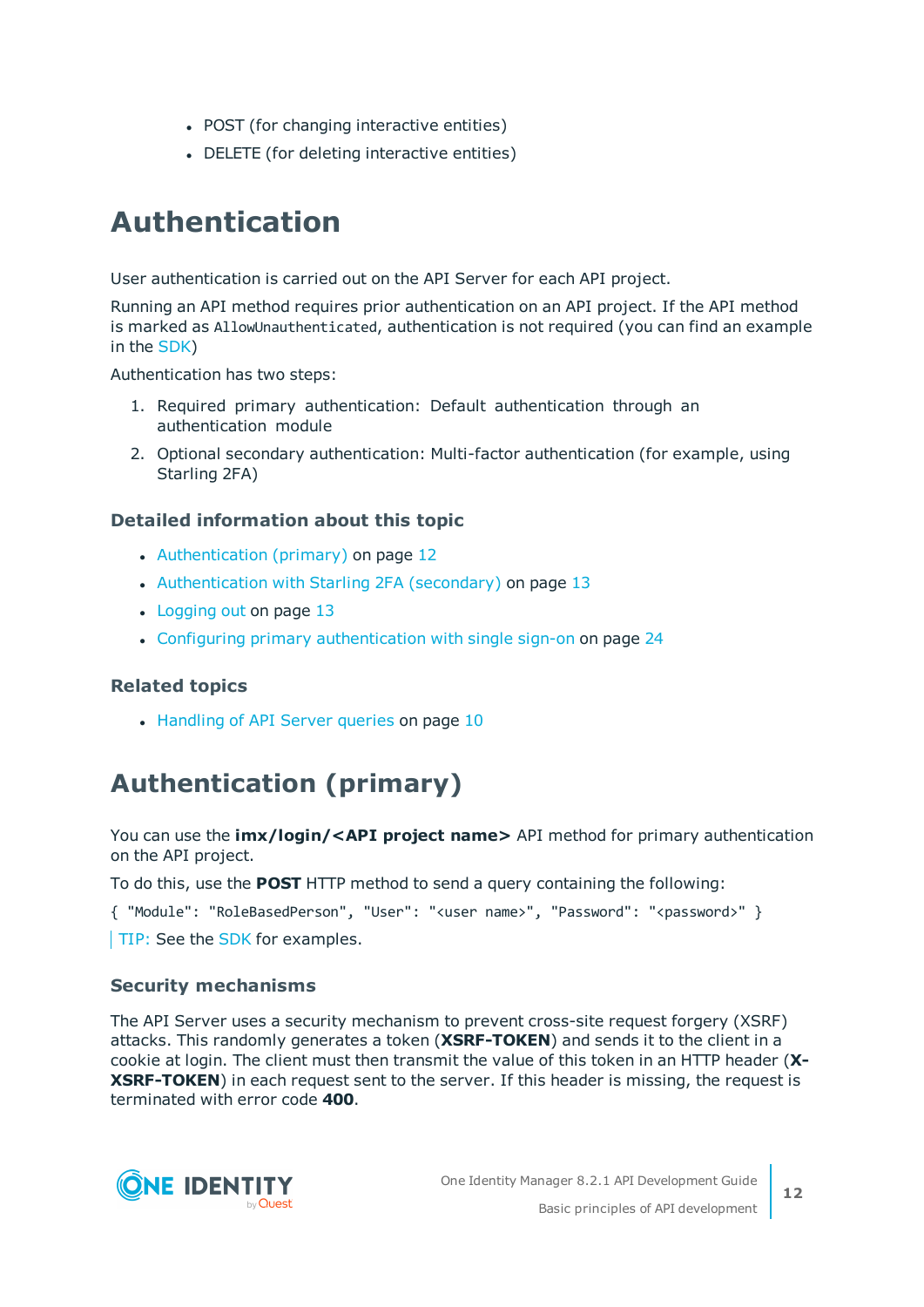TIP: You can change the name of the cookie and HTTP header in the Administration Portal.

#### **Related topics**

- [Authentication](#page-11-0) on page 12
- [Authentication](#page-12-0) with Starling 2FA (secondary) on page 13
- $\cdot$  [Logging](#page-12-1) out on page 13

### <span id="page-12-0"></span>**Authentication with Starling 2FA (secondary)**

Secondary authentication on the API project using Starling 2FA uses the following methods:

- <sup>l</sup> Login/authentication using push notifications: **starling/send/push**
- <sup>l</sup> Login/authentication using SMS messages: **starling/send/sms**
- <sup>l</sup> Login/authentication using phone calls: **starling/send/call**

#### **Related topics**

- [Authentication](#page-11-0) on page 12
- [Authentication](#page-11-1) (primary) on page 12
- $\cdot$  [Logging](#page-12-1) out on page 13

### <span id="page-12-1"></span>**Logging out**

You can use the **imx/logout/<API project name>** API method to log out of the API project.

To do this, use the **POST** HTTP method to send a query without content.

#### **Related topics**

- [Authentication](#page-11-0) on page 12
- [Authentication](#page-11-1) (primary) on page 12
- [Authentication](#page-12-0) with Starling 2FA (secondary) on page 13

## <span id="page-12-2"></span>**Session status and security tokens**

The status a session is saved in a cookie. This cookie contains an encrypted security token which is used to restore a login to the API Server if the API Server was restarted in the

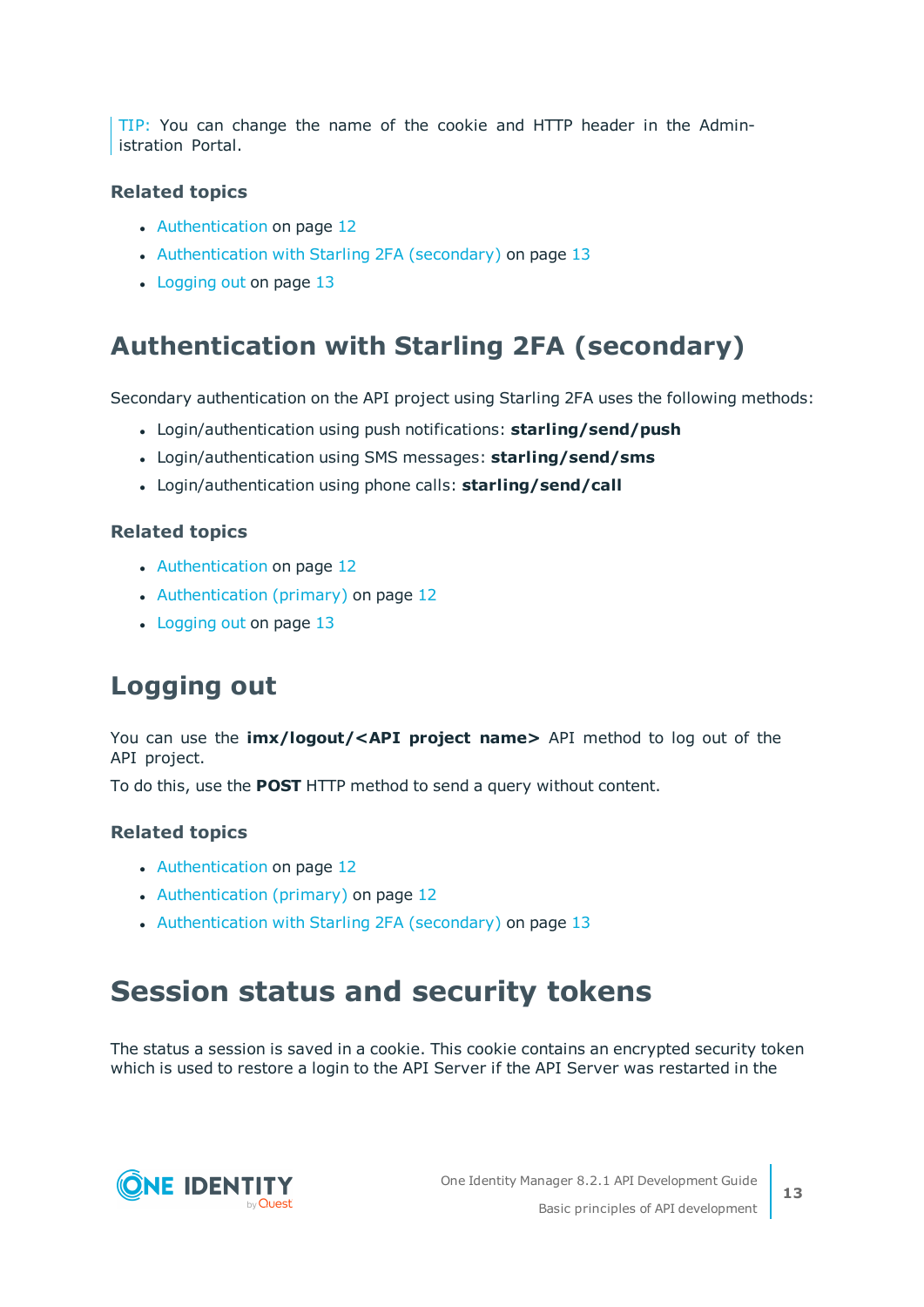mean time. The security token is cryptographically signed by the certificate selected on installation.

NOTE: If the API Server's current user restarts the browser, the cookie and its session information are reset.

#### **Related topics**

• [Querying](#page-13-0) session status on page 14

### <span id="page-13-0"></span>**Querying session status**

You can use the **imx/sessions/<API project name>** API method to query the status of the session. The response contains the following information:

- Permitted authentication module and associated parameters of the respective API project.
- Type of secondary login (for example Starling 2FA).

#### **Related topics**

• Session status and [security](#page-12-2) tokens on page 13

### <span id="page-13-1"></span>**HTTP methods**

HTTP requests can apply the following HTTP methods:

- **GET**: This method requests data from the application server.
- **PUT**: This method changes data on the application server.
- **POST**: This method creates data on the application server.
- **.** DELETE: This method deletes data on the application server.

### <span id="page-13-2"></span>**Date formats**

Date values in requests to change or add objects must be specified in ISO 8601 format in the client's local time zone.

#### **Example**

2016-03-19T13:09:08.123Z

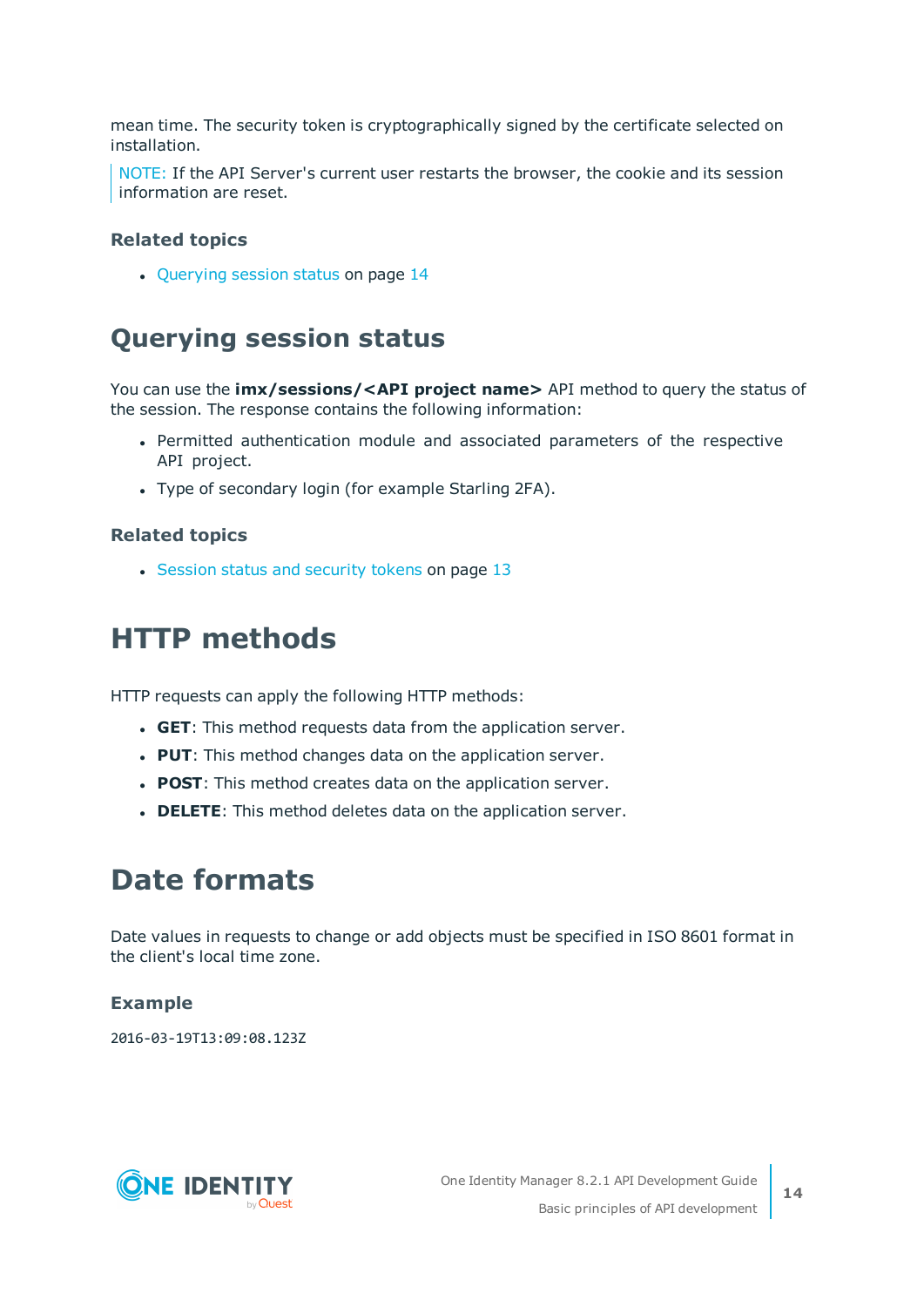#### **Related topics**

• [Parameter](#page-14-0) formats on page 15

## <span id="page-14-0"></span>**Parameter formats**

HTTP requests use the following types of parameters:

- Path [parameters](#page-14-1)
- Query [parameters](#page-14-2)

#### **Related topics**

• Date [formats](#page-13-2) on page 14

### <span id="page-14-1"></span>**Path parameters**

Path parameters extend the URL path. A forward slash is used as the delimiter. If a query uses a path parameters, they are given in URI format.

#### **Example**

https://<host name>/ApiServer/imx/sessions/exampleparameter

#### **Related topics**

 $\cdot$  Query [parameters](#page-14-2) on page 15

### <span id="page-14-2"></span>**Query parameters**

Query parameter are appended to the URL with a question mark (?) or an ampersand (&).

The first query parameter must be prefixed by a question mark. In this case, you must use the following format:

?parameter name=parameter value (for example, ?orderBy=LastName)

Subsequent query parameters must be prefixed by an ampersand. In this case, you must use the following format:

&parameter name=parameter value (for example, ?sortOrder=ascending)

NOTE: Unknown query parameters are rejected by the server with error code **400**. This also affects query parameters with incorrect upper and lower case spelling.

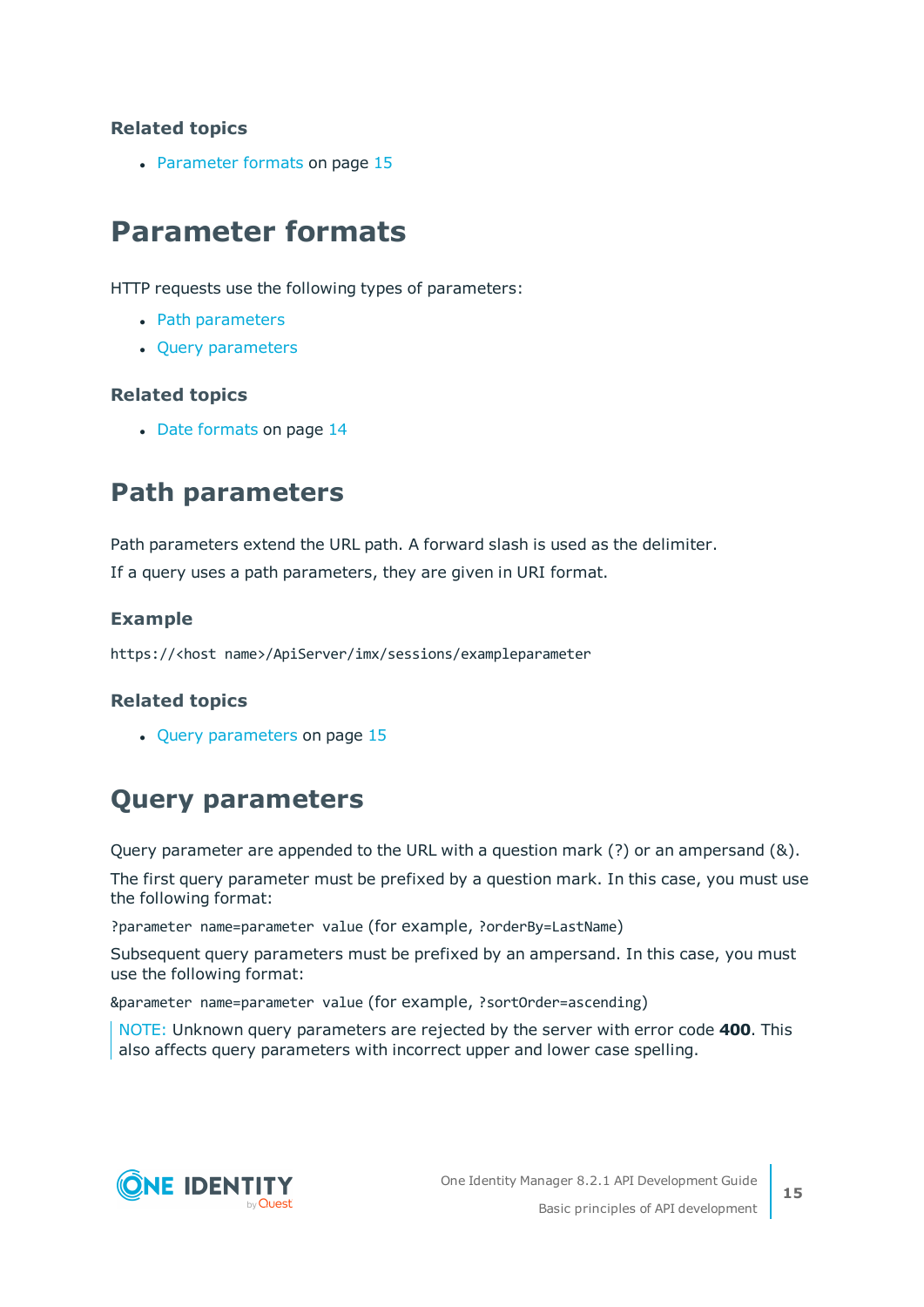#### **Example**

https://<host name>/AppServer/portal/person?orderBy=LastName

#### **Related topics**

• Path [parameters](#page-14-1) on page 15

### <span id="page-15-0"></span>**Response formats**

Most API methods return results in JSON format (application/json). Furthermore, there is support for results in CSV and PDF format as long as the result of the respective API method is declared as exportable (with the **AllowExport** flag). Basically, an API method can return results in any format compatible with HTTP.

#### *To obtain results in CSV format*

<sup>l</sup> In the query, set **Accept header** to **text/csv**.

#### *To obtain results in PDF format*

<sup>l</sup> In the query, set **Accept header** to **application/pdf**.

NOTE: To obtain results in PDF format, the **RPS** module must be installed on your system.

#### **Related topics**

 $\cdot$  [Response](#page-15-1) codes on page 16

### <span id="page-15-1"></span>**Response codes**

Responses that are sent from the REST API use the following codes. If queries fail, an explanatory error message is displayed.

| <b>Response</b><br>codes | <b>Description</b>                                           |
|--------------------------|--------------------------------------------------------------|
| 200                      | Query successful.                                            |
| 204                      | Query successful. Response has no content.                   |
| 401                      | Access not authorized. The session must be authorized first. |
| 404                      | The given resource could not be found.                       |
| 405                      | The HTTP method used is not allowed for this query.          |

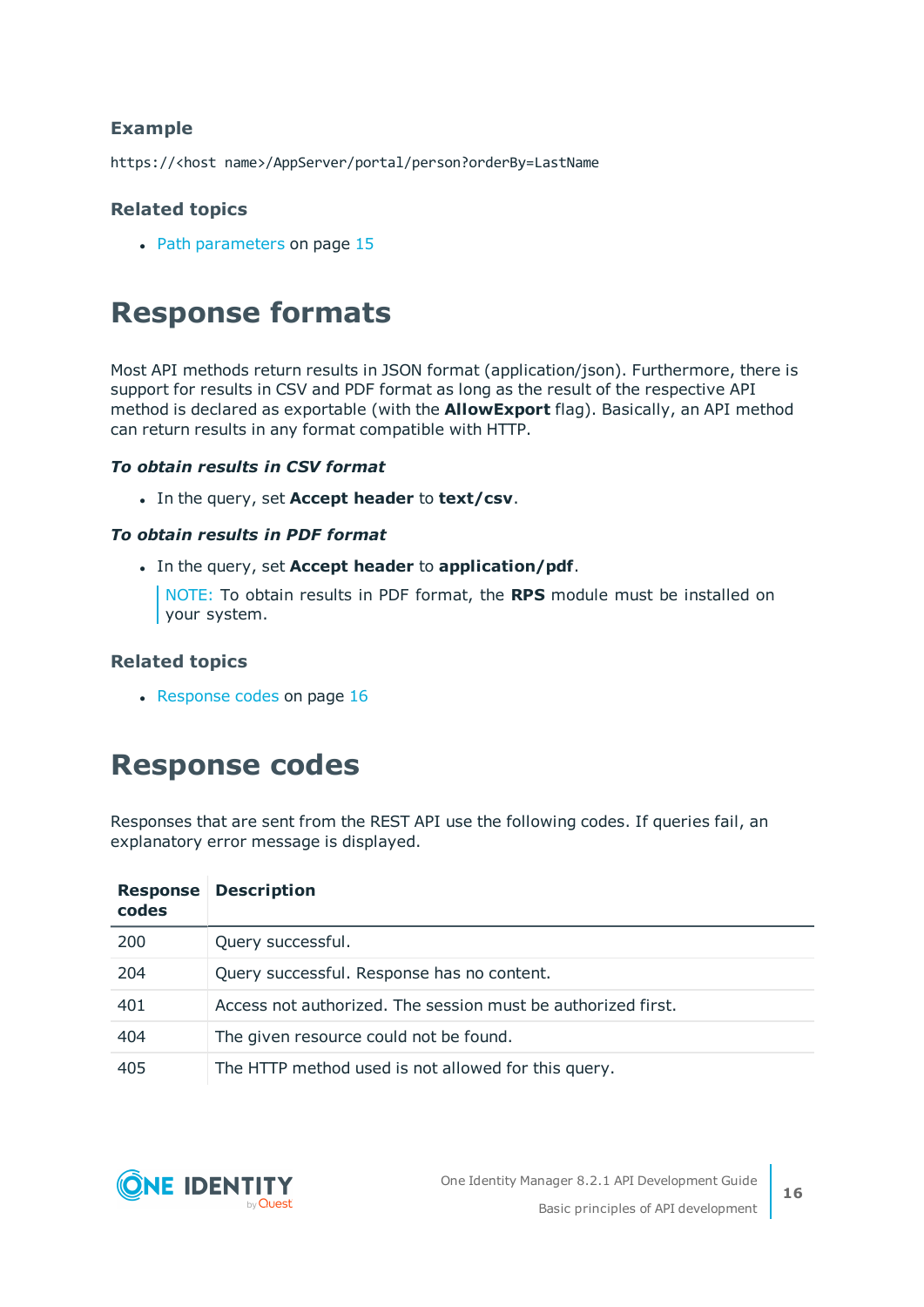| codes | <b>Response Description</b>                                                                                                                                                                                                        |
|-------|------------------------------------------------------------------------------------------------------------------------------------------------------------------------------------------------------------------------------------|
| 500   | A server error occurred. The error message is sent with the response. On<br>the ground of security, a detailed error message is not included in the<br>response. For more information, see the application log file on the server. |

#### **Related topics**

 $\cdot$  [Response](#page-15-0) formats on page 16

## <span id="page-16-0"></span>**General notes and information about entity methods**

In this section, you will find advice and information for creating and implementing entity methods.

#### **Limiting results**

NOTE: Entity-based methods normally work with a limit to avoid unintentionally loading extremely large amounts of data.

The following query parameters help you to limit the amount of data that is returned by obtaining multiple data sets from sequential responses:

| Query<br>parameter | <b>Default</b><br>value | <b>Description</b>                                                                                       |
|--------------------|-------------------------|----------------------------------------------------------------------------------------------------------|
| PageSize           | 20                      | Specifies the maximum number of data sets that can be<br>contained in the response.                      |
|                    |                         | If you only determine the total number and do not want to<br>obtains single data sets, use the value -1. |
| StartIndex         | $\Omega$                | Specifies as from which data sets the results are returned in the<br>response.                           |
|                    |                         | This parameter is null-based (the first element is addressed<br>with the value $\mathbf{0}$ ).           |

#### **Example**

The following query returns 50 employees and starts with the 101st employee:

https://<host name>/ApiServer/portal/person?PageSize=50&StartIndex=100

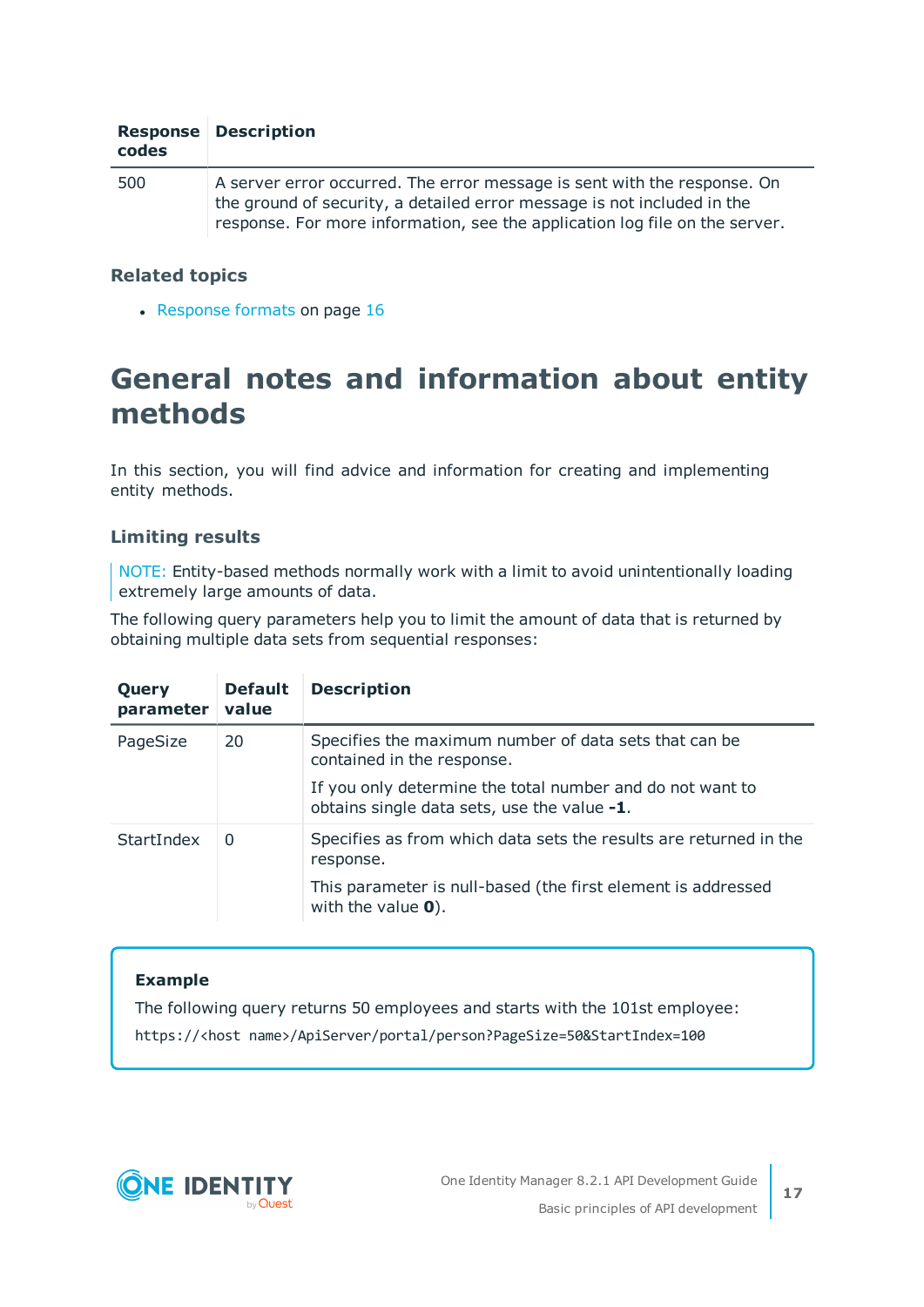#### **Sort order**

You can use the **Orderby** query parameter to sort the results returned in a response. This parameter allows you to sort the column names of the underlying database table.

#### **Examples**

The following query returns employees sorted by first name in ascending order:

https://<host name>/ApiServer/portal/person?OrderBy=FirstName

Employees sorted in descending order by first name: https://<host name>/ApiServer/portal/person?OrderBy=FirstName%20DESC

#### **Filtering**

You can use the **filter** query parameter to filter the results returned in a response. A filter like this consists of a JSON formatted string that must contain the following:

- **ColumnName:** Name of the column used to filter
- **CompareOp**: The operator for comparing the contents of the selected column with the expected value

The following comparison operators are permitted:

- **Equal**: The results only include data sets with column data that matches the comparison value.
- **NotEqual**: The results only include data sets with column data that does NOT match the comparison value.
- **LowerThan**: The results only include data sets with column data less than the comparison value.
- **LowerOrEqual:** The results only include data sets with column data less than or equal to the comparison value.
- **GreaterOrEqual:** The results only include data sets with column data greater than or equal to the comparison value.
- **Like**: Requires the use of a percent sign (%) as a placeholder. You can enter up to two percent signs in this value. The results only include data sets with column data that matches the comparison value pattern.
- **· NotLike**: Requires the use of a percent sign (%) as a placeholder. You can enter up to two percent signs in this value. The results only include data sets with column data that does NOT match the comparison value pattern.
- **BitsSet**: The value is compared to the comparison value using the AND (&) logical operator. The result must not be equal to 0.
- **BitsNotSet**: The value is compared to the comparison value using the AND (&) logical operator. The result must be equal to 0.
- **Value1**: Comparison value for comparing the contents of the column

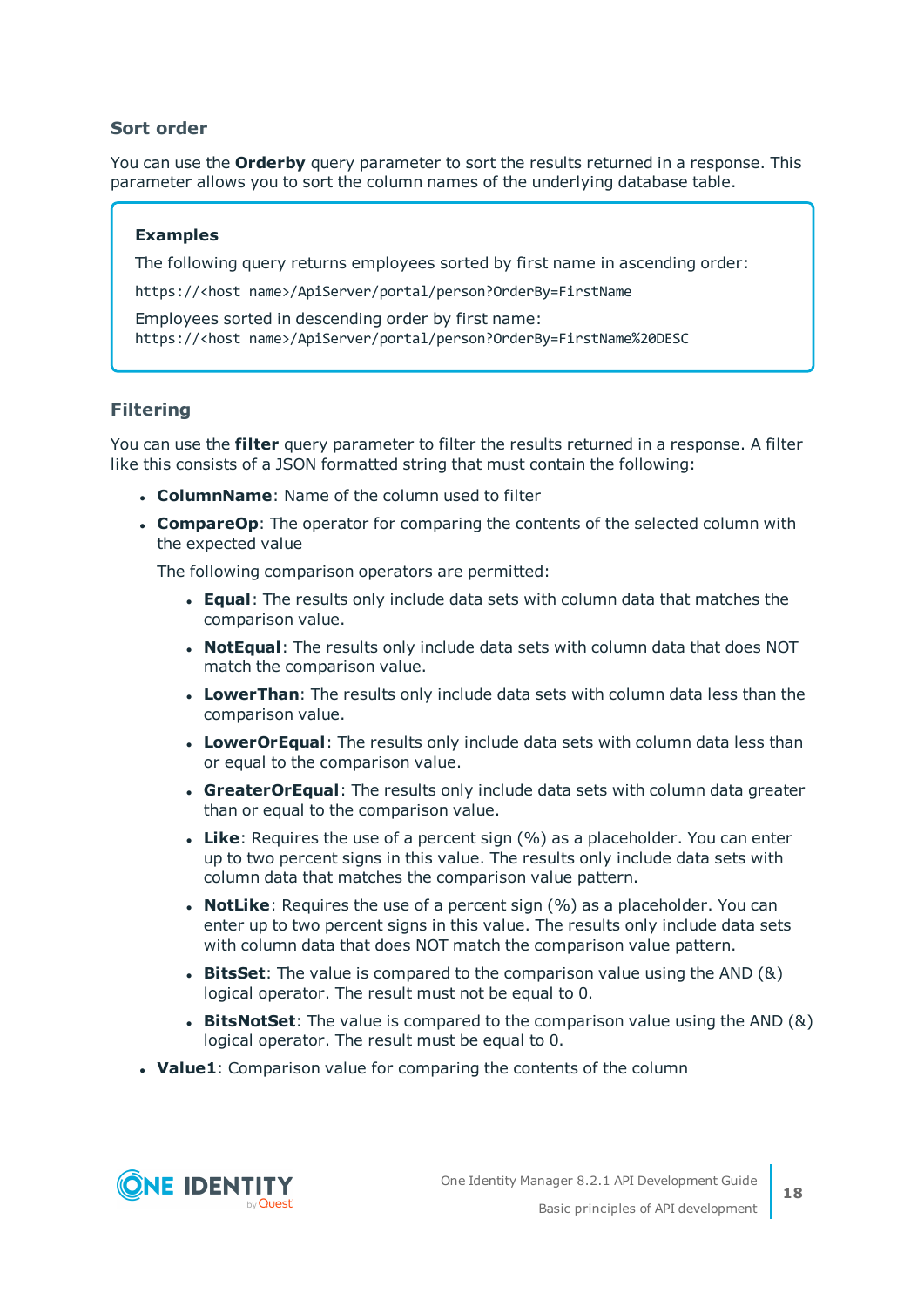**• Value 2:** If this second comparison value is passed down, the value of **CompareOp** is ignored and all the values that are greater or equal to **Value1** and less or equal to **Value2** are determined.

#### **Example**

The following query returns all employees with the last name "User1":

```
https://<host name>/ApiServer/portal/person/all?filter=[{ColumnName: 'LastName',
CompareOp: 'Equal', Value1: 'User1'}]
```
#### **Grouping**

You can use the **group** path parameter to group the results returned in a response. You can use the **by** query parameter to specify which attribute to use for grouping. Furthermore, you can use the **withcount** query parameter to specify (values: **true** or **false**) whether to calculate the number of objects for each group. This may increase the runtime.

NOTE: The API method must support grouping (by using the **EnableGrouping** parameter).

The result of the query contains a filter condition that you can pass to the URL parameter as filter.

#### **Example**

The following queries determine the number of identities grouped by primary location:

```
https://<host name>/ApiServer/portal/person/all/group?by=UID_
Locality&withcount=true
```
Response:

```
{
    {
        "Display": "(No value: Primary location)",
        "Filters": [
            {
                "ColumnName": "UID_Locality",
                "CompareOp": 0
            }
        ],
        "Count": 42
    },
    {
        "Display": "Berlin",
        "Filters": [
```
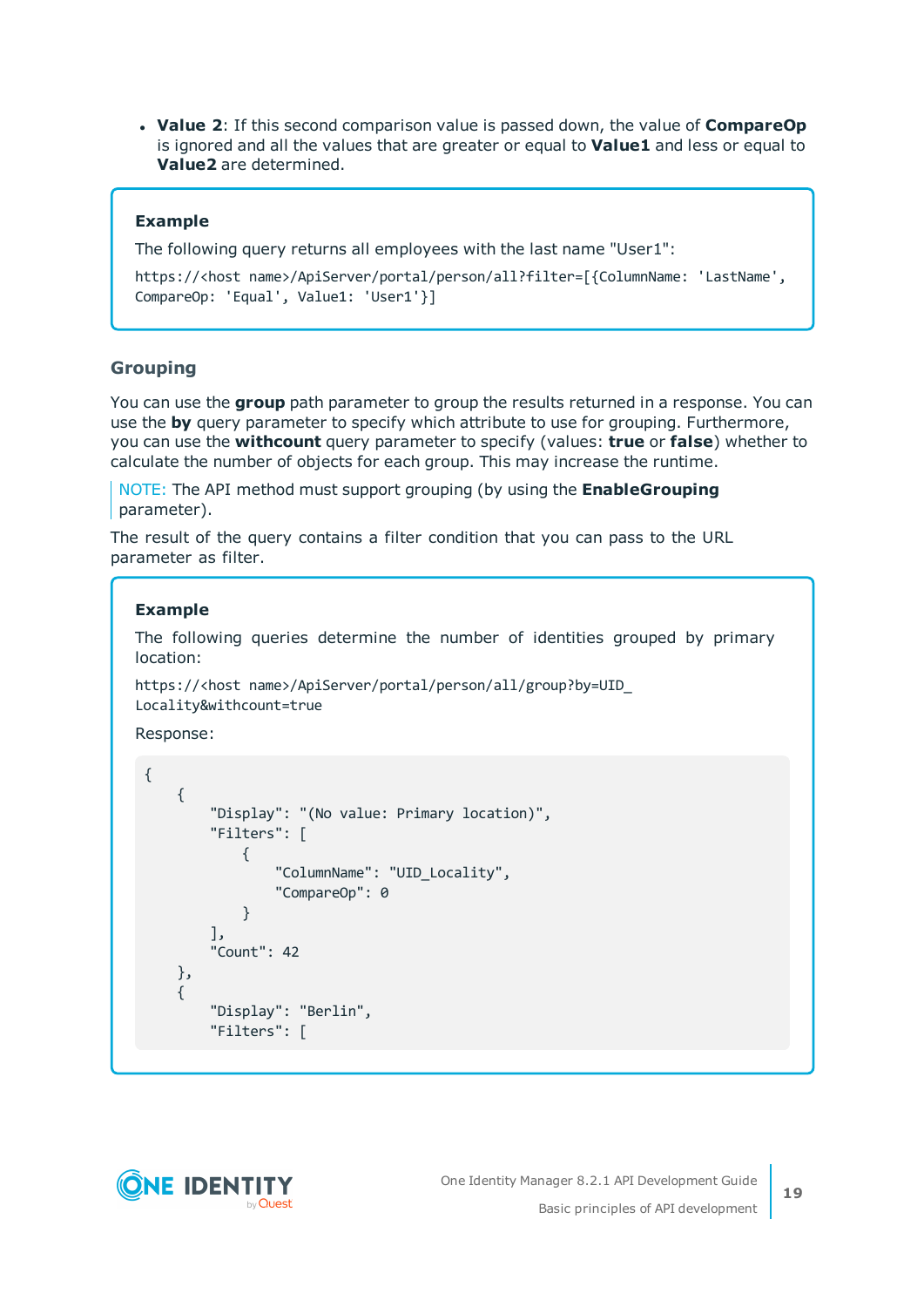```
{
                "ColumnName": "UID_Locality",
                "CompareOp": 0,
                "Value1": "c644f672-566b-4ab0-bac0-2ad07b6cf457"
            }
        ],
        "Count": 12
   }
}
```
#### **Hierarchical data structure**

Some data model tables are defined as hierarchical structures (**Department** for example). Data from such tables is loaded from a specific hierarchy level.

You can use the **parentKey** query parameter of the parent object to specify the hierarchy level.

#### **Example**

The following query determines the service categories directly below the **Access Lifecycle** service category:

https://<host name>/ApiServer/portal/servicecategories?parentKey=QERf33d9f6ec3e744a3ab69a474c10f6ff4

The following query determines the service categories that do not have a parent service category:

https://<Host-Name>/ApiServer/portal/servicecategories?parentKey=

The following query determines all service categories regardless of their hierarchy:

https://<Host-Name>/ApiServer/portal/servicecategories

You can use the **noRecursive** path parameter to specify whether the data is queried as a flat list (values: **true** or **false**).

#### **Example**

https://<host name>/ApiServer/portal/servicecategories?noRecursive=true

#### **Additional query parameters**

You can use the **withProperties** query parameter to specify whether additional information from specific tables columns are returned in the response.

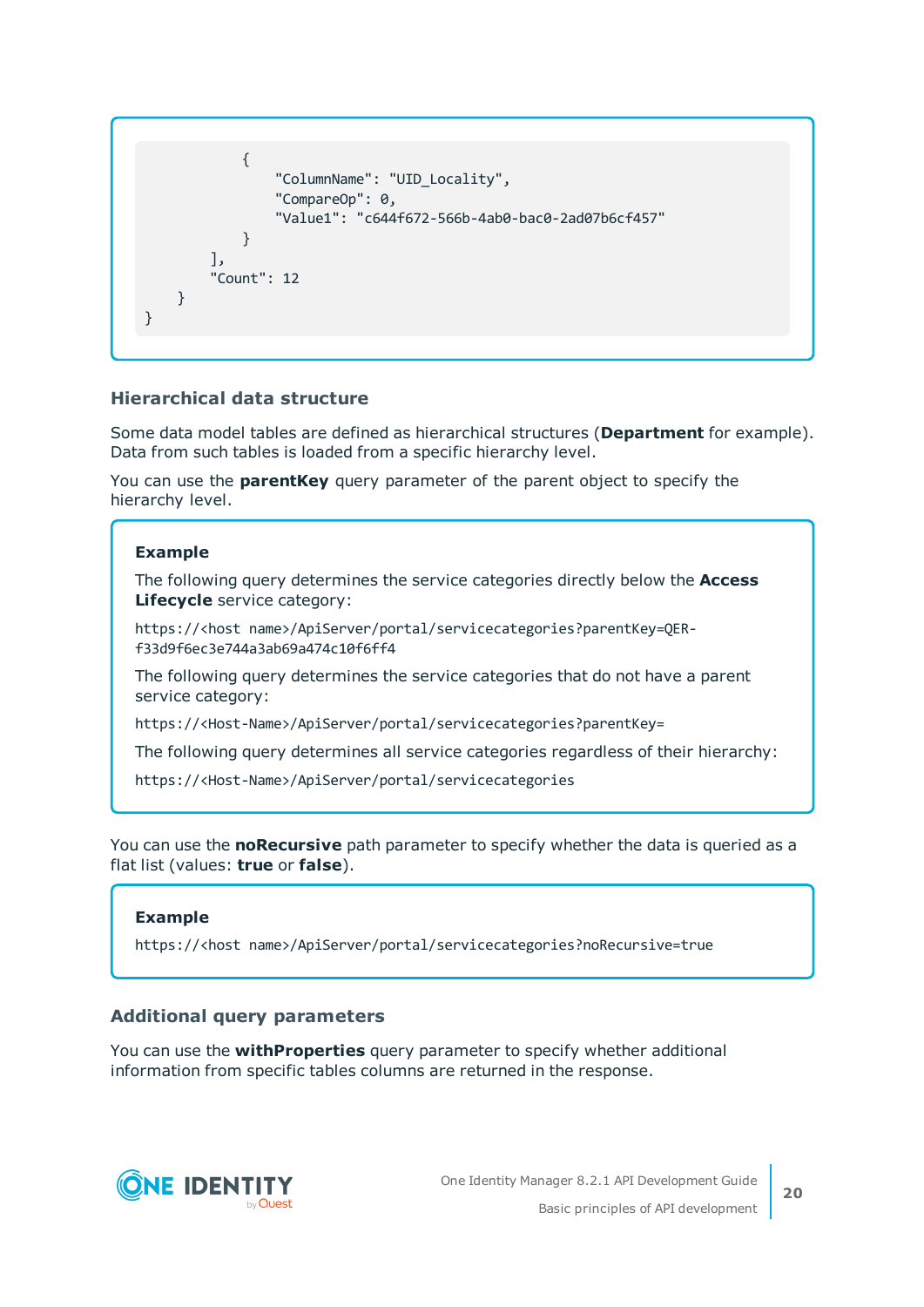NOTE: To enable table columns for these queries, set the **Show in wizards** option in the column properties of the relevant columns in the Designer.

TIP: You can delimit the names of multiple columns with commas.

#### **Example**

The following query determines the number of all identities and also returns their preferred name and title:

```
https://<host
name>/ApiServer/portal/person/all?withProperties=PreferredName,Title
```

```
Response:
```
{

```
"TotalCount": 105950,
"TableName": "Person",
"Entities": [
   {
        "Display": "100, User (USER1)",
        "LongDisplay": "100, User (USER1)",
        "Keys": [
            "bbf3f8e6-b719-4ec7-be35-cbd6383ef370"
        ],
        "Columns": {
            "DefaultEmailAddress": {
                "Value": "USER1@qs.ber",
                "IsReadOnly": true
            },
            "IdentityType": {
                "Value": "Primary",
                "IsReadOnly": true,
                "DisplayValue": "Primary identity"
            },
            "PreferredName": {
                "Value": "User1",
                "IsReadOnly": true
            },
            "Title": {
                "Value": "Dr.",
                "IsReadOnly": true
            },
            "XObjectKey": {
                "Value": "<Key><T>Person</T><P>bbf3f8e6-b719-4ec7-be35-
```
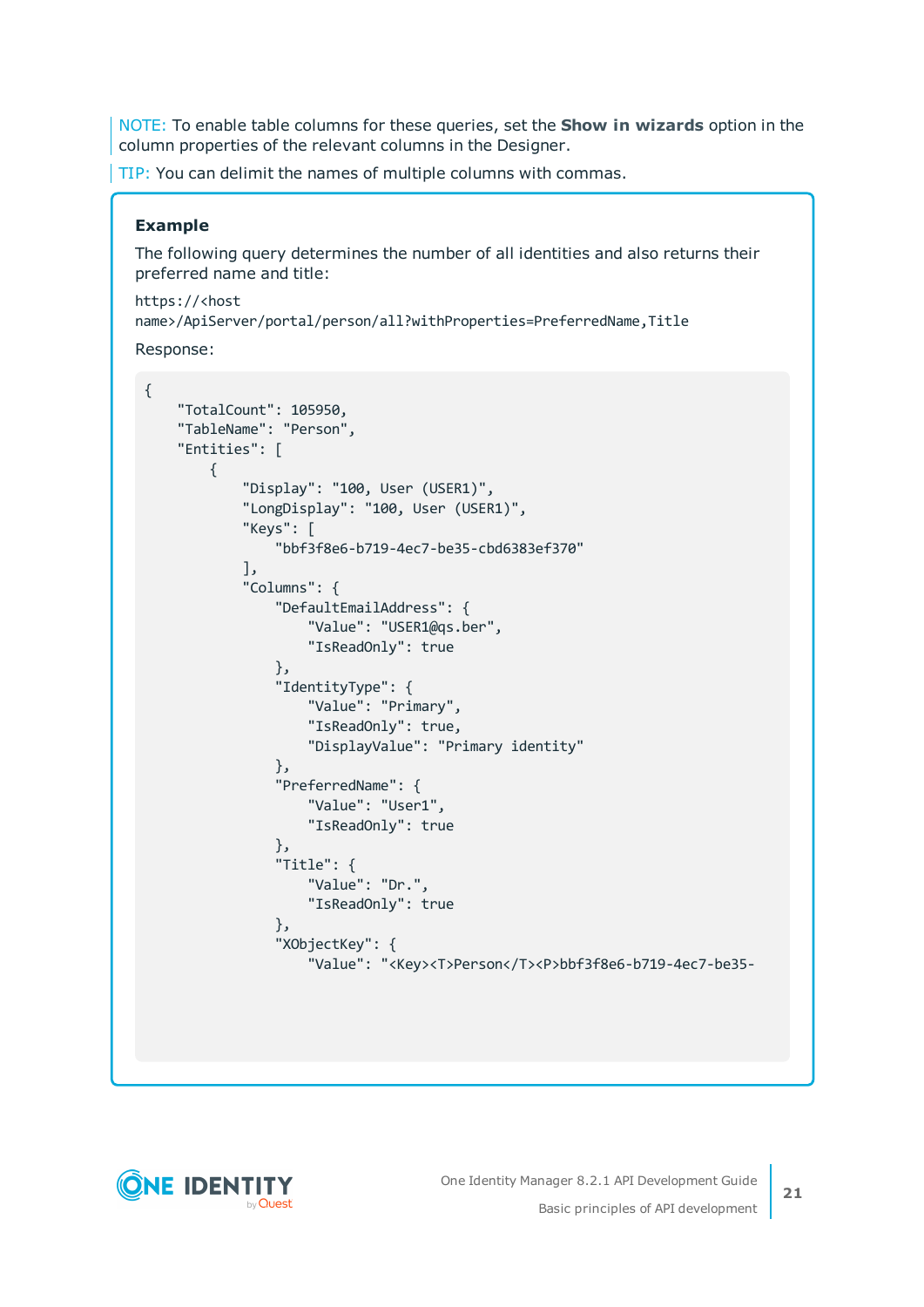```
cbd6383ef370</P></Key>",
                    "IsReadOnly": true
                }
            }
}
```
#### **Related topics**

• API [methods](#page-95-0) on page 96

## <span id="page-21-0"></span>**Avoiding deadlocks**

API development includes a lot of asynchronous code with async/await constructs. To avoid deadlocks, use the **ConfigureAwait(false)** method for every **await** keyword.

For more information, see [https://blog.stephencleary.com/2012/07/dont-block-on-async](https://blog.stephencleary.com/2012/07/dont-block-on-async-code.html)[code.html](https://blog.stephencleary.com/2012/07/dont-block-on-async-code.html) and [https://devblogs.microsoft.com/dotnet/configureawait-faq/.](https://devblogs.microsoft.com/dotnet/configureawait-faq/)

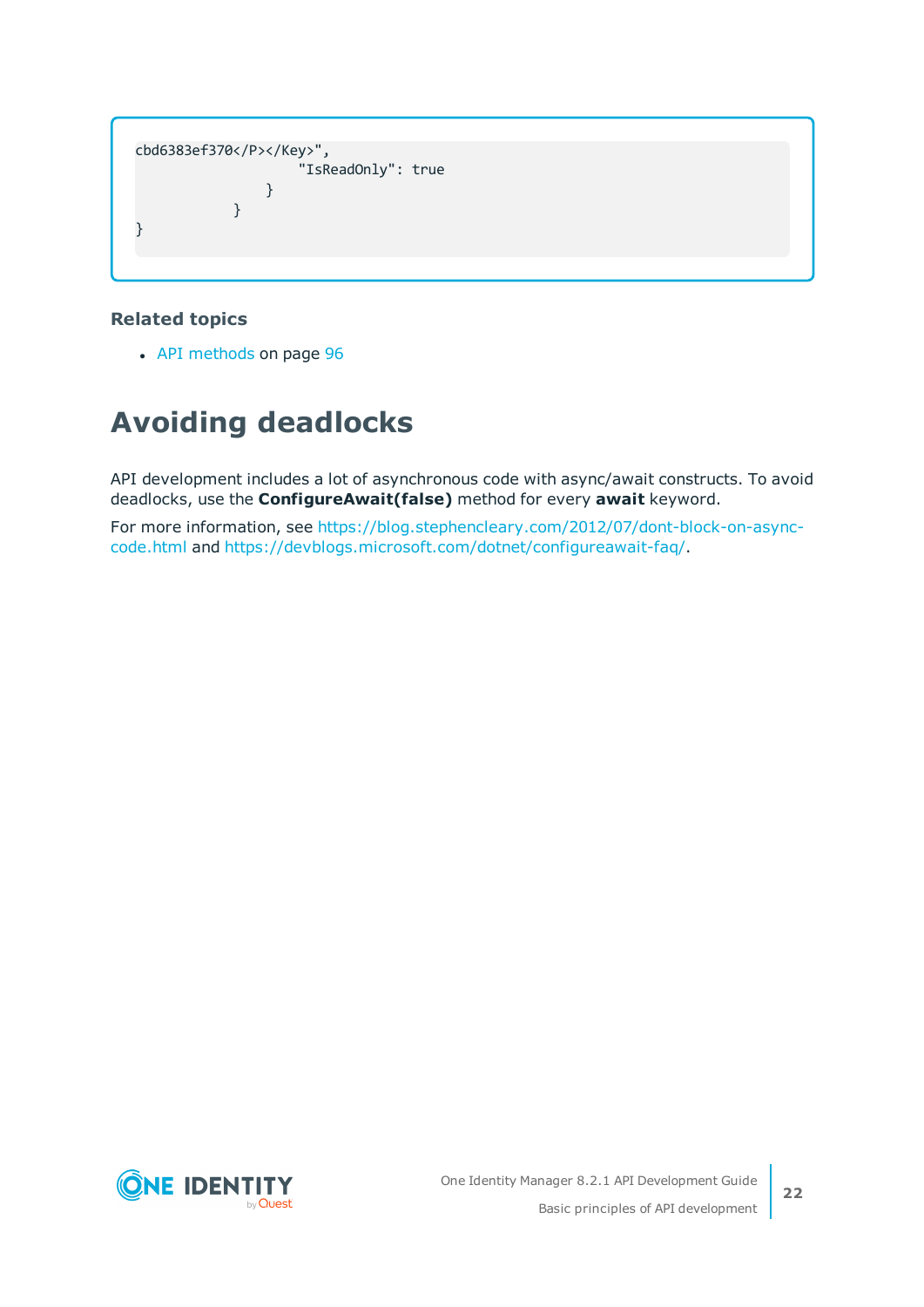## <span id="page-22-0"></span>**Examples and help – Software Development Kit**

To make it easier for you to start developing your API with the API Designer, One Identity provides a Software Development Kit (SDK) with lots of commented code example.

The SDK can be found on the installation medium in the directory QBM\dvd\AddOn\ApiSamples.

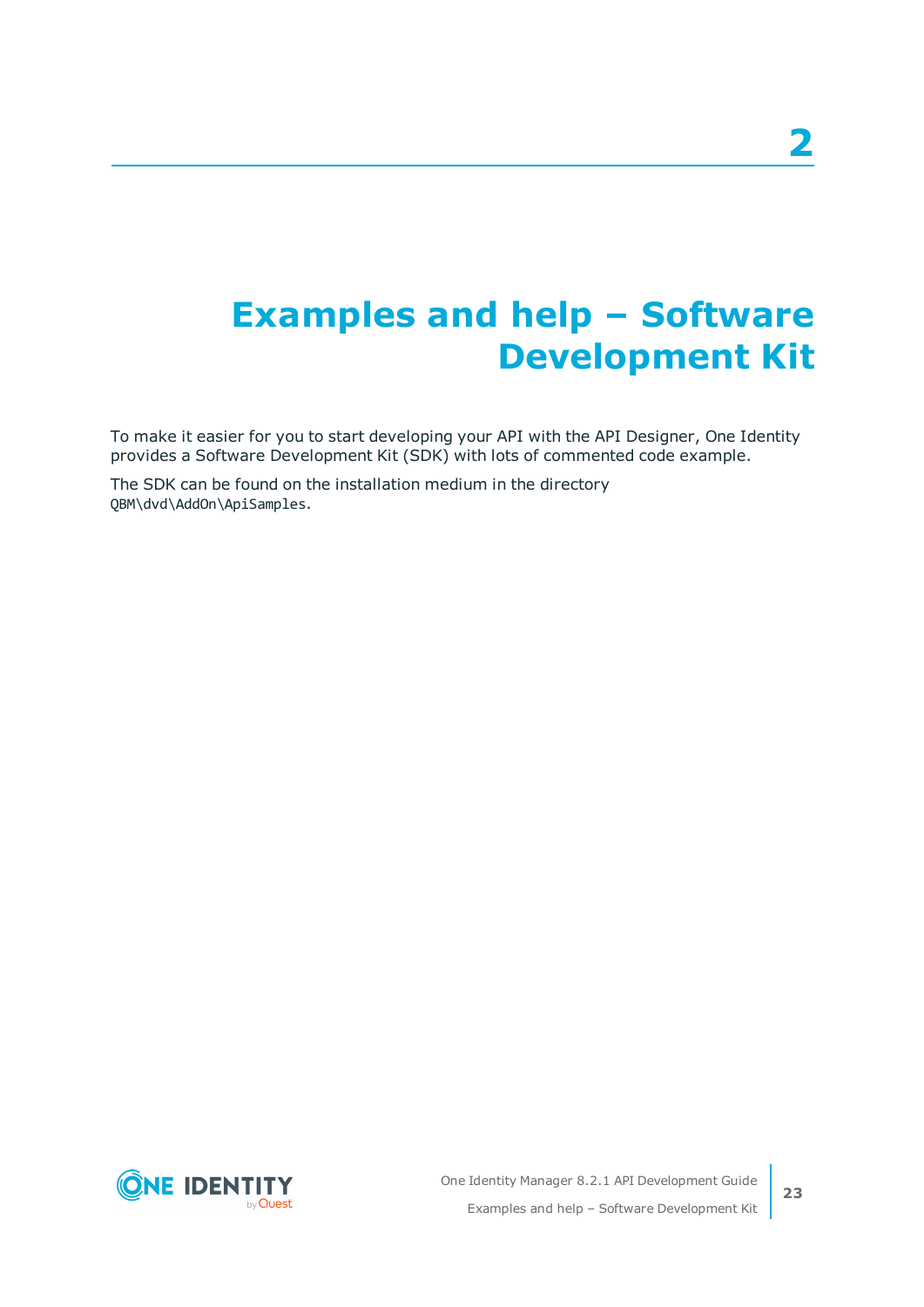# **API configuration**

<span id="page-23-0"></span>This section provides you with information about configuring the API.

#### **Detailed information about this topic**

- Configuring primary [authentication](#page-23-1) with single sign-on on page 24
- Changing [encryption](#page-27-0) on page 28
- Configuring the [compilation](#page-28-0) on page 29

## <span id="page-23-1"></span>**Configuring primary authentication with single sign-on**

You can configure single sign-on authentication for API projects with the Administration Portal. In this case, a separate request to the **imx/login** method is not required.

NOTE: You can configure authentication for the Operations Support Web Portal using the appropriate API project (see Configuring [authentication](#page-24-0) for the Operations Support Web [Portal](#page-24-0) on page 25).

#### *TO configure primary authentication with single sign-on*

- 1. In your internet browser, open the your API Server's webpage.
- 2. On the overview page, click **Administration Portal**.
- 3. On the login page, select which authentication method you want to use to log in to the Administration Portal.
- 4. Enter your user name and password.
- 5. Click **Connect**.
- 6. In the navigation, click **Configuration**.
- 7. On the **Configuration** page, in the **Show configuration for the following API project** menu, select the API project that you want configure with single sign-on authentication.

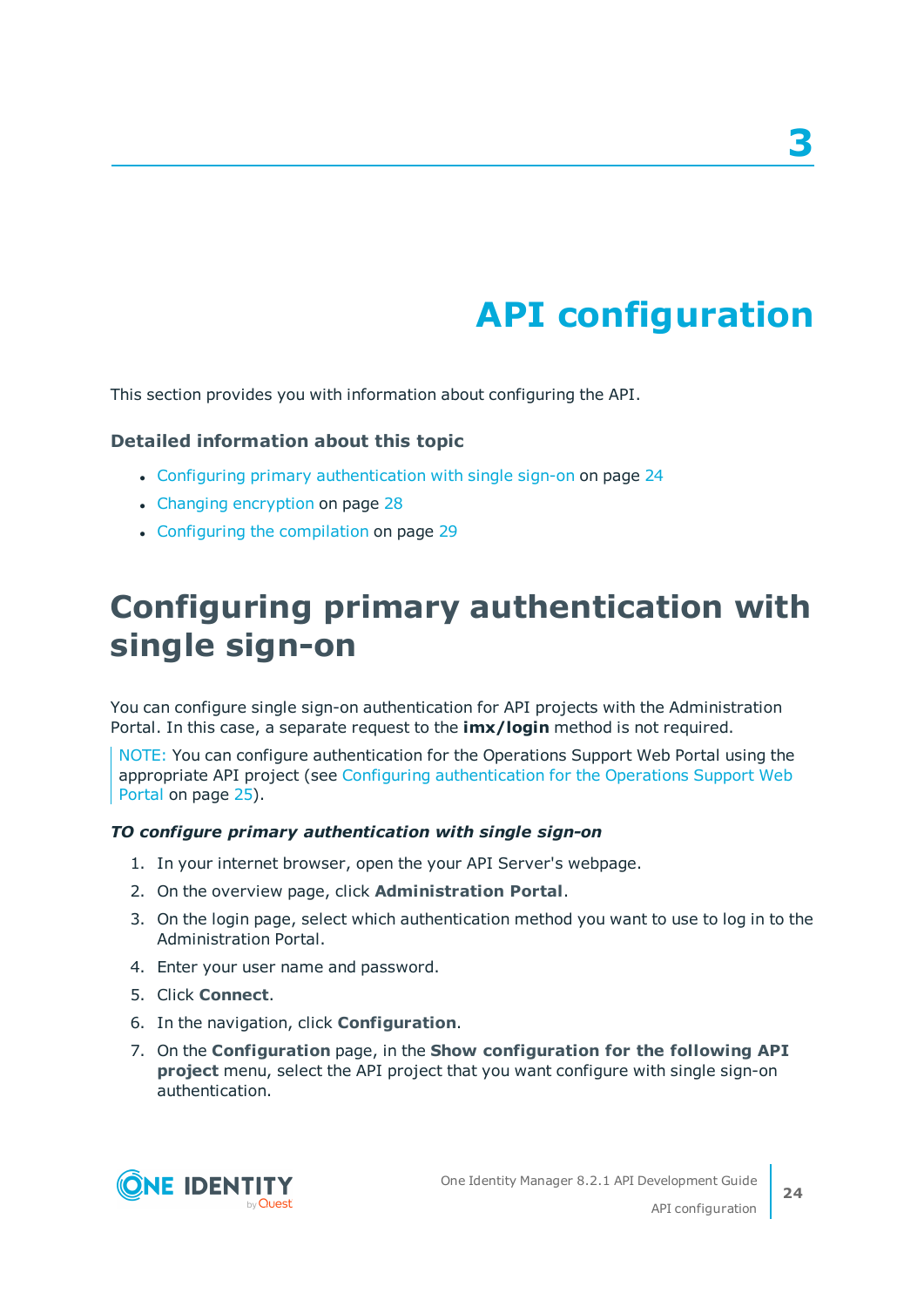- 8. In the search box, enter **Single sign-on authentication modules**.
- 9. Expand the **Single sign-on authentication modules** configuration key.
- 10. Click **New**.
- 11. In the menu, select the authentication module you want to use.

TIP: You can specify additional authentication modules. To do this, click **New**.

- 12. Click **Apply**.
- 13. Perform one of the following actions:
	- <sup>l</sup> If you want to apply the changes locally only, click **Apply locally**.
	- <sup>l</sup> If you want to apply the changes globally, click **Apply globally**.
- 14. Click **Apply**.

#### **Detailed information about this topic**

• [Authentication](#page-11-0) on page 12

## <span id="page-24-0"></span>**Configuring authentication for the Operations Support Web Portal**

You can use the **Authentication** node in the API Designer definition tree view to specify how users can log in to the Operations Support Web Portal.

There are three authentication options that you can configure:

- [Standard](#page-24-1): Only the authentication methods you list here are allowed. You can also enable single [sign-on](#page-26-0) for this method.
- Allow all manual [modules](#page-25-0): All manual authentication modules are allowed, provided they are enabled for the selected product. You can also enable single [sign-on](#page-26-0) for this method.
- <sup>l</sup> Fixed [credentials](#page-26-1): This setting allows you to log in to the API with stored login credentials. To use this option, the login data must be stored in the web.config files on each API server.

#### <span id="page-24-1"></span>*To set the permitted manual authentication options*

- 1. Start the API Designer program.
- 2. In the menu bar, click **View** > **Navigation**.
- 3. Click **API projects** in the navigation.
- 4. In the tree structure, double-click the API project to be edited.
- 5. In the [Definition](#page-53-1) tree view, click the **n** node (**Authentication**).
- 6. Click **View** > **Node editor** on the menu bar.

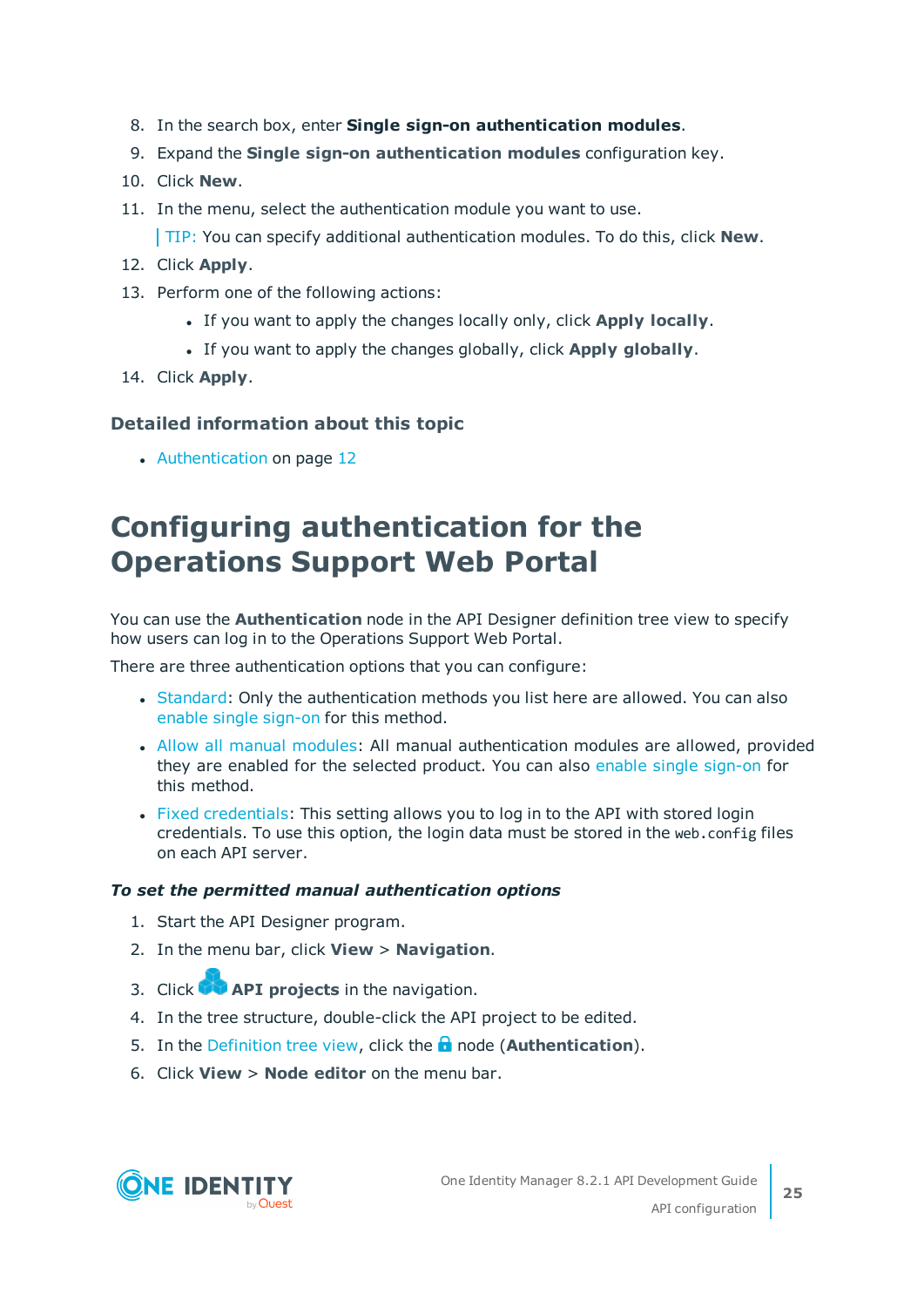- 7. In the node [editor](#page-59-0) view, perform the following actions:
	- a. In the **Authentication type** menu, select **Standard**.
	- b. Enter a unique ID for the node in the **Control ID** field.
	- c. (Optional) In the **Authentication properties** field, enter the properties for the authentication. For more information about the authentication modules, see the *One Identity Manager Configuration Guide*.
	- d. (Optional) If authorizations for users are controlled by a product, enable the **Product** option and select the required product in the selection list.
- 8. In the definition tree view, expand the **n** node (**Authentication**).
- 9. Right-click the node (**Manual authentication modules**.
- 10. Click **Authentication module** in the context menu.

The **Authentication module** node is placed as a child to the node.

- 11. Click the **Authentication module** node.
- 12. In the node editing view, select the required authentication module from the **Name** selection list. For more information about the authentication modules, see the *One Identity Manager Configuration Guide*.
- 13. Enter a unique ID for the node in the **Control ID** field.
- 14. Repeat steps 8 to 12 until to add each authentication method you wish to use.
- 15. In the menu bar, click **F** (Save).

#### <span id="page-25-0"></span>*To permit all manual authentication options*

- 1. Start the API Designer program.
- 2. In the menu bar, click **View** > **Navigation**.
- 3. In the navigation, click (**API projects**).
- 4. In the tree structure, double-click the API project to be edited.
- 5. In the [Definition](#page-53-1) tree view, click the **n** node (**Authentication**).
- 6. Click **View** > **Node editor** on the menu bar.
- 7. In the node [editor](#page-59-0) view, perform the following actions:
	- a. In the **Authentication type** selection list, select **Allow all manual modules**.
	- b. Enter a unique ID for the node in the **Control ID** field.
	- c. (Optional) In the **Authentication properties** field, enter the authentication properties.
	- d. (Optional) Enable the **Product** option and select the product from the list.
- 8. In the menu bar, click (**Save**).

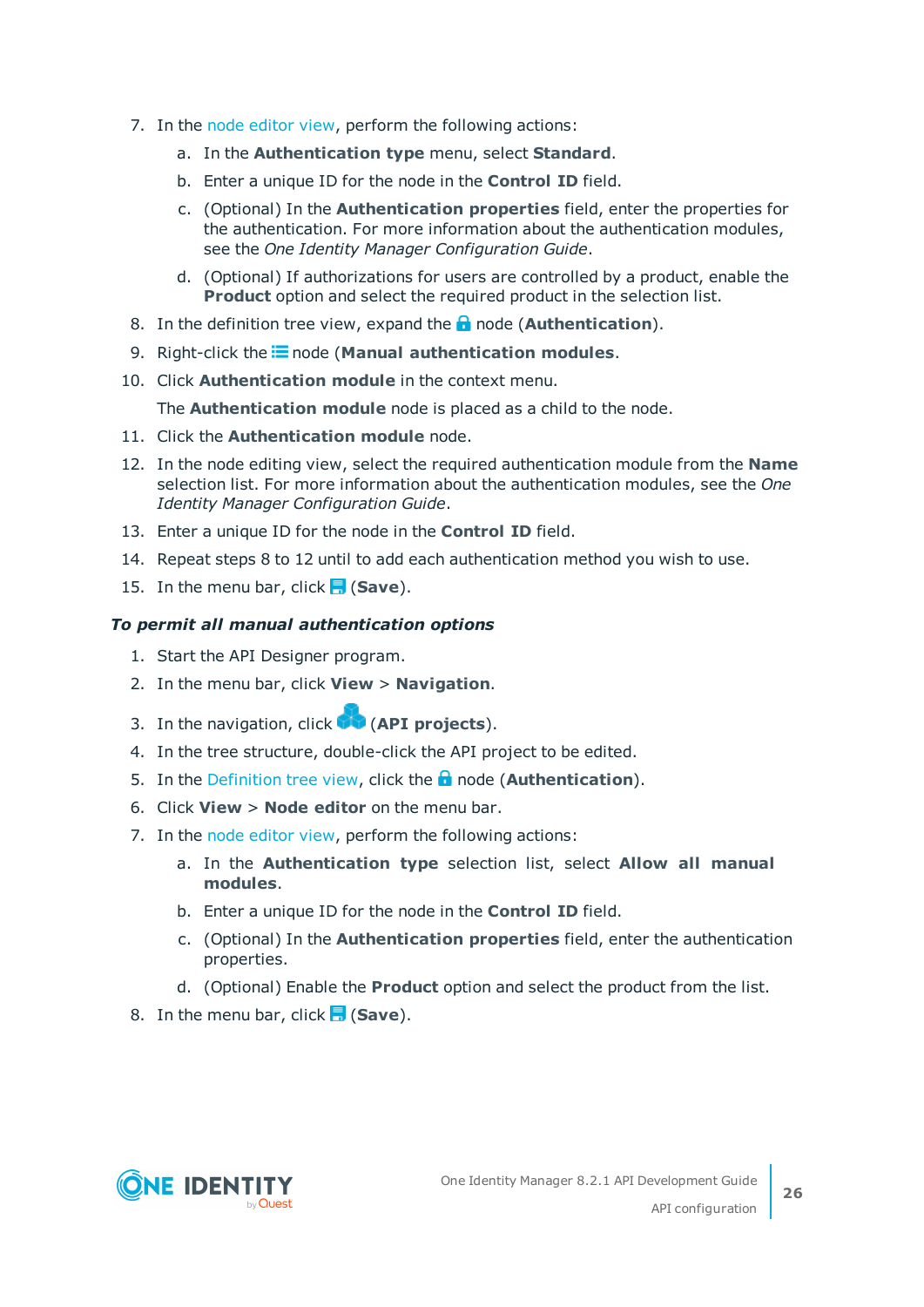#### <span id="page-26-0"></span>*To allow single sign-on*

- 1. Start the API Designer program.
- 2. In the menu bar, click **View** > **Navigation**.
- 3. In the navigation, click (**API projects**).
- 4. In the tree structure, double-click the API project to be edited.
- 5. In the [definition](#page-53-1) tree view, expand the **n** node (**Authentication**).
- 6. Right-click the **Authentication modules for single sign-on** node.

NOTE: This node is only available if you have manually specified the [authentication](#page-24-1) options [yourself](#page-24-1) or you have permitted manual [authentication](#page-25-0) options.

7. Click **Authentication module** in the context menu.

The **Authentication module** node is placed as a child to the node.

- 8. Click the **Authentication module** node.
- 9. Click **View** > **Node editor** on the menu bar.
- 10. In the node [editing](#page-59-0) view, select the required authentication module from the **Name** selection list. For more information about the authentication modules, see the *One Identity Manager Configuration Guide*.
- <span id="page-26-1"></span>11. In the menu bar, click **F** (Save).

#### **Log in with stored login data**

To approve a login with stored login data, perform the following two steps:

- 1. [Store](#page-26-2) the credentials of the users with access in each of the API server's web.config file.
- 2. [Configure](#page-27-1) authentication in the API Designer's API project.

#### <span id="page-26-2"></span>*To store login data in the API Server*

- 1. Connect to your API Server.
- 2. Open the web.config file in a text editor.
- 3. (Optional) If the file is encrypted, decrypt the file.
- 4. In the <connectionStrings> section, add the following entry:

```
<add name="sub:<NAME>" connectionString="Module=DialogUser;User=<USER>;
(Password)Password=<PASSWORD>" />
```
- <NAME> stands for the name/ID of the API project.
- $\bullet$  <USER> stands for the login name of the user.
- <PASSWORD> stands for the user's password.
- 5. Save your changes to the file.
- 6. (Optional) encrypt the file.

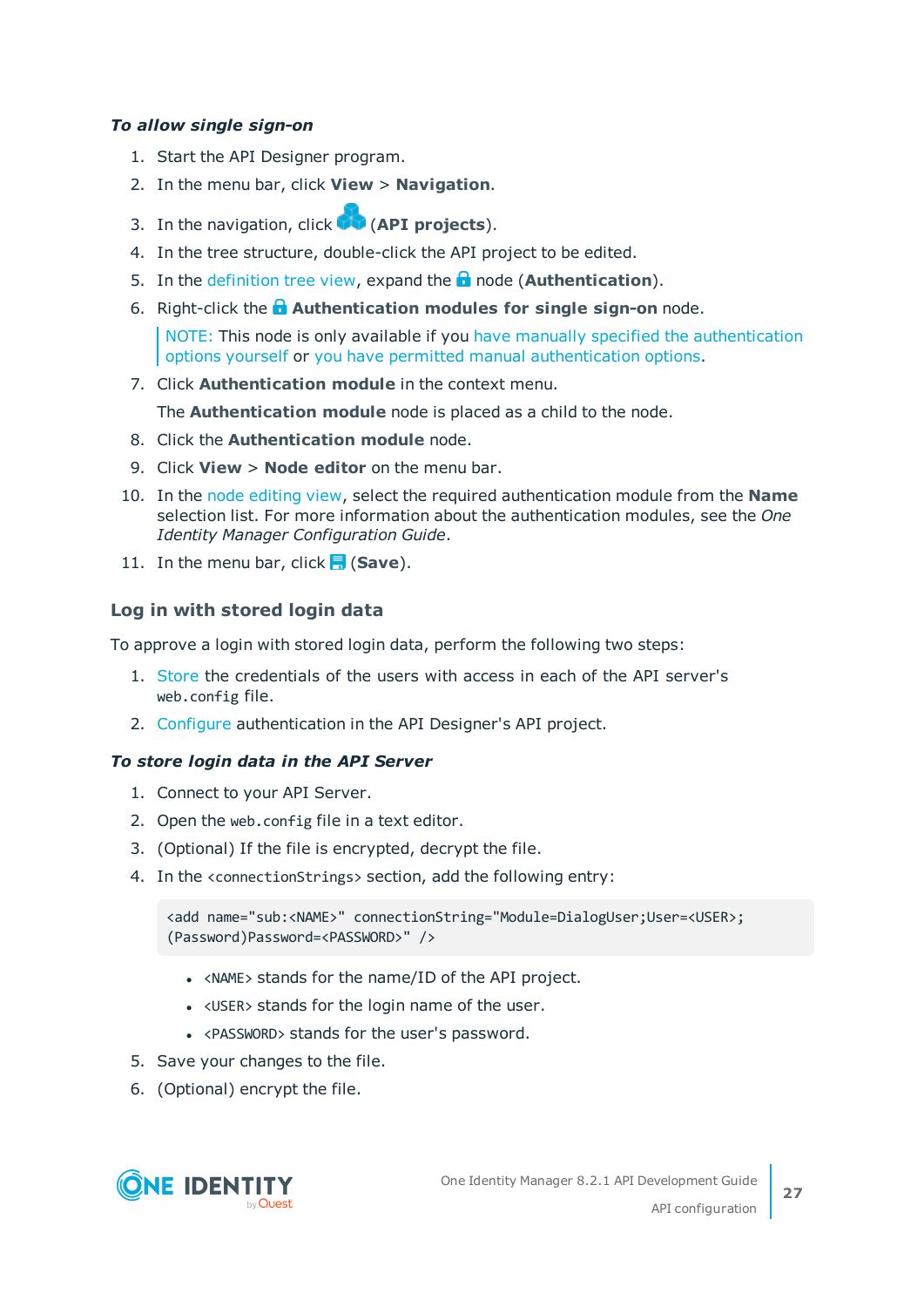#### <span id="page-27-1"></span>*To configure the login with the saved login data on the API project*

- 1. Start the API Designer program.
- 2. In the menu bar, click **View** > **Navigation**.
- 3. In the navigation, click (**API projects**).
- 4. In the tree structure, double-click the API project to be edited.
- 5. In the [Definition](#page-53-1) tree view, click the **n** node (**Authentication**).
- 6. Click **View** > **Node editor** on the menu bar.
- 7. In the node [editor](#page-59-0) view, perform the following actions:
	- a. In the **Authentication type** selection list, select **Fixed credentials**.
	- b. Enter a unique ID for the node in the **Control ID** field.
	- c. (Optional) In the **Authentication properties** field, enter the authentication properties.
	- d. (Optional) Enable the **Product** option and select the product from the list.
- 8. In the menu bar, click **F** (Save).

#### **Related topics**

- [Creating](#page-90-1) API projects on page 91
- Editing API [projects](#page-91-0) on page 92
- API [projects](#page-90-0) on page 91

## <span id="page-27-0"></span>**Changing encryption**

You can change the encryption used for data by choosing another encryption certificate.

#### *To change the encryption certificate*

- 1. Connect to your API Server.
- 2. Open the web.config file in a text editor.
- 3. (Optional) If the file is encrypted, decrypt the file.
- 4. Change the value of the certificatethumbprint property to the thumbprint of the certificate you want to use.
- 5. Save your changes to the file.
- 6. (Optional) encrypt the file.

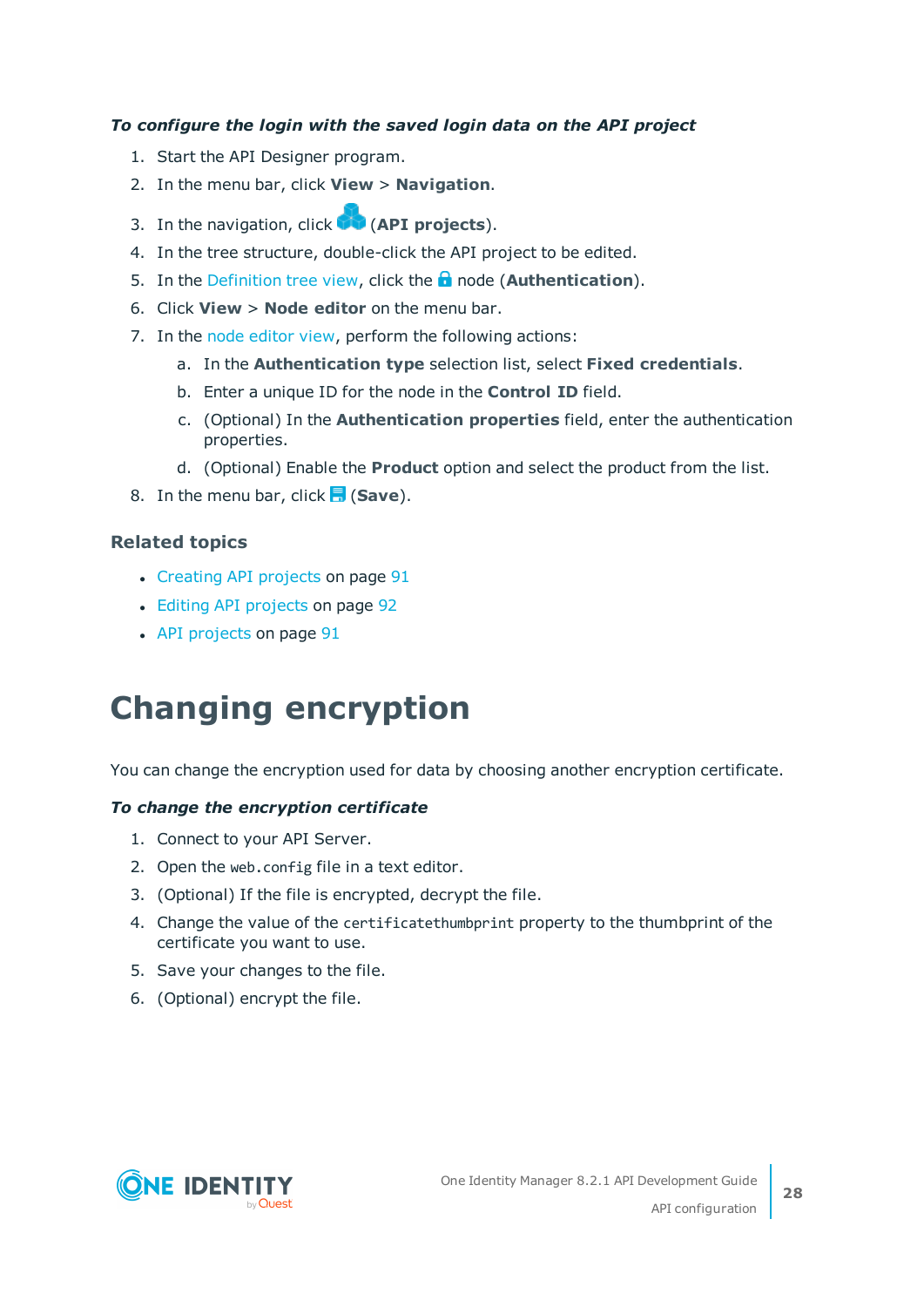## <span id="page-28-0"></span>**Configuring the compilation**

Use the **Compilation settings** node in the API Designer's definition tree view to configure the settings for compiling the API.

If you want to use code from other DLLs in your API code (for example, API files from other projects), you need to create an assembly reference so that the compiler recognizes these DLLs.

#### *To create an assembly reference*

- 1. Start the API Designer program.
- 2. In the menu bar, click **View** > **Navigation**.
- 3. Click **API projects** in the navigation.
- 4. In the tree structure, double-click the API project to be edited.
- 5. In the [definition](#page-53-1) tree view, right-click the **Compilation settings** node.
- 6. In the context menu, click **Assembly reference**.

The **Assembly reference** node is added under this node.

- 7. In the definition tree view, click **Assembly reference**.
- 8. Click **View** > **Node editor** on the menu bar.
- 9. In the node [editor](#page-59-0) view, enter the name of the assembly you wish to reference into the **Referenced assembly** field.
- 10. In the menu bar, click (**Save**).

#### **Related topics**

- $\cdot$  [Compiling](#page-80-0) an API on page  $81$
- [Creating](#page-90-1) API projects on page 91
- Editing API [projects](#page-91-0) on page 92
- API [projects](#page-90-0) on page 91
- Configuring [authentication](#page-24-0) for the Operations Support Web Portal on page 25

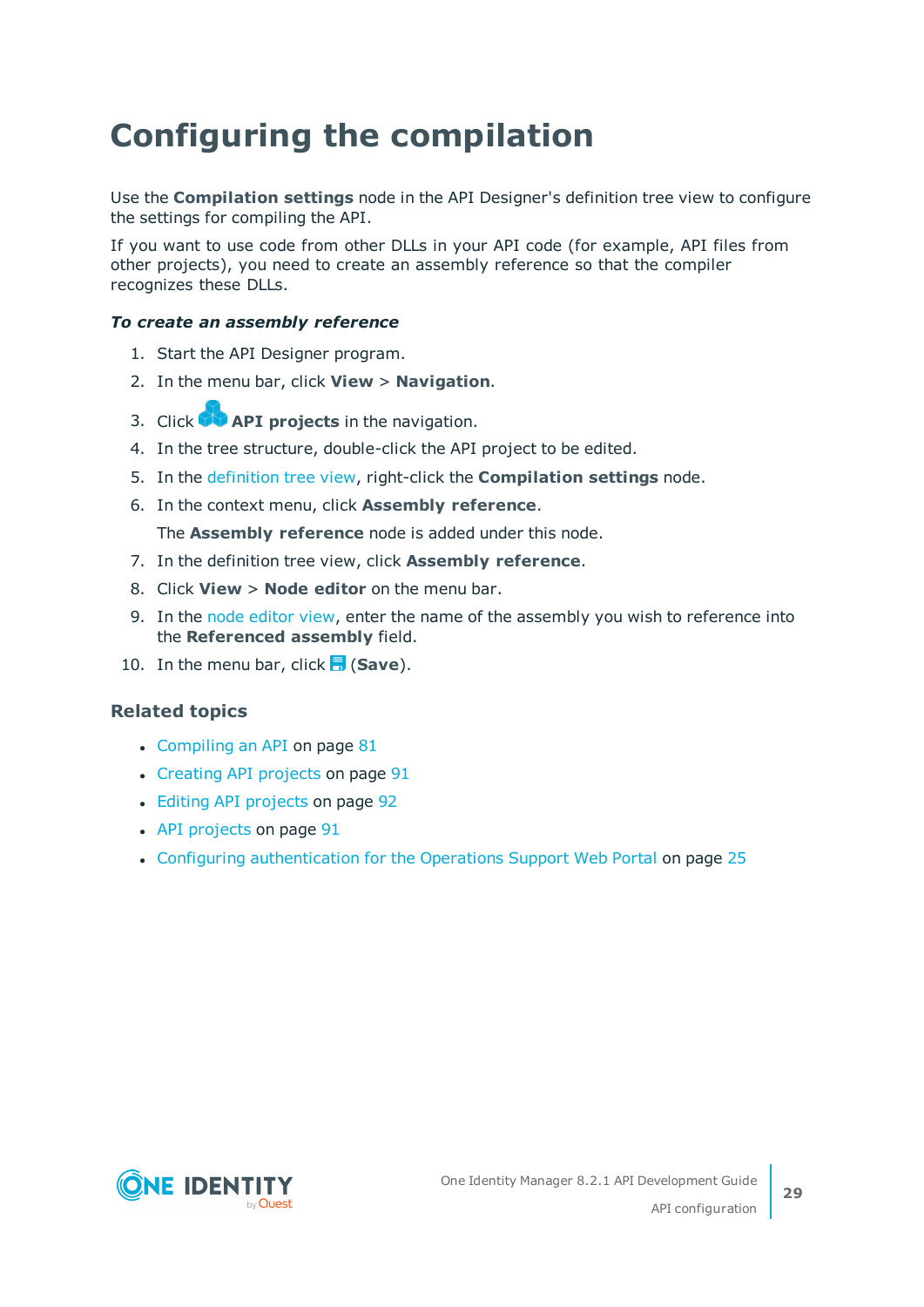# **Implementing your own APIs**

<span id="page-29-0"></span>To implement your own APIs, you can create API plugins.

The API Server loads all DLLs matching the \*.CompositionApi.Server.PlugIn.dll naming scheme and deploys the API definitions contained therein.

#### *To implement your own API*

- 1. Create an API plugin (see [Creating](#page-29-1) and editing API plugins on page 30).
- 2. Compile the appropriate [TypeScript](#page-31-0) API client (see Compiling TypeScript API clients on [page](#page-31-0) 32).

#### **Detailed information about this topic**

- [Creating](#page-29-1) and editing API plugins on page 30
- [Converting](#page-30-0) API projects to API plugins on page 31
- <span id="page-29-1"></span>• Compiling [TypeScript](#page-31-0) API clients on page 32

## **Creating and editing API plugins**

With the help of API plugins, you can implement and use your customized APIs.

You can also convert existing API projects that you have created with the API Designer into API plugins (see [Converting](#page-30-0) API projects to API plugins on page 31).

Prerequisites:

- You use a version management system (for example, Git).
- You are use an Integrated Development Environment (IDE).

#### *To create an API plugin*

- 1. Start your IDE (such as Visual Studio).
- 2. Create a new .NET Framework 4.8 project named CCC.CompositionApi.Server.Plugin.



**4**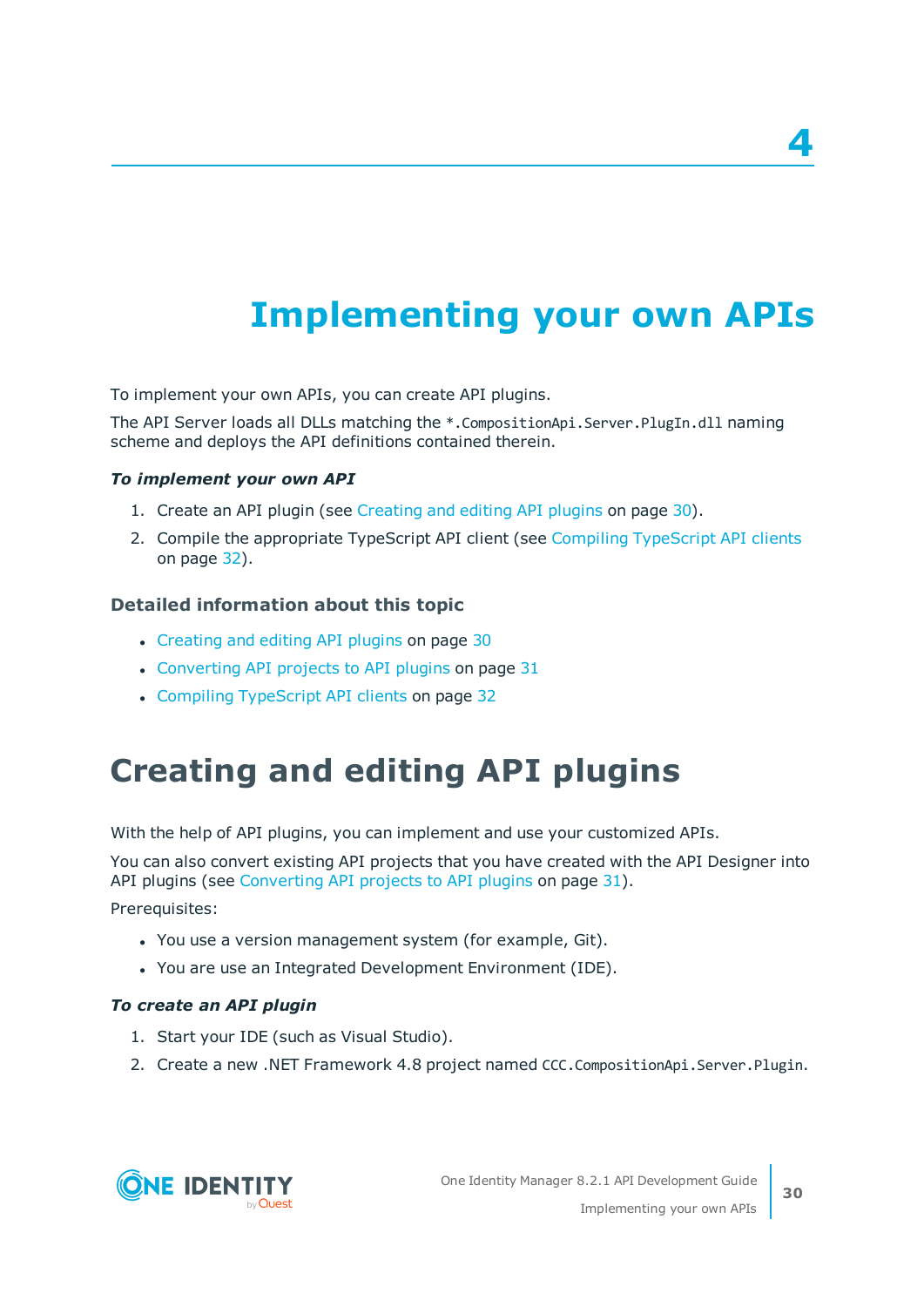- 3. Add references to the following DLL files from the One Identity Manager installation directory:
	- QBM.CompositionApi.Server.dll
	- <sup>l</sup> VI.Base.dll
	- $\cdot$  VT DR  $d$ 11
- 4. Create the API code.
- 5. Compile the DLL file in your IDE.
- 6. Import the DLL file into your One Identity Manager database using the Software Loader and assign it to the **API Server** machine role. For more information on importing files using the Software Loader, see the *One Identity Manager Operational Guide*.
- 7. Restart the API Server and ensure that the CCC.CompositionApi.Server.Plugin.dll file is present.

#### *To edit an existing API plugin*

- 1. Start your IDE (such as Visual Studio).
- 2. Open the existing .NET Framework 4.8 project.
- 3. Edit the API code.
- 4. Compile the DLL file in your IDE.
- 5. Import the DLL file into your One Identity Manager database using the Software Loader and assign it to the **API Server** machine role. For more information on importing files using the Software Loader, see the *One Identity Manager Operational Guide*.
- 6. Restart the API Server and ensure that the CCC.CompositionApi.Server.Plugin.dll file is present.

## <span id="page-30-0"></span>**Converting API projects to API plugins**

You can convert API projects that you have created with the API Designer to API plugins. To do this, you must import the API project's code as C# code into an API file, then delete the API project and create a new API plug-in with the code from the new API file.

#### *To convert an API project to an API plugin*

- 1. Start the API Designer program.
- 2. In the menu bar, click **View** > **Navigation**.
- 3. In the navigation, click **API projects**.
- 4. In the hierarchy, double-click the API project you want to convert.
- 5. Click **Generated code**.

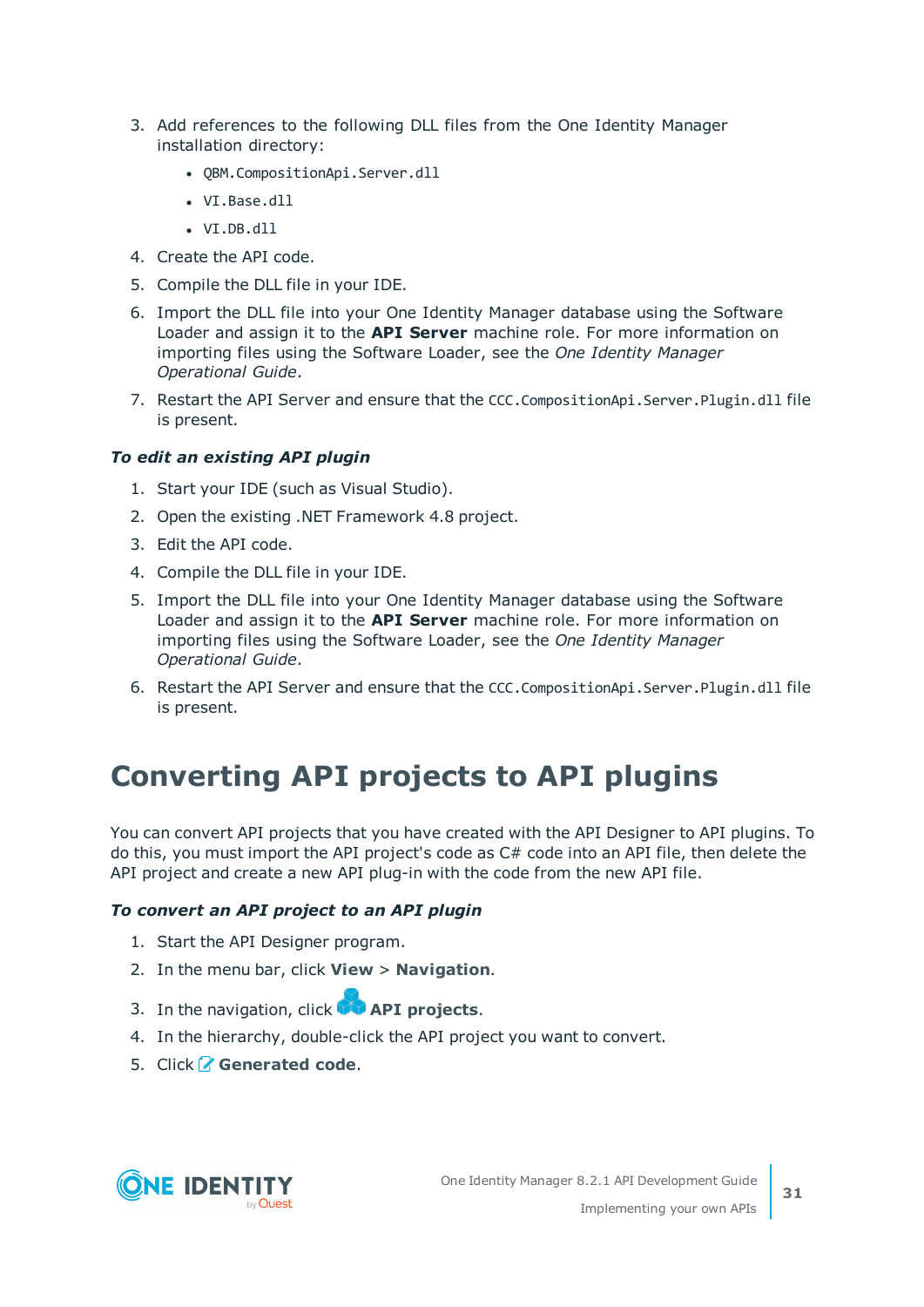- 6. Copy the entire code to clipboard.
- 7. In the menu bar, click **View** > **Navigation**.
- 8. In the navigation, click **API** files.
- 9. Click **Add** > **Add API file**.
- 10. In the new window paste the code from the clipboard.
- 11. In the **Identifier** field, enter a name for the API file.
- 12. On the toolbar, click **d** (Save).
- 13. Delete the API project (see [Deleting](#page-92-0) API projects on page 93).
- 14. Create the API plugin using the code from the newly created API file (see [Creating](#page-29-1) and editing API [plugins](#page-29-1) on page 30).

## <span id="page-31-0"></span>**Compiling TypeScript API clients**

After you create an API plugin, you need to compile a corresponding TypeScript API client.

#### *To compile a TypeScript API client*

- 1. Open a command line prompt.
- 2. Run the following command:

imxclient compile-api -N -W /copyapi imx-api-ccc.tgz /packagename imx-api-ccc

The dialog to select the database connection is opened.

- 3. In the dialog, perform one of the following actions:
	- to use an existing connection to the One Identity Manager database, select it in the **Select a database connection** menu.
		- OR -
	- **.** to create a new connection to the One Identity Manager database, click **Add new connection** and enter a new connection.
- 4. Select the authentication method and, under **Authentication method**, enter the login data for the database.
- 5. Click **Log in**.
- 6. Import the imx-api-ccc npm package into your TypeScript application.

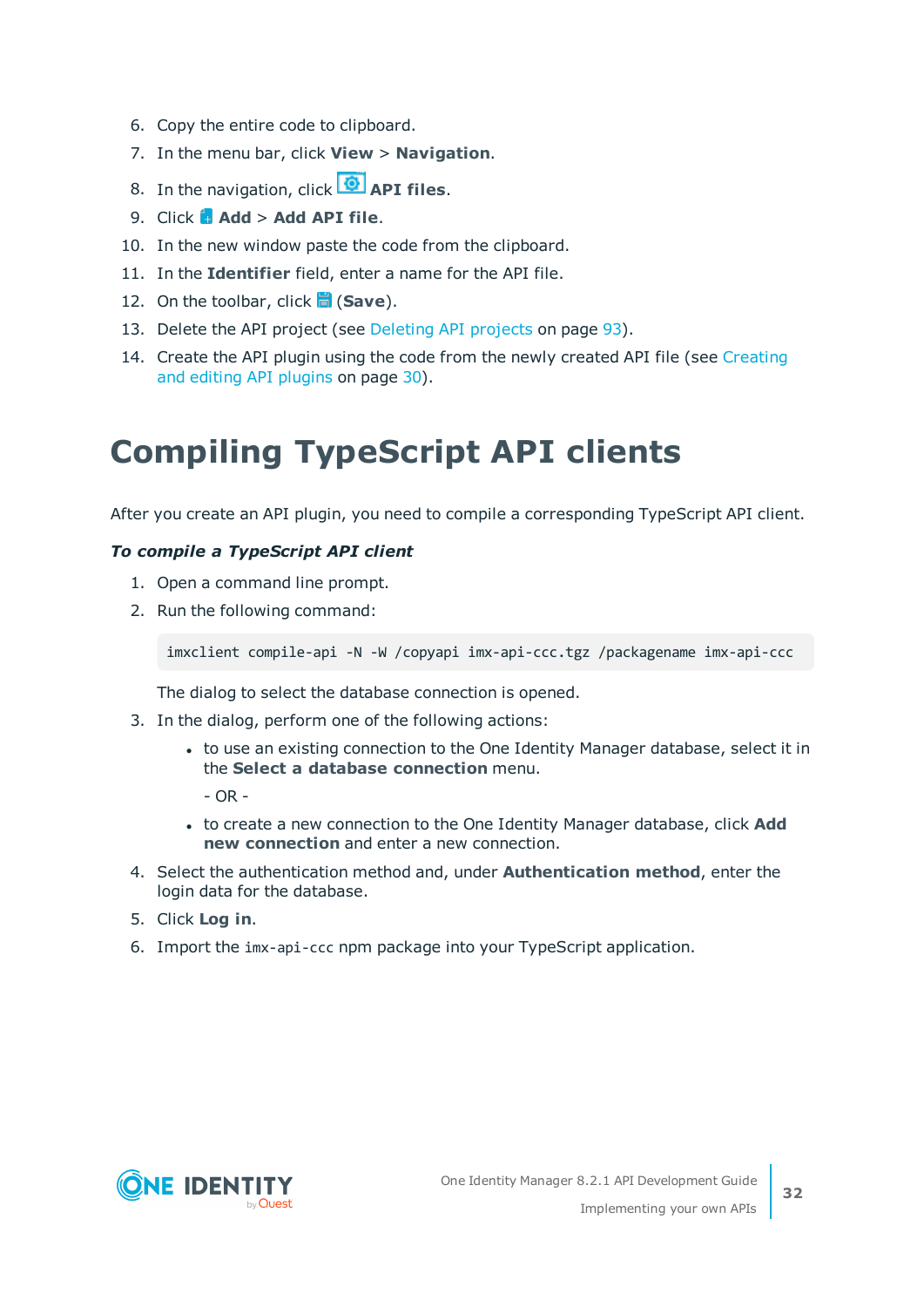# **API Designer**

<span id="page-32-0"></span>The API Designer allows you to create, record, compile, and publish a REST API (Representational State Transfer Application Programming Interface) in the quickest way possible. This API is based on the OpenAPI Specification and the One Identity Manager database model.

The main benefits of API Designer include:

- Offers easy and fast operation.
- The finished API "understands" the One Identity Manager database model.
- Modifications to the API are transparent.
- Supports the principles of good API design.
- OpenAPI support: APIs that you create using the API Designer are based on the OpenAPI specification standard. This allows you to make use of other tools, including:
	- Swagger: Use Swagger to create code, documentation, and test cases.
	- Postman: Use Postman to test the various methods of your API.

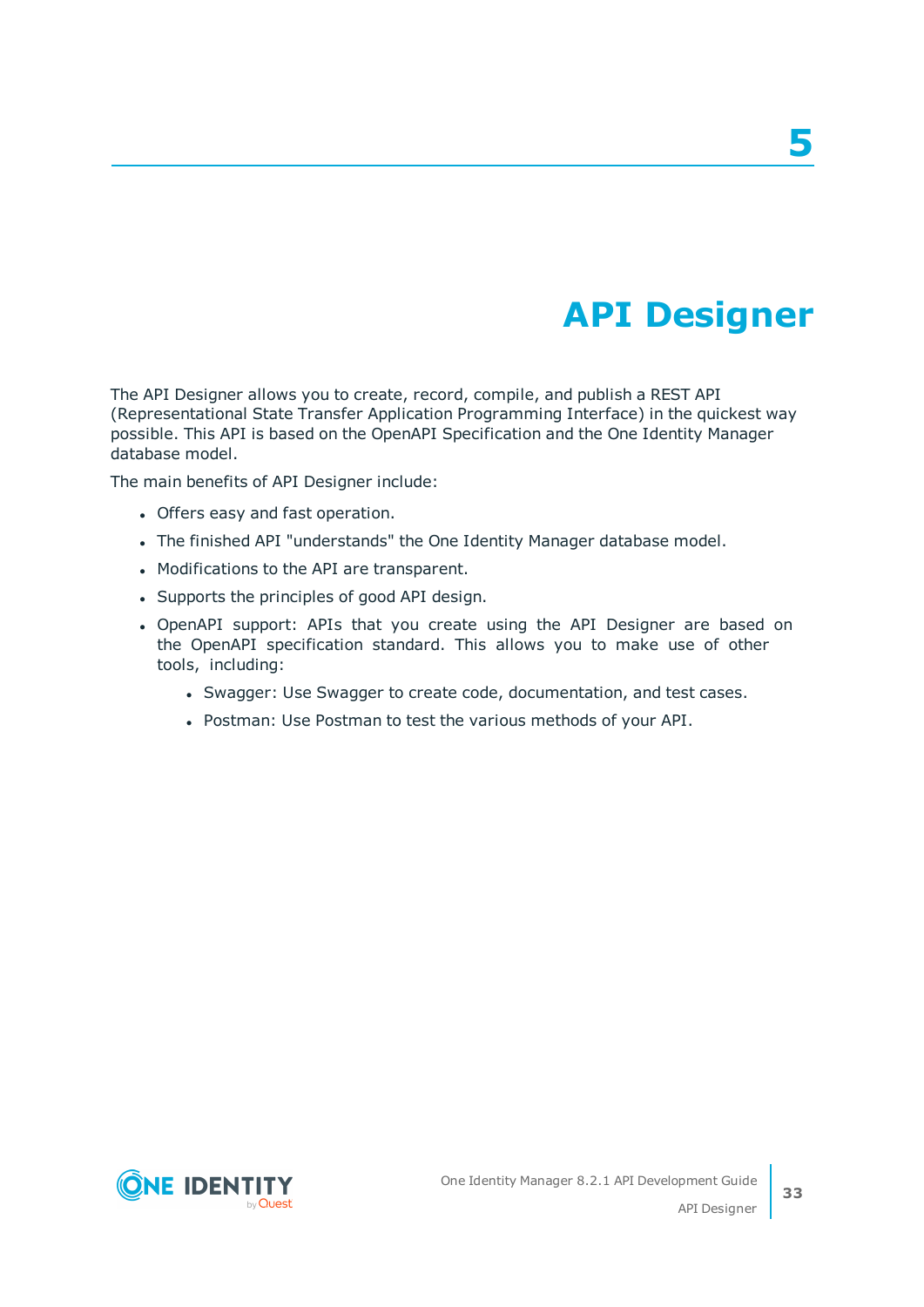# <span id="page-33-0"></span>**Quick start – Creating an API with the API Designer**

NOTE: One Identity recommends using the API plugin (see [Implementing](#page-29-0) your own APIs on [page](#page-29-0) 30) to create and implement APIs rather than the API Designer.

The following provides a general list of the steps you must take to create an API in the API Designer:

- 1. [Start](#page-34-1) the API Designer.
- 2. [Create](#page-96-0) API files (in which you can define an API method, for example).
- 3. [Create](#page-90-1) an API project or [edit](#page-91-0) an existing one (for example, supplied by One Identity) to take advantage of the features already available and customize it to your own needs.
- 4. [Configure](#page-24-0) the authentication for the API project (Single Sign-On, for example).

NOTE: If you edit an existing API project supplied by One Identity, you will no longer be able to change the authentication.

- 5. [Assign](#page-98-0) the created API files to the API project.
- 6. [Test](#page-87-1) the API.
- 7. [Compile](#page-80-0) the API.
- 8. [Save](#page-37-0) the changes to the database.

#### **Related topics**

- Starting the API [Designer](#page-34-1) on page 35
- [Creating](#page-96-0) API files on page 97
- [Creating](#page-90-1) API projects on page 91
- Configuring [authentication](#page-24-0) for the Operations Support Web Portal on page 25
- [Assigning](#page-98-0) API files to an API project on page 99
- [Testing](#page-87-1) an API on page 88
- $\cdot$  [Compiling](#page-80-0) an API on page  $81$
- [Importing](#page-37-0) solution project changes into a database on page 38

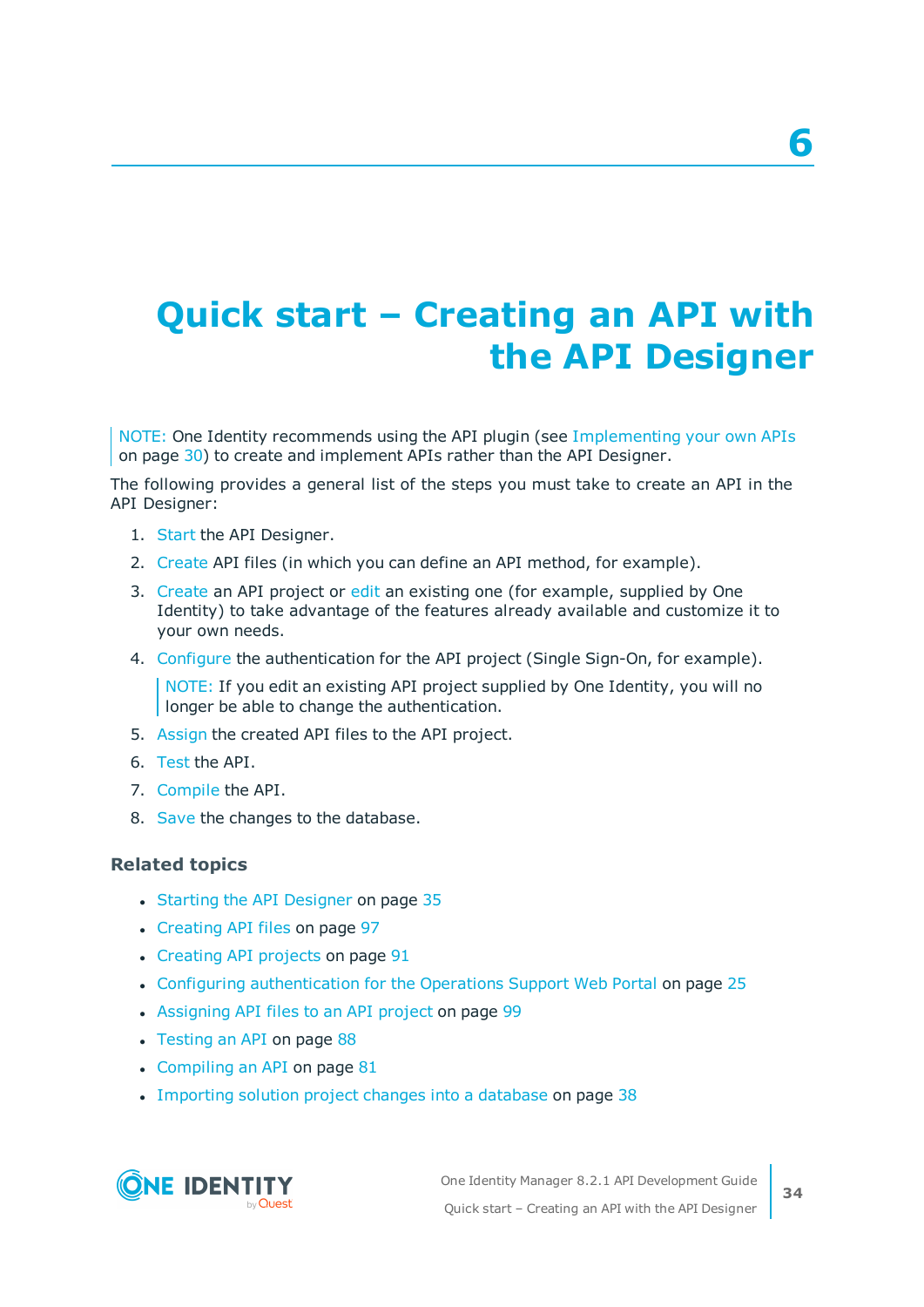# <span id="page-34-0"></span>**Working with the API Designer**

This section provides you with general information on working with the API Designer. For example, you will learn:

- How the API Designer [interface](#page-37-1) is structured
- How to edit your [projects](#page-35-0) locally or in the database itself
- How to edit [database](#page-53-1) objects
- How to [compile](#page-80-0) an API

## <span id="page-34-1"></span>**Starting the API Designer**

Before you start developing your API, you must start the API Designer.

#### *To start the API Designer*

- 1. Go to the installation path for API Designer.
- 2. Run the ApiDesigner.Editor.exe application.

The API Designer opens.

- 3. Perform one of the following tasks:
	- To use an existing connection to the One Identity Manager database, select it in the **Select a database connection** menu.
	- To create a new connection to the One Identity Manager database, click Add **new connection** and enter a new connection.
- 4. Select the authentication method and enter the login data for the database under **Authentication method**.
- 5. Click **Connect**.
- 6. In the **Select project save type** dialog, perform one of the following tasks:
	- <sup>l</sup> Click **Database project** to save the project in the database.
	- **.** Click **Solution project** to save the project within a solution.

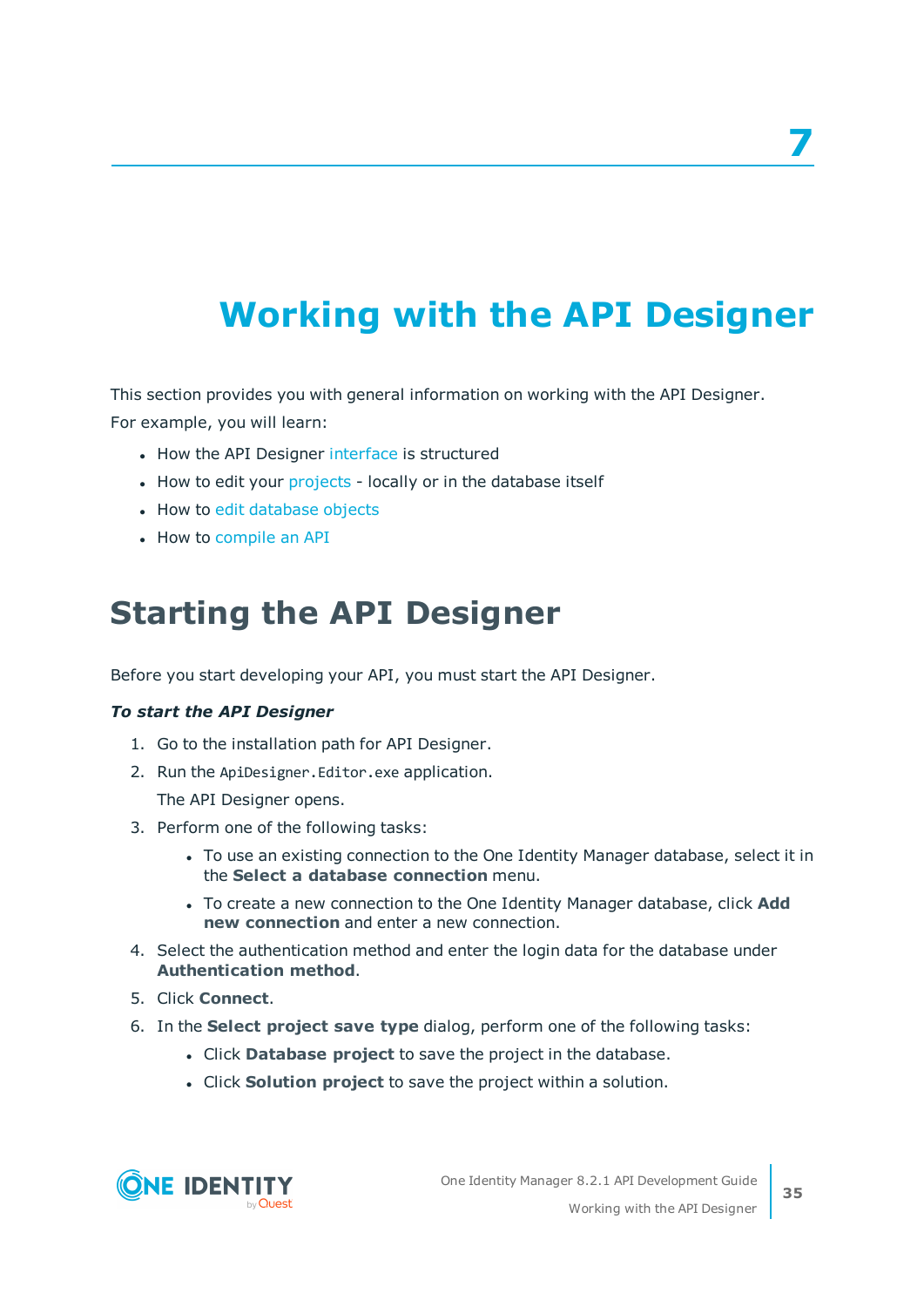#### **TIP:** For more information, see [Project](#page-35-0) types on page 36.

- 7. (Optional) To save the selected storage type for future projects, select the **Use selected project as default** option.
- 8. Click **OK**.

The API Designer opens and displays the start [page.](#page-46-0)

#### **Related topics**

- [Start](#page-46-0) page on page 47
- [Project](#page-35-0) types on page 36

## <span id="page-35-0"></span>**Project types**

The API Designer distinguishes between two different project types for saving your changes.

- Database project: The project will be stored in the database. Your saved changes are visible to others.
- Solution project: API Designer allows file-based editing of custom objects locally on your own computer. For more information, see Solution [projects](#page-36-0) on page 37.

#### **Related topics**

- [Changing](#page-35-1) the project type on page 36
- [Solution](#page-36-0) projects on page 37
- [Importing](#page-37-0) solution project changes into a database on page 38
- $\cdot$  [Menu](#page-39-0) bar on page 40

## <span id="page-35-1"></span>**Changing the project type**

You can save your project as a [database](#page-35-2) project or as a [solution](#page-36-1) project. For more information, see [Project](#page-35-0) types on page 36.

#### <span id="page-35-2"></span>*To save the project as a database project*

- 1. In the menu bar, click **Edit** > **Set project type**.
- 2. In the **Select the project type** dialog, click **Database project**.
- 3. (Optional) To save the selection and use it the next time you start the API Designer, enable the option **Use selected project as default**.

TIP: To undo this setting:

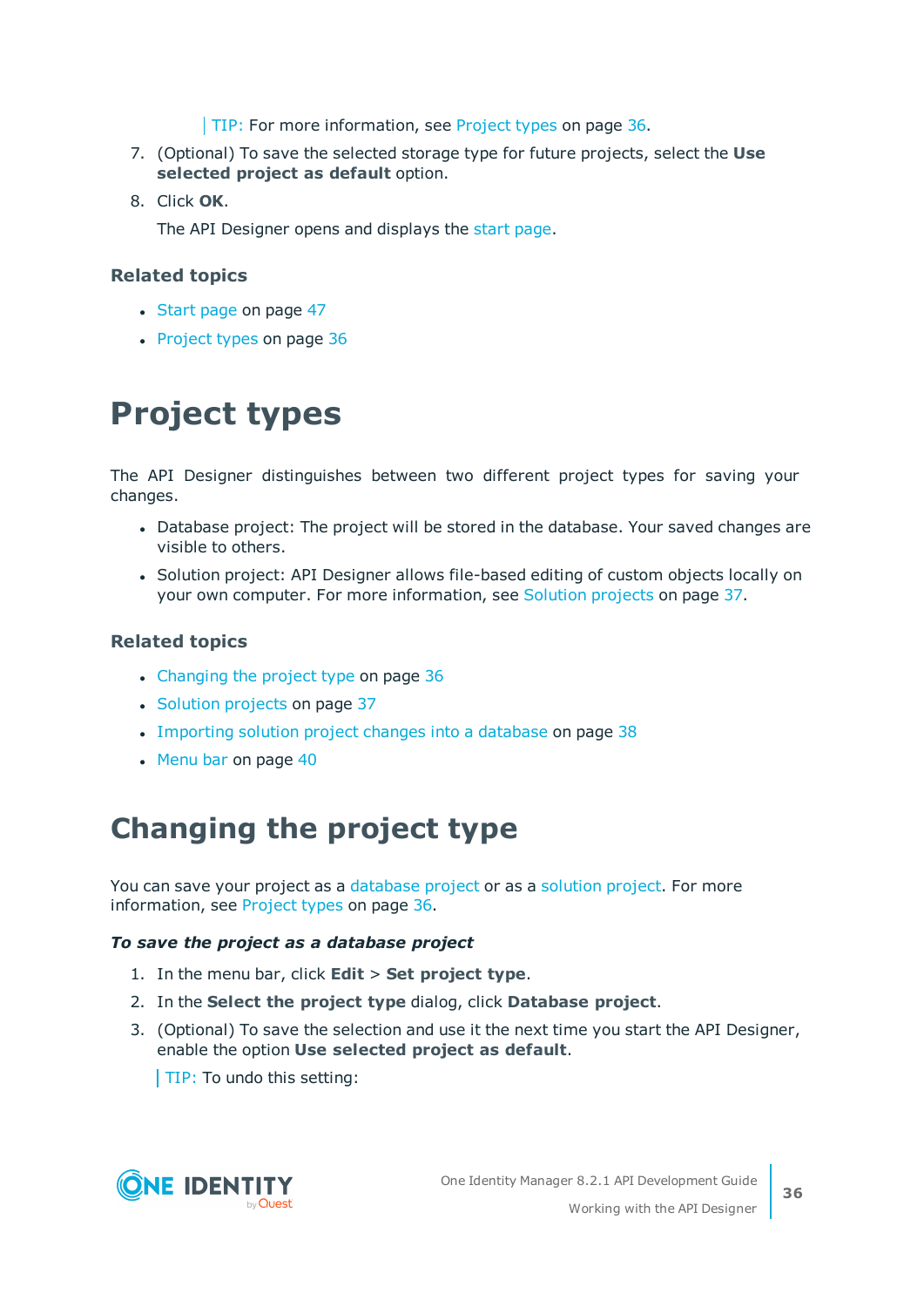- 1. In the menu bar, click **Connection** > **Settings**.
- 2. Expand the **Editor** pane in the **Global settings** dialog.
- 3. In the **Editor** pane, select the **Ask for project type at each start** option. The next time the program is started, the **Select the project type** dialog is displayed.
- 4. Click **OK**.

### *To save the project as a solution project*

- 1. In the menu bar, click **Edit** > **Set project type**.
- 2. In the **Select the project type** dialog, click **Solution project**.
- 3. Perform one of the following actions:
	- <sup>l</sup> Click **Create solution** and use the wizard to create a new solution.
	- <sup>l</sup> Click **Load solution** and enter the path to an existing solution.
	- Click the solution most recently used.
- 4. (Optional) To save the selection and use it the next time you start the API Designer, enable the option **Use selected project as default**.

TIP: To undo this setting:

- 1. In the menu bar, click **Connection** > **Settings**.
- 2. Expand the **Editor** pane in the **Global settings** dialog.
- 3. In the **Editor** pane, select the **Ask for project type at each start** option.

The next time the program is started, the **Select the project type** dialog is displayed.

5. Click **OK**.

### **Related topics**

- [Project](#page-35-0) types on page 36
- $\cdot$  [Menu](#page-39-0) bar on page 40

# <span id="page-36-0"></span>**Solution projects**

API Designer allows for custom objects to be edited locally in a file-based format on your own computer. To do this you will need to export any custom objects stored within the database to the API Designer. In other words, you must use the "solution project" project type (see [Changing](#page-35-1) the project type on page 36).

To import the changes made to the solution project back into the database, follow the instructions in [Importing](#page-37-0) solution project changes into a database on page 38.

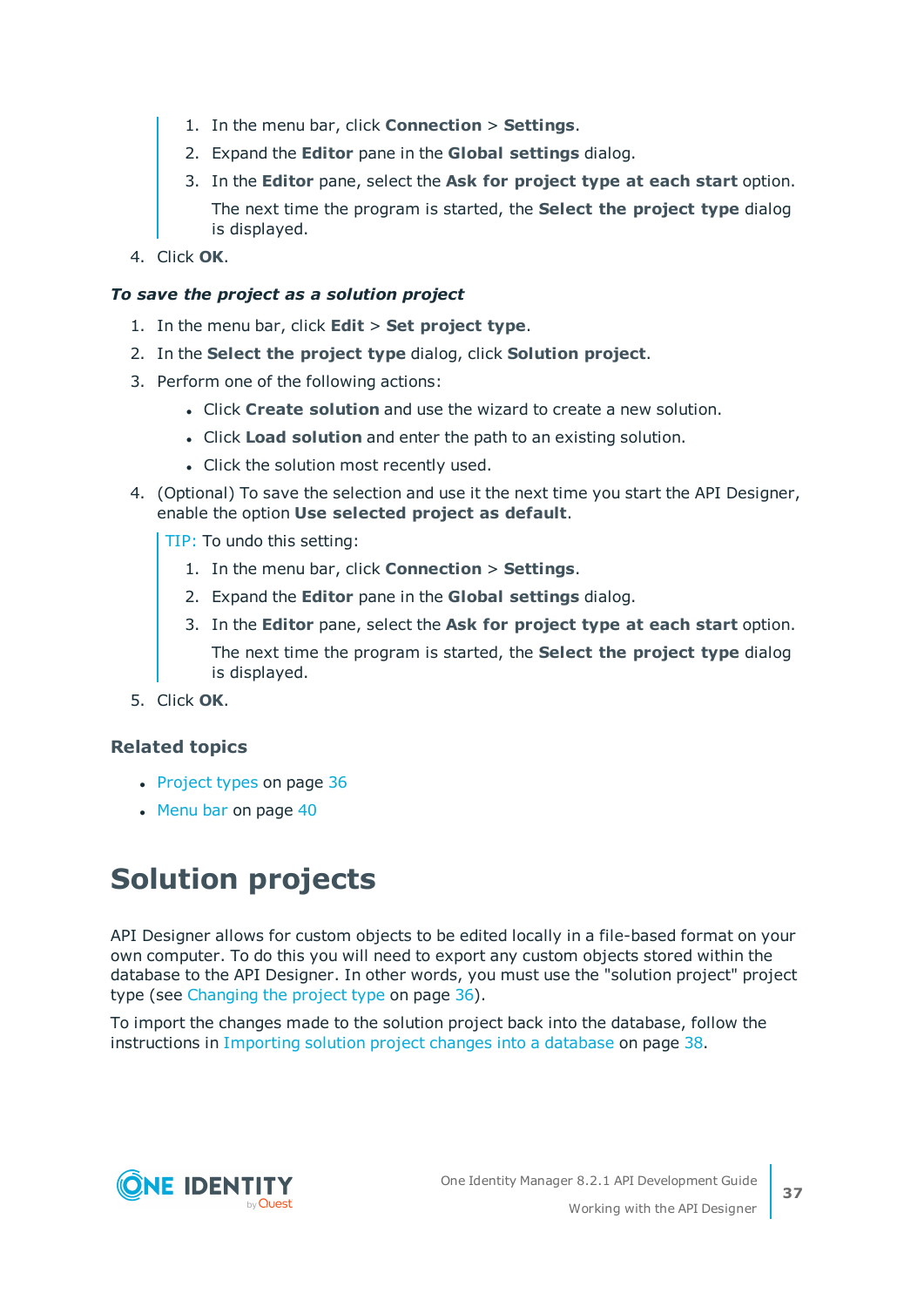After exporting these objects from the database, you can edit and remove them on your computer, or supplement them with additional objects. Local object editing is no different than editing within the database project.

During export, any objects contained in the selected module are copied to the hard drive:

- API projects
- API files

### **Related topics**

- $\cdot$  [Changing](#page-35-1) the project type on page 36
- [Importing](#page-37-0) solution project changes into a database on page 38
- $\cdot$  [Menu](#page-39-0) bar on page 40

# <span id="page-37-0"></span>**Importing solution project changes into a database**

Changes that have been run within a [solution](#page-35-2) project must be transferred into the One Identity Manager database.

### *To import object into the One Identity Manager database*

- 1. In the menu bar, click **Edit** > **Import objects into database**.
- 2. In the **Import objects into database** dialog, enable the option **Remove deleted objects from database**. Objects that you have deleted from your solution project are now also deleted from the database.
- 3. Go to **Solution objects** to select the objects that you want to change and export into the database.

TIP: To select or deselect listed objects quickly, enable the **Select all/deselect all** option.

- 4. Click **Continue**.
- 5. Click **Finished**.

### **Related topics**

- [Solution](#page-36-0) projects on page 37
- [Project](#page-35-0) types on page 36

# <span id="page-37-1"></span>**User interface**

This section gives you an overview of the graphical user interface of the API Designer.

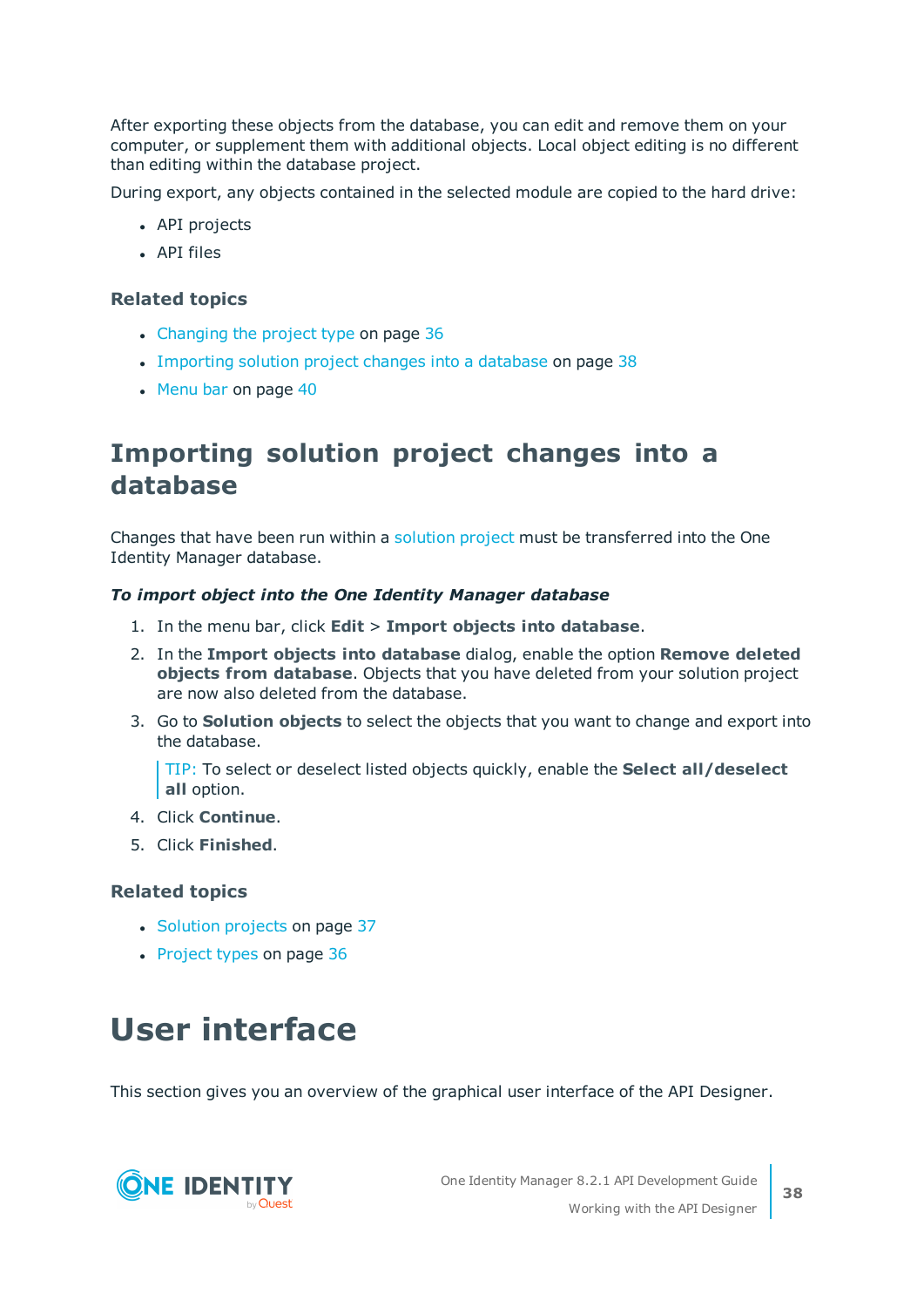Use the mouse and keyboard to interact with the API Designer's graphical user interface. Use a screen resolution of at least 1280 x 1024 pixels and a minimum color depth of 16 bits for optimum display.

TIP: The API Designer view can be customized at any time to suit your needs by moving, closing, or hiding items.

### **Main user interface components**

#### <sup>l</sup> **Top – Title bar**

The title bar shows the program icon, program name, and connected database (including the current user).

#### <sup>l</sup> **Top – Menu bar**

You can use the menus on the menu bar to access submenus and to access and run many functions in API Designer quickly. For more information, see [Menu](#page-39-0) bar on [page](#page-39-0) 40.

#### <sup>l</sup> **Top – Toolbar**

The toolbar contains different icons that you can click to access other functions. For more information, see [Toolbar](#page-42-0) on page 43.

### <sup>l</sup> **Left – Navigation**

Use the navigation to manage (create, open, delete) API configurations, API files, and API projects. You can also access the most recently edited file here. For more information, see [Navigation](#page-44-0) on page 45.

### <sup>l</sup> **Center – Work pane**

The center pane is where other work panes for editing are shown, such as the [Definition](#page-53-0) tree view. When you open objects, they are shown in the work pane in separate [Tabs](#page-75-0).

### <sup>l</sup> **Bottom – Status bar**

The status bar shows information such as database activity, project information, the connected database, and the current user. For more information, see [Status](#page-43-0) bar on [page](#page-43-0) 44.

### **Start page**

The home page is displayed when the API Designer starts up.

On the home page, you can:

- Use [compilation](#page-84-0) branches to store different versions of your API in the database.
- [Test](#page-87-0) your API locally.
- [Compile](#page-80-0) the API and then write it to the database.
- Use the API Designer to [connect](#page-88-0) and edit  $C#$  projects.

For more information, see [Start](#page-46-0) page on page 47.

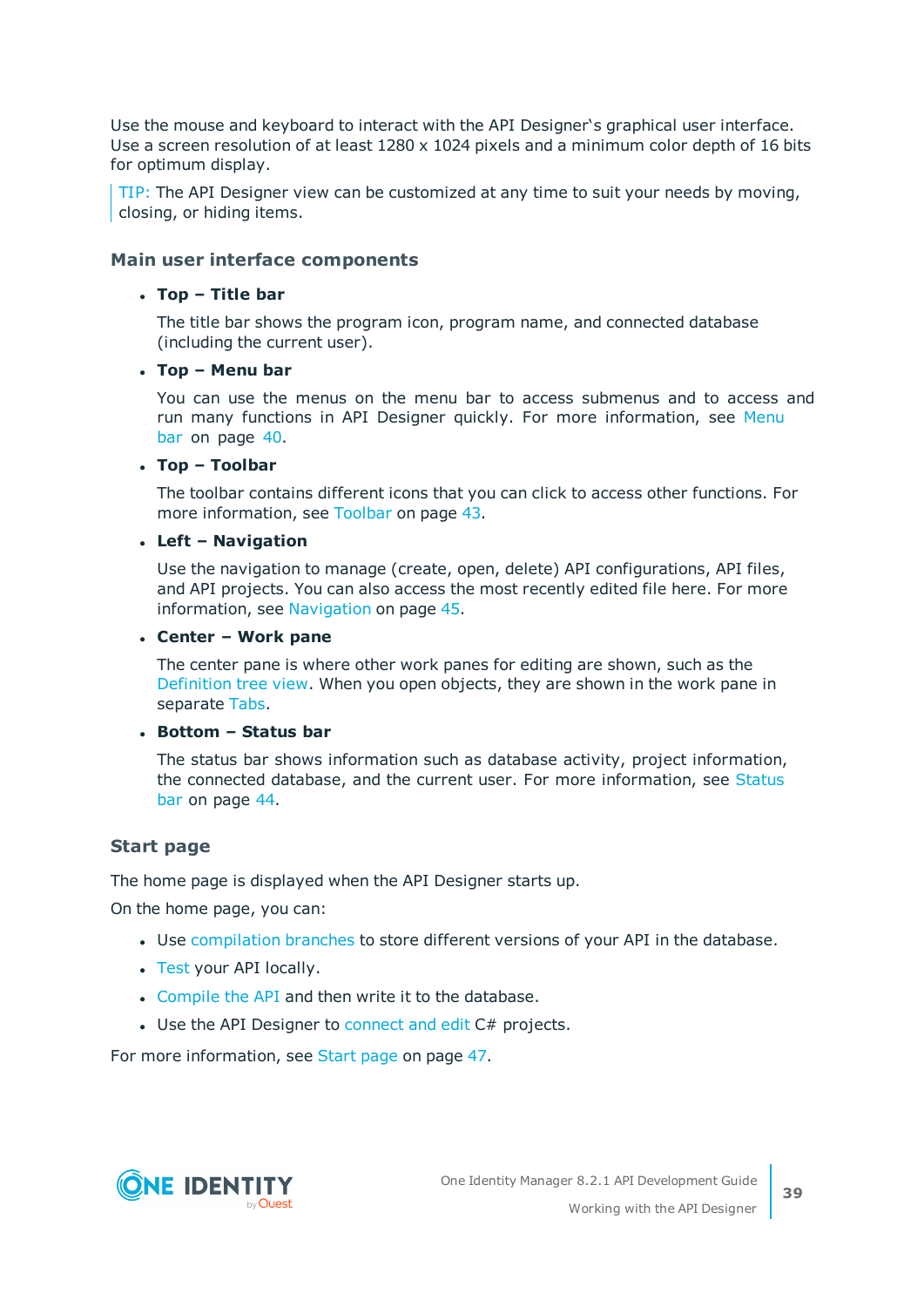## **Detailed information about this topic**

- $\cdot$  [Menu](#page-39-0) bar on page 40
- [Toolbar](#page-42-0) on page 43
- [Status](#page-43-0) bar on page 44
- [Navigation](#page-44-0) on page 45
- [Start](#page-46-0) page on page 47

# <span id="page-39-0"></span>**Menu bar**

You can use the menus on the menu bar to access submenus and to access and run many functions in API Designer quickly. The following table provides you with information about each menu.

|  |  | Table 1: Menus and menu items on the menu bar. |  |  |  |  |  |  |  |
|--|--|------------------------------------------------|--|--|--|--|--|--|--|
|--|--|------------------------------------------------|--|--|--|--|--|--|--|

|             | Menu Menu item                     | <b>Description</b>                                                                                                                         |  |  |  |
|-------------|------------------------------------|--------------------------------------------------------------------------------------------------------------------------------------------|--|--|--|
|             | <b>Connection</b>                  |                                                                                                                                            |  |  |  |
|             | Settings                           | Opens the Global settings dialog. You can configure the basic<br>settings for API Designer here.                                           |  |  |  |
|             |                                    | For more information, see Global settings on page 47.                                                                                      |  |  |  |
|             | Exit                               | Closes the program.                                                                                                                        |  |  |  |
| <b>Edit</b> |                                    |                                                                                                                                            |  |  |  |
|             | Set project<br>type                | Opens the Select the project type dialog. Select whether the<br>project should be saved as a database or solution project here.            |  |  |  |
|             |                                    | For more information, see Project types on page 36 and<br>Changing the project type on page 36.                                            |  |  |  |
|             | Import objects<br>into database    | Opens the Import objects into database dialog.                                                                                             |  |  |  |
|             |                                    | From here you can import new and modified objects from your<br>solution project into your One Identity Manager database.                   |  |  |  |
|             |                                    | For more information, see Importing solution project changes<br>into a database on page 38.                                                |  |  |  |
|             | Change<br>standard<br>project file | From here you can change the solution project that is to be used<br>here.                                                                  |  |  |  |
|             | Find and<br>replace                | Opens the Find and replace dialog. You can search through<br>documents using certain terms or strings and replace where<br>necessary here. |  |  |  |

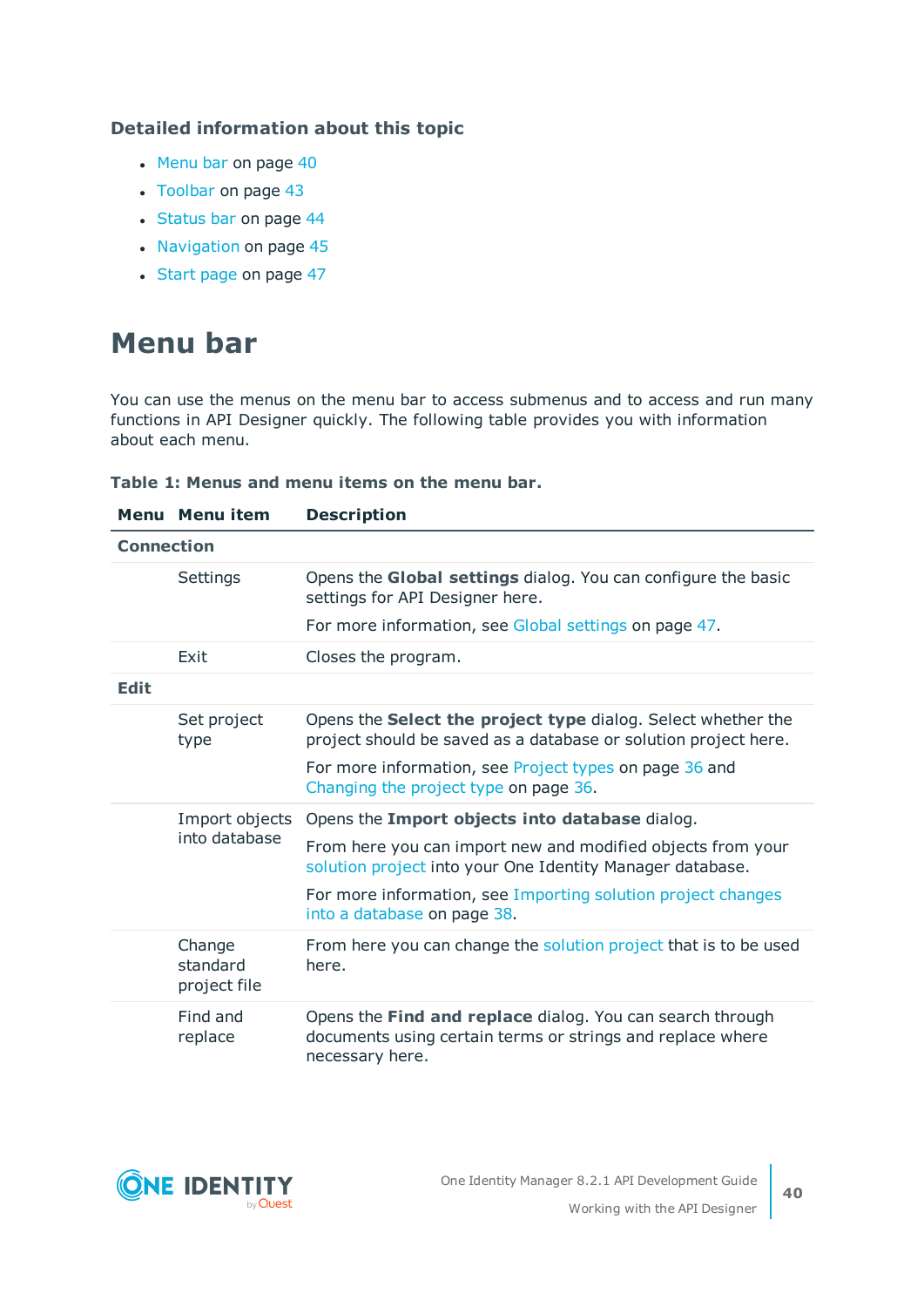|             | <b>Menu Menu item</b>                                | <b>Description</b>                                                                                                                                                                    |
|-------------|------------------------------------------------------|---------------------------------------------------------------------------------------------------------------------------------------------------------------------------------------|
|             |                                                      | For more information, see Find and replace on page 64.                                                                                                                                |
|             | Find next                                            | Performs the search with the search parameters specified in the<br>Find and replace dialog.                                                                                           |
|             |                                                      | The search continues without reopening the dialog.                                                                                                                                    |
|             | Captions                                             | Opens the Multilingual captions dialog. You can create and<br>edit multilingual captions here.                                                                                        |
|             |                                                      | For more information, see Multilingual captions on page 67.                                                                                                                           |
|             | Import object                                        | You can use this menu item to import API projects and API files<br>into the API Designer.                                                                                             |
|             |                                                      | For more information, see Importing API projects on page 95<br>and Importing API files on page 99.                                                                                    |
|             | Edit database<br>queries                             | Opens the Edit database queries dialog. You can add, change,<br>or delete database queries here.                                                                                      |
|             |                                                      | For more information, see Managing database queries on page<br>72.                                                                                                                    |
| <b>View</b> |                                                      |                                                                                                                                                                                       |
|             | <b>Tabs</b>                                          | Opens the Tabs dialog. You can manage open tabs here. For<br>more information, see Managing tabs on page 76.                                                                          |
|             | Restore<br>standard<br>layout                        | Restores the default layout. For more information, see Managing<br>layouts on page 77.                                                                                                |
|             | Restore<br>standard<br>layout<br>(including<br>size) | Restores the default layout and the default window size. For<br>more information, see Managing layouts on page 77.                                                                    |
|             | Restore saved<br>layout                              | Restores the layout that you saved earlier (see Save layout on<br>the menu). For more information, see Managing layouts on page<br>77.                                                |
|             | Save layout                                          | After you have customized the layout of the API Designer to suit<br>your needs, you can save it and restore it at any time. For more<br>information, see Managing layouts on page 77. |
|             | Start page                                           | Opens the start page.                                                                                                                                                                 |
|             |                                                      | For more information, see Start page on page 47.                                                                                                                                      |
|             | Solution                                             | Opens the <b>Solution</b> window. The solution can be used to display<br>and manage any objects in the API Designer that can be opened<br>from the navigation menu.                   |

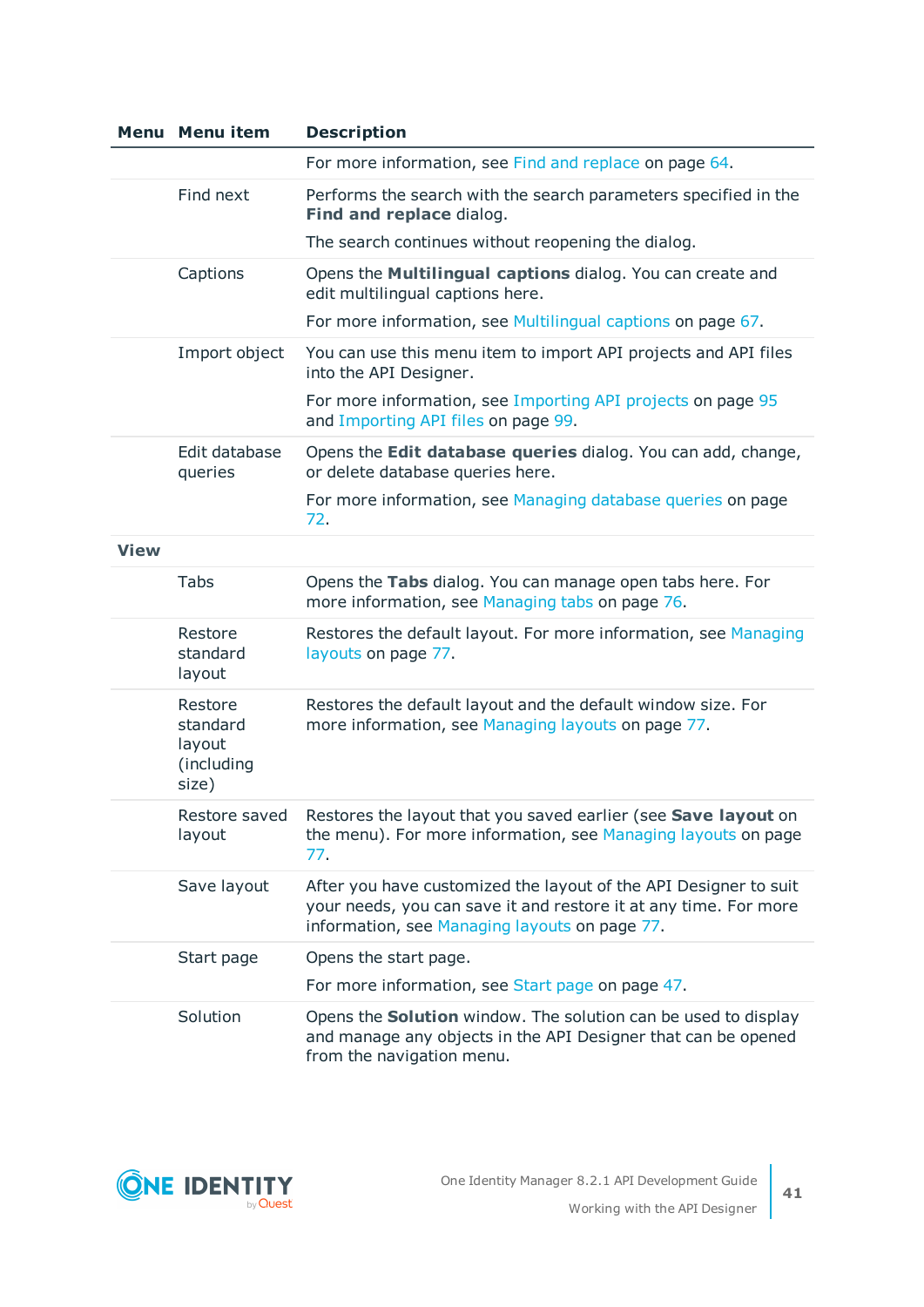|             | <b>Menu Menu item</b>   | <b>Description</b>                                                                                                                                                                            |
|-------------|-------------------------|-----------------------------------------------------------------------------------------------------------------------------------------------------------------------------------------------|
|             |                         | For more information, see Managing objects in a project<br>(solution) on page 53.                                                                                                             |
|             | Node editor             | Opens the <b>Node editor</b> view. You can edit a node's properties<br>here.                                                                                                                  |
|             |                         | For more information, see Node editor view on page 59.                                                                                                                                        |
|             | <b>Tasks</b>            | Opens the Tasks view. Compilation errors and warnings can be<br>viewed here.                                                                                                                  |
|             |                         | For more information, see Managing compilation errors and<br>warnings (task window) on page 83.                                                                                               |
|             | <b>Command List</b>     | Opens the <b>Command list</b> window. You can view the change<br>history of the selected database object here and undo any<br>changes where necessary.                                        |
|             |                         | For more information, see Displaying the change history<br>(command list) on page 77.                                                                                                         |
|             | Compilation             | Opens the <b>Compiling</b> window. You can view the compilation log<br>here.                                                                                                                  |
|             |                         | For more information, see Opening the compiling log on page 85.                                                                                                                               |
|             | <b>Bookmarks</b>        | Opens the <b>Bookmarks</b> window. Bookmarks can be managed<br>here.                                                                                                                          |
|             |                         | For more information, see Bookmarks on page 78.                                                                                                                                               |
|             | Navigation              | Opens the navigation view. This can be used to manage (create,<br>open, delete) API files, and API projects. You can also access the<br>most recently edited file here.                       |
|             |                         | For more information, see Navigation on page 45.                                                                                                                                              |
| <b>Help</b> |                         |                                                                                                                                                                                               |
|             | Community               | Opens the One Identity forum.                                                                                                                                                                 |
|             | Support portal          | Opens the support portal website.                                                                                                                                                             |
|             | Training                | Opens the training website.                                                                                                                                                                   |
|             | Online<br>documentation | Opens One Identity's documentation website.                                                                                                                                                   |
|             | Info                    | Opens a dialog. Detailed information on the API Designer is<br>available here (system information, version number,<br>information about the software producer, installed modules<br>$etc.$ ). |

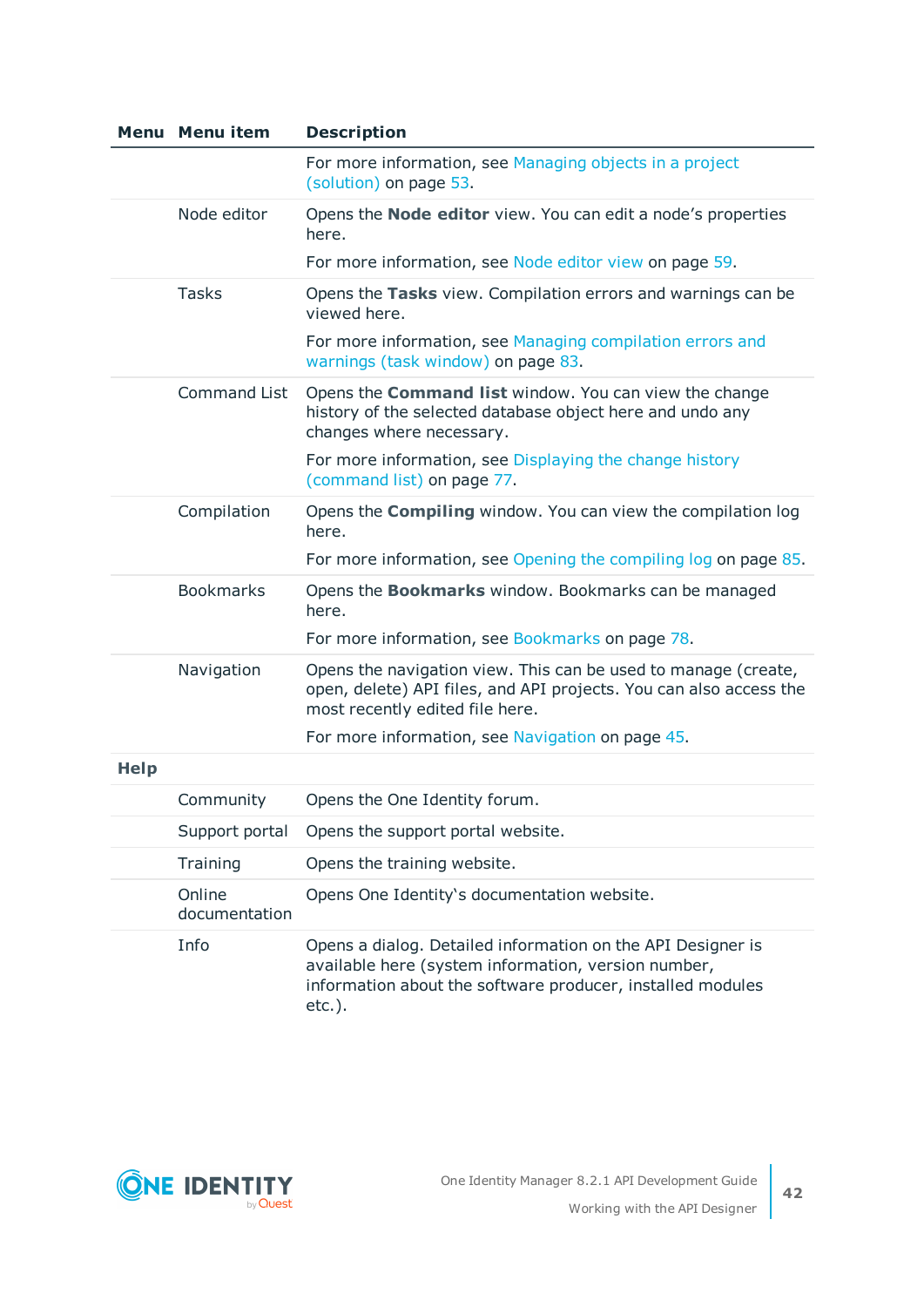- User [interface](#page-37-1) on page 38
- Global [settings](#page-46-1) on page 47
- [Changing](#page-35-1) the project type on page 36
- Find and [replace](#page-63-0) on page 64
- [Multilingual](#page-66-0) captions on page 67
- [Importing](#page-94-0) API projects on page 95
- [Managing](#page-71-0) database queries on page 72
- [Managing](#page-75-0) tabs on page 76
- [Managing](#page-76-0) layouts on page 77
- [Start](#page-46-0) page on page 47
- Managing objects in a project [\(solution\)](#page-52-0) on page 53
- Node [editor](#page-58-0) view on page 59
- Managing [compilation](#page-82-0) errors and warnings (task window) on page 83
- Displaying the change history [\(command](#page-76-1) list) on page 77
- [Bookmarks](#page-77-0) on page 78
- $\cdot$  [Navigation](#page-44-0) on page 45
- $\cdot$  Opening the [compiling](#page-84-1) log on page 85

# <span id="page-42-0"></span>**Toolbar**

The toolbar contains different icons that you can click to access other functions.

| <b>Icon</b>                                                 | <b>Description</b>                                                                                                                                                                                                                                                                                         |
|-------------------------------------------------------------|------------------------------------------------------------------------------------------------------------------------------------------------------------------------------------------------------------------------------------------------------------------------------------------------------------|
| Change<br>Label:                                            | In the list, select the label under which changes made to the One Identity<br>Manager database are to be saved. Use the label to make it easier to<br>identify and assign changes to the database. For more information, see<br>Labeling changes on page 61.                                               |
| <b>A</b> Managing<br>change labels                          | Opens the Change label dialog. You can select, add, change, or delete<br>change labels here. For more information, see Labeling changes on page<br>61.                                                                                                                                                     |
| $\ddagger$ Use the<br>current<br>change label<br>as default | Specify that the current change label see Change label) is to be used as<br>the default change label. This change label will automatically be selected<br>upon API Designer startup. This setting is bound to the client and does not<br>affect other users of the One Identity Manager database. For more |

### **Table 2: Toolbar functions**

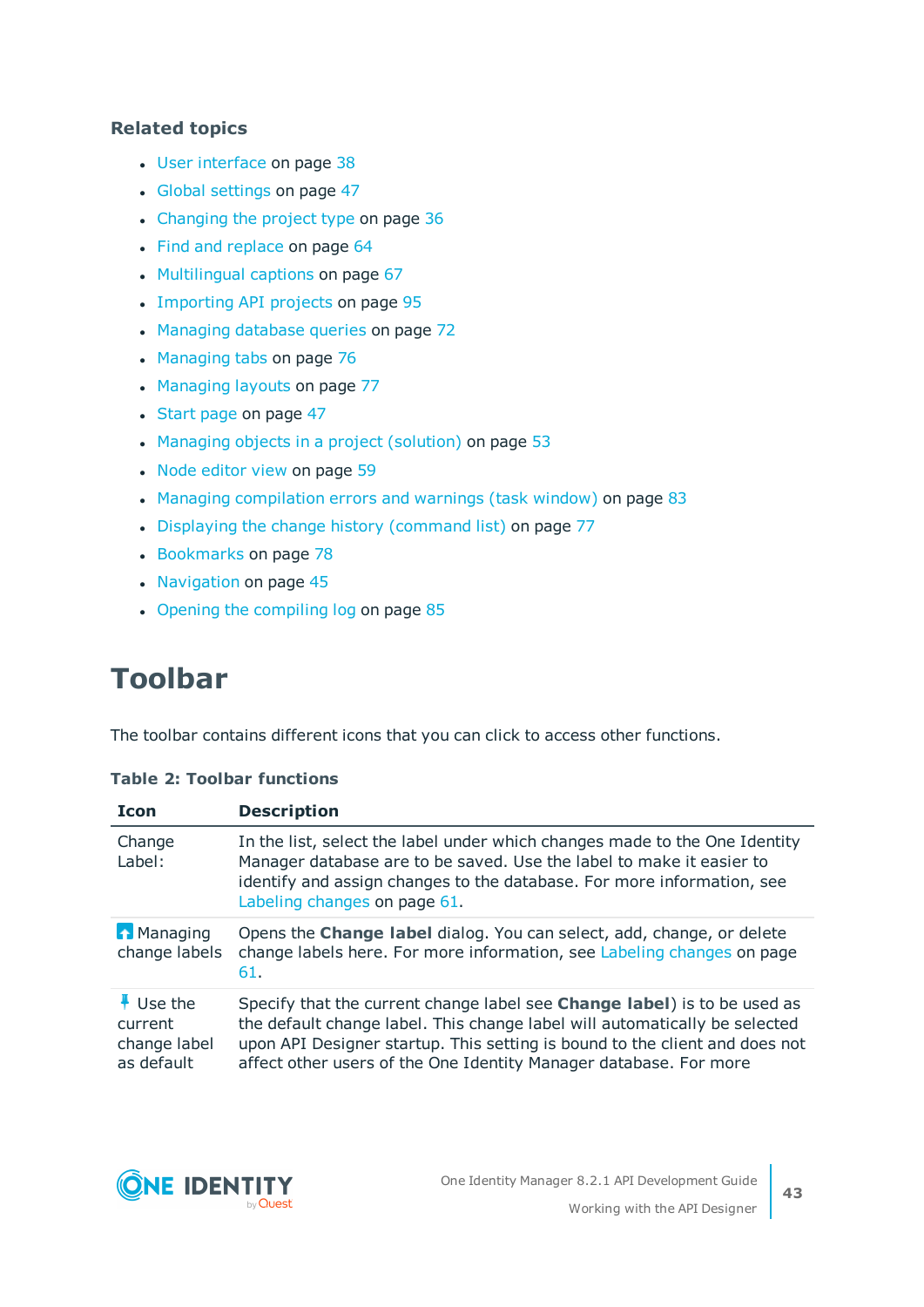| <b>Icon</b>                | <b>Description</b>                                                                                                                                                                                              |
|----------------------------|-----------------------------------------------------------------------------------------------------------------------------------------------------------------------------------------------------------------|
|                            | information, see Using change labels on page 61.                                                                                                                                                                |
| Captions                   | Opens the Multilingual captions dialog. Here you can create and edit<br>multilingual captions. For more information, see Multilingual captions on<br>page 67.                                                   |
| 劃 Testing a<br>compilation | Tests the compilation for either the <b>Debug</b> or Release version. For more<br>information, see Testing a compilation on page 82.                                                                            |
| Save                       | Saves changes to the object currently being edited. If you want to save<br>changes to other database objects, select the corresponding tab in the<br>definition tree view and click the button.                 |
| <b>B</b> Save all          | Saves changes to all objects currently being edited.                                                                                                                                                            |
| ↔<br>Previous/next<br>node | Navigates backwards and forwards within the history of the selected<br>objects. This displays the selected database object in the definition tree<br>view.                                                      |
|                            | If an object or node has been deleted, the next object is shown. If an<br>object that no longer exists is selected in the history, the previous object<br>is shown.                                             |
|                            | TIP: In the menu bar under <b>Connection</b>   <b>Settings</b> , you can specify<br>the number of database objects shown in the history. The history can be<br>deleted in the context menu using Clear history. |

- User [interface](#page-37-1) on page 38
- $\cdot$  [Labeling](#page-60-0) changes on page 61
- $\bullet$  [Multilingual](#page-66-0) captions on page 67
- Testing a [compilation](#page-81-0) on page 82

# <span id="page-43-0"></span>**Status bar**

The status bar displays different status data. Some status data is shown by way of icons. Which icons are displayed is partially dependent on the program settings selected. The status bar comes in different colors.

### **Table 3: Meaning of the colors**

| Color | <b>Meaning</b>                                 |
|-------|------------------------------------------------|
| none  | Development environment database is connected. |
| Red   | Simulation mode is enabled.                    |

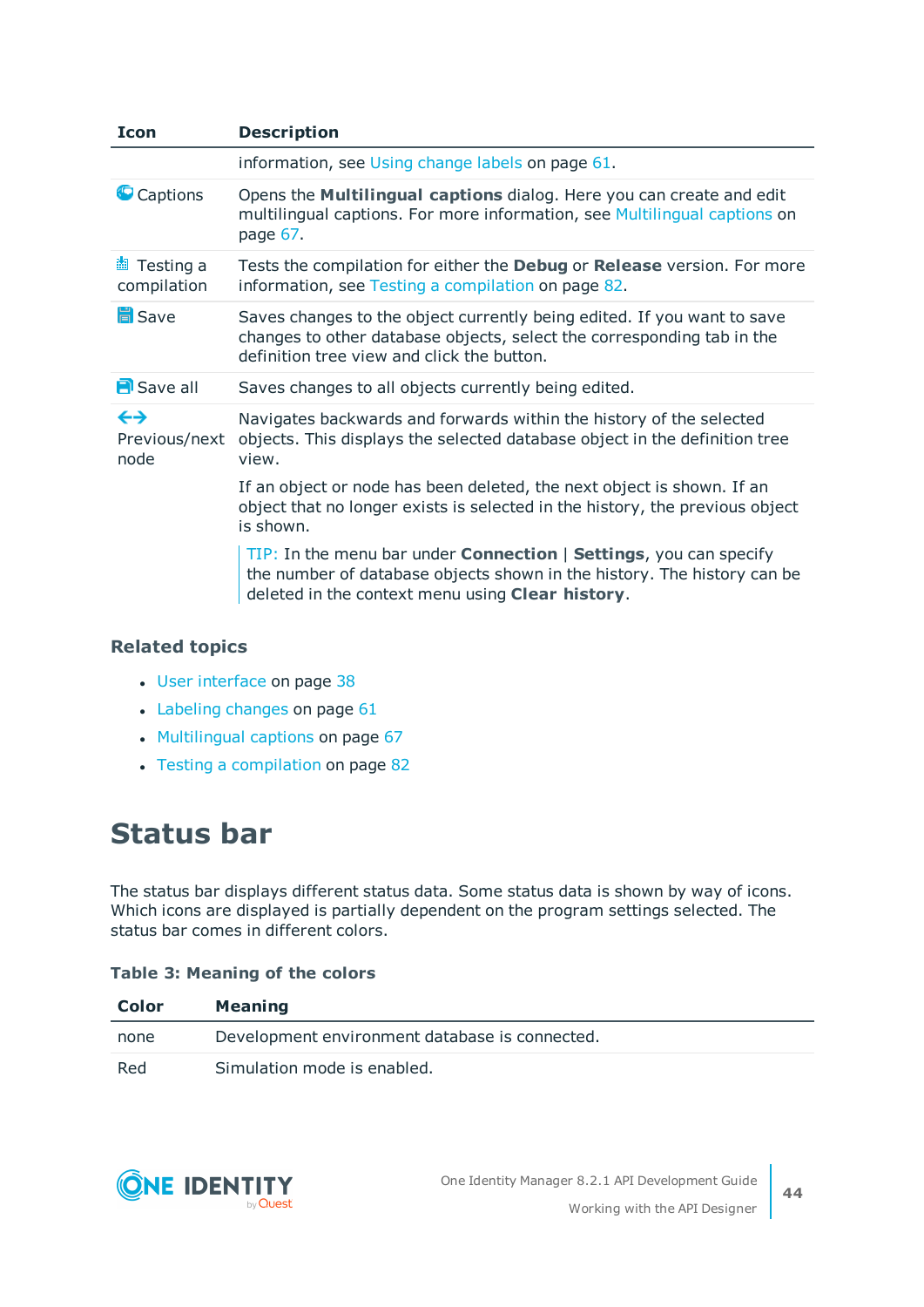| Color  | <b>Meaning</b>                                |
|--------|-----------------------------------------------|
| Green  | Test environment database is connected.       |
| Yellow | Productive environment database is connected. |

### **Table 4: Status bar icons**

| <b>Icon</b> | <b>Meaning</b>                       |
|-------------|--------------------------------------|
|             | Shows the current user.              |
|             | Shows information about the project. |
| e           | The database is connected.           |
|             | Shows database access.               |
| 鸜           | The database must be compiled.       |
|             | The program is in simulation mode.   |

On the status bar, the database is also shown in the following format:

### **<Server>/<Database (description)>**

TIP: To copy the database path into the clipboard, double-click the database name in the status bar.

To see more information about the current user, double-click the user name in the status bar.

### **Related topics**

• User [interface](#page-37-1) on page 38

# <span id="page-44-0"></span>**Navigation**

Open the navigation using **View** > **Navigation** (see Opening the [navigation](#page-45-0) on page 46).

Use the navigation to manage (create, open, delete) API files and API projects. You can also access the most recently edited file here.

At the bottom of the navigation view, you can select whether you would like to manage API files or API projects.

The following table provides an overview of the various features available within the navigation.

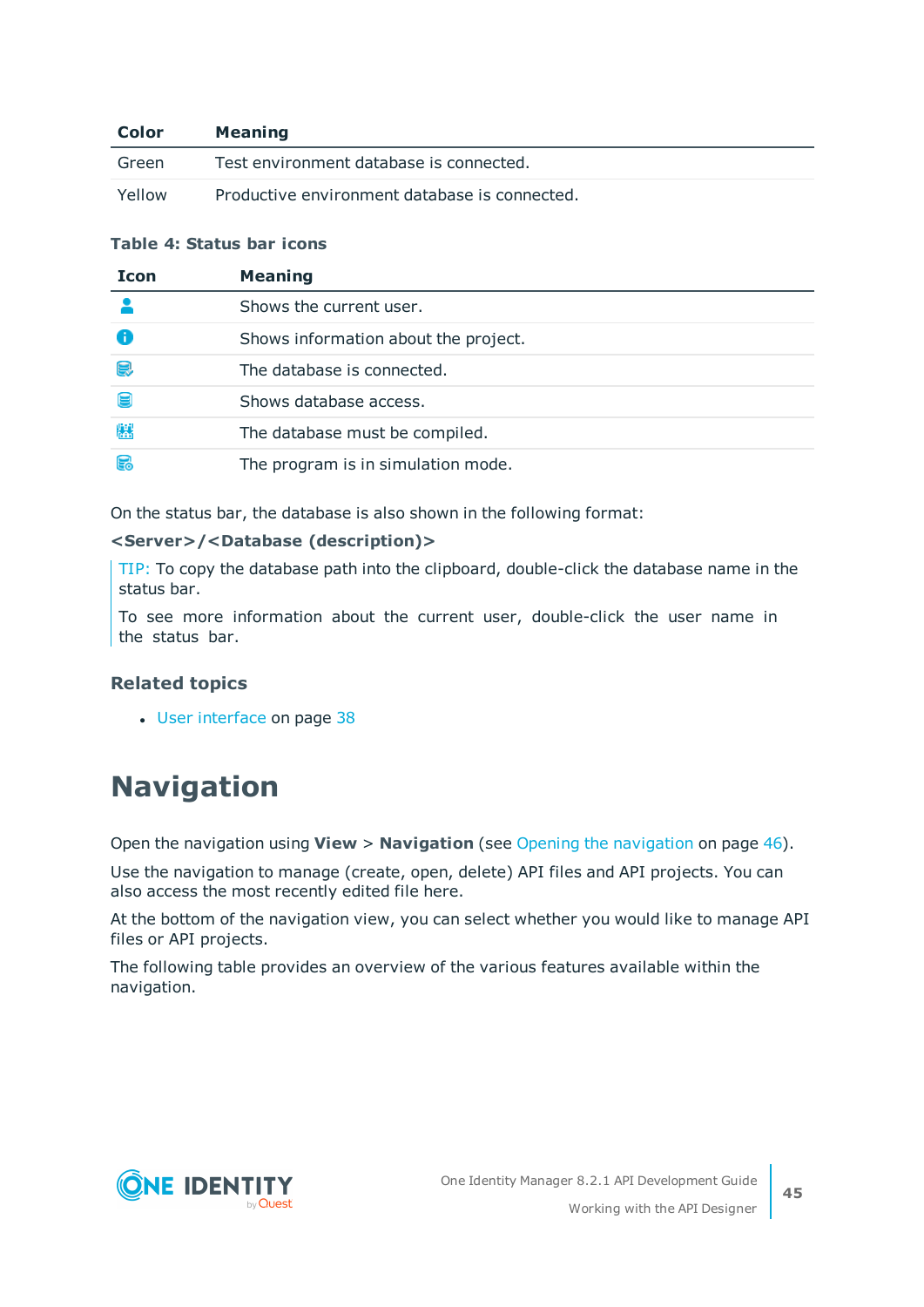| <b>Control</b>       | <b>Description</b>                                                                                                                                                                           |
|----------------------|----------------------------------------------------------------------------------------------------------------------------------------------------------------------------------------------|
| $\mathbf{H}$ Add     | Adds a new database object. The type of database object<br>changes according to the pane you are in (API files or<br>API projects). For detailed information, see the<br>following sections: |
|                      | • Creating API projects on page 91                                                                                                                                                           |
|                      | • Creating API files on page 97                                                                                                                                                              |
| <b>Ex</b> Delete     | Deletes a database object. For detailed information, see<br>the following sections:                                                                                                          |
|                      | • Deleting API projects on page 93                                                                                                                                                           |
|                      | • Deleting API files on page 98                                                                                                                                                              |
| <b>C</b> Reload data | Refreshes the view/reloads the data.                                                                                                                                                         |
| Properties           | Opens the Object properties dialog. Allows you to view<br>the properties for the selected database object. For more<br>information, see Object properties on page 51.                        |
| Searching            | Uses the search feature to find specific database objects.<br>Enter the required search term and then press Enter.                                                                           |

### **Table 5: Navigation features**

### **Related topics**

- User [interface](#page-37-1) on page 38
- [Creating](#page-90-0) API projects on page 91
- [Creating](#page-96-0) API files on page 97
- [Deleting](#page-92-0) API projects on page 93
- [Deleting](#page-97-0) API files on page 98
- Object [properties](#page-50-0) on page 51

# <span id="page-45-0"></span>**Opening the navigation**

By default, the navigation remains open (on the left side of the window) until you close it. You can open the navigation again at any time.

### *To open the navigation*

<sup>l</sup> In the menu bar, click **View** > **Navigation**.

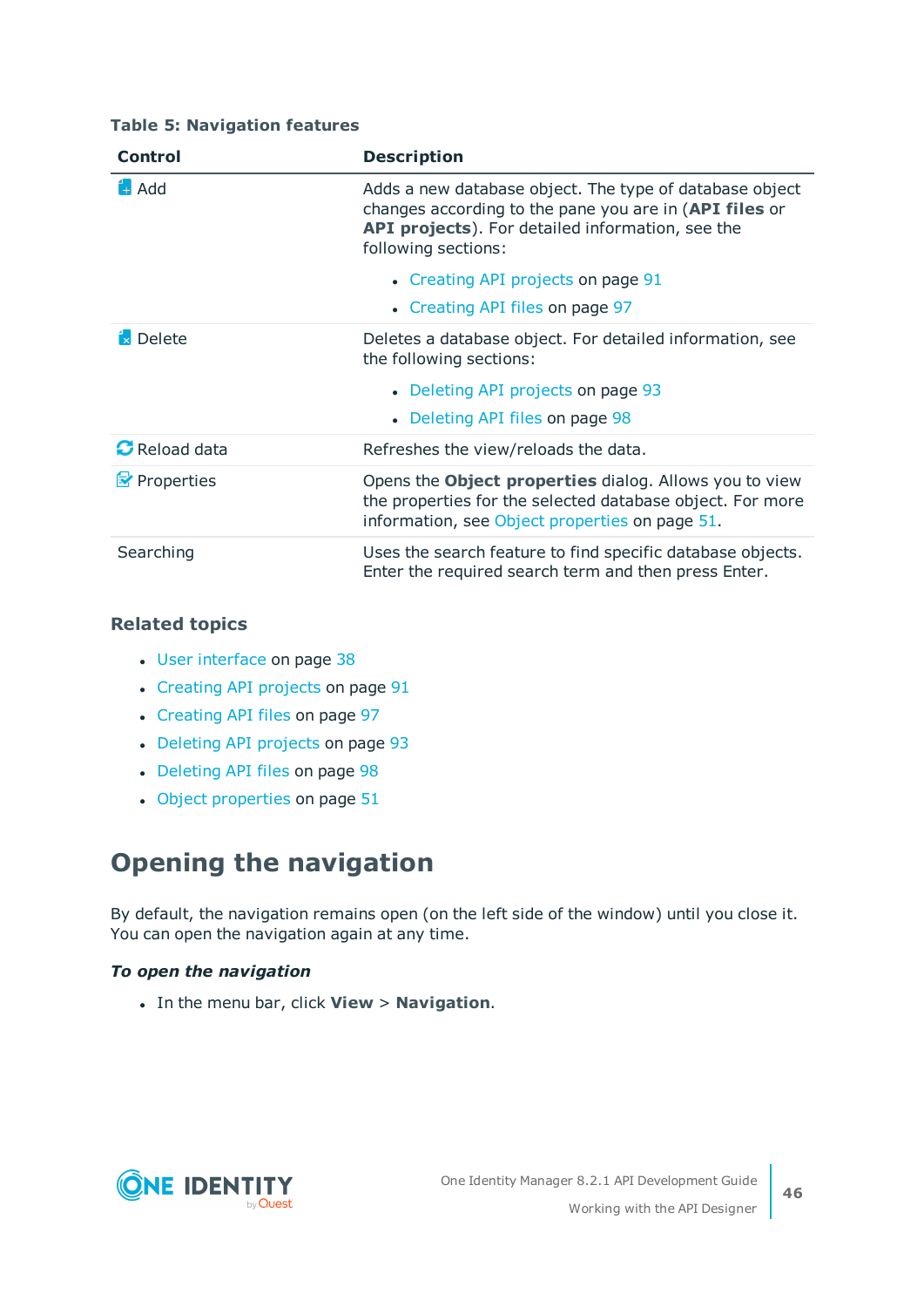- [Navigation](#page-44-0) on page 45
- User [interface](#page-37-1) on page 38

# <span id="page-46-0"></span>**Start page**

Open the start page from **View** > **Start page** (see [Opening](#page-46-2) the start page on page 47). The home page is displayed when the API Designer starts up.

On the home page, you can:

- Use [compilation](#page-84-0) branches to store different versions of your API in the database.
- [Test](#page-87-0) your API locally.
- [Compile](#page-80-0) the API and then write it to the database.
- $\bullet$  Use the API Designer to [connect](#page-88-0) and edit C# projects.

## **Related topics**

- Managing versions [\(compilation](#page-84-0) branches) on page 85
- [Testing](#page-87-0) an API on page 88
- $\cdot$  [Compiling](#page-80-0) an API on page  $81$
- Linking C# projects to the API [Designer](#page-88-0) on page 89
- [Opening](#page-46-2) the start page on page 47
- User [interface](#page-37-1) on page 38

## <span id="page-46-2"></span>**Opening the start page**

You can open the start page again at any time.

### *To open the start page*

- <sup>l</sup> In the menu bar, click **View** > **Start page**.
	- The start page opens in the work pane.

# <span id="page-46-1"></span>**Global settings**

Open the global settings from **Connection** > **Settings** (see [Changing](#page-49-0) global settings on [page](#page-49-0)  $50$ ).

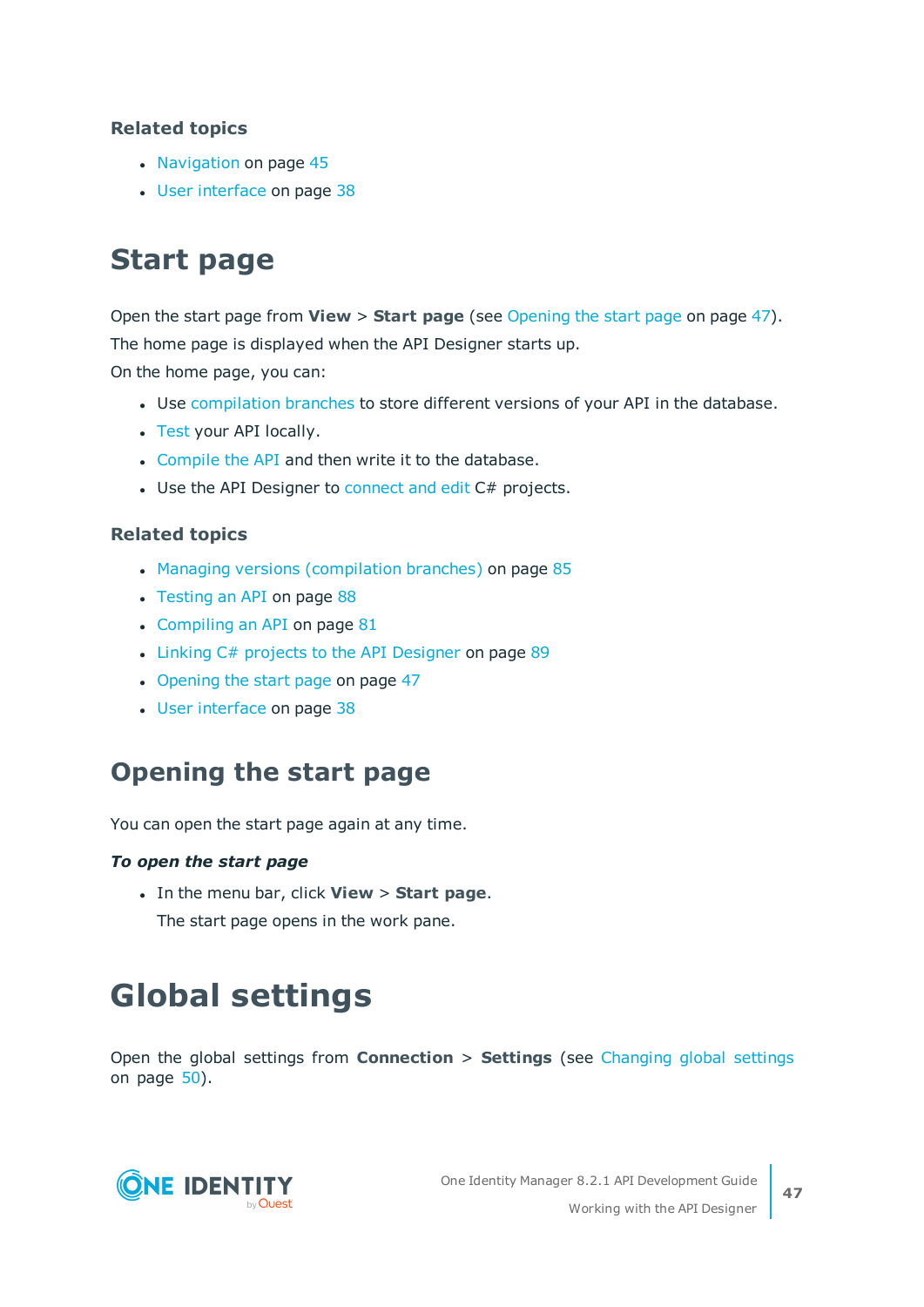Use the **Global settings** dialog to configure basic settings for API Designer. The following table gives an overview of the various features within the **Global settings** dialog.

|               | <b>Pane Setting</b>                   | <b>Description</b>                                                                                                                                                                                                                                         |  |  |  |
|---------------|---------------------------------------|------------------------------------------------------------------------------------------------------------------------------------------------------------------------------------------------------------------------------------------------------------|--|--|--|
|               | Common                                |                                                                                                                                                                                                                                                            |  |  |  |
|               | <b>Language</b>                       |                                                                                                                                                                                                                                                            |  |  |  |
|               | Current                               | Displays the language currently in use for formatting data such<br>as date, time, or numbers.                                                                                                                                                              |  |  |  |
|               | After next<br>restart                 | Specify which language the API Designer will use for formatting<br>data such as date, time, or numbers. The next time the API<br>Designer starts up, the API Designer will use this language. For<br>more information, see Switching languages on page 50. |  |  |  |
|               | Use another<br>language for<br>the UI | Specify whether you want to use a different language for the API<br>Designer's user interface than the one configured for formatting<br>values. Use the After next restart option to specify the<br>language for the user interface.                       |  |  |  |
|               |                                       | For example, you can continue using English for formatting data<br>but have German as the display language.                                                                                                                                                |  |  |  |
|               | <b>UI language</b>                    |                                                                                                                                                                                                                                                            |  |  |  |
|               | Current                               | Shows the language currently in use.                                                                                                                                                                                                                       |  |  |  |
|               | After next<br>restart                 | Specifies the language for the API Designer. The next time the<br>API Designer starts up, the API Designer will use this language.<br>For more information, see Switching languages on page 50.                                                            |  |  |  |
|               | Resolution                            | Specifies the resolution.                                                                                                                                                                                                                                  |  |  |  |
|               | Maximum<br>history length             | Specifies how many changes can be undone.                                                                                                                                                                                                                  |  |  |  |
| <b>Editor</b> |                                       |                                                                                                                                                                                                                                                            |  |  |  |
|               | Shorten long<br>property<br>values    | If you would like to shorten long property values, enable this<br>option.                                                                                                                                                                                  |  |  |  |
|               | Show an error<br>message if           | Enable this option if you want to receive a notification when<br>syntax errors have been found after editing.                                                                                                                                              |  |  |  |

### **Table 6: Global settings**



syntax errors are found after

Save and load API Designer size within

editing

If you would like to save the size settings for the API Designer view and reload them upon restarting, enable this option.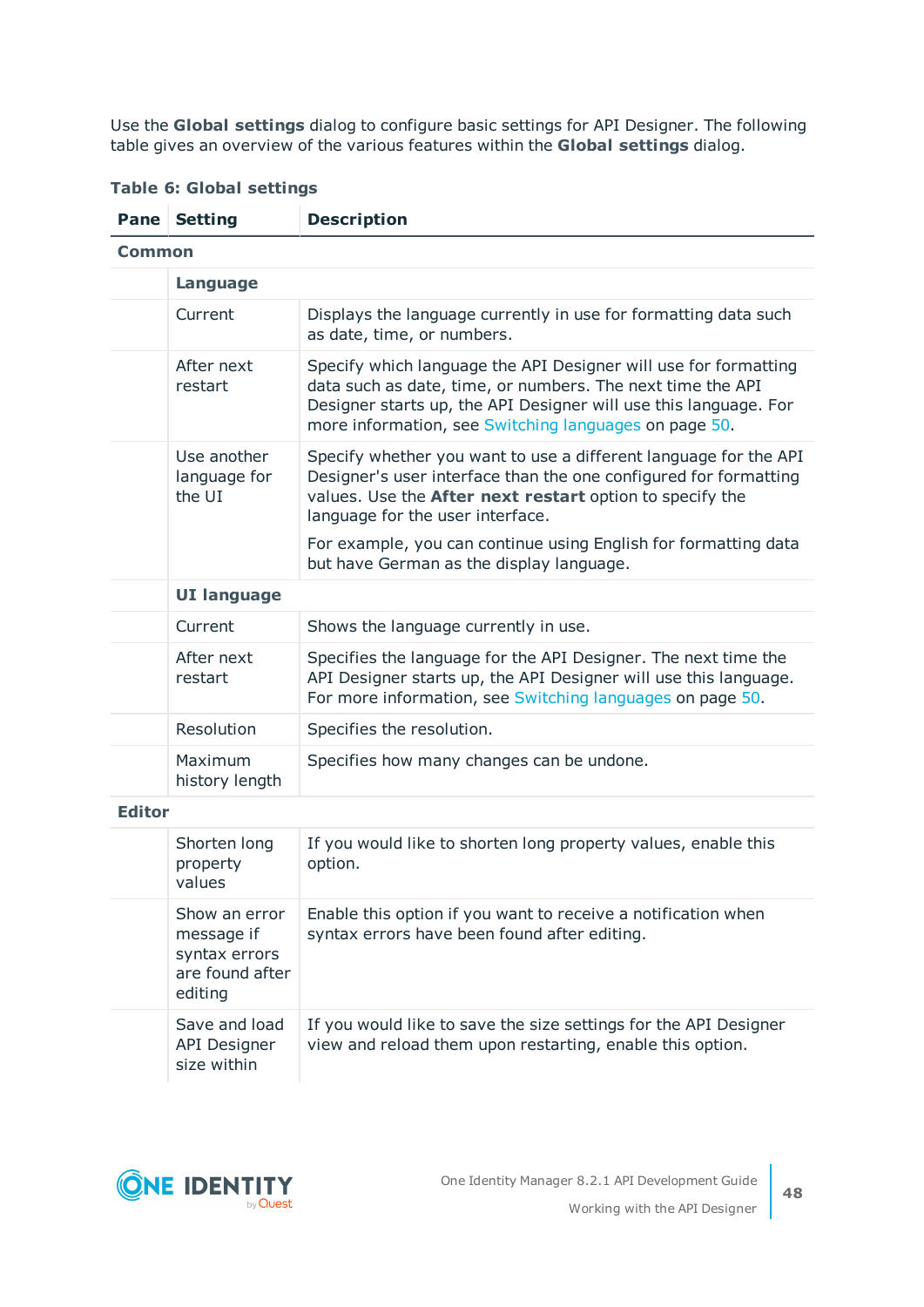| Pane            | <b>Setting</b>                                               | <b>Description</b>                                                                                                                                                                                                                                                |
|-----------------|--------------------------------------------------------------|-------------------------------------------------------------------------------------------------------------------------------------------------------------------------------------------------------------------------------------------------------------------|
|                 | layout                                                       |                                                                                                                                                                                                                                                                   |
|                 | Ask for project<br>type at each<br>start                     | Enable this option if you would like to select how you would like<br>to save your project each time you start API Designer (see<br>Changing the project type on page 36).                                                                                         |
|                 | Compilation<br>branch identi-                                | Use compilation branches to store different API versions in the<br>database.                                                                                                                                                                                      |
|                 | fier                                                         | Manage your compilation branches. You can select the compil-<br>ation branch that you want to use, display the existing compil-<br>ation branches, create compilation branches, edit compilation<br>branches, and delete compilation branches.                    |
|                 |                                                              | For more information, see Managing versions (compilation<br>branches) on page 85.                                                                                                                                                                                 |
| <b>Compiler</b> |                                                              |                                                                                                                                                                                                                                                                   |
|                 | Show following<br>warnings as<br>errors                      | Specify which warnings are displayed as errors during compil-<br>ation. Enter the codes for the warnings, separated by commas.<br>The error codes refer to the Microsoft C# compiler. For more<br>information about compilation, see Compiling an API on page 81. |
|                 |                                                              | TIP: For information about error codes that occur during<br>compilation, you can refer, for example, to the Error code<br>table in the Tasks view (see Managing compilation errors and<br>warnings (task window) on page 83).                                     |
|                 | Ignore<br>following<br>warnings                              | Specify which errors should be ignored during compilation. Enter<br>the codes for the warnings, separated by commas. The error<br>codes refer to the Microsoft C#Sharp compiler. For more inform-<br>ation about compilation, see Compiling an API on page 81.    |
|                 |                                                              | TIP: For information about error codes that occur during<br>compilation, you can refer, for example, to the Error code<br>table in the Tasks view (see Managing compilation errors and<br>warnings (task window) on page 83).                                     |
|                 | <b>Save and backup</b>                                       |                                                                                                                                                                                                                                                                   |
|                 | Ask for change<br>label if none is<br>selected               | Enable this option if you would like to be asked for a change<br>label when saving.                                                                                                                                                                               |
|                 | Keep backup<br>of unsaved<br>objects on the<br>local machine | If you would like to back up unsaved changes on your local hard<br>drive, enable this option. This ensures that your changes are not<br>lost if the program crashes.                                                                                              |

**Keyboard layout**

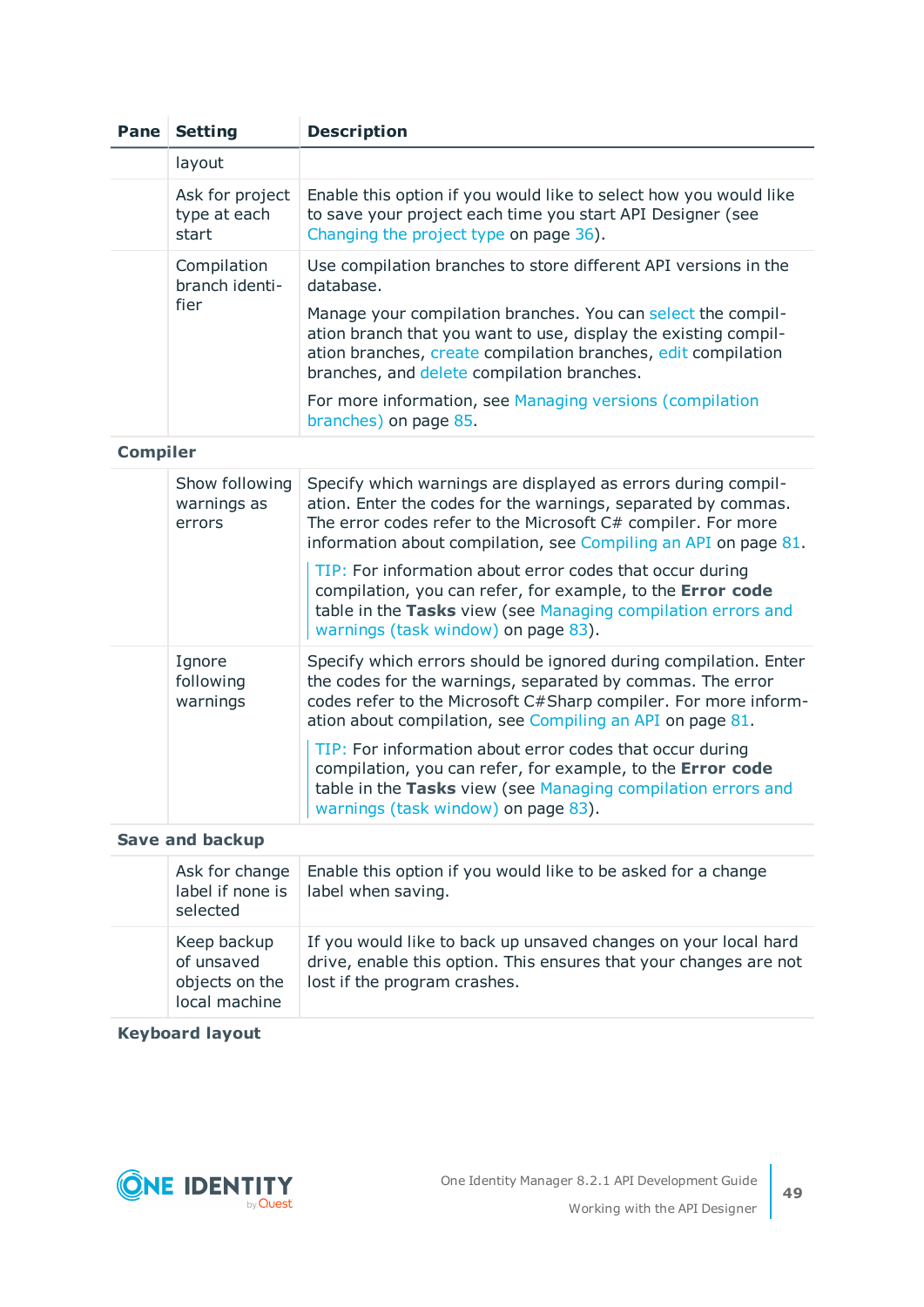| Pane | <b>Setting</b>          | <b>Description</b>                                                                                                       |
|------|-------------------------|--------------------------------------------------------------------------------------------------------------------------|
|      | Show next<br>bookmark   | Specify the shortcut to be used for the next bookmark.                                                                   |
|      |                         | TIP: To specify a Ctrl or Shift shortcut, enable the Alt and/or<br>Ctrl options. Finally, select a button from the list. |
|      | Set/delete<br>bookmarks | Specify the shortcut you want to use to set or remove a<br>bookmark.                                                     |
|      |                         | TIP: To specify a Ctrl or Shift shortcut, enable the Alt and/or<br>Ctrl options. Finally, select a button from the list. |

- [Changing](#page-49-0) global settings on page 50
- $\cdot$  [Menu](#page-39-0) bar on page 40

# <span id="page-49-0"></span>**Changing global settings**

You can change the global settings, general settings, or both for the API Designer at any time.

### *To adjust API Designer settings*

- 1. In the menu bar, click **Connection** > **Settings**.
- 2. In the **Global settings** dialog, click a pane to collapse or expand it.
- 3. Configure the required settings (see Global [settings](#page-46-1) on page 47).
- 4. Click **Apply**.

### **Related topics**

• Global [settings](#page-46-1) on page 47

# <span id="page-49-1"></span>**Switching languages**

The API Designer is available in German and English. You can switch between these languages at any time. Changing the language requires the API Designer to be restarted.

### *To change the API Designer language*

- 1. In the menu bar, click **Connection** > **Settings**.
- 2. In the **Global settings** dialog, in the **Common** > **Common culture** section, select the desired language (for formatting and user interface) in the **After next restart**

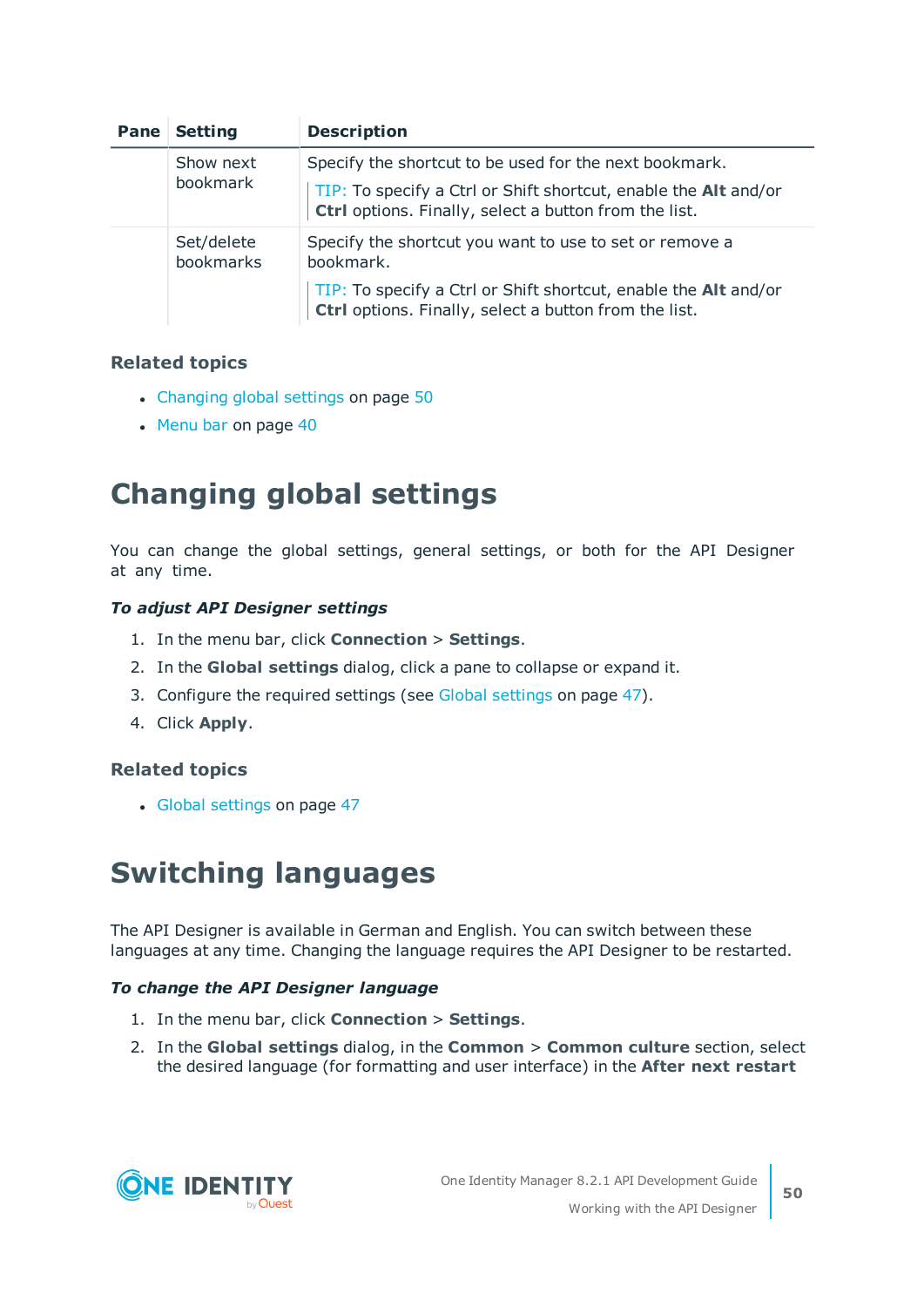menu.

3. (Optional) If you want to use another language for formatting values in the user interface, set the **Use another language for the UI** option and select the desired language in the **After next restart** menu.

For example, if you want dates to be displayed in the German format (TT.MM.JJJJ) and the rest of the user interface in English, select **German (Germany)** in step 2 and **English (United States)** in step 3.

- 4. Click **Apply**.
- 5. Confirm the prompt with **Yes** in the **Restart API Designer dialog.** The API Designer will restart in the selected language.

## **Related topics**

• Global [settings](#page-46-1) on page 47

# **Database objects**

API projects, and API files are defined as database objects in API Designer. Here you can learn how to work with these database objects in API Designer.

## **Related topics**

- Editing database objects [\(definition](#page-53-0) tree view) on page 54
- Managing objects in a project [\(solution\)](#page-52-0) on page 53
- $\bullet$  Object [properties](#page-50-0) on page  $51$

# <span id="page-50-0"></span>**Object properties**

Right-click on an object to open the **Object properties** dialog (see [Displaying](#page-51-0) object [properties](#page-51-0) on page 52)

The **Object properties** dialog displays the properties of objects in the API Designer. The dialog is divided into five tabs, which are explained below.

## **General**

Under the **General** tab, the general properties of the object such as ID, status, or primary key are displayed.

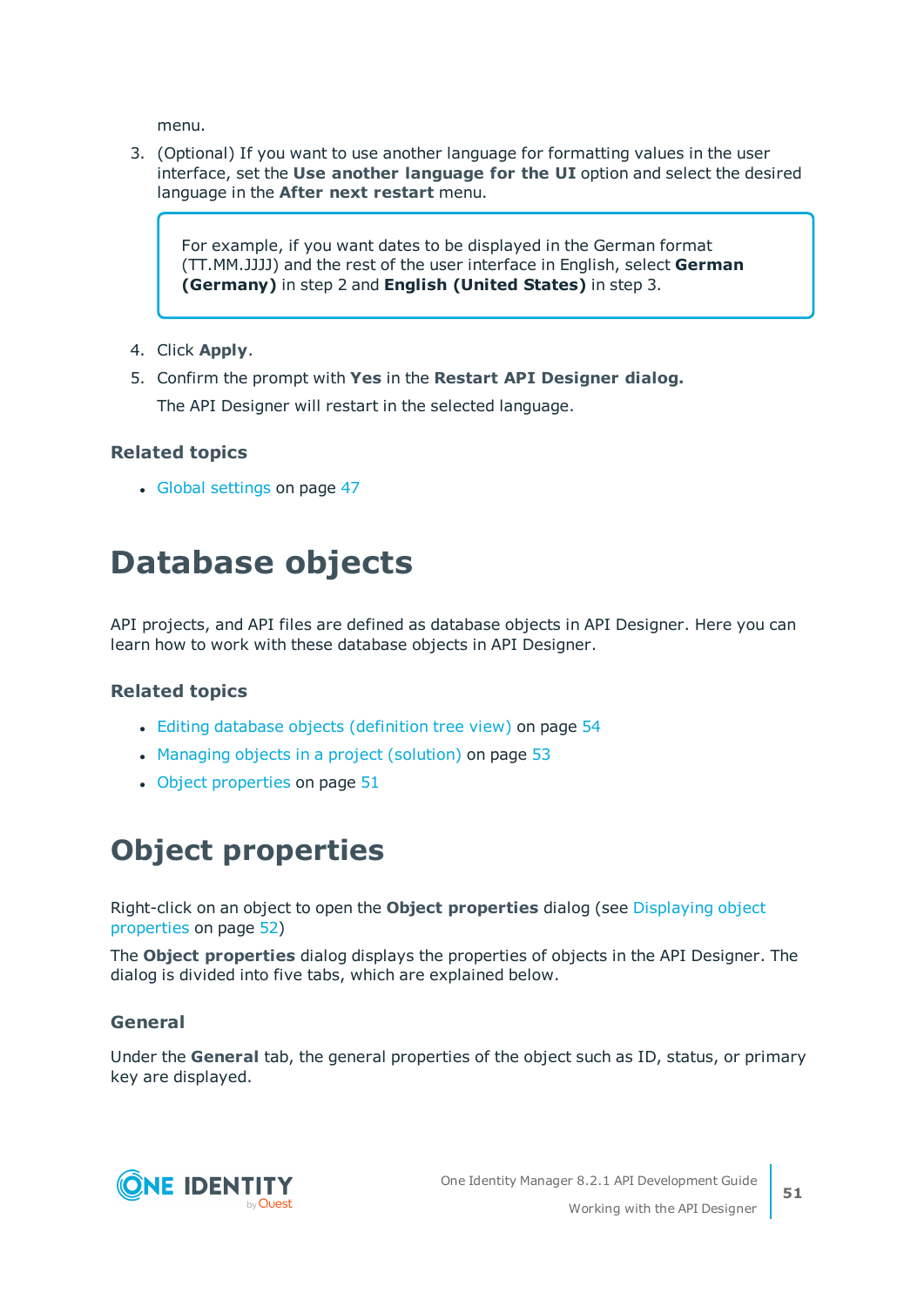## **Properties**

Under the **Properties** tab, all columns in the database object are displayed in a table alongside their values. You can choose between a simple column view or the advanced view with additional data for column definitions.

## **Entitlements**

On the **Permissions** tab, the database object permissions are displayed. The first entry shows the basic permissions for the table. The permissions for this particular object are displayed beneath it. The other entries show the column permissions.

TIP: Double-click the table entry, the object entry, or a column entry to display the permissions group from which the permissions were determined.

### **Table 7: Icon used for permissions**

| Icon | <b>Meaning</b>                                     |
|------|----------------------------------------------------|
|      | Permissions exist.                                 |
|      | Permissions have been removed by the object layer. |
| ⊠    | Permissions limited by conditions.                 |

## **Label**

Under the **Change labels** tab, all the [change](#page-60-0) labels assigned to the database object are displayed. You can also assign a change label to the object.

## **Export**

Under the **Export** tab, you can export the database object:

- To the clipboard
- $\bullet$  As a file
- Using drag-and-drop
- As a SOL INSERT statement or SOL UPDATE statement

## **Related topics**

• [Displaying](#page-51-0) object properties on page 52

# <span id="page-51-0"></span>**Displaying object properties**

You can display the properties of a database object at any time.

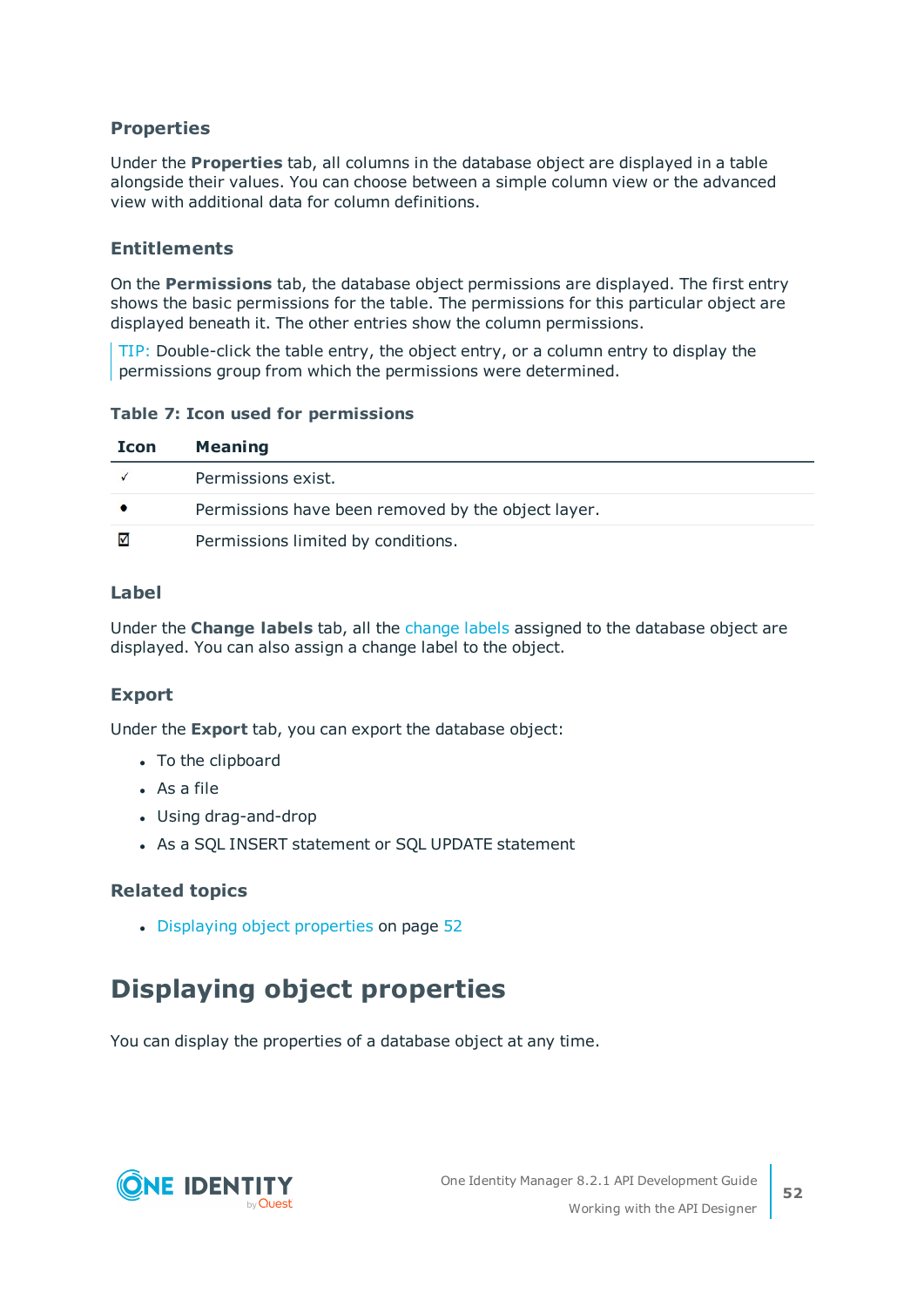### *To display the properties of a database object*

- 1. In the menu bar, click **View** > **Navigation**.
- 2. In the navigation, click the database object whose properties you would like to display.
- 3. Click (**Properties**).

The **Object properties** dialog opens. This dialog contains several tabs displaying the properties of the selected database object. For more information, see [Object](#page-50-0) [properties](#page-50-0) on page 51.

## **Related topics**

• Object [properties](#page-50-0) on page 51

# <span id="page-52-0"></span>**Managing objects in a project (solution)**

Open the **Solution** view using **View** > **Solution** (see [Opening](#page-53-1) the solution on page 54).

The solution can be used to display all the objects in the API Designer that can be opened from the navigation menu.

The solution view depends on your choice of project. If you select a [solution](#page-35-2) project when starting the API Designer, the listed entries will be grouped according to their respective database modules and you will be able to disable the compilation of individual database modules. Database modules whose status has not changed, are shown as collapsed nodes. If you mark a subnode, you can run additional tasks.

You can also identify the objects whose status has changed in API Designer. Differences between changes in the API Designer and changes to resources in the database or on the hard disk are marked.

To open an object, double-click it in the solution.

The following table provides an overview of the various features available in the **Solution** window.

| Control                                                  | <b>Description</b>                                                                                |
|----------------------------------------------------------|---------------------------------------------------------------------------------------------------|
| <b>C</b> Update list                                     | Refreshes the list of database objects.                                                           |
| Reload selected objects                                  | Reloads the selected objects.                                                                     |
| <sup>1</sup> Mark all modified<br>objects to be reloaded | Any objects that you have modified will be reloaded after<br>you click & Reload selected objects. |
| <b>*</b> Disable module compil-<br>ation                 | Disables compilation of the selected module.                                                      |
| <b>T</b> Only display modified<br>objects                | Only modified objects will be displayed in the list.                                              |

### **Table 8: Controls**

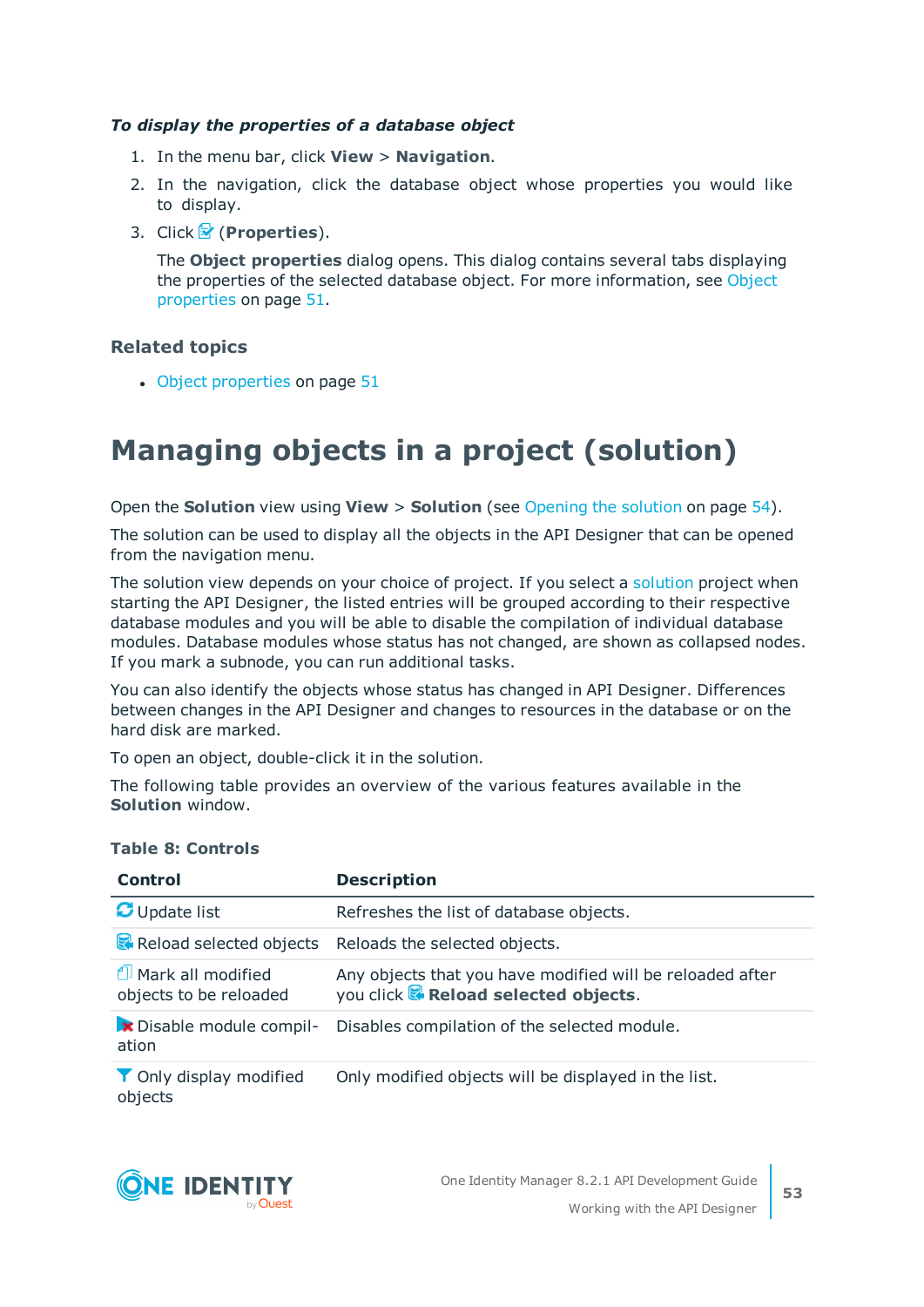### **Table 9: Solution columns**

| Column               | <b>Description</b>                                                                                                     |
|----------------------|------------------------------------------------------------------------------------------------------------------------|
| Object<br>identifier | Name of the object                                                                                                     |
| DB status            | Up to date is displayed when the database has been refreshed. Otherwise,<br>the user who made the change is displayed. |
| Status drive         | Up to date is displayed when the file has been updated. Otherwise, a time<br>when the changes will be made is shown.   |
| Status API           | Displays object modifications.                                                                                         |
| Designer             | The status is shown as <b>Changed</b> if the object has been changed.                                                  |
| Reload               | A check box is displayed for new objects. You can reload selected objects.                                             |
| Path                 | Shows storage location of the file on the hard drive.                                                                  |

### **Related topics**

- $\cdot$  [Opening](#page-53-1) the solution on page 54
- $\cdot$  [Menu](#page-39-0) bar on page 40

## <span id="page-53-1"></span>**Opening the solution**

You can open the solution at any time.

### *To open the solution*

<sup>l</sup> In the menu bar, click **View** > **Solution**.

## **Related topics**

 $\bullet$  Managing objects in a project [\(solution\)](#page-52-0) on page 53

# <span id="page-53-0"></span>**Editing database objects (definition tree view)**

Open the definition tree view over **View** > **Navigation > Click the required database object** (see Opening the [definition](#page-54-0) tree view on page 55).

Use the definition tree view to display and edit different database objects in API Designer. A separate tab containing a unique definition tree view will be opened for each database object that you edit. A definition tree view opens when adding or editing database objects, for example.

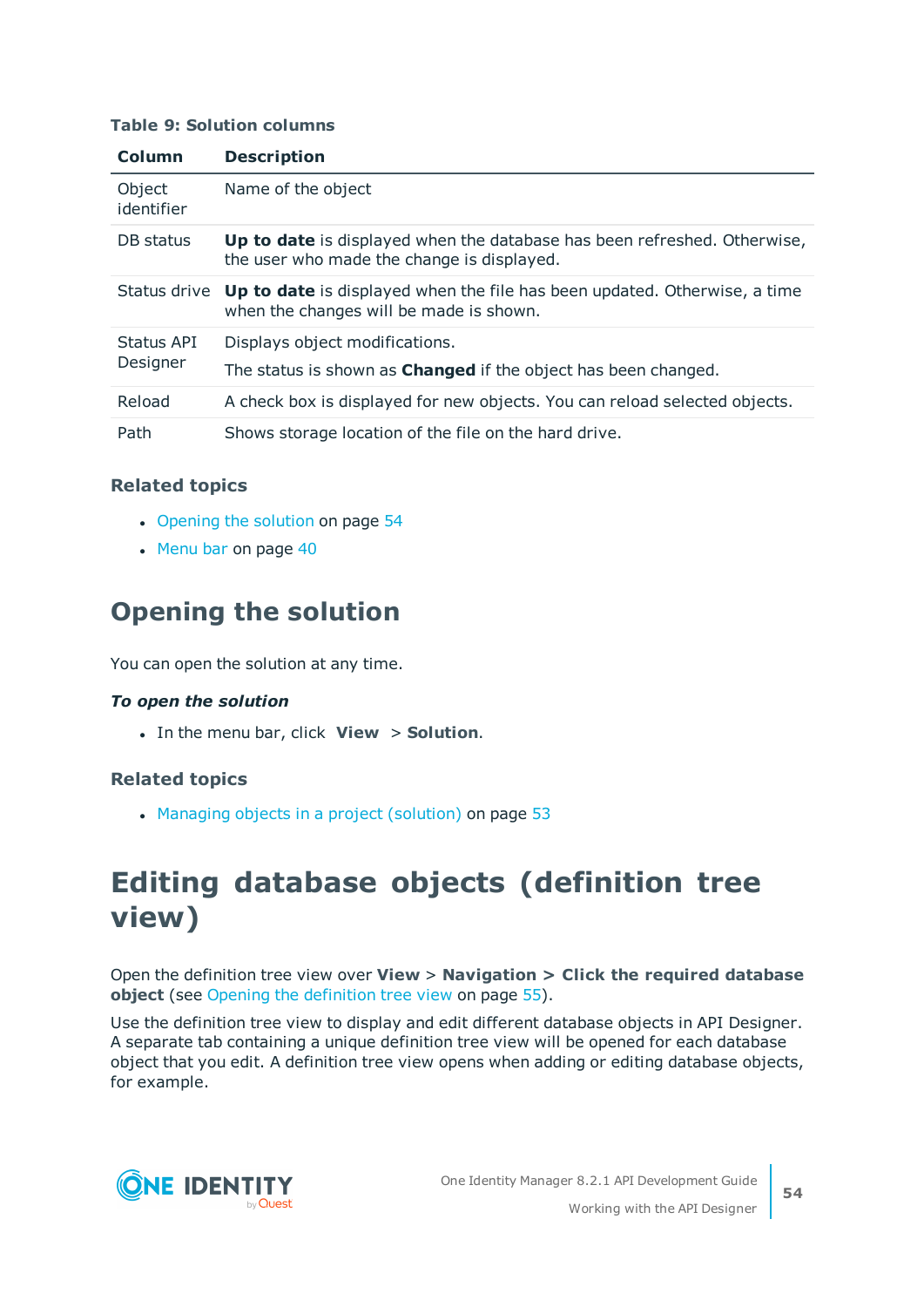A database object contains what are known as nodes, which you can display in a tree structure within the definition tree view and edit in the node editor view (see [Node](#page-58-0) [editor](#page-58-0) view on page 59). If you add a new database object to your project (for example, an API project), this database object is created with a predefined number of nodes and is shown in the object definition. The object definition is a type of view found within the definition tree view.

The predefined nodes contained in a database object form the basic structure of the database object. You cannot delete these nodes.

In addition to the predefined nodes, you can add extra nodes by right-clicking on the context menu. You can delete these nodes.

The following table gives you an overview of the various functions on the definition tree toolbar.

|  | <b>Table 10: Definition tree view toolbar</b> |  |  |
|--|-----------------------------------------------|--|--|
|--|-----------------------------------------------|--|--|

| <b>Icon</b>                         | <b>Description</b>                                                                                                                                          |
|-------------------------------------|-------------------------------------------------------------------------------------------------------------------------------------------------------------|
| $\blacksquare$ Object<br>definition | An overview of nodes contained in a database object can be found here.                                                                                      |
| 60<br>Generated<br>code             | You can view the code generated for a selected node here. For more<br>information, see Viewing and saving generated code belonging to a node on<br>page 58. |
| <b>Q</b> Find<br>and<br>replace     | You can search for terms here and replace them where necessary. For more<br>information, see Find and replace on page 64.                                   |

## **Related topics**

- Opening the [definition](#page-54-0) tree view on page 55
- Viewing and saving [generated](#page-57-0) code belonging to a node on page 58
- $\cdot$  Find and [replace](#page-63-0) on page 64

## <span id="page-54-0"></span>**Opening the definition tree view**

You can open the definition tree view at any time.

### *To open the definition tree view of a database object*

- 1. In the menu bar, click **View** > **Navigation**.
- 2. In the navigation, double-click on the database object which holds the definitions you would like to display.

The definition tree view for the selected object opens in a separate tab.

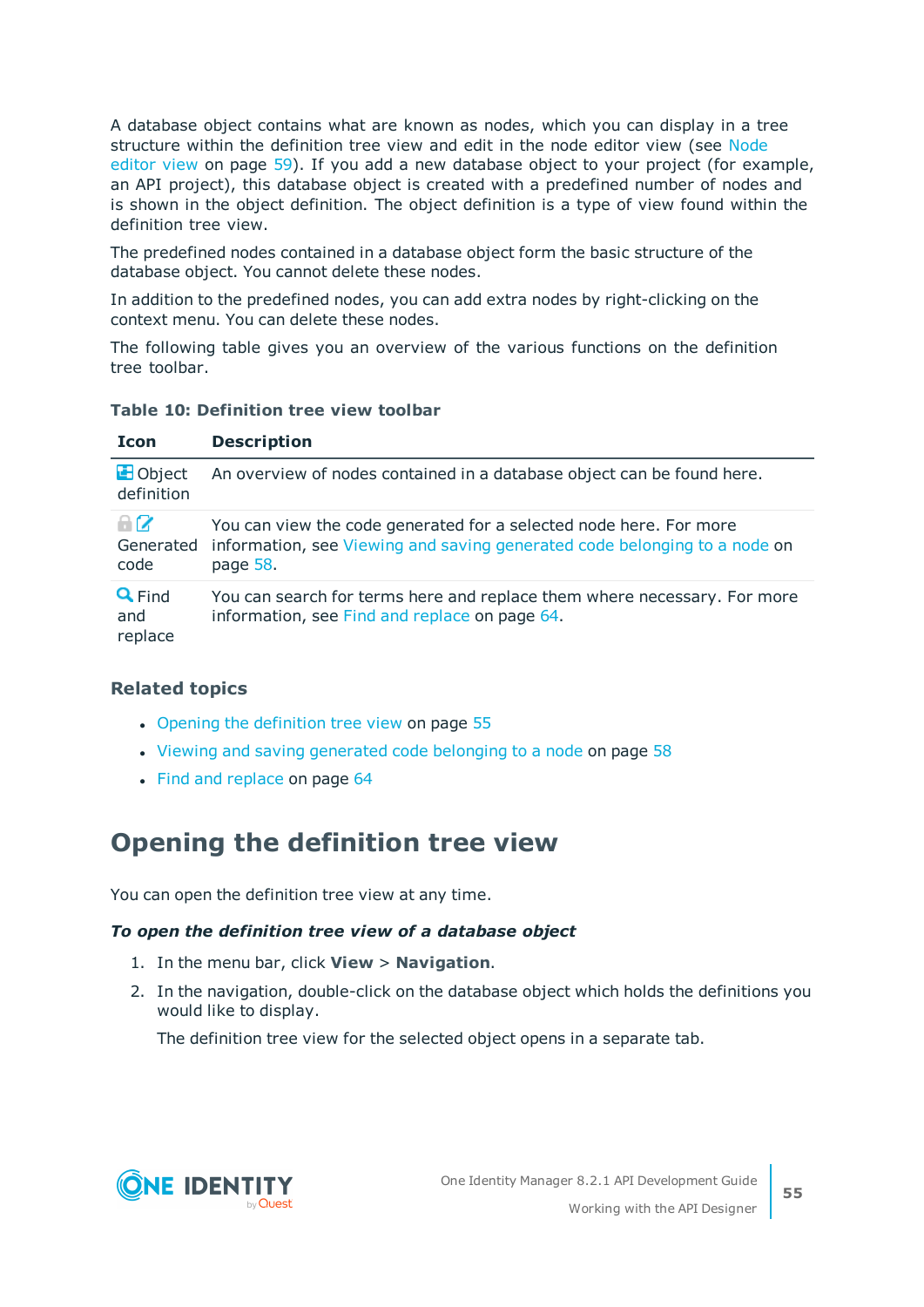- Editing database objects [\(definition](#page-53-0) tree view) on page 54
- [Navigation](#page-44-0) on page 45

## **Context menu in the definition tree window**

To access the context menu, right-click a node in the [definition](#page-53-0) tree window. The options available in the menu depend on the type of node selected (context-sensitive).

### **Structure**

The top section of the context menu lists the node types that can be added to the selected node.

Some node types do not allow additional node types to be pasted into them. In such cases, the **Object in extension** function is at the top of the context menu. All other functions are either available or disabled, depending on the type of node and its position in the definition tree window.

| Allows you to create sub-elements of the selected node in an extension<br>instead of an object.                                                                                                                                                                              |
|------------------------------------------------------------------------------------------------------------------------------------------------------------------------------------------------------------------------------------------------------------------------------|
| Moves the selected node into a new or existing extension.                                                                                                                                                                                                                    |
| Cuts the highlighted node and copies it to the clipboard.<br>Any child nodes for the selected node are also cut.<br>NOTE: You cannot cut any nodes that have been automatically added to<br>the definition tree.                                                             |
| Copies the highlighted and child nodes to the clipboard.                                                                                                                                                                                                                     |
| Pastes the node contained in the clipboard.<br>NOTE: You can only paste nodes contained in the clipboard if they are<br>also permitted at the selected point. Example: You cannot paste a Plugin<br>node below the Compilation settings node.                                |
| Deletes the highlighted node and all child nodes.<br>NOTE: You cannot delete any nodes that have been automatically added<br>to the definition tree.<br>TIP: You can select multiple nodes by holding down the Ctrl key to apply<br>the function once to all selected nodes. |
|                                                                                                                                                                                                                                                                              |

### **Table 11: Functions in the context menu**

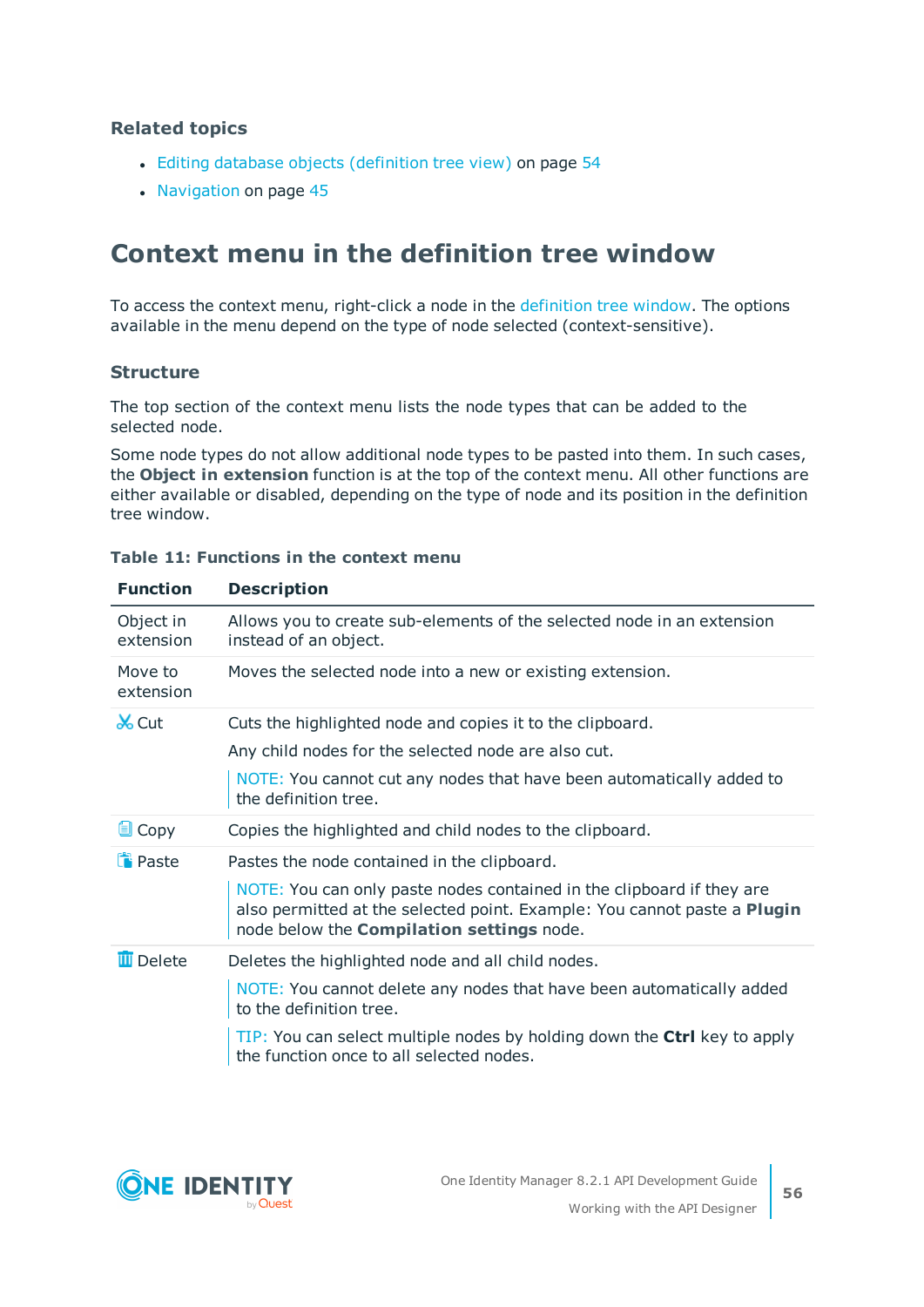| <b>Function</b>                           | <b>Description</b>                                                                                                                                                                                                                   |
|-------------------------------------------|--------------------------------------------------------------------------------------------------------------------------------------------------------------------------------------------------------------------------------------|
| Delete node<br>as an<br>extension         | Deletes the highlighted node as an extension.                                                                                                                                                                                        |
| N<br>Set/remove<br>bookmark               | Sets or removes a bookmark on the highlighted node. For more inform-<br>ation, see Bookmarks on page 78.                                                                                                                             |
| Expand all                                | Expands all nodes.                                                                                                                                                                                                                   |
| Collapse all                              | Collapses all nodes.                                                                                                                                                                                                                 |
| $E$ Export                                | Saves the selected node and their child nodes in XML format to your hard<br>drive.                                                                                                                                                   |
| Import                                    | Pastes previously exported child nodes at the selected point.<br>NOTE: You can only paste nodes if they are also permitted at the selected<br>point. Example: You cannot paste a Plugin node below the Compilation<br>settings node. |
| ↑ Move up                                 | Moves the selected node upwards.<br>NOTE: You cannot move any nodes that have been automatically added<br>to the definition tree.                                                                                                    |
| $V$ Move<br>down                          | Moves the selected node downwards.<br>NOTE: You cannot move any nodes that have been automatically added<br>to the definition tree.                                                                                                  |
| $5$ Undo                                  | Undoes the previous action.                                                                                                                                                                                                          |
| $P$ Redo                                  | Redoes the last action that has been undone.                                                                                                                                                                                         |
| <b>Q</b> Search<br>object refer-<br>ences | Searches for all references that refer to the selected node.<br>NOTE: If searching for a reference within a collection, the results are<br>grouped by related columns.                                                               |
| <b>Q</b> Search                           | Opens the Find and replace dialog. For more information, see Find and<br>replace on page 64.                                                                                                                                         |
| <b>Q</b> Search<br>next                   | This function continues the search using the current search parameters and<br>highlights the next matching node. The search is run even if the Search<br>dialog is not open.                                                         |

- Editing database objects [\(definition](#page-53-0) tree view) on page 54
- [Bookmarks](#page-77-0) on page 78
- Find and [replace](#page-63-0) on page 64

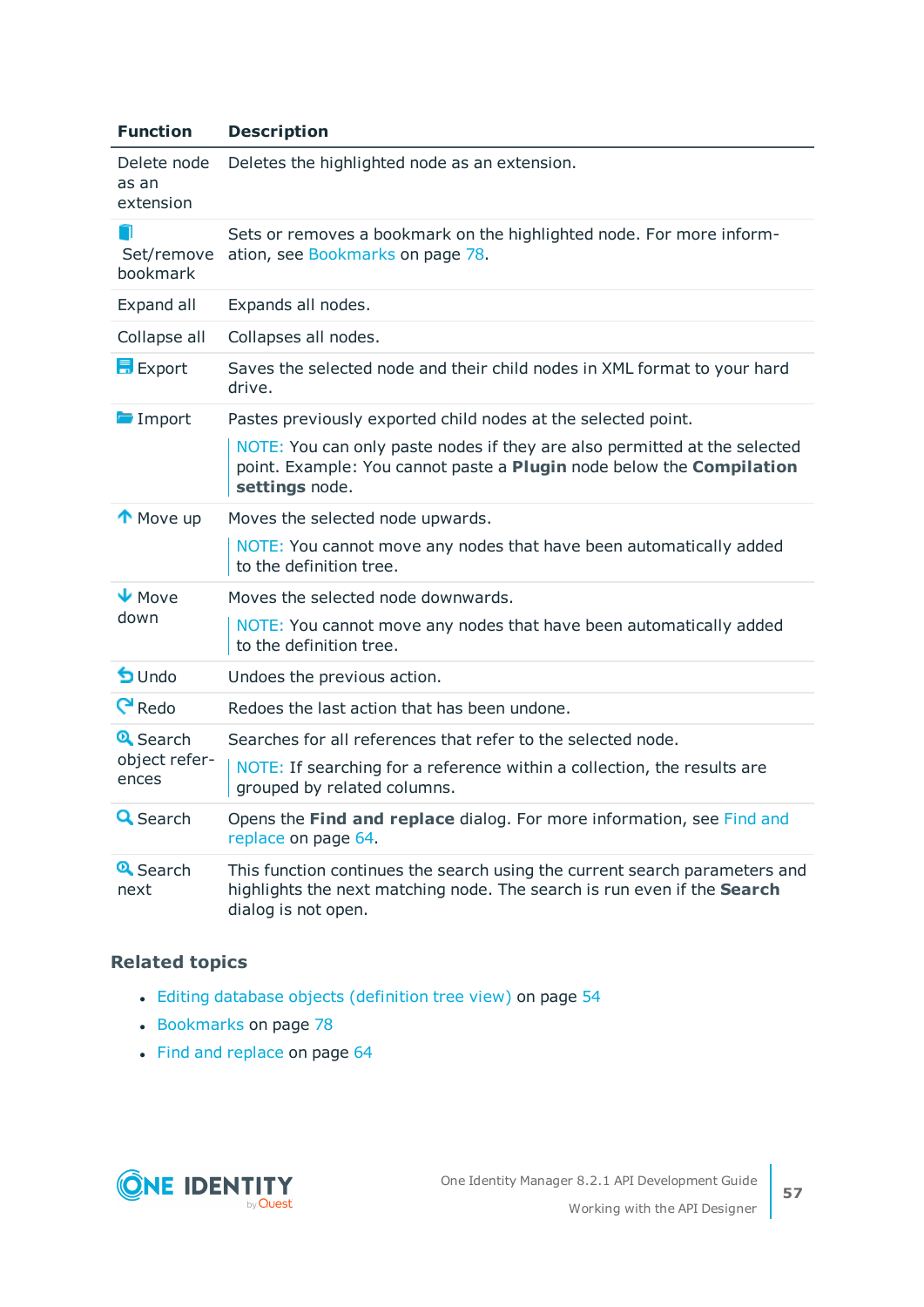## **Extensions**

Use extension to indirectly edit base objects (standard database objects that are contained in your project). You can add as many extensions as you wish to the base objects in the API Designer.

Extensions are edited when you configure the base objects. This means you add an extension to the object and change the property value. The base object is subsequently compiled and the modification resulting from the extension is highlighted in the API Designer.

Base objects to which you want to add an extension can be identified as colored nodes in the **Object definitions** view in the [Definition](#page-53-0) tree view.

# <span id="page-57-0"></span>**Viewing and saving generated code belonging to a node**

In the [Definition](#page-53-0) tree view, you can view a node's generated code (within a database object) and copy or save where necessary.

This function is particularly useful if you are looking at code in detail and want to reuse parts of the code, or you want to examine an error in more detail.

NOTE: You cannot edit the code.

NOTE: If you want to search for a specific point in the code, you can use the shortcut **Ctrl** + **F**.

### <span id="page-57-1"></span>*To view a node's generated code*

- 1. In the menu bar, click **View** > **Navigation**.
- 2. In the navigation, double-click the database object that contains the node you require.
- 3. Click the node in the definition tree view whose code you want to see.
- 4. Click (**Generated code**).

The code will be displayed in a code view.

### *To save the generated code as a file*

- 1. Run the steps [previously](#page-57-1) described.
- 2. In the code view, select the code that you want to save.
- 3. Right-click the highlighted code.
- 4. Click **Copy**.
- 5. Click **Save as** in the context menu.
- 6. Select a name and location for the file in the save dialog and click **Save**.

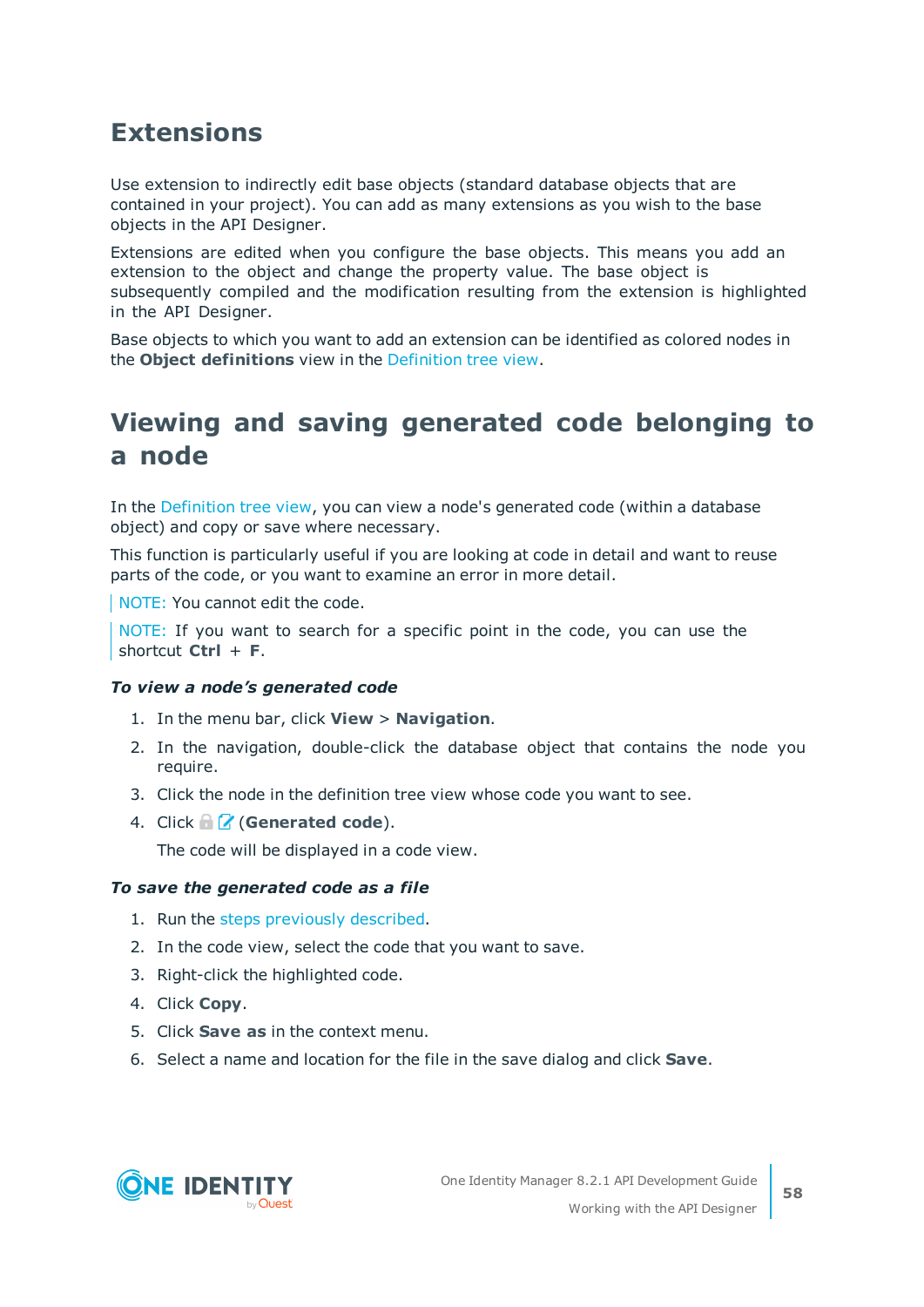- Editing database objects [\(definition](#page-53-0) tree view) on page 54
- [Resolving](#page-83-0) errors and warnings on page 84

# <span id="page-58-0"></span>**Node editor view**

Open the node editor view using **View** | **Node editor** (see [Opening](#page-59-0) the node editor view on [page](#page-59-0) 60).

The **Node editor** view allows you to edit the properties of a node that you have selected in the [Definition](#page-53-0) tree view (see [Editing](#page-59-1) nodes on page 60).

NOTE: The settings shown depend on the type of node selected.

The following table provides an overview of the various features available within the **Node editor** window.

| <b>Control</b>                                          | <b>Description</b>                                                                                                       |
|---------------------------------------------------------|--------------------------------------------------------------------------------------------------------------------------|
| $\blacksquare$ and name /<br>icon of the<br>base object | Displays if a file-based database object (Solution project) has been<br>selected.                                        |
|                                                         | Click $\blacksquare$ Open corresponding folder to open the folder on your drive<br>where the database object is located. |
|                                                         | For more information, see Solution projects on page 37.                                                                  |
| <b>Node</b><br>name/node<br>type icon                   | Shows the node identifier and the node type icon that marks it in the defin-<br>ition tree view.                         |
| ■Database                                               | Displays if a database object is selected.                                                                               |
| <b>T</b> Delete<br>filter                               | Deletes the filter entered into the next field.                                                                          |
| Filter field                                            | Displays only fields that match the text that has been entered.                                                          |
|                                                         | Example: If you enter Pe, only the Permission field will be displayed.                                                   |
|                                                         | NOTE: The API Designer only filters the settings fields and not the<br>values contained within them.                     |
| <b>2</b> Sort                                           | Sorts the settings alphabetically in ascending order within each category.                                               |
| ascending<br>alphabetically                             | If you enable sorting, the button will be highlighted with a colored frame.                                              |
| <b>Ži</b> Sort<br>descending                            | Sorts the settings alphabetically in descending order within each<br>category.                                           |
| alphabetically                                          | If you enable sorting, the button will be highlighted with a colored frame.                                              |

### **Table 12: Controls**

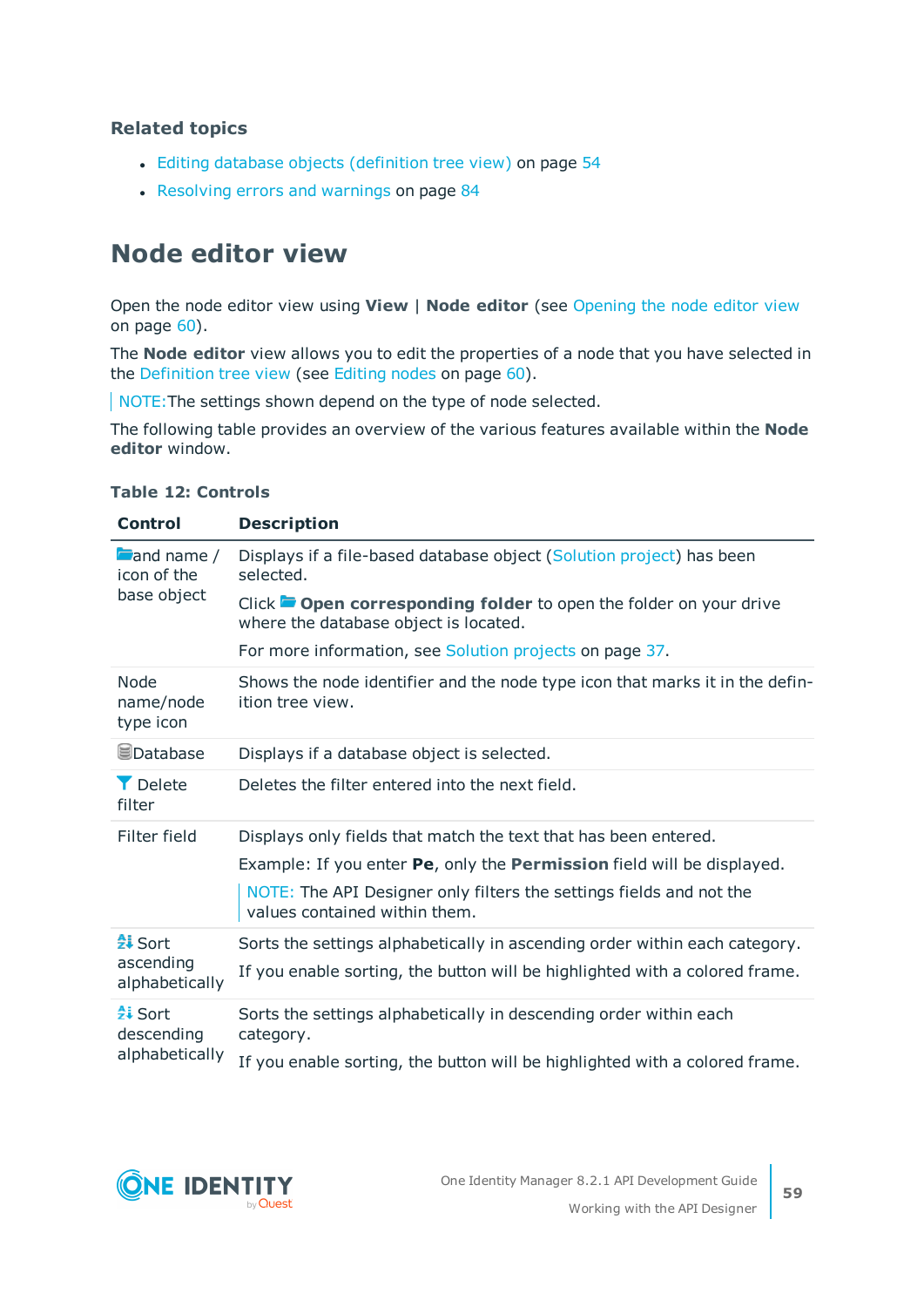| <b>Control</b>              | <b>Description</b>                                                                                                                                                                                                                           |
|-----------------------------|----------------------------------------------------------------------------------------------------------------------------------------------------------------------------------------------------------------------------------------------|
| <b>■↓View</b>               | Enables/disables the display of the various settings in categories.                                                                                                                                                                          |
| grouping                    | If you enable this option, the button will be highlighted with a colored<br>frame.                                                                                                                                                           |
| $\equiv$ Expand all         | Expands all categories.                                                                                                                                                                                                                      |
| <b>h</b> Collapse<br>all    | Collapses all categories.                                                                                                                                                                                                                    |
| Show<br>extension<br>values | Highlights settings that have had an extension added to them. Use $\mathbb{S}$ to<br>switch to the extension. A node that has had an extension added to it, is<br>indicated in the definition tree view with the $\blacktriangleright$ icon. |
|                             | If you enable this option, the button will be highlighted with a colored<br>frame.                                                                                                                                                           |

- [Opening](#page-59-0) the node editor view on page 60
- $\cdot$  [Editing](#page-59-1) nodes on page 60
- $\cdot$  [Menu](#page-39-0) bar on page 40
- Editing database objects [\(definition](#page-53-0) tree view) on page 54

## <span id="page-59-0"></span>**Opening the node editor view**

You can open the node editor view at any time.

### *To open the node editor view*

<sup>l</sup> In the menu bar, click **View** > **Node editor**.

### **Related topics**

- [Editing](#page-59-1) nodes on page 60
- Node [editor](#page-58-0) view on page 59

## <span id="page-59-1"></span>**Editing nodes**

Node properties can be edited for any node in the node editor view.

### *To edit a node*

- 1. In the menu bar, click **View** > **Navigation**.
- 2. In the navigation, double-click the object that you would like to edit.
- 3. Click **View** > **Node editor** on the menu bar.

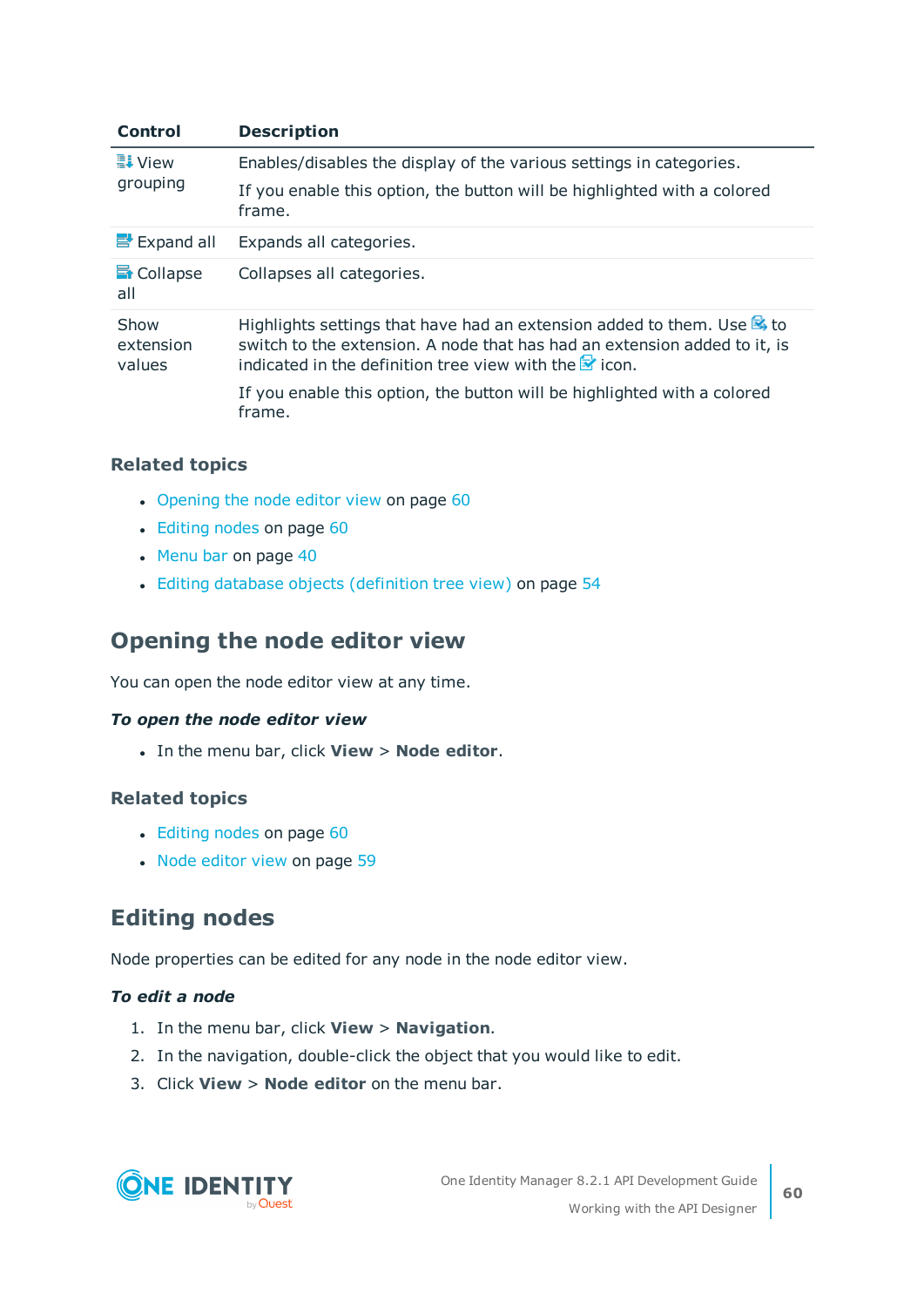The Node [editor](#page-58-0) view opens.

4. In the [Definition](#page-53-0) tree view, click the node that you would like to edit.

The fields and options shown in the node editor view will change depending on the selected node.

- 5. Make the changes in the **Node editor** view.
- 6. On the toolbar, click (**Save**).

### **Related topics**

- [Opening](#page-59-0) the node editor view on page 60
- $\cdot$  Node [editor](#page-58-0) view on page 59
- Editing database objects [\(definition](#page-53-0) tree view) on page 54
- $\cdot$  [Menu](#page-39-0) bar on page 40
- <span id="page-60-0"></span> $\cdot$  [Navigation](#page-44-0) on page 45

# **Labeling changes**

Use **Change label** to make it easier to view and assign changes in the database. Any database objects that yield a project are entered on a change label. Database Transporter is used for moving the web project. You can create and edit change labels in different One Identity Manager tools.

### **Related topics**

- Using [change](#page-60-1) labels on page 61
- [Creating](#page-61-0) a change label on page 62
- Change [management](#page-62-0) on page 63
- [Deleting](#page-62-1) change labels on page 63

# <span id="page-60-1"></span>**Using change labels**

In order to also be able to assign a change label to changes, you need to select a change label for further use.

### *To use a change label*

<sup>l</sup> On the toolbar, select the required change label in the **Change label** list.

Any changes stored in the project during this session will be assigned to the selected change label.

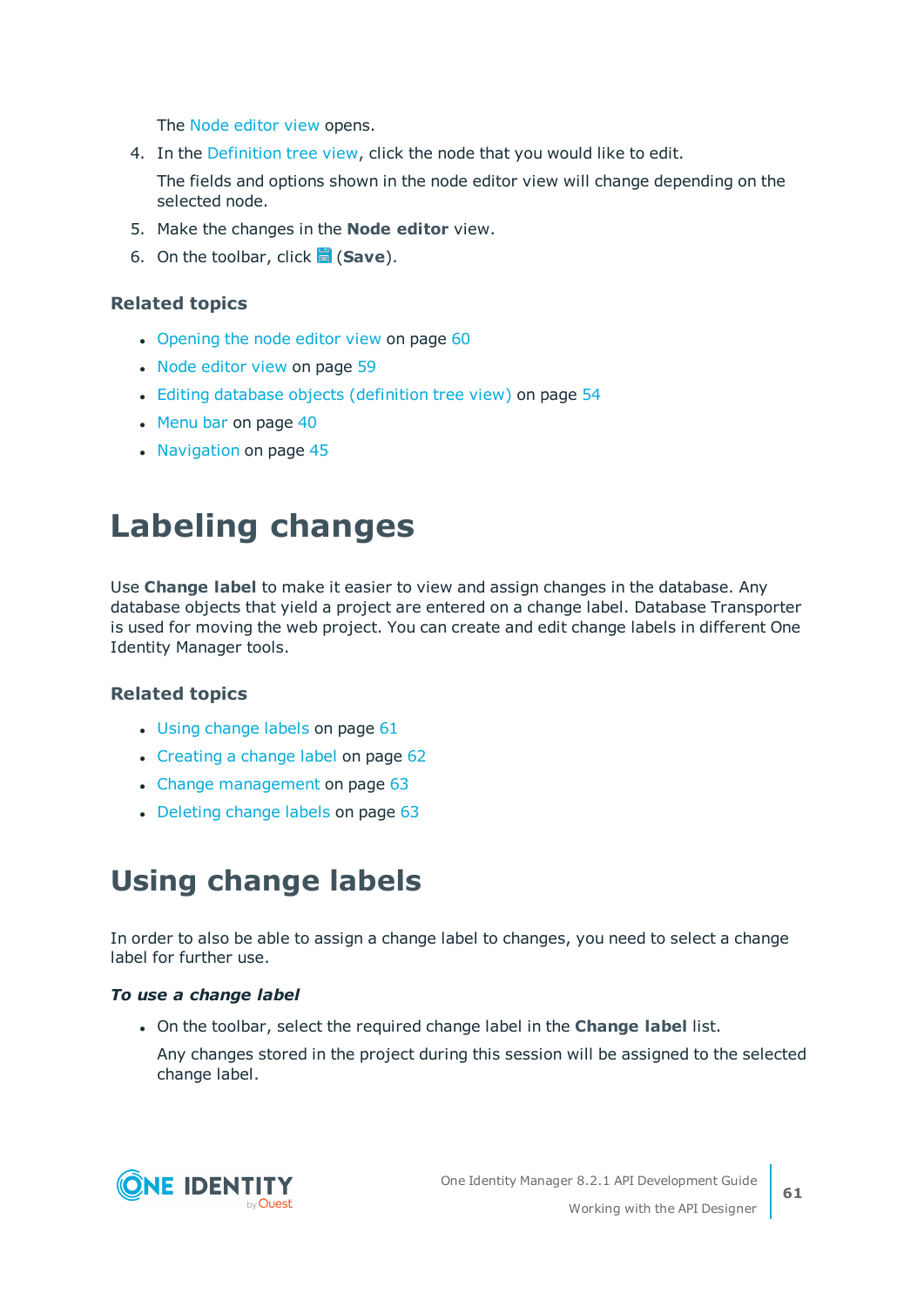TIP: If you always use the same change label and do not want to select it every time you start the API Designer, click **Use the current change label as default** in the toolbar.

## **Related topics**

- $\cdot$  [Labeling](#page-60-0) changes on page 61
- [Creating](#page-61-0) a change label on page 62
- Change [management](#page-62-0) on page 63
- [Deleting](#page-62-1) change labels on page 63

# <span id="page-61-0"></span>**Creating a change label**

You can create as many change labels as you wish and use them to track your changes.

### *To edit a change label*

- 1. In the toolbar, click (**Manage change label**).
- 2. Click **Create a new change label** in the **Change label** dialog.
- 3. Specify the properties of the change label in the right-hand column in the list:
	- **.** Change label: Enter a name for the change label.
	- **.** Description: (Optional) Enter a description for the change label.
	- **Locked:** (Optional) Select whether you would like to block the change label from further use. If a change label is locked, no further changes can be booked to this label.
	- **Comment**: (Optional) Enter a comment to monitor changes to the change label.
	- **. Status**: (Optional) Select a status from the list.
	- <sup>l</sup> **Status comments**: (Optional) Enter a comment in relation to the status.
	- <sup>l</sup> **Parent change label**: (Optional) Select a change label from the list to be the parent.
- 4. Click **Save change label** above the list.
- 5. Click **OK**.

## **Related topics**

- $\cdot$  [Labeling](#page-60-0) changes on page 61
- Using [change](#page-60-1) labels on page 61
- Change [management](#page-62-0) on page 63
- [Deleting](#page-62-1) change labels on page 63

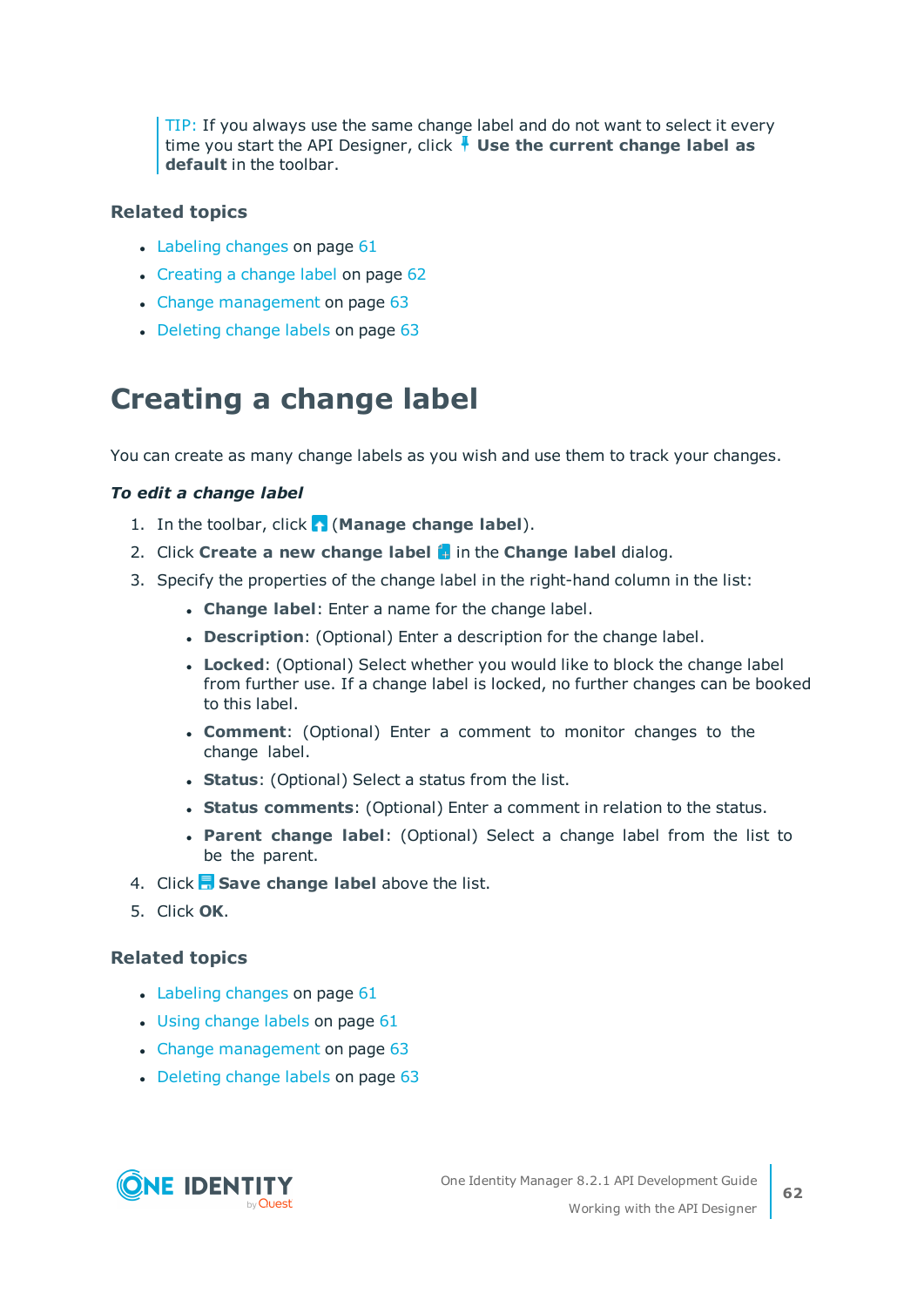# <span id="page-62-0"></span>**Change management**

You can edit existing change labels at any time.

### *To edit a change label*

- 1. In the toolbar, click (**Manage change label**).
- 2. In the **Change label** dialog, click the label to be edited.
- 3. Click **Show / hide edit** view.
- 4. Change the properties of the change label in the right-hand column in the list:
	- **.** Change label: Enter a name for the change label.
	- **.** Description: (Optional) Enter a description for the change label.
	- **Locked:** (Optional) Select whether you would like to block the change label from further use. If a change label is locked, no further changes can be booked to this label.
	- **. Comment**: (Optional) Enter a comment to monitor changes to the change label.
	- **. Status**: (Optional) Select a status from the list.
	- **. Status comments:** (Optional) Enter a comment in relation to the status.
	- <sup>l</sup> **Parent change label**: (Optional) Select a change label from the list to be the parent.
- 5. Click **Save change label** above the list.
- 6. Click **OK**.

### **Related topics**

- $\cdot$  [Labeling](#page-60-0) changes on page 61
- Using [change](#page-60-1) labels on page 61
- [Creating](#page-61-0) a change label on page 62
- [Deleting](#page-62-1) change labels on page 63

# <span id="page-62-1"></span>**Deleting change labels**

You can delete existing change labels at any time.

### *To edit a change label*

- 1. In the toolbar, click (**Manage change label**).
- 2. In the **Change label** dialog, click the change label you would like to delete.

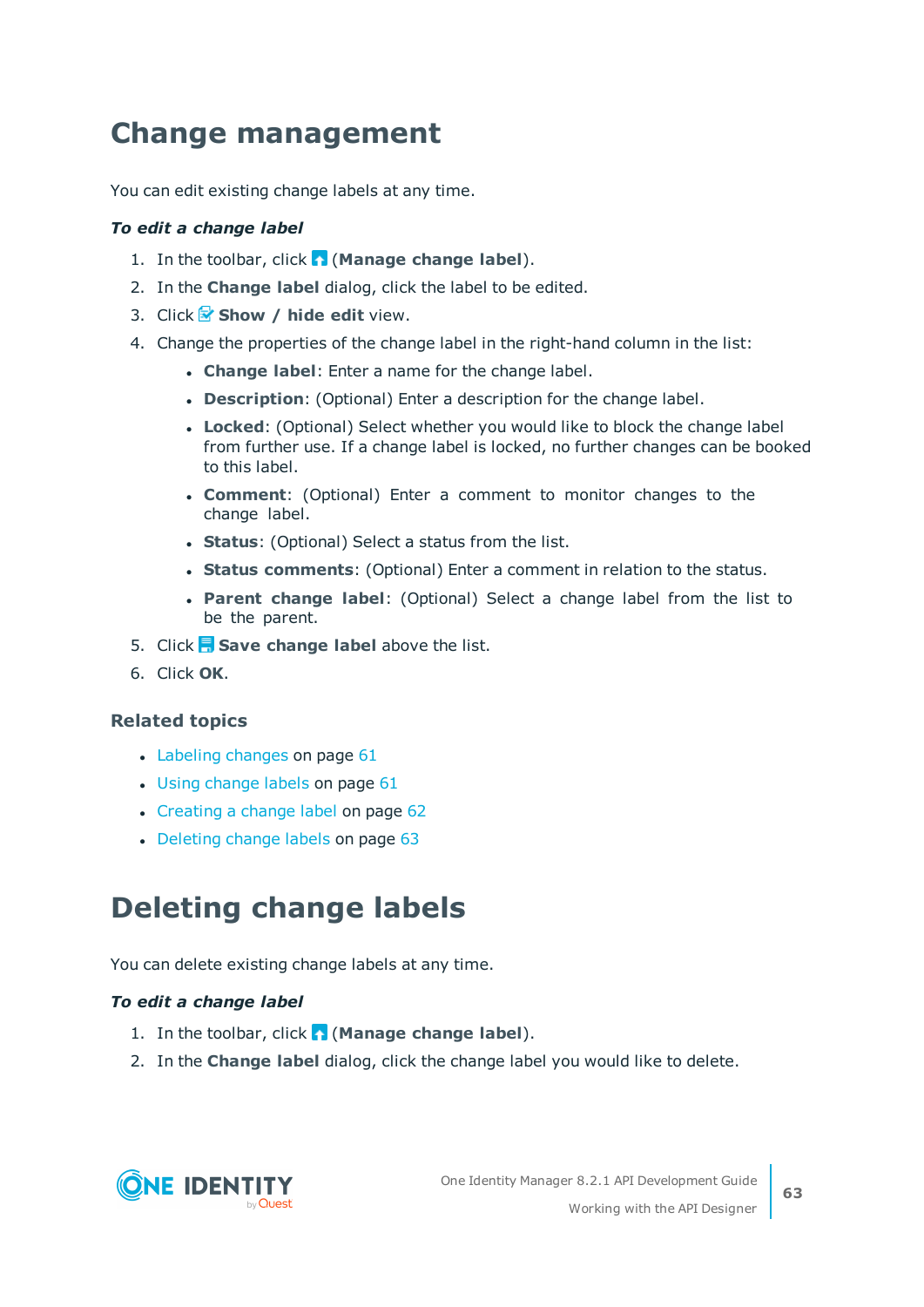- 3. Click **Delete the selected change label**.
- 4. Confirm the prompt with **Yes** in the dialog.
- 5. Click **Cancel**.

- $\cdot$  [Labeling](#page-60-0) changes on page 61
- Using [change](#page-60-1) labels on page 61
- [Creating](#page-61-0) a change label on page 62
- Change [management](#page-62-0) on page 63

# <span id="page-63-0"></span>**Find and replace**

Open the search function over **Edit** > **Find and replace** (see [Running](#page-66-1) a search on [page](#page-66-1) 67).

Use the **Find and replace** dialog to search for (and replace) certain captions or items within your project. The following table gives an overview of the various features within the **Find and replace** dialog.

| <b>Control</b> | <b>Description</b>                                                                                                                   |
|----------------|--------------------------------------------------------------------------------------------------------------------------------------|
| Find           | Enter the term to be found.                                                                                                          |
|                | TIP: To reuse terms from previous searches, click the arrow to the<br>right of the field and select the required term.               |
| Find as        | Select whether you would like to search using simple text or by<br>wildcards or regular expressions.                                 |
| Replace by     | (Optional) Enter the text that will replace the text found.                                                                          |
| Find scope     | If you would like to further narrow the search, you can select which<br>objects you would like to search for here:                   |
|                | • Current document: Only the current document is included in<br>the search.                                                          |
|                | • Current document and its extensions: Only the current<br>document and all of its extensions are included in the search.            |
|                | • Current document and its parent documents: Only the<br>current document and all of its parent items are included in the<br>search. |
|                | • Below the selected object: Only the objects below the<br>current object are included in the search.                                |

### **Table 13: Controls for find and replace**

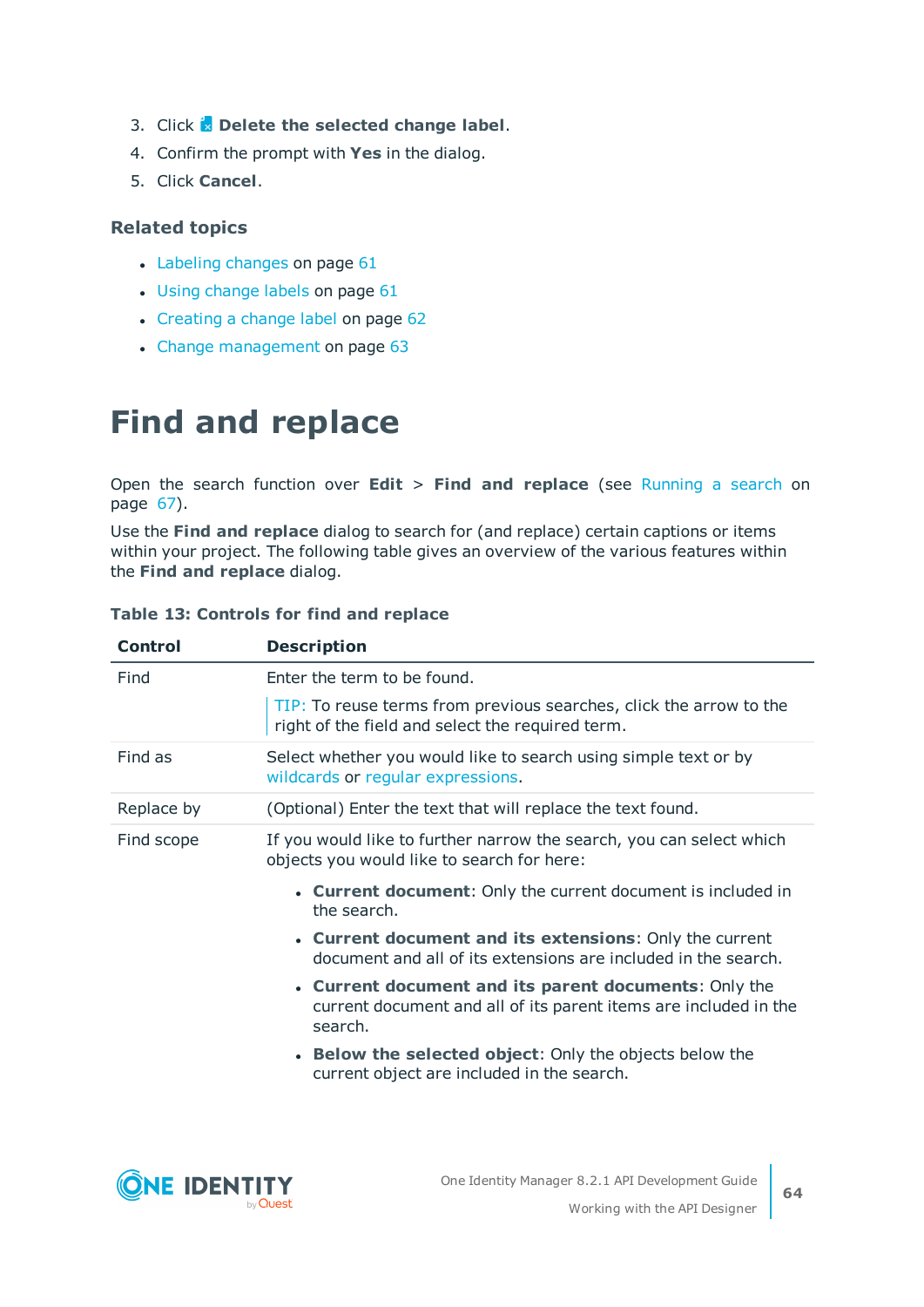| <b>Control</b> | <b>Description</b>                                                                                                                                                             |
|----------------|--------------------------------------------------------------------------------------------------------------------------------------------------------------------------------|
|                | • All API Designer objects: All objects are included in the<br>search.                                                                                                         |
| Find options   | Configure other search settings:                                                                                                                                               |
|                | • Case sensitive: API Designer finds only occurrences of the<br>text that match the case that you have entered into the Find<br>field.                                         |
|                | • Whole word: Only the whole word is included in the search.<br>Example: If you enter Person, the search will only find<br>"person" and not "persons."                         |
|                | • Match entire value: API Designer finds only objects<br>containing the exact values that match the text you have<br>entered into the Find field.                              |
|                | • Filter by type: Select the objects to which your search will be<br>limited.                                                                                                  |
| Find           | Finds and opens the next occurrence of the term.                                                                                                                               |
| Find all       | Triggers a search that lists all occurrences of the text in the Find<br>results pane.                                                                                          |
| Find results   | Lists all occurrences of the term.                                                                                                                                             |
| Replace        | Replaces the occurrence of the term that you have highlighted in Find<br>results with the text that you have entered in the Replace by field.                                  |
| Replace all    | Replaces all occurrences of the term that you have selected in the<br><b>Replace</b> column under Find results with the text that you have<br>entered in the Replace by field. |

### <span id="page-64-0"></span>**Wildcards**

Use wildcards to replace a single character, or a string of characters, using a single character when searching for strings. The most common wildcards are the question mark (?), to symbolize an individual character, and the asterisk (\*), to symbolize any combination of characters.

To use wildcards in the **Find and replace** dialog, enter the search term into the **Find** field and select the **Wildcards** option from the **Find as** list.

### **Examples**

The following table gives some examples of wildcard searches:

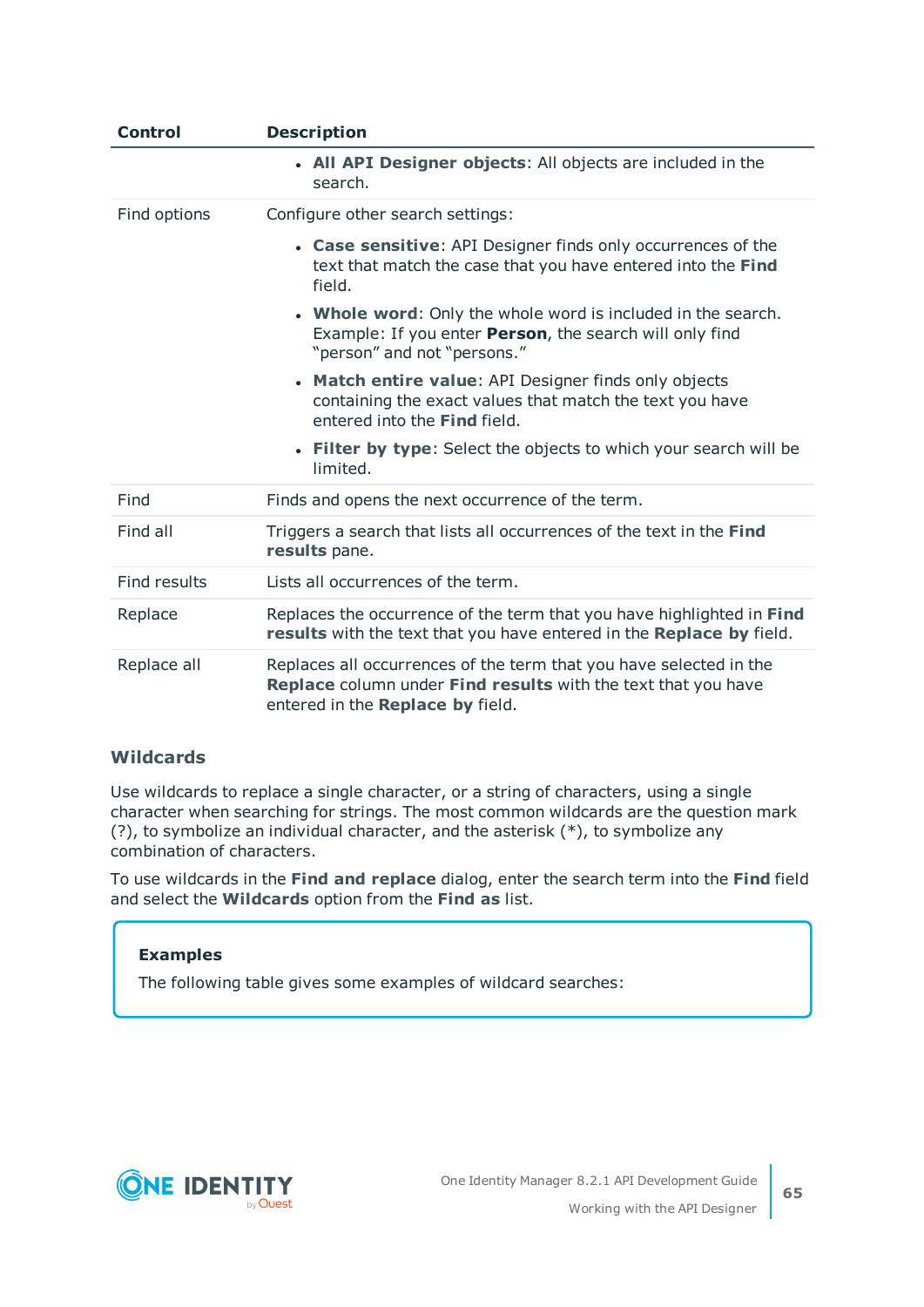| Sample term | <b>Result</b>                                        |
|-------------|------------------------------------------------------|
| $P^*n$      | Finds "person," "position," "plugin," and so on.     |
| $Per*$      | Finds "person," "personal," "perfection," and so on. |
| AP?.json    | Finds "API.json" but not "APIProject.json."          |

### <span id="page-65-0"></span>**Regular expressions**

Regular expressions (also known as "regex" or "regexp") are similar to [wildcards](#page-64-0) in that they also allow you to find strings. Regular expressions are more effective than wildcards, however.

To use regular expressions in the **Find and replace** dialog, enter the search term into the **Find** field and select the **Regular expressions** option from the **Find as** list.

| Regular<br>expression | <b>Description</b>                                                                                                              |
|-----------------------|---------------------------------------------------------------------------------------------------------------------------------|
| $[a-z]$               | Any lowercase Latin letter                                                                                                      |
| $[A-Z]$               | Any uppercase Latin letter                                                                                                      |
| \d                    | A digit                                                                                                                         |
| <b>\D</b>             | A character that is not a digit                                                                                                 |
| $\sqrt{w}$            | A letter, a digit, or an underscore                                                                                             |
| \W                    | A character that is neither a letter, a number, nor an underscore                                                               |
| \s                    | <b>Blank space</b>                                                                                                              |
| \S                    | A character that is not a blank space                                                                                           |
| $\{n\}$               | The preceding term must occur exactly "n" number of times.<br>Example: C{3} finds "CCC"                                         |
|                       | Alternatives                                                                                                                    |
|                       | Example: Regex   Regexp finds "Regex" or "Regexp"                                                                               |
| ?                     | The preceding term is optional, it can occur once, but does not need<br>to, that is, the term either occurs once or not at all. |

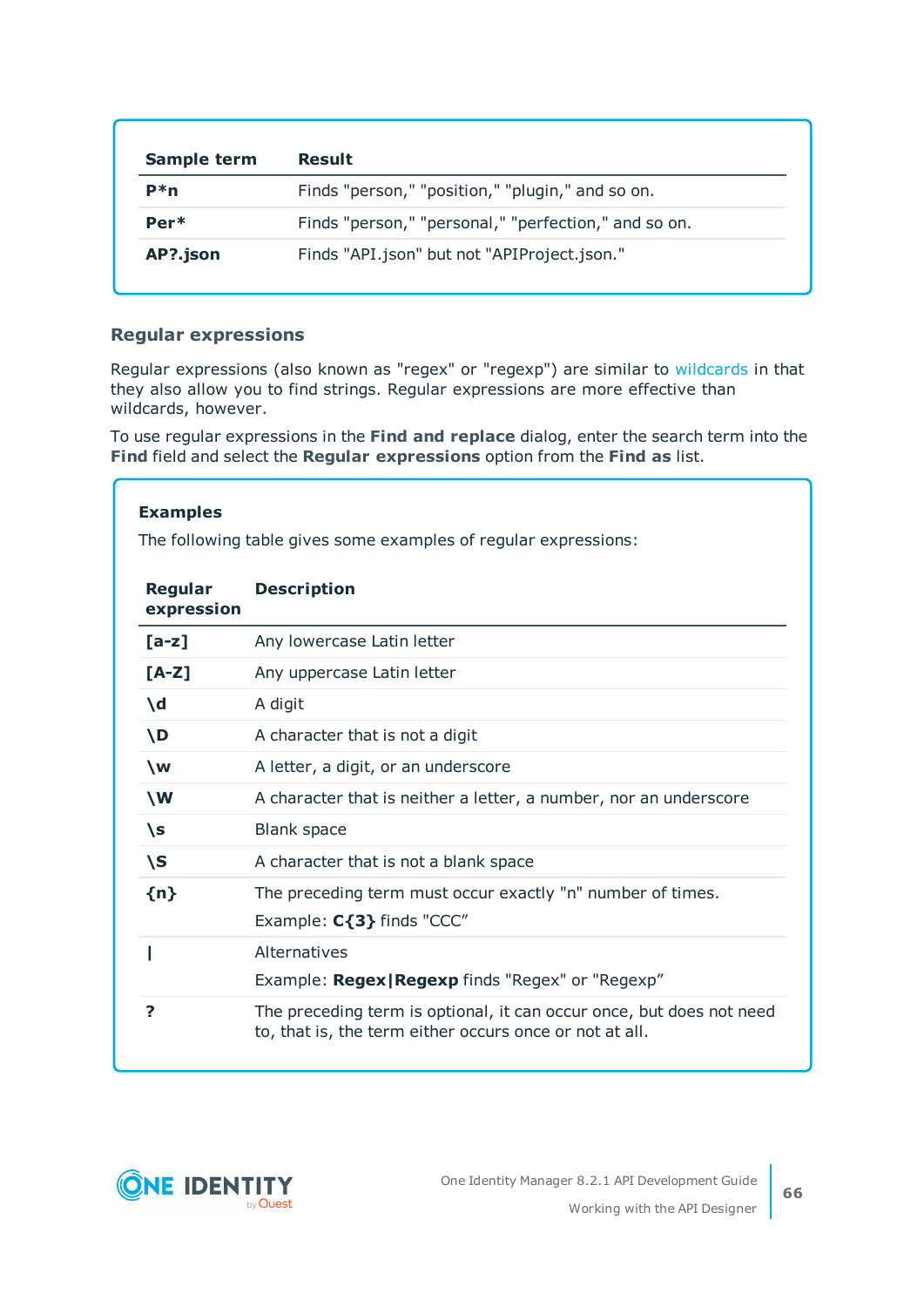- $\cdot$  [Running](#page-66-1) a search on page 67
- $\bullet$  [Menu](#page-39-0) bar on page 40

# <span id="page-66-1"></span>**Running a search**

You can perform a search of the whole project, or parts of it, at any time.

### *To run a search*

- 1. In the menu bar, click **Edit** > **Find and replace**.
- 2. In the **Find and replace** dialog, enter a search term in the **Find** field.
- 3. In the **Find as** list, select whether you would like to search using simple text or by [wildcards](#page-64-0) or regular [expressions](#page-65-0).
- 4. (Optional) In the **Replace by** field, enter the text to replace the text in the search.
- 5. In the **Find scope** list, select which objects you would like to include in the search.
- 6. (Optional) In the **Find options** pane, click  $\mathbb{E}$  **Expand** to configure further search settings.
- 7. Click **Find** or **Find all**.

The search results are displayed in the **Find results** pane

- 8. In the **Find options** pane, click **Expand** to configure further search settings.
- 9. (Optional) Double-click a result in the results list.

This marks and displays the corresponding nodes in the definition tree view.

- 10. (Optional) To replace a result, highlight it in the **Find results** pane and click **Replace**.
- 11. (Optional) To replace several results, enable the check box next to the relevant results and click **Replace all**.

### **Related topics**

 $\cdot$  Find and [replace](#page-63-0) on page 64

# <span id="page-66-0"></span>**Multilingual captions**

### Open the **Multilingual captions** dialog using **Captions**.

Use the **Multilingual captions** dialog to add, edit, or delete captions in multiple languages. You can use this text later in your API or web application.

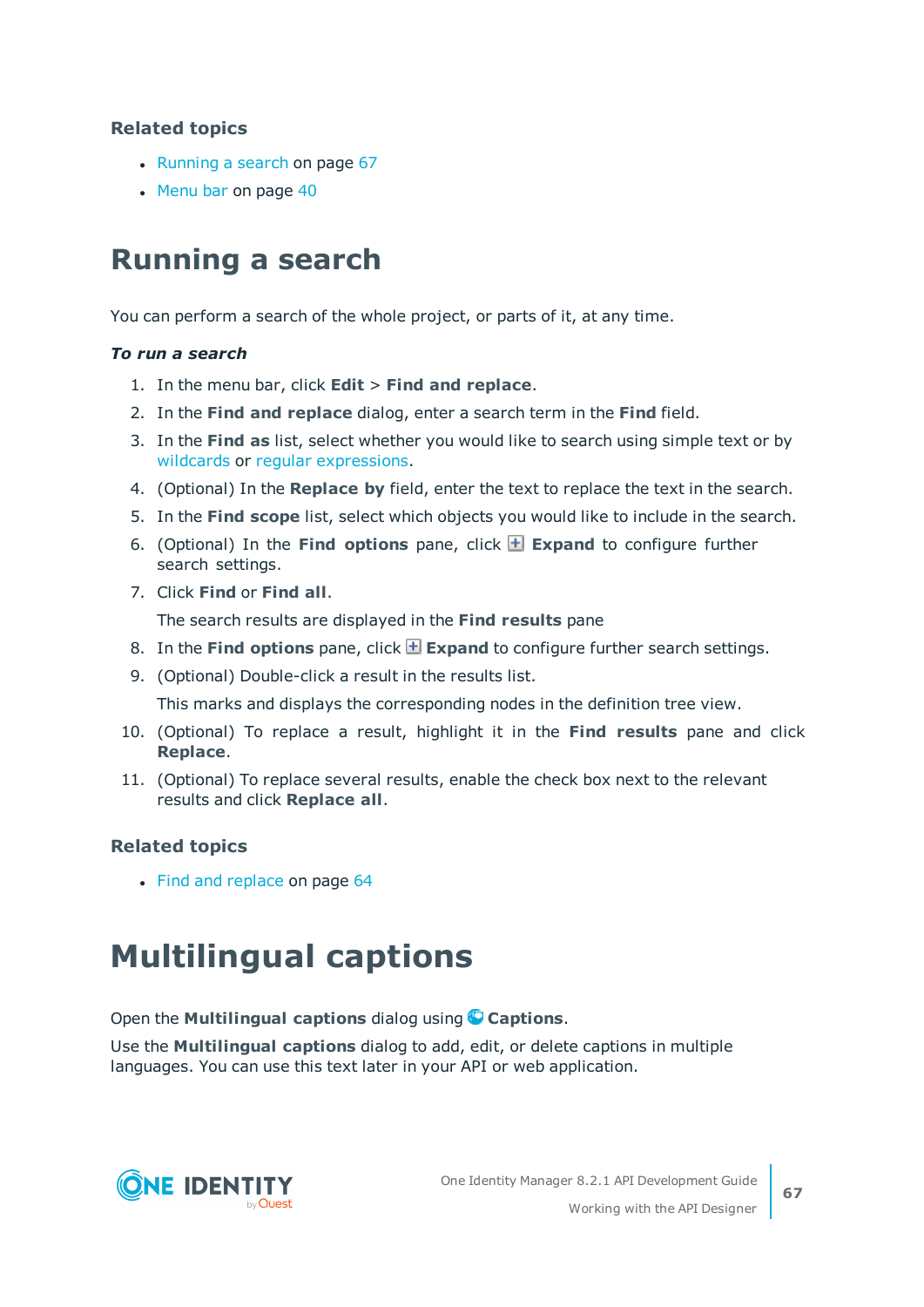Before adding or editing multilingual captions, define objects in your project that output captions in your API. You create keys for these objects. You assign a text to the keys for each language. This means that the keys are translated into the different languages you wish to use.

You can create and edit keys and translations on the **Captions** tab in the **Multilingual captions** dialog The following table gives an overview of the various features within the **Multilingual captions** dialog.

### **Table 14: Controls**

| <b>Control</b>               | <b>Description</b>                                                                                                                              |
|------------------------------|-------------------------------------------------------------------------------------------------------------------------------------------------|
| $\mathbf{H}$ Add             | Creates a new caption. For more information, see Creating multilingual<br>captions on page 68.                                                  |
| ŕ.<br>Delete                 | Deletes the caption selected in the results list. For more information, see<br>Deleting a multilingual caption on page 71.                      |
| $\overline{\mathbb{B}}$ Save | Saves the changes. For more information, see Editing a multilingual caption on<br>page 70.                                                      |
| Search<br>mask               | In this pane, you can search for existing captions and edit them. For more<br>information, see Searching for a multilingual caption on page 69. |
| Result<br>list               | Lists the results generated by the search. For more information, see Searching<br>for a multilingual caption on page 69.                        |
| Handling                     | You can edit captions in this pane. For more information, see Creating multi-                                                                   |

lingual [captions](#page-67-0) on page 68 and Editing a [multilingual](#page-69-0) caption on page 70.

### **Related topics**

- Creating [multilingual](#page-67-0) captions on page 68
- $\cdot$  Searching for a [multilingual](#page-68-0) caption on page 69
- $\cdot$  Editing a [multilingual](#page-69-0) caption on page 70
- $\bullet$  Deleting a [multilingual](#page-70-0) caption on page 71
- $\cdot$  [Menu](#page-39-0) bar on page 40

# <span id="page-67-0"></span>**Creating multilingual captions**

You can create multilingual captions at any time.

### *To create a multilingual caption*

- 1. On the toolbar, click (**Captions**).
- 2. Click **Add** on the toolbar in the **Multilingual captions** dialog.

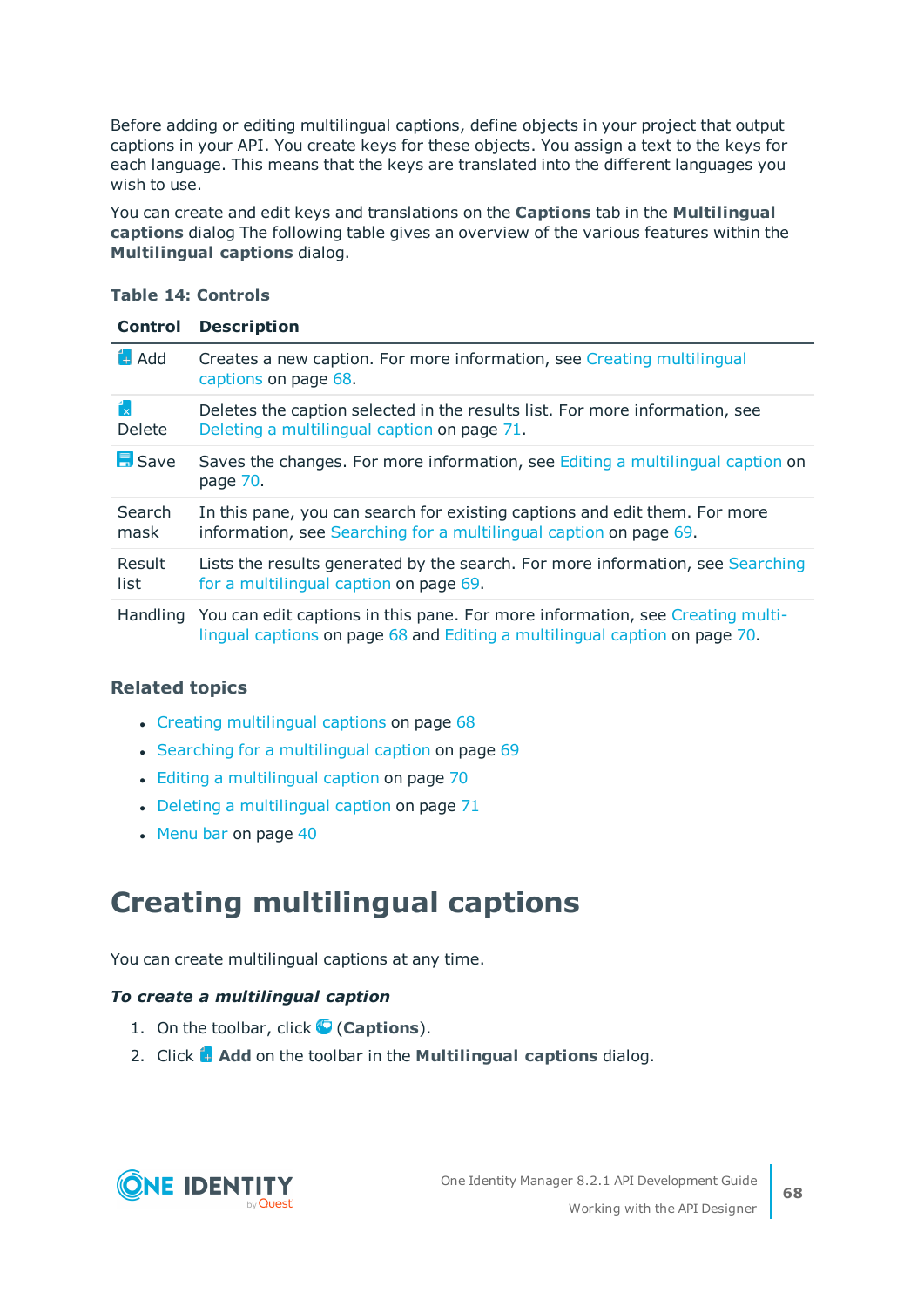3. In the **Edit** pane, enter a unique value in the **Key** field to be used to reference the text.

NOTE: If you have not added a translation for a language, the API will use the caption that has been saved under **Key**.

- 4. Select the caption's language in the **Language** list.
- 5. Enter the caption to be shown for the selected language in the **Text** field.
- 6. Repeat the previous two steps for all the required languages.
- 7. Click **Save** on the toolbar in the **Multilingual captions** dialog.
- 8. Click **Apply**.

#### **Related topics**

- [Multilingual](#page-66-0) captions on page 67
- Searching for a [multilingual](#page-68-0) caption on page 69
- Editing a [multilingual](#page-69-0) caption on page 70
- <span id="page-68-0"></span> $\bullet$  Deleting a [multilingual](#page-70-0) caption on page 71

## **Searching for a multilingual caption**

You can search for multilingual captions at any time.

#### *To search for a multilingual caption*

- 1. On the toolbar, click (**Captions**).
- 2. In the **Multilingual captions** dialog, enter a term into the **Search form** (such as the name of a key or parts of the caption).
- 3. Use the options below the search bar to limit your search:
	- <sup>l</sup> **Search key and value**: Searches for the term in the key and captions.
	- **. Search for key only**: Only searches for the term in the key.
	- **. Search for value only:** Only searches for the term in the captions.
	- <sup>l</sup> **Search in all available languages**: Enable this option if you would like to search for the term across all languages. If you disable this option, the search will only be performed in the language that is current shown in the **Language** field in the **Edit** pane.
- 4. Click (**Search**).

The search results are displayed in the **Result list** pane

TIP: If one of the **Search key and value** or **Search for key only** options is set, the keys shown in the result list are labeled with an asterisk (\*).

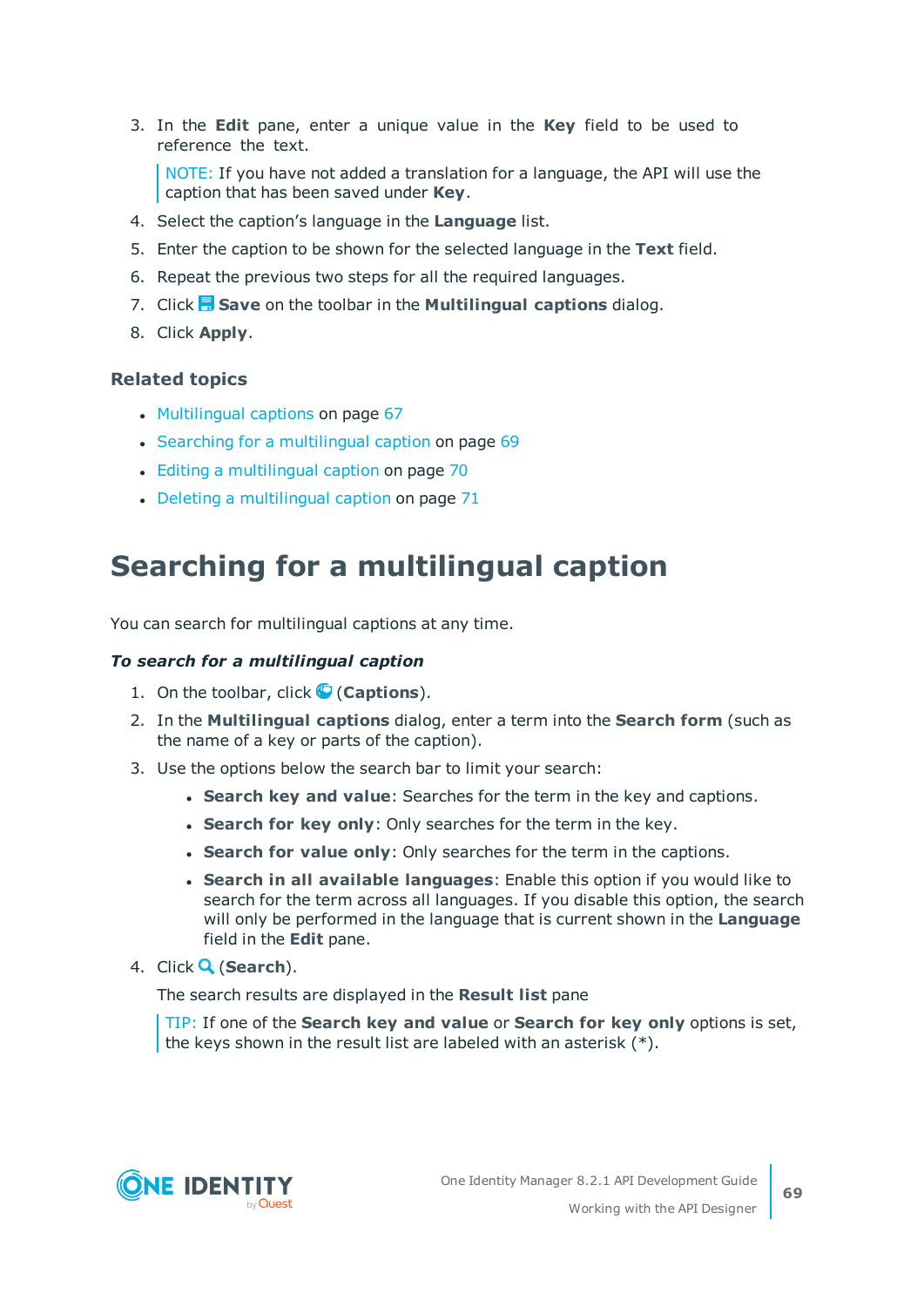- $\cdot$  [Multilingual](#page-66-0) captions on page 67
- Creating [multilingual](#page-67-0) captions on page 68
- $\cdot$  Editing a [multilingual](#page-69-0) caption on page 70
- $\bullet$  Deleting a [multilingual](#page-70-0) caption on page 71

# <span id="page-69-0"></span>**Editing a multilingual caption**

You can edit existing multilingual captions at any time.

### *To edit a multilingual caption*

- 1. On the toolbar, click (**Captions**).
- 2. In the **Multilingual captions** dialog, enter the search term in the **Search form** section.
- 3. Use the options below the search bar to limit your search:
	- **. Search key and value**: Searches for the term in the key and captions.
	- **. Search for key only**: Only searches for the term in the key.
	- **. Search for value only:** Only searches for the term in the captions.
	- <sup>l</sup> **Search in all available languages**: Enable this option if you would like to search for the term across all languages. If you disable this option, the search will only be performed in the language that is current shown in the **Language** field in the **Edit** pane.
- 4. Click (**Search**).
- 5. In the **Result list** section, click the caption to be edited.

TIP: If one of the **Search key and value** or **Search for key only** options is set, the keys shown in the result list are labeled with an asterisk (\*).

6. In the **Edit** section, change the unique value in the **Key** field that is used to reference the text.

NOTE: If you have not added a translation for a language, the API will use the caption that has been saved under **Key**.

- 7. Select the caption's language in the **Language** list.
- 8. Enter the caption to be shown for the selected language in the **Text** field.
- 9. Repeat the last two steps for any languages that you would like to change or add.
- 10. Click **Save** on the toolbar in the **Multilingual captions** dialog.
- 11. Click **Apply**.

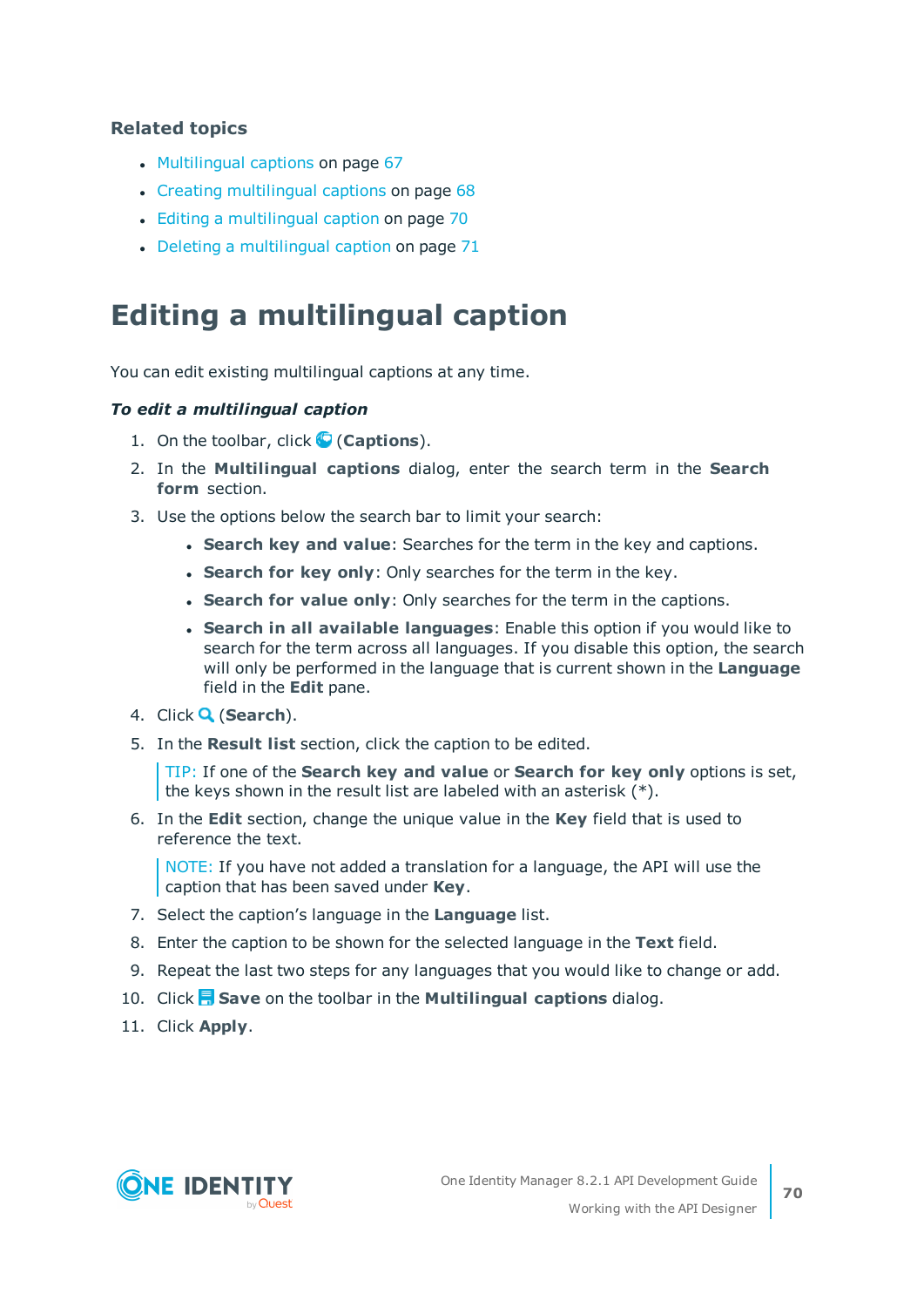- $\cdot$  [Multilingual](#page-66-0) captions on page 67
- Creating [multilingual](#page-67-0) captions on page 68
- Searching for a [multilingual](#page-68-0) caption on page 69
- $\bullet$  Deleting a [multilingual](#page-70-0) caption on page 71

# <span id="page-70-0"></span>**Deleting a multilingual caption**

You can delete existing multilingual captions at any time.

NOTE: You cannot delete multilingual captions that have been predefined by API Designer.

### *To delete a multilingual caption*

- 1. On the toolbar, click (**Captions**).
- 2. In the **Multilingual captions** dialog, enter a term into the **Search parameters** (such as the name of a key or parts of the caption).
- 3. Use the options below the search bar to limit your search:
	- <sup>l</sup> **Search key and value**: Searches for the term in the key and captions.
	- **. Search for key only**: Only searches for the term in the key.
	- **. Search for value only:** Only searches for the term in the captions.
	- <sup>l</sup> **Search in all available languages**: Enable this option if you would like to search for the term across all languages. If you disable this option, the search will only be performed in the language that is current shown in the **Language** field in the **Edit** section.
- 4. Click  $\mathbf Q$
- 5. In the **Result list** section, click the caption to be deleted.

TIP: If one of the **Search key and value** or **Search for key only** options is set, the keys shown in the result list are labeled with an asterisk (\*).

- 6. Click **Delete** on the toolbar in the **Multilingual captions** dialog.
- 7. Confirm the prompt with **Yes** in the dialog.
- 8. Click **Apply**.

## **Related topics**

- $\cdot$  [Multilingual](#page-66-0) captions on page 67
- Creating [multilingual](#page-67-0) captions on page 68
- Editing a [multilingual](#page-69-0) caption on page 70
- Searching for a [multilingual](#page-68-0) caption on page 69



**71**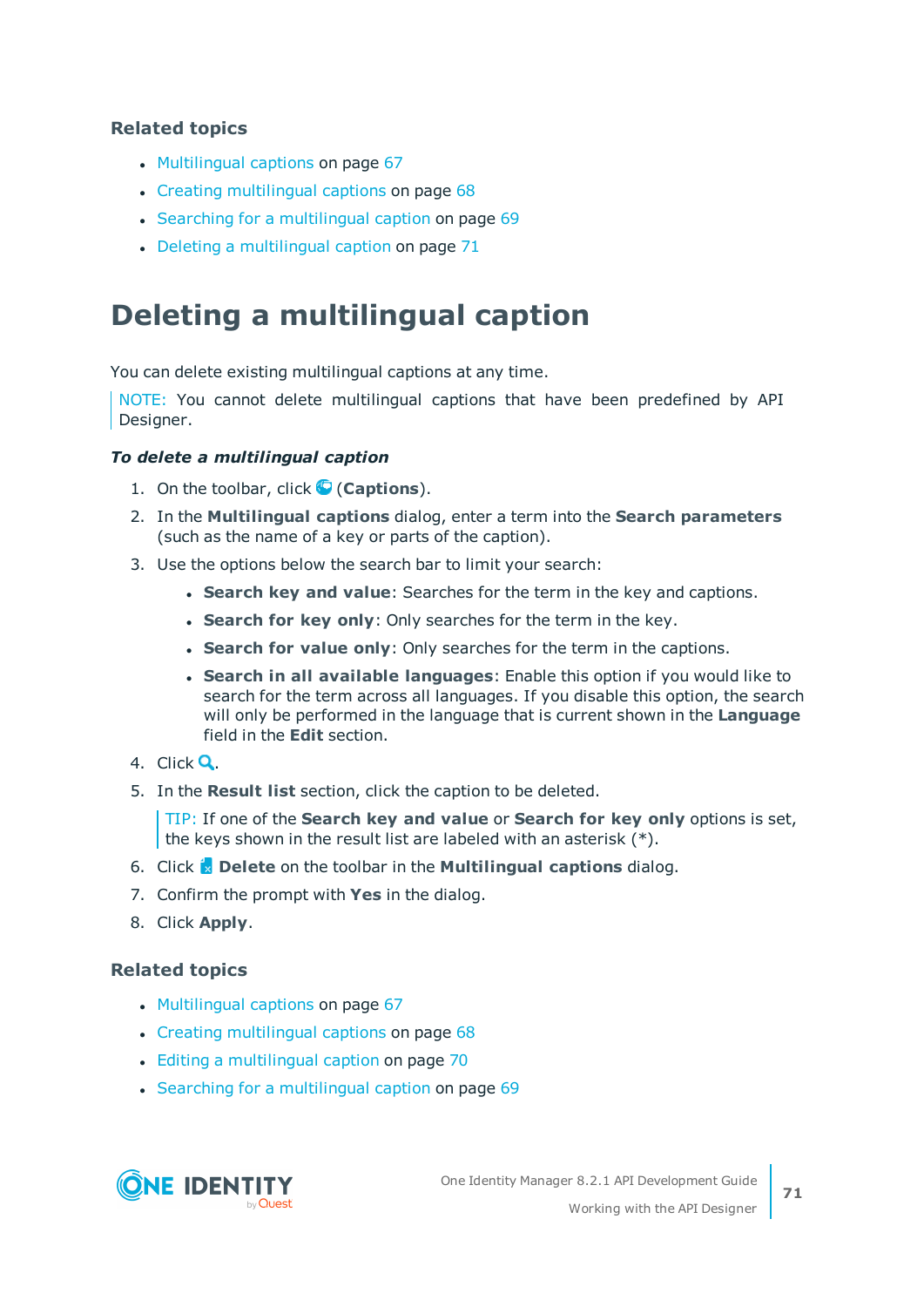# <span id="page-71-0"></span>**Managing database queries**

Open the **Edit database queries** dialog over **Edit** | **Edit database queries** (see [Displaying](#page-72-0) database queries on page 73).

In the **Edit database queries** dialog, you can [display](#page-72-0), [create](#page-72-1), [edit,](#page-73-0) [delete](#page-74-0), and [test](#page-74-1) database queries.

Database queries enable secure communication between your web application and your One Identity Manager database. The actual SQL code is saved in SQL snippets, to which only certain parameters can be added later. The database queries are referenced later in the code only based on their name.

The following table gives an overview of the various features within the **Edit database queries** dialog.

| <b>Control</b>                   | <b>Description</b>                                                                                                                           |
|----------------------------------|----------------------------------------------------------------------------------------------------------------------------------------------|
| <b>配 Add</b>                     | Creates a new database query. For more information, see Creating a<br>database query on page 73.                                             |
| <b>Ex</b> Delete                 | Deletes the selected database query. For more information, see Deleting a<br>database query on page 75.                                      |
| <b>B</b> Save                    | Saves changes to the selected database query. For more information, see<br>Editing a database query on page 74.                              |
| Save all                         | Saves all changes. For more information, see Editing a database query on<br>page 74.                                                         |
| $D$ Discard<br>object<br>changes | Undoes all changes to the selected database query.                                                                                           |
| Identifier                       | Is a unique database query ID.                                                                                                               |
| Description                      | Gives a description of the database query that explains the query and its<br>function.                                                       |
| SQL expres-<br>sion              | Is the actual query in SQL code.                                                                                                             |
| Dialog<br>groups                 | Are dialog groups that are permitted to use this database query (labeled $\bigcirc$<br>) or forbidden from using it (labeled $\mathbf{C}$ ). |
| Test<br>statement                | Opens the Test statement dialog. You can test the database query here.<br>For more information, see Testing a database query on page 75.     |

### **Table 15: Controls**

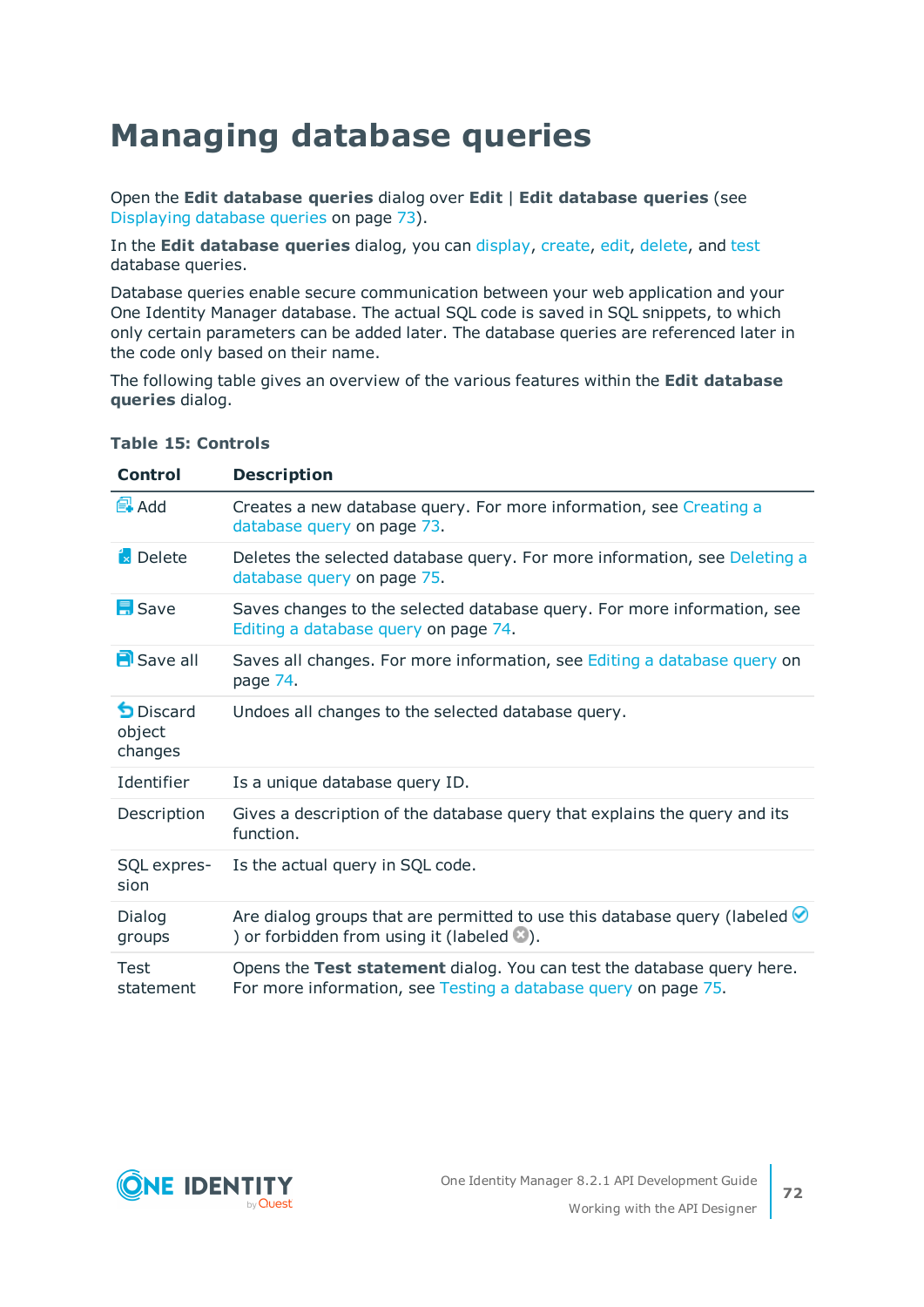- [Displaying](#page-72-0) database queries on page 73
- Creating a [database](#page-72-1) query on page 73
- Editing a [database](#page-73-0) query on page 74
- Testing a [database](#page-74-0) query on page 75
- Deleting a [database](#page-74-1) query on page 75

### <span id="page-72-0"></span>**Displaying database queries**

You can edit all existing database queries at any time.

### *To show all database queries*

<sup>l</sup> In the menu bar, click **Edit** > **Edit database queries**.

### **Related topics**

- [Managing](#page-71-0) database queries on page 72
- Editing a [database](#page-73-0) query on page 74
- Testing a [database](#page-74-0) query on page 75
- Deleting a [database](#page-74-1) query on page 75

## <span id="page-72-1"></span>**Creating a database query**

You can create new database queries at any time.

#### *To create a database query*

- 1. In the menu bar, click **Edit** > **Edit database queries**.
- 2. Click **Add** in the **Edit database queries** dialog.
- 3. Enter a unique name for the database query in the **Identifier** field.
- 4. (Optional) In the **Description** field, enter a description for the database query that describes the database query and its function.
- 5. Enter the query as a SQL code in the **SQL expression** field.
- 6. Double-click the dialog groups that may use the database query in the **Dialog groups** pane.

TIP: Click **Select all** or **Deselect all** to quickly select or deselect all dialog groups.

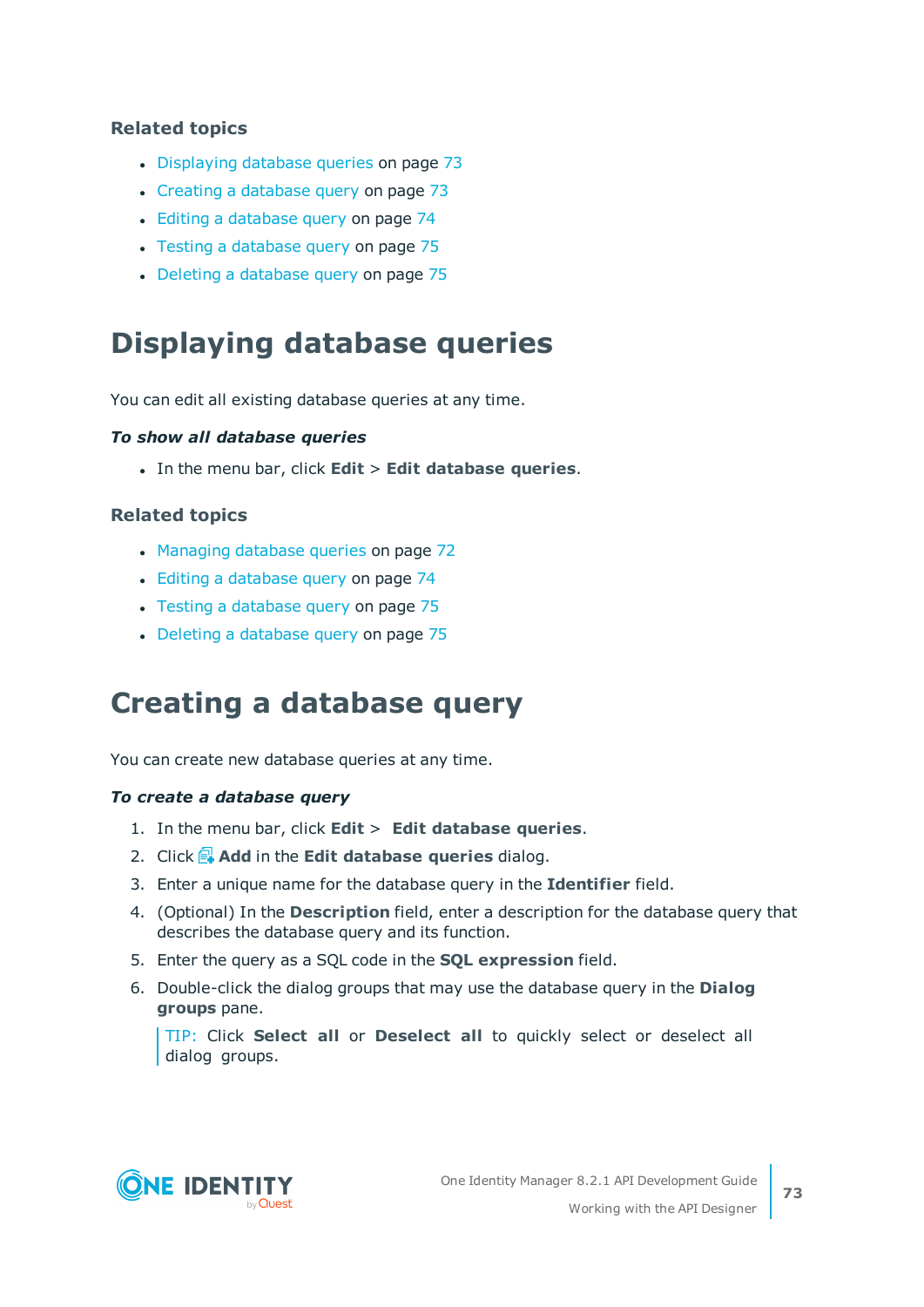- 7. (Optional) Click **Test statement** to test the SQL statement with different values. For more information, see Testing a [database](#page-74-0) query on page 75.
- 8. Click (**Save**).
- 9. Click **Close**.

- [Managing](#page-71-0) database queries on page 72
- [Displaying](#page-72-0) database queries on page 73
- Editing a [database](#page-73-0) query on page 74
- Testing a [database](#page-74-0) query on page 75
- Deleting a [database](#page-74-1) query on page 75

### <span id="page-73-0"></span>**Editing a database query**

NOTE: You cannot edit any database queries that have been predefined by the API Designer.

You can edit existing database queries at any time.

#### *To edit a database query*

- 1. In the menu bar, click **Edit** > **Edit database queries**.
- 2. Click the database query you would like to edit in the **Edit database queries** dialog.
- 3. Enter a unique name for the database query in the **Identifier** field.
- 4. (Optional) In the **Description** field, enter a description for the database query that describes the database query and its function.
- 5. Enter the query as a SQL code in the **SQL expression** field.
- 6. In the **Dialog groups** section, double-click the dialog groups for which access permissions are to be changed.

TIP: Click **Select all** or **Deselect all** to quickly select or deselect all dialog groups.

- 7. (Optional) Click **Test statement** to test the SQL statement with different values. For more information, see Testing a [database](#page-74-0) query on page 75.
- 8. Click (**Save**).
- 9. Click **Close**.

- [Managing](#page-71-0) database queries on page 72
- [Displaying](#page-72-0) database queries on page 73

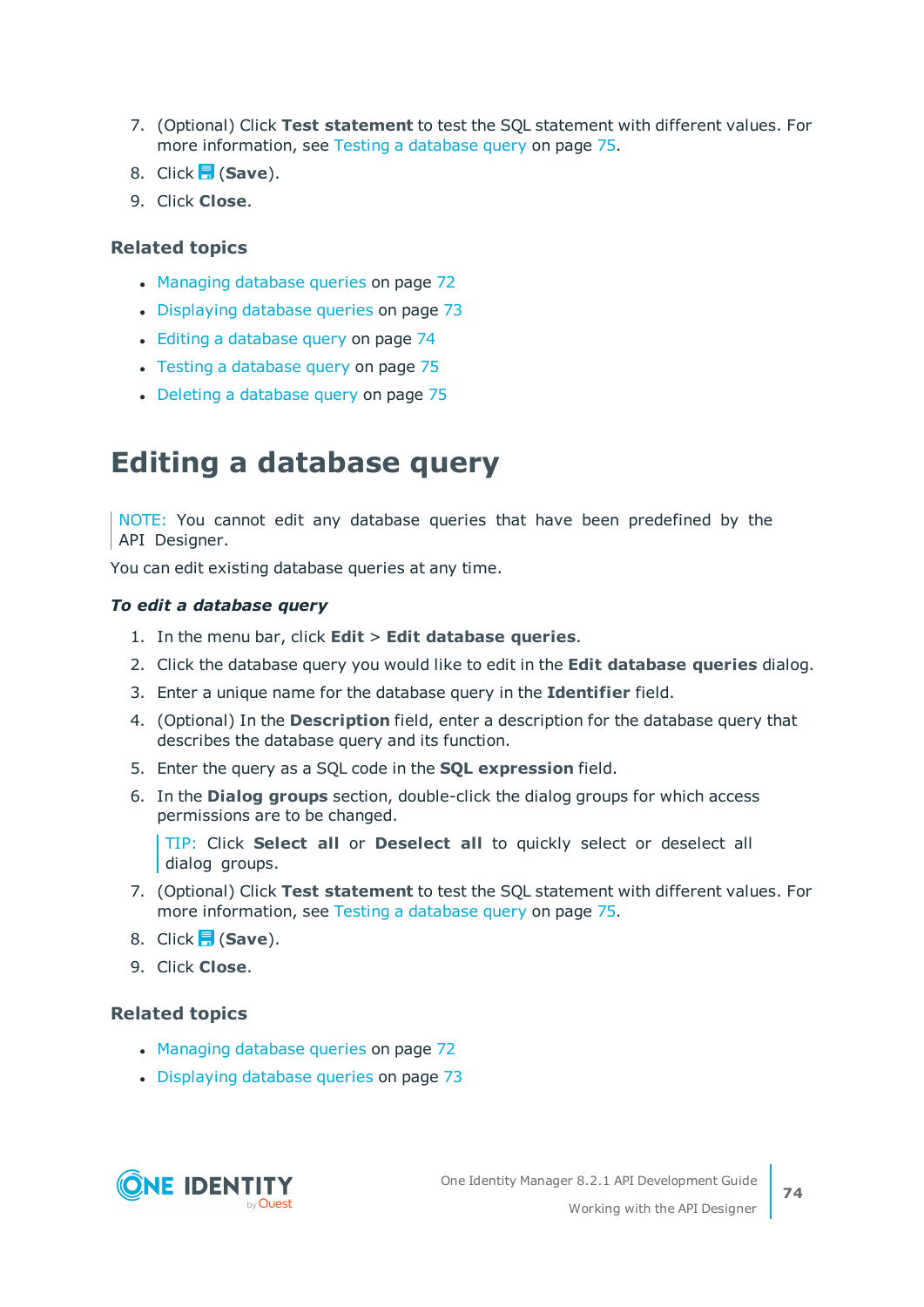- Creating a [database](#page-72-1) query on page 73
- Testing a [database](#page-74-0) query on page 75
- $\cdot$  Deleting a [database](#page-74-1) query on page 75

### <span id="page-74-0"></span>**Testing a database query**

You can test database queries at any time.

### *To test a database query*

- 1. In the menu bar, click **Edit** > **Edit database queries**.
- 2. In the **Edit database queries** dialog, click the database query you would like to test.
- 3. Click **Test statement**.
- 4. In the **Test statement** dialog, select the check box next to the SQL statement parameters that you would like to include in the test.
- 5. Enter the values for each parameter in the **Value** column.
- 6. Click **Test statement**.
- 7. Click **Close**.
- 8. Click **Close** in the **Edit database queries** dialog.

### **Related topics**

- [Managing](#page-71-0) database queries on page 72
- [Displaying](#page-72-0) database queries on page 73
- Creating a [database](#page-72-1) query on page 73
- Editing a [database](#page-73-0) query on page 74
- Deleting a [database](#page-74-1) query on page 75

## <span id="page-74-1"></span>**Deleting a database query**

NOTE: You cannot delete any database queries that have been predefined by the API Designer. The **Delete** button is disabled for such database queries.

You can delete existing database queries at any time.

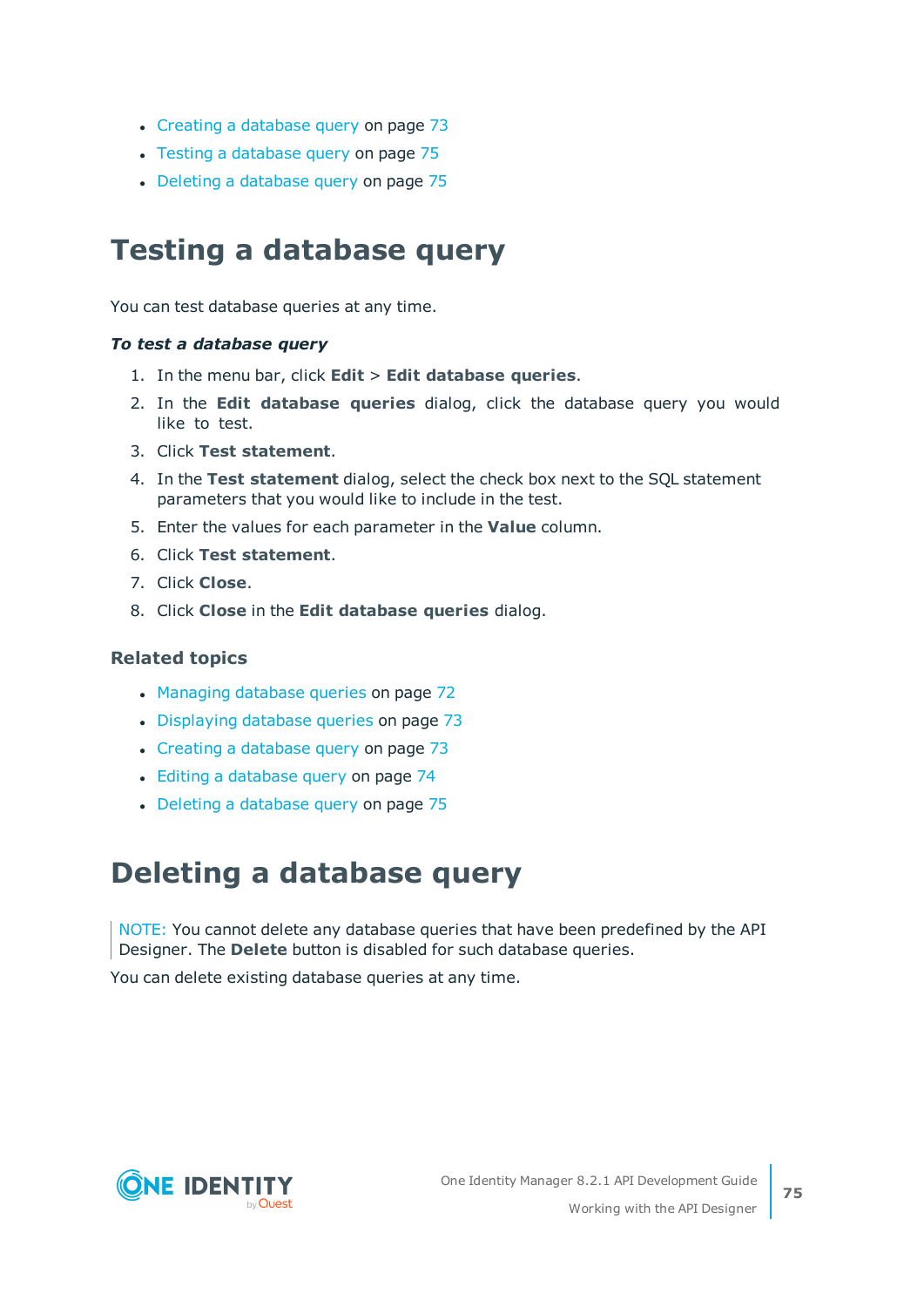### *To delete a query*

- 1. In the menu bar, click **Edit** > **Edit database queries**.
- 2. Click the database query you would like to delete in the **Edit database queries** dialog.
- 3. Click (**Delete**).
- 4. Confirm the prompt with **Yes** in the dialog.
- 5. Click **Close** in the **Edit database queries** dialog.

### **Related topics**

- [Managing](#page-71-0) database queries on page 72
- [Displaying](#page-72-0) database queries on page 73
- Creating a [database](#page-72-1) query on page 73
- Editing a [database](#page-73-0) query on page 74
- Testing a [database](#page-74-0) query on page 75

## **Managing tabs**

Use the **Tabs** dialog to enable opened tabs, close tabs, or save changes that you have made in tabs.

### *To manage tabs*

- 1. In the menu bar, click **View** > **Tabs**.
- 2. In the **Tabs** dialog, click or more tabs (while holding down the **Ctrl** key).
- 3. Perform one of the following tasks:
	- **.** Click **Enable** to enable the tab.
	- **.** Click **Save** to save tab changes.
	- <sup>l</sup> Click **Close tabs** to close the tab.
- 4. Click **Close**.

### **Related topics**

• [Menu](#page-39-0) bar on page 40

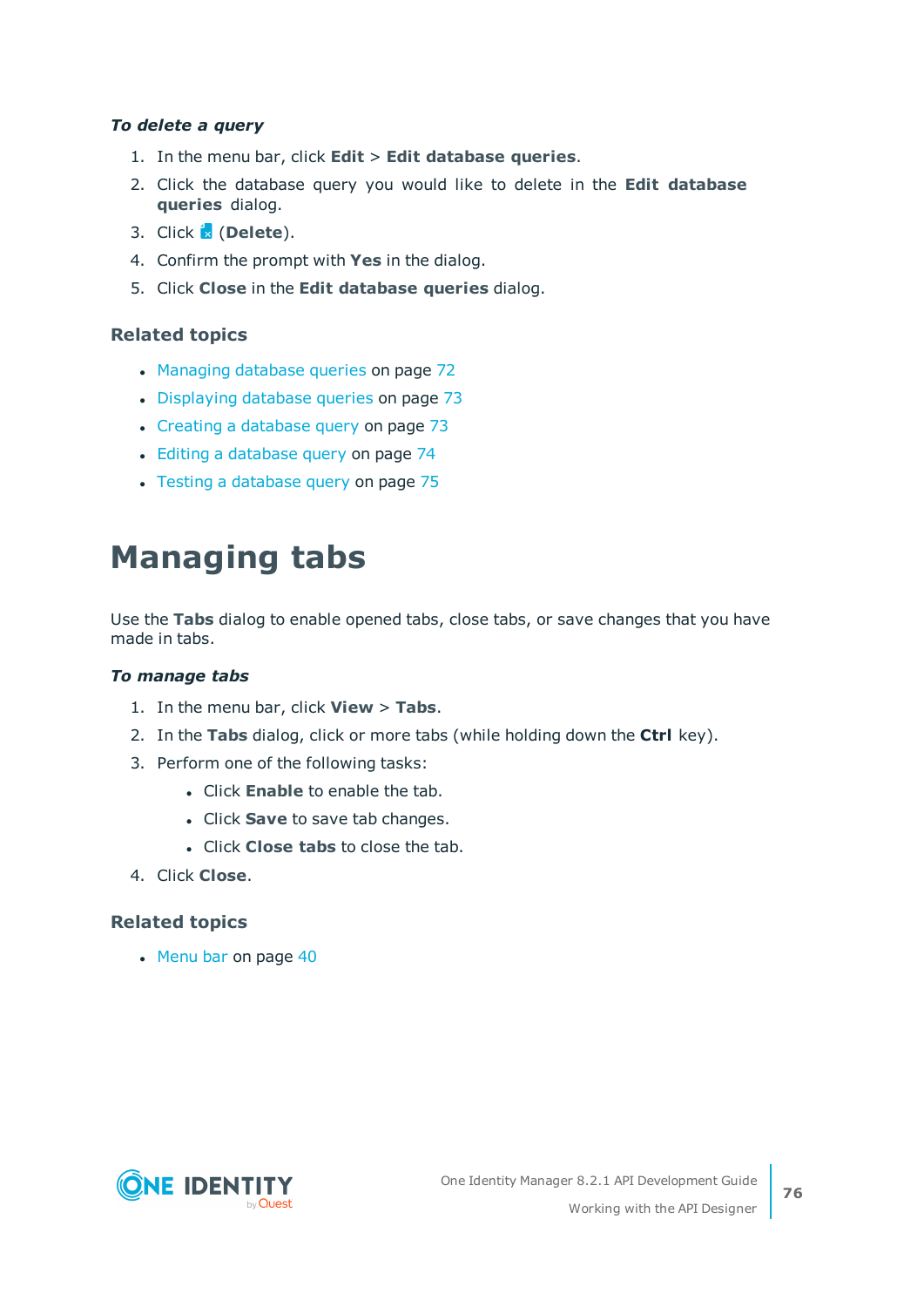# **Managing layouts**

You can adjust, save, and, where necessary, restore the layout (assign and show different menus and panes) at any time.

### *To save your own layout*

- 1. Customize the layout of the API Designer to suit your needs.
- 2. In the menu bar, click **View** > **Save layout**.

### *To restore a saved layout*

<sup>l</sup> In the menu bar, click **View** > **Restore saved layout**.

### *To restore the default layout*

<sup>l</sup> In the menu bar, click **View** > **Restore standard layout**.

### *To restore the default layout including the window size*

<sup>l</sup> In the menu bar, click **View** > **Restore standard layout (including size)**.

### **Related topics**

• [Menu](#page-39-0) bar on page 40

## <span id="page-76-0"></span>**Displaying the change history (command list)**

Open the command list using **View** | **Command list** (see Opening the [command](#page-77-0) list on [page](#page-77-0) 78).

Use the **Command list** window to display any changes made to an object and to either undo or redo them.

Commands that have already run are indicated with the  $\bigcirc$  icon. This icon is not shown for commands that were undone.

The use of wizards allows numerous commands to be automatically implemented, which in the command list are displayed as composite commands and the individual commands are shown at a second level. You can only undo the composite commands.

The following table gives an overview of the various features available in the **Command list** window.

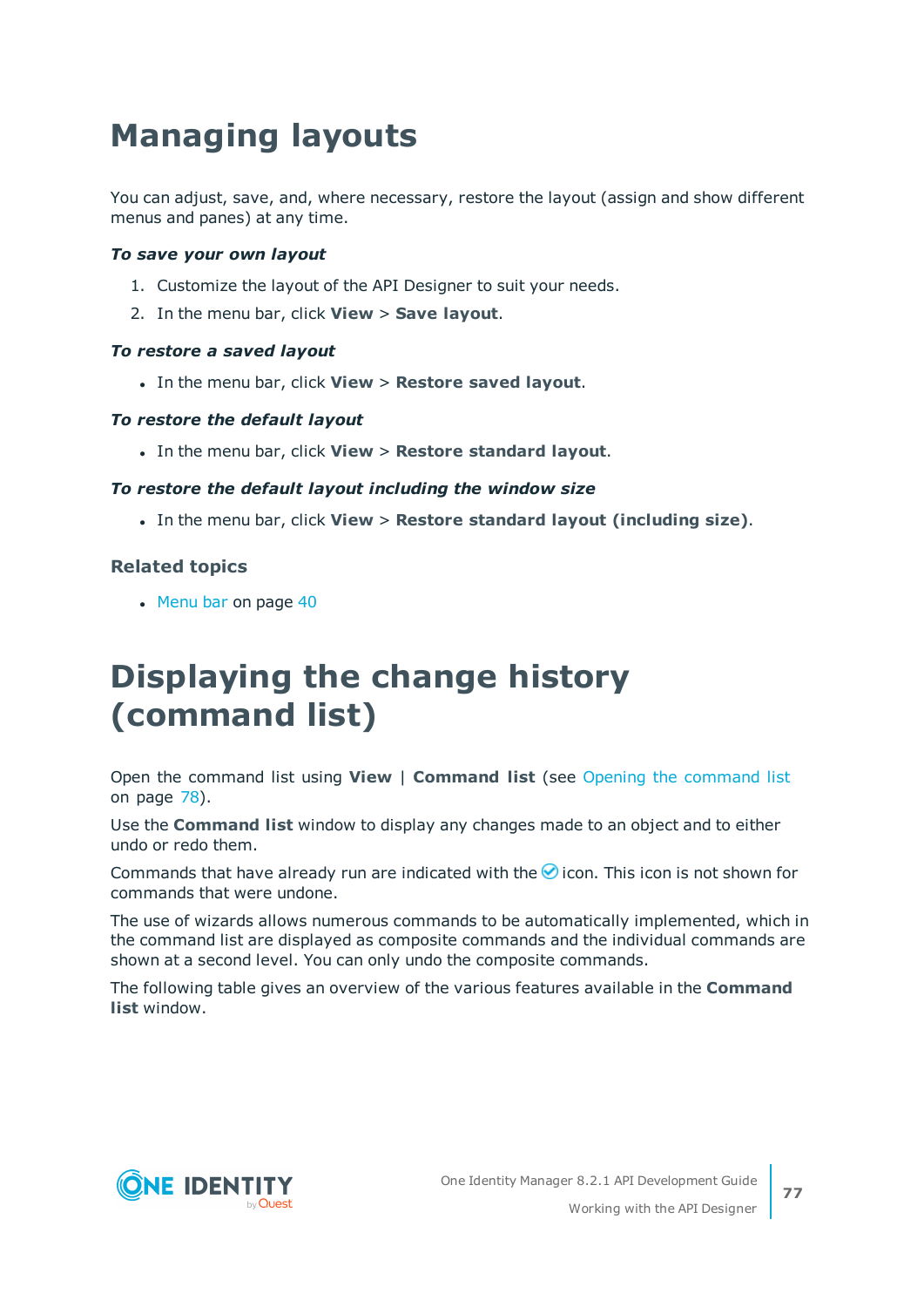#### **Table 16: Controls**

| <b>Control</b>    | <b>Description</b>                                   |
|-------------------|------------------------------------------------------|
| $\bigcirc$ Undo   | Undoes the last implemented command in the list.     |
| $\mathsf{C}$ Redo | Redoes the last command in the list that was undone. |

### **Related topics**

• Opening the [command](#page-77-0) list on page 78

## <span id="page-77-0"></span>**Opening the command list**

You can view a list of actions that have been taken at any time.

#### *To open the command list*

<sup>l</sup> In the menu bar, click **View** > **Command list**.

#### **Related topics**

<span id="page-77-1"></span>• Displaying the change history [\(command](#page-76-0) list) on page 77

## **Bookmarks**

You open the **Bookmarks** window using **View** > **Bookmarks** (see Editing [bookmarks](#page-78-0) on [page](#page-78-0) 79).

To make navigating around the API Designer easier and to find objects quickly, you can set bookmarks to any node in the [Definition](#page-53-0) tree view. View, manage, and use these bookmarks in the **Bookmarks** window.

The following table provides an overview of the various features available within the **Bookmarks** window.

| <b>Control</b>                        | <b>Description</b>                                                                                                       |
|---------------------------------------|--------------------------------------------------------------------------------------------------------------------------|
| ex Delete all<br>bookmarks            | Deletes all bookmarks (see Deleting bookmarks on page 80).                                                               |
| <b>Z</b> Edit bookmark<br>description | Opens a dialog that allows you to change the description of the<br>selected bookmark (see Editing bookmarks on page 79). |
| <b>x</b> Remove module/-              | Deletes all bookmarks for the module (or component) selected in                                                          |

### **Table 17: Controls**

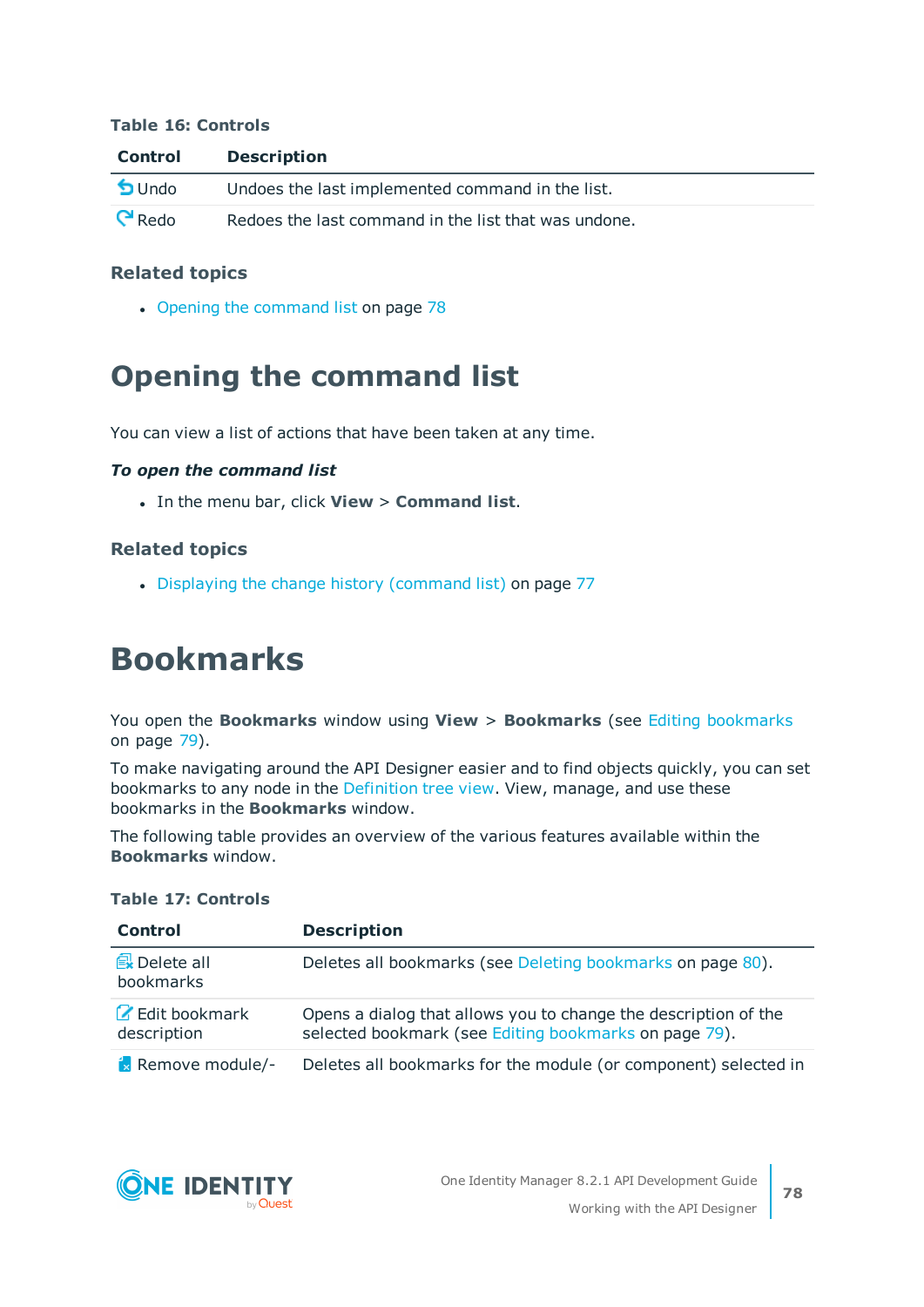| <b>Control</b>                            | <b>Description</b>                                                                                                                                      |
|-------------------------------------------|---------------------------------------------------------------------------------------------------------------------------------------------------------|
|                                           | component bookmark the list (see Deleting bookmarks on page 80).                                                                                        |
|                                           | NOTE: This feature is only available if you selected to group the<br>bookmarks by module/component earlier (see Group by<br>modules/components) button. |
| <b>Ex</b> Delete current<br>bookmark      | Deletes the bookmark that you have selected in the list (see<br>Deleting bookmarks on page 80).                                                         |
| $\equiv$ Group by modules/-<br>components | Groups the bookmarks by the API projects to which they are<br>assigned.                                                                                 |

- Editing [bookmarks](#page-78-0) on page 79
- Setting [bookmarks](#page-79-1) on page 80
- $\cdot$  Deleting [bookmarks](#page-79-0) on page 80

## <span id="page-78-0"></span>**Editing bookmarks**

You can [show](#page-78-1) all bookmarks, [delete](#page-78-2) all bookmarks, or [change](#page-78-3) the description of bookmarks at any time.

#### <span id="page-78-1"></span>*To open the bookmark window*

<sup>l</sup> In the menu bar, click **View** > **Bookmarks**.

### <span id="page-78-2"></span>*To open a bookmark*

- 1. In the menu bar, click **View** > **Bookmarks**.
- 2. Double-click a bookmark in the **Bookmarks** window.

### <span id="page-78-3"></span>*To edit the bookmark description*

- 1. In the menu bar, click **View** > **Bookmarks**.
- 2. Click a bookmark in the **Bookmarks** window.
- 3. Click **Edit bookmark description**.
- 4. Insert a description for the bookmark in the **Bookmark description** dialog.
- 5. Click **OK**.

- [Bookmarks](#page-77-1) on page 78
- Setting [bookmarks](#page-79-1) on page 80

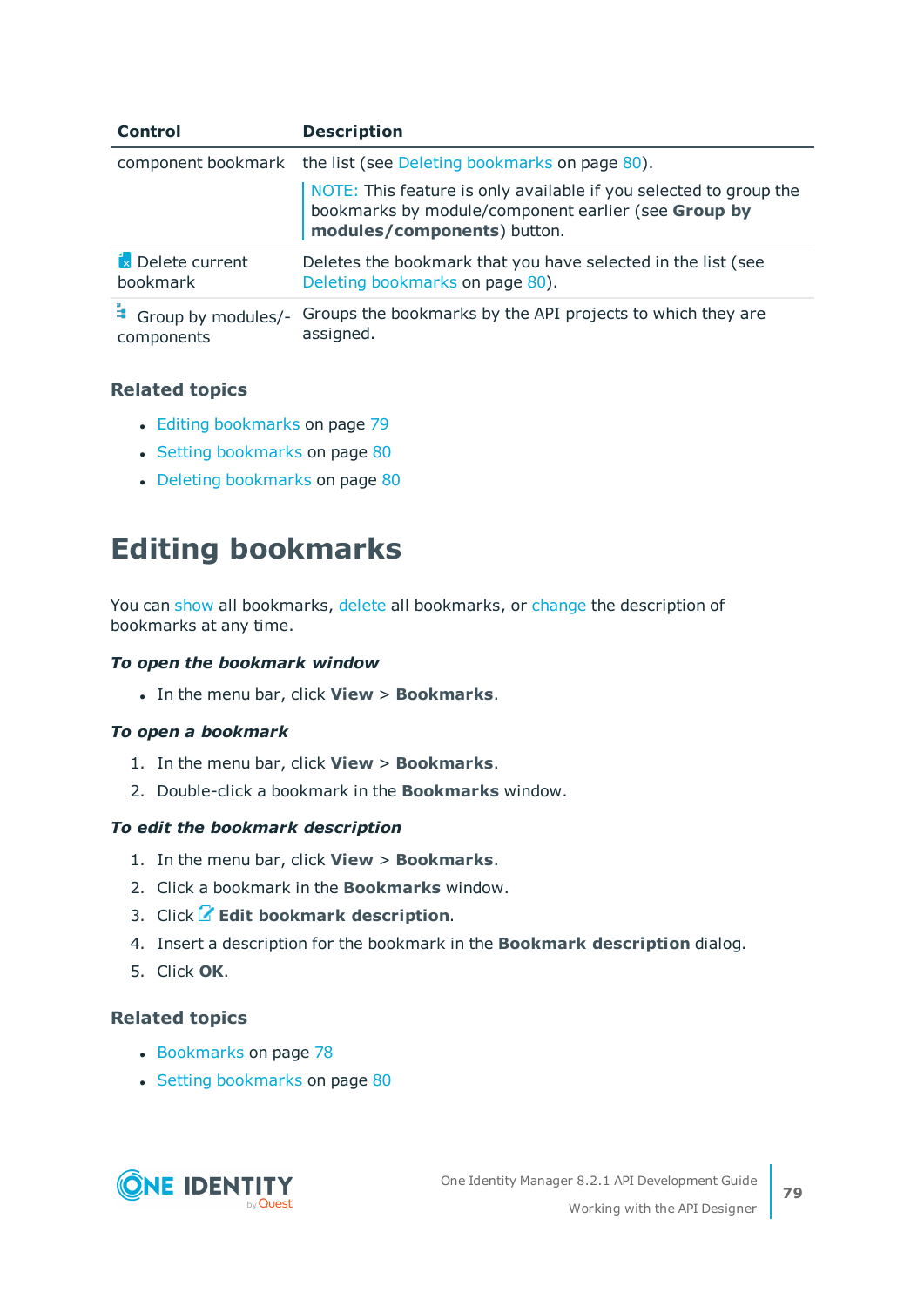• Deleting [bookmarks](#page-79-0) on page 80

## <span id="page-79-1"></span>**Setting bookmarks**

You can set a bookmark for database objects at any time. This allows you to do things such as quickly access frequently used nodes.

### *To set a bookmark*

- 1. In the menu bar, click **View** > **Navigation**.
- 2. In the navigation, double-click the database object that contains the node you require.
- 3. In the definition tree view, right-click the node for which you would like to set a bookmark.
- 4. Click **Set bookmark** in the context menu.
- 5. Insert a description for the bookmark in the **Bookmark description** dialog.
- 6. Click **OK**.

### **Related topics**

- **.** [Bookmarks](#page-77-1) on page 78
- Editing [bookmarks](#page-78-0) on page 79
- Deleting [bookmarks](#page-79-0) on page 80

## <span id="page-79-0"></span>**Deleting bookmarks**

You can delete single [bookmarks](#page-80-0), all bookmarks within a module, or all bookmarks within a [project](#page-80-0) at any time.

### <span id="page-79-2"></span>*To delete a single bookmark*

- 1. In the menu bar, click **View** > **Bookmarks**.
- 2. Click the bookmark that you would like to delete in the **Bookmarks** window.
- 3. Click **Delete current bookmark**.
- 4. Confirm the prompt with **Yes** in the dialog.

#### <span id="page-79-3"></span>*To delete all the bookmarks in a module/component*

- 1. In the menu bar, click **View** > **Bookmarks**.
- 2. Click **Group by modules/components** in the **Bookmarks** window.
- 3. Click the module whose bookmarks you would like to delete.

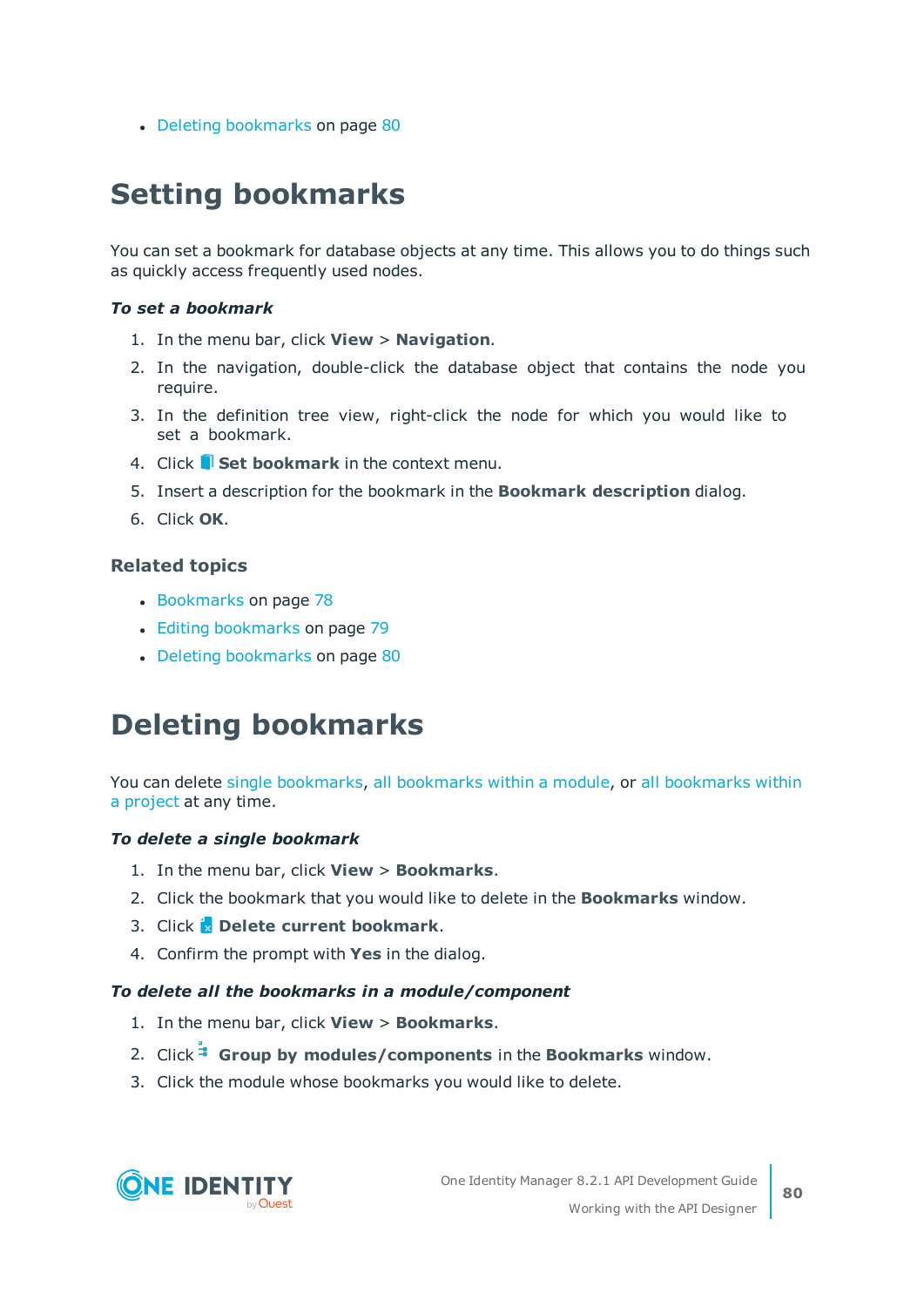- 4. Click **Remove bookmarks from module/component**.
- 5. Confirm the prompt with **Yes** in the dialog.

#### <span id="page-80-0"></span>*To remove all bookmarks*

- 1. In the menu bar, click **View** > **Bookmarks**.
- 2. In the window, click **Delete all bookmarks** (**Bookmarks**).
- 3. Confirm the prompt with **Yes** in the dialog.

### **Related topics**

- [Bookmarks](#page-77-1) on page 78
- Editing [bookmarks](#page-78-0) on page 79
- Setting [bookmarks](#page-79-1) on page 80

# <span id="page-80-1"></span>**Compiling an API**

TIP: See additional configuration options for compilation directly on the API project (see Configuring the [compilation](#page-28-0) on page 29 and in the global [settings\)](#page-48-0).

Before you can use an API that has been created with the API Designer, the API must be compiled using the API Designer compiler.

The API Designer compiler can be opened from the API Designer, as well as from the Database Compiler. For more information about the Database Compiler, see the *One Identity Manager Operational Guide*.

A web project must be compiled in the following cases:

- After changing a definition (API file or API project) in the API Designer
- After changing certain system settings that require Database Compiler to be run

The API Designer compiler creates a set of DLL files from the project's XML definition and saves them in the database.

### **Methods of compiling**

There are two ways to compile a web project:

**.** Run a **Release compilation** to release a specific version of the project for use.

NOTE: Changes within the API Designer do not affect the API as long as there is no release compilation.

<span id="page-80-2"></span>**.** Use a **Debug compilation** during the development phase for testing and debugging purposes. Debug compilation creates additional code to support the API Designer debugger. This means the DLL files are somewhat larger.

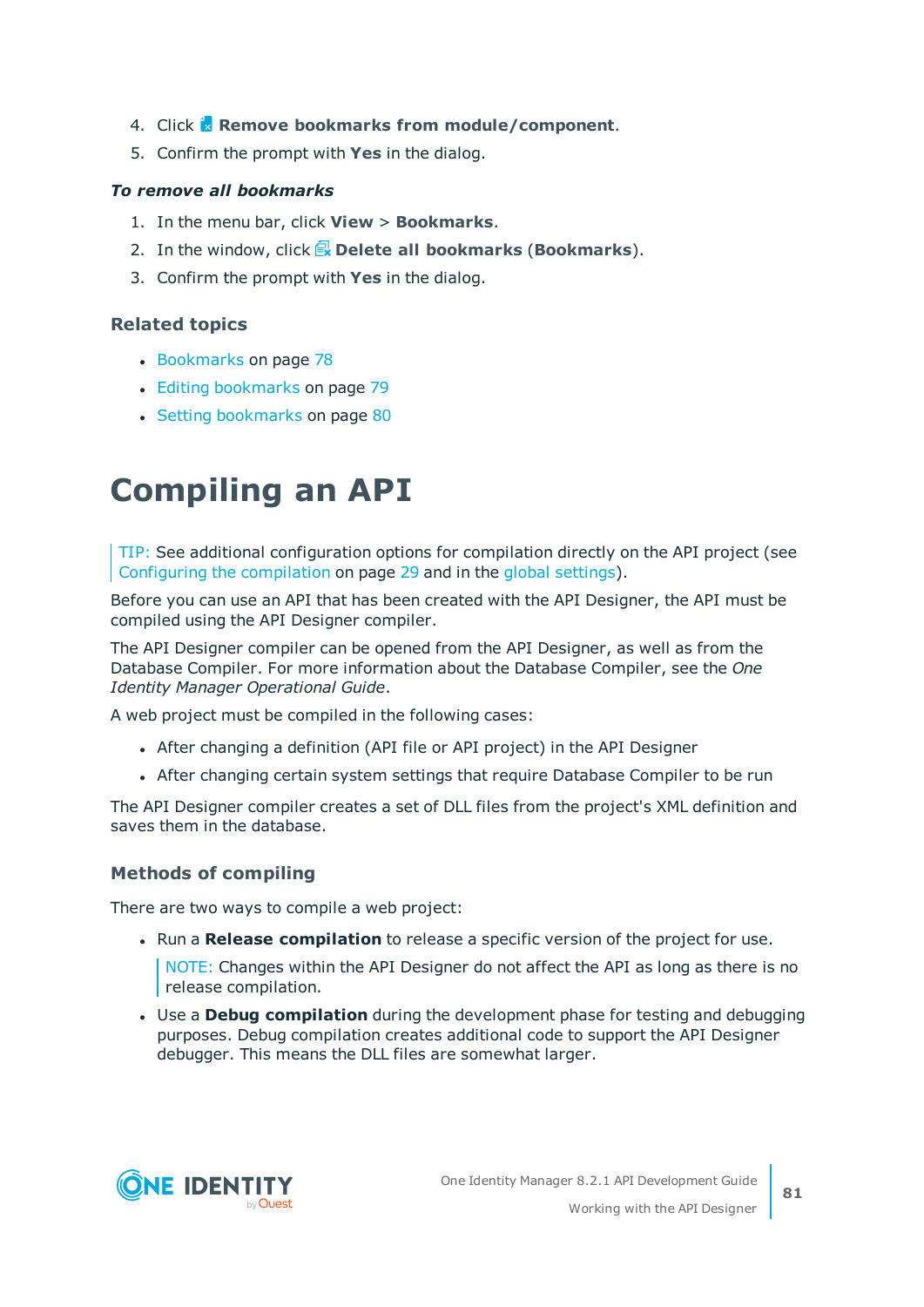An API loads the latest compiled DLL files on startup. If these DLL files are updated, the web project reloads the new DLL files; however, only new sessions run with the code from the newly loaded DLLs.

### **Related topics**

- Testing a [compilation](#page-81-0) on page 82
- Starting a [compilation](#page-82-0) on page 83
- Managing versions [\(compilation](#page-84-0) branches) on page 85
- Managing [compilation](#page-82-1) errors and warnings (task window) on page 83
- [Resolving](#page-83-0) errors and warnings on page 84
- $\cdot$  Opening the [compiling](#page-84-1) log on page 85
- Configuring the [compilation](#page-28-0) on page 29
- Global [settings](#page-46-0) on page 47

## <span id="page-81-0"></span>**Testing a compilation**

The two types of compilation [\(Debug](#page-81-1) and [Release](#page-81-2) compilation) can be tested in advance.

### *To test the compilation*

- 1. In the menu bar, click **View** > **Home**.
- 2. On the start page, expand the **Compilation** pane.
- <span id="page-81-2"></span><span id="page-81-1"></span>3. In the **Compilation** pane, perform one of the following actions:
	- **.** To test a debug compilation, enable the **DEBUG** option.
	- **.** To test a release compilation, enable the RELEASE option.
- 4. Click **Test compilation**.

The [Compilation](#page-84-1) log opens and shows compilation status and progress.

The **Tasks** window opens. Use this to view and rectify any errors and warnings that arise during compilation. For more information, see Managing [compilation](#page-82-1) errors and [warnings](#page-82-1) (task window) on page 83.

- [Compiling](#page-80-1) an API on page 81
- Managing [compilation](#page-82-1) errors and warnings (task window) on page 83
- $\cdot$  [Menu](#page-39-0) bar on page 40

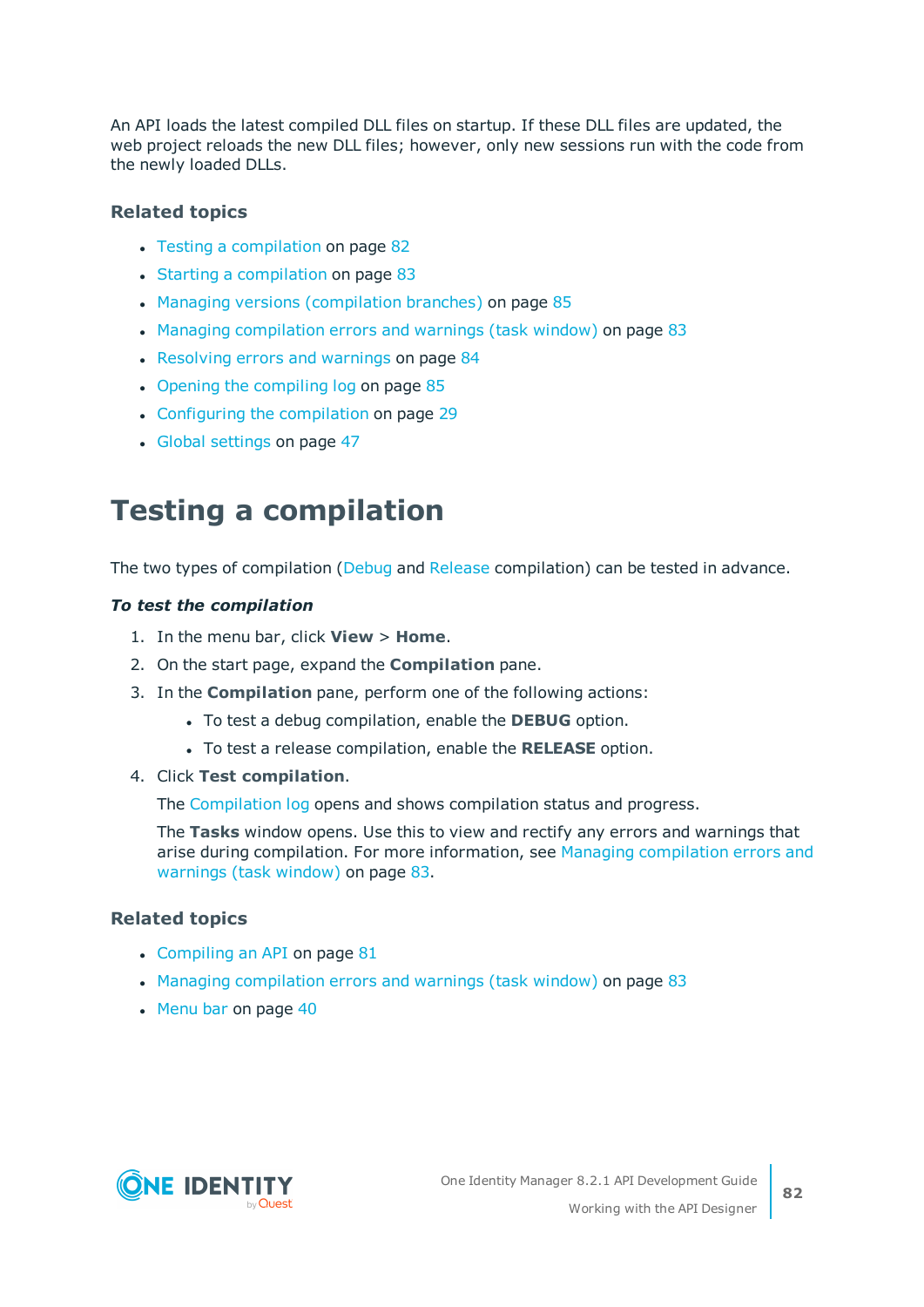## <span id="page-82-0"></span>**Starting a compilation**

You can start two types of compilation ([Debug](#page-82-2) and [Release](#page-82-3)). If compilation completes without any errors, then the compiled API is written to the database.

### *To start compilation*

- 1. In the menu bar, click **View** > **Home**.
- 2. On the start page, expand the **Compilation** pane.
- <span id="page-82-3"></span><span id="page-82-2"></span>3. In the **Compilation** pane, perform one of the following actions:
	- **.** To start a debug compilation, enable the **DEBUG** option.
	- **.** To start a release compilation, enable the **RELEASE** option.
- 4. Click **Compile**.

The [Compilation](#page-84-1) log opens and shows compilation status and progress.

The **Tasks** window opens if errors arise. Use this to view and rectify any errors and warnings that arise during compilation. For more information, see [Managing](#page-82-1) [compilation](#page-82-1) errors and warnings (task window) on page 83.

### **Related topics**

- $\cdot$  [Compiling](#page-80-1) an API on page  $81$
- Managing [compilation](#page-82-1) errors and warnings (task window) on page 83
- Testing a [compilation](#page-81-0) on page 82
- $\cdot$  [Menu](#page-39-0) bar on page 40

## <span id="page-82-1"></span>**Managing compilation errors and warnings (task window)**

Open the task window with **View** > **Tasks** (see [Opening](#page-83-1) the task window on page 84).

Use the **Tasks** window to view compilation errors and warnings and to rectify them where necessary (debug).

- **. Compilation errors** prevent the web project from compiling properly and must therefore be eliminated. Development states cannot be released if they cannot be compiled.
- **. Compilation warnings** relate to missing extensions, or to messages concerning accessibility. The compilation warnings of the relevant compiler are also taken into account. If compiler warnings are the only type of message that is generated, the development state will be successfully compiled nonetheless.

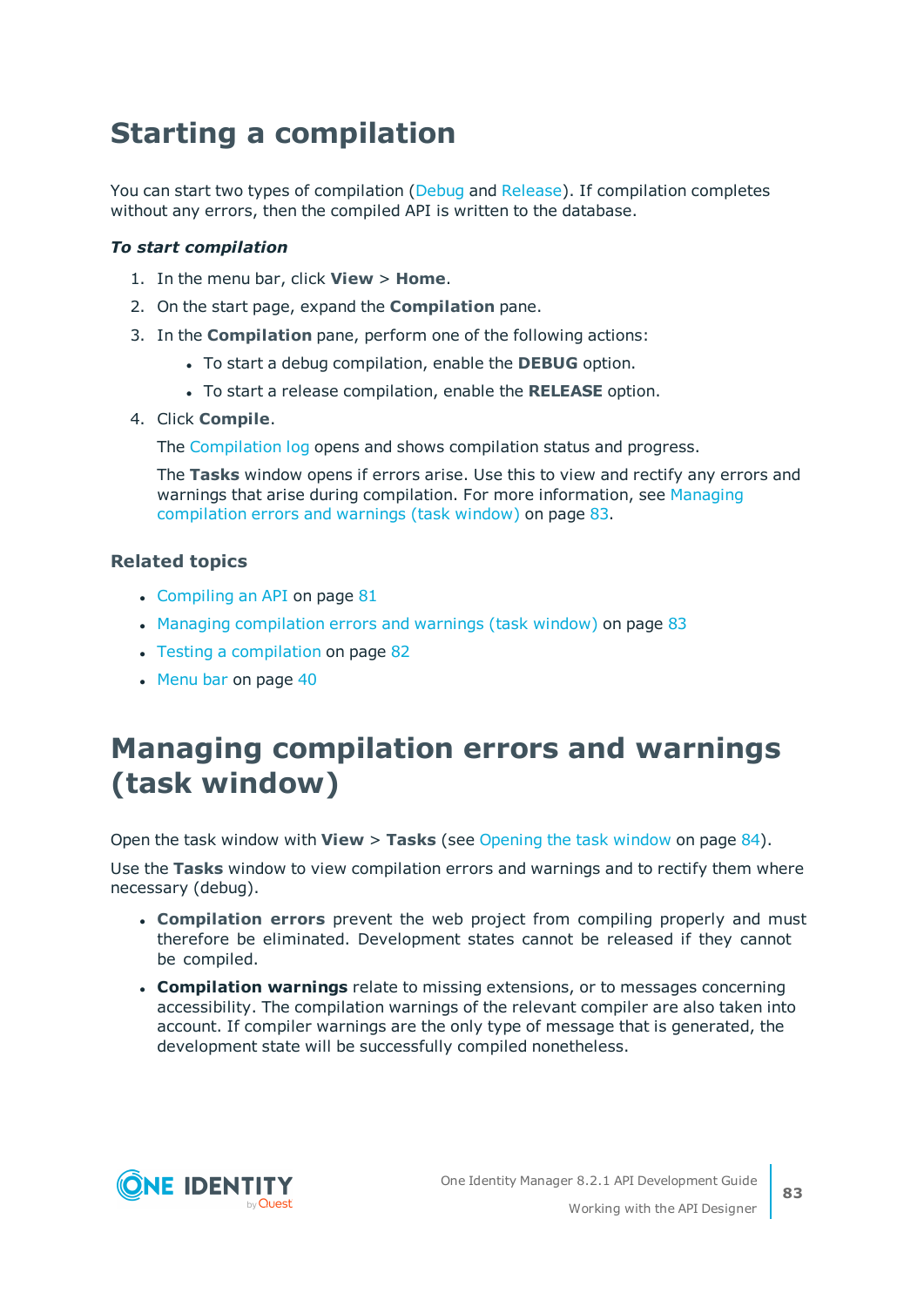TIP: In the global settings, you can define which warnings are displayed as errors during compilation and which errors are ignored. For more information, see [Global](#page-46-0) [settings](#page-46-0) on page 47.

If individual messages are displayed ( $\equiv$  icon) together, it means that the errors indicated occur at various locations throughout the web project. This can happen, for example, if an extension that is referenced by a number of nodes is missing.

The following table gives an overview of the various features in the **Tasks** window.

### **Table 18: Controls**

| <b>Control</b>              | <b>Description</b>                                                                                        |
|-----------------------------|-----------------------------------------------------------------------------------------------------------|
| <b>O</b> Errors             | Hides or displays compilation errors.                                                                     |
| Warnings                    | Hides or displays compilation warnings.                                                                   |
| $\epsilon$ Error<br>details | Displays the error message. This button is only active if you have highlighted<br>a listed error message. |
|                             | Click this button to view a detailed description of the error.                                            |
|                             | Click Send as mail to transfer the error message to an email and send.                                    |

### **Related topics**

- [Opening](#page-83-1) the task window on page 84
- [Resolving](#page-83-0) errors and warnings on page 84

### <span id="page-83-1"></span>**Opening the task window**

You can open the task window at any time.

### *To open the task window*

<sup>l</sup> In the menu bar, click **View** > **Tasks**.

### **Related topics**

- [Resolving](#page-83-0) errors and warnings on page 84
- Managing [compilation](#page-82-1) errors and warnings (task window) on page 83

### <span id="page-83-0"></span>**Resolving errors and warnings**

If errors occur when compiling your API, the task view can be used to see and resolve them.

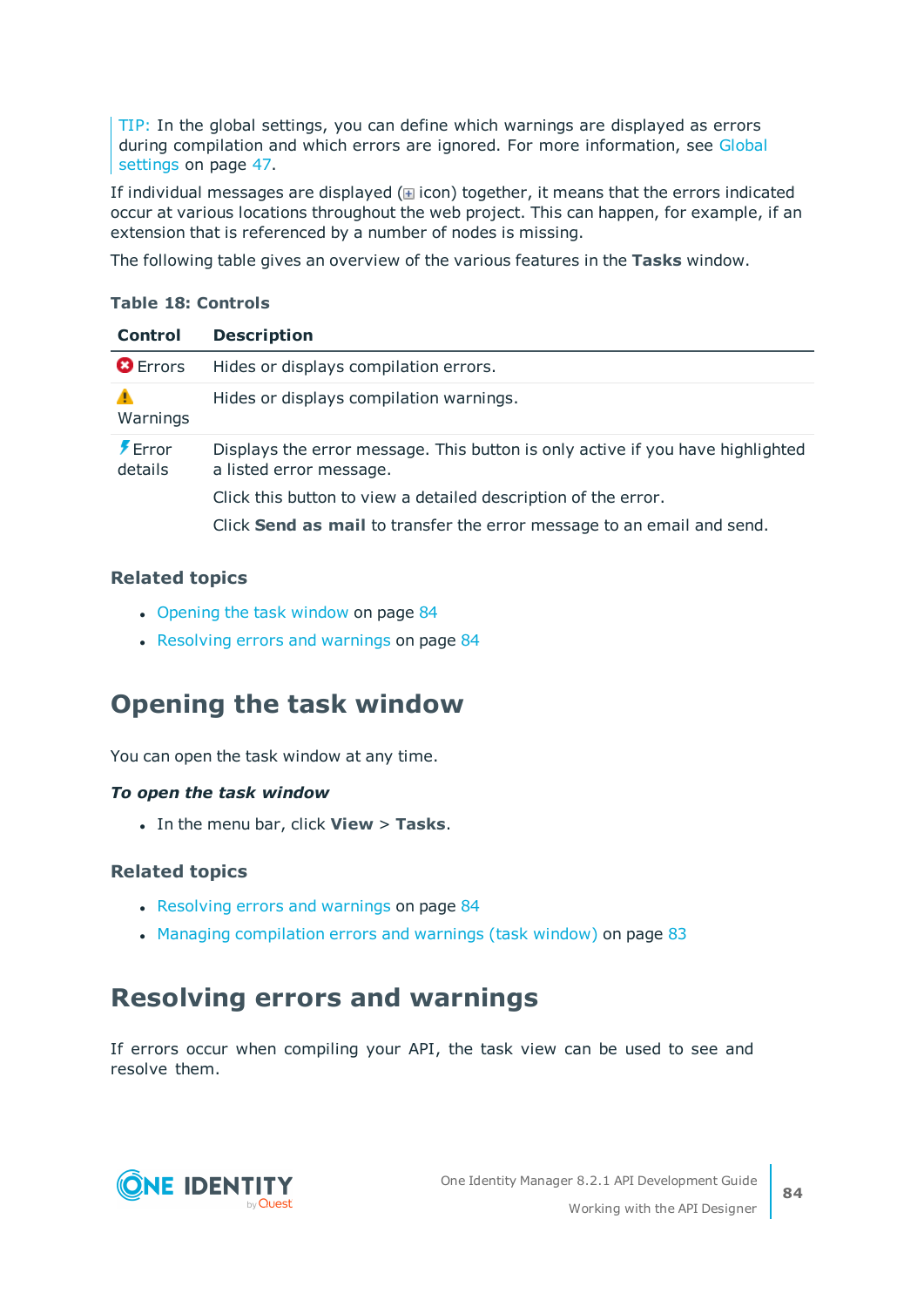TIP: In the global settings, you can define which warnings are displayed as errors during compilation and which errors are ignored. For more information, see [Global](#page-46-0) [settings](#page-46-0) on page 47.

### *To open and edit objects with errors in the task window*

- 1. In the menu bar, click **View** > **Tasks**.
- 2. Click either **Errors** or **Warnings** in the task window.
- 3. Perform one of the following tasks:
	- Double-click the listed error/warning and then resolve the error/warning within the **Node editor** window itself.

NOTE: The node editor window opens if the node contains the error. If the error occurs when the resulting code is compiled, you can double-click it to display **Generated code (read-only)** in the definition tree view.

 $-$  OR  $-$ 

**.** Click the error/warning in the list and then click **Correct errors**.

### **Related topics**

- [Opening](#page-83-1) the task window on page 84
- Managing [compilation](#page-82-1) errors and warnings (task window) on page 83

## <span id="page-84-1"></span>**Opening the compiling log**

The compiling log displays compiling status and progress.

### *To open the compiling log*

<sup>l</sup> In the menu bar, click **View** > **Compilation**.

### **Related topics**

- $\cdot$  [Compiling](#page-80-1) an API on page  $81$
- $\cdot$  [Menu](#page-39-0) bar on page 40

## <span id="page-84-0"></span>**Managing versions (compilation branches)**

To manage different versions of your compiled API and save them in the database, you use compilation branches. Compilation branches are managed in a separate pane on the start page. Here you can [select](#page-85-0) the compilation branch that you want to use, display the existing

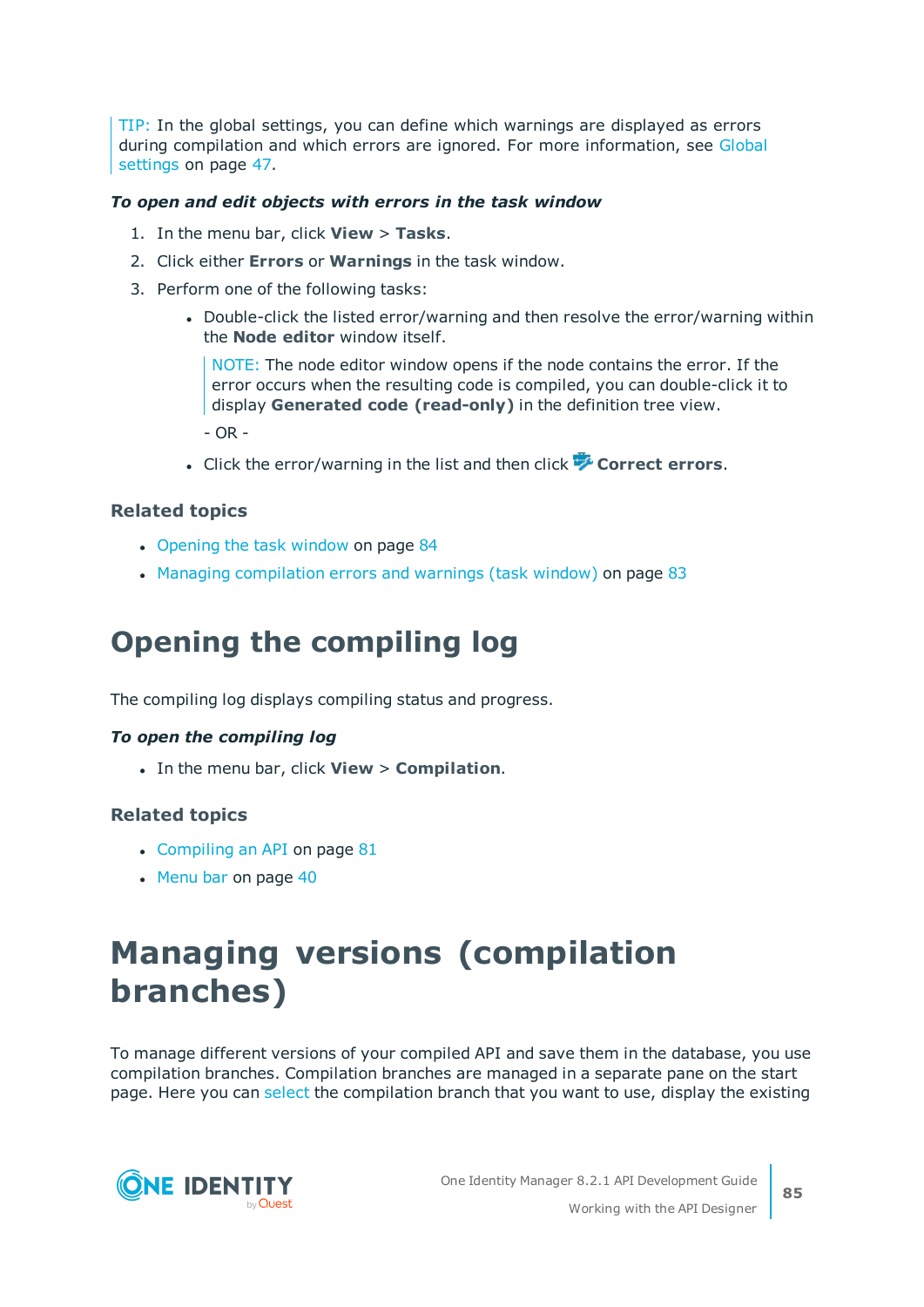compilation branches, [create](#page-85-1) compilation branches, [edit](#page-86-0) compilation branches, and [delete](#page-87-0) compilation branches.

### **Related topics**

- $\bullet$  [Compiling](#page-80-1) an API on page  $81$
- Selecting and using [compilation](#page-85-0) branches on page 86
- Creating [compilation](#page-85-1) branches on page 86
- Editing [compilation](#page-86-0) branches on page 87
- Deleting [compilation](#page-87-0) branches on page 88

## <span id="page-85-0"></span>**Selecting and using compilation branches**

### *To select and use compilation branches*

- 1. In the menu bar, click **View** > **Home**.
- 2. On the start page, expand the **Compilation branches** pane.
- 3. In the **Compilation branches** pane, in the **Compilation branch identifier** list, click the compilation branch that you want to use.

**TIP:** If you do not want to use a compilation branch, click **A** (Use main branch).

### **Related topics**

- Managing versions [\(compilation](#page-84-0) branches) on page 85
- Creating [compilation](#page-85-1) branches on page 86
- Editing [compilation](#page-86-0) branches on page 87
- Deleting [compilation](#page-87-0) branches on page 88

### <span id="page-85-1"></span>**Creating compilation branches**

#### *To use a compilation branch*

- 1. In the menu bar, click **View** > **Home**.
- 2. On the start page, expand the **Compilation branches** view.
- 3. In the **Compilation branches** view, click **Manage name of branches**.
- 4. In the **Manage compilation branches** window, click **Add**. A new entry **Unknown** is added at the end of the list.
- 5. In the list, click **Unknown**.
- 6. In the **Identifier** field, enter a unique name for the compilation branch.

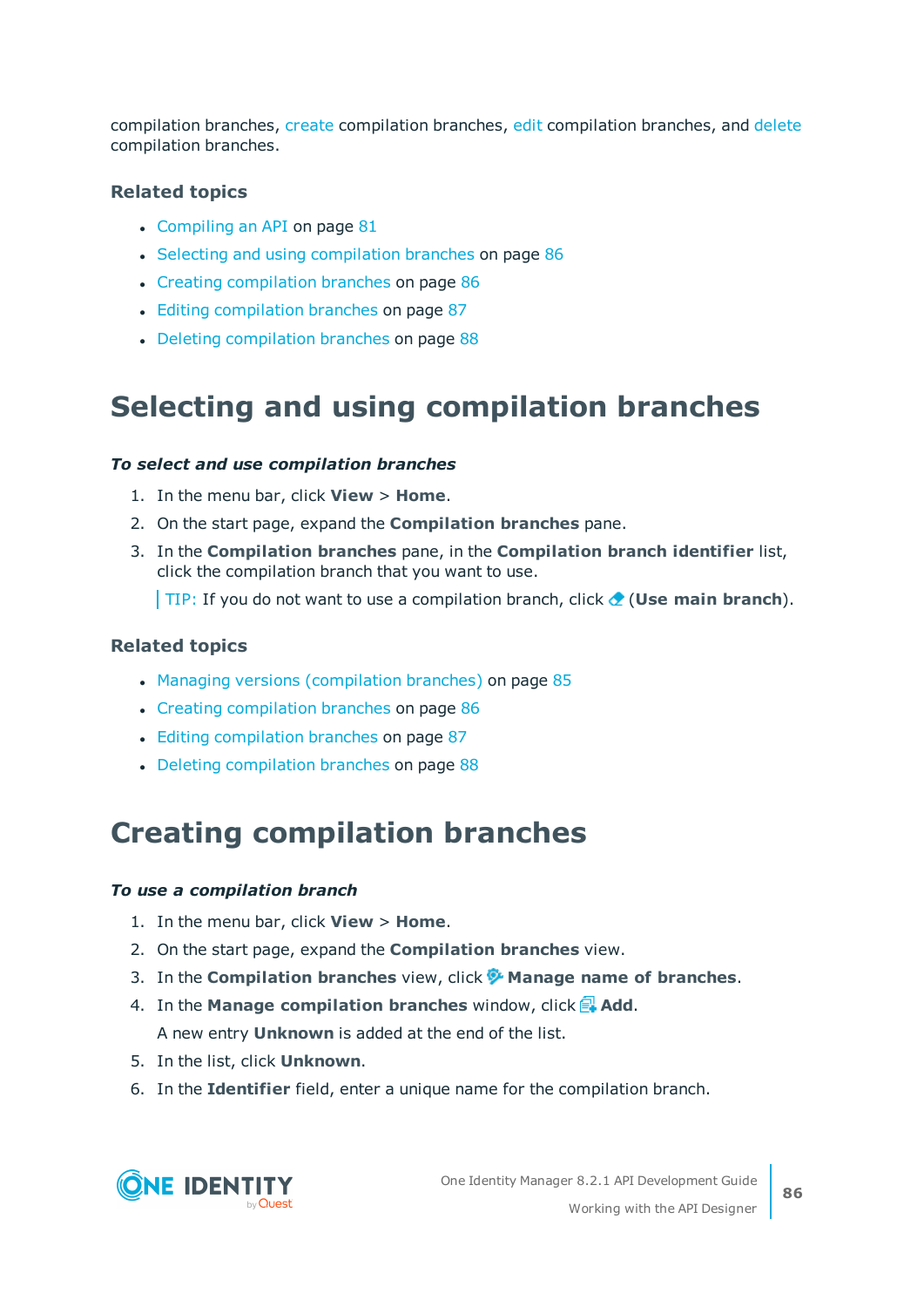- 7. (Optional) In the **Description** field, enter a description for the compilation branch. This description may explain, for example, the intended purpose of the compilation branch.
- 8. Click (**Save**).

- Managing versions [\(compilation](#page-84-0) branches) on page 85
- Selecting and using [compilation](#page-85-0) branches on page 86
- Editing [compilation](#page-86-0) branches on page 87
- Deleting [compilation](#page-87-0) branches on page 88

### <span id="page-86-0"></span>**Editing compilation branches**

#### *To edit existing compilation branches*

- 1. In the menu bar, click **View** > **Home**.
- 2. On the start page, expand the **Compilation branches** pane.
- 3. In the **Compilation branches** pane, click **Manage compilation branches**.
- 4. In the **Manage compilation branches** dialog, click the compilation branch that you want to edit in the list.
- 5. In the **Identifier** field, enter a unique name for the compilation branch.
- 6. (Optional) In the **Description** field, enter a description for the compilation branch. This description may explain, for example, the intended purpose of the compilation branch.
- 7. Click (**Save**).

- Managing versions [\(compilation](#page-84-0) branches) on page 85
- Selecting and using [compilation](#page-85-0) branches on page 86
- Creating [compilation](#page-85-1) branches on page 86
- Deleting [compilation](#page-87-0) branches on page 88

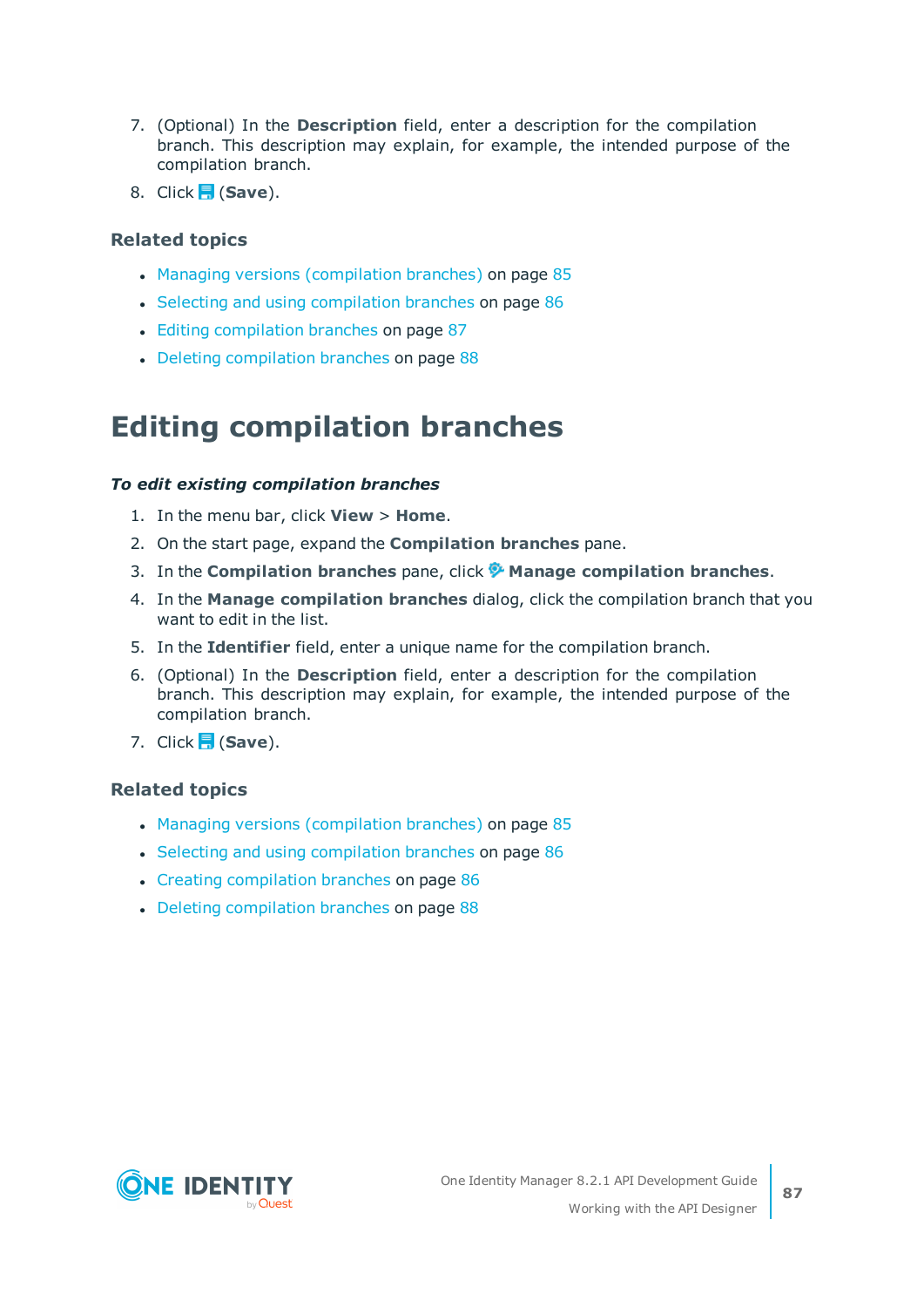## <span id="page-87-0"></span>**Deleting compilation branches**

### *To delete compilation branches*

- 1. In the menu bar, click **View** > **Home**.
- 2. On the start page, expand the **Compilation branches** pane.
- 3. In the **Compilation branches** pane, click **Manage compilation branches**.
- 4. In the **Manage compilation branches** dialog window, click the compilation branch that you want to delete from the list.
- 5. Click (**Delete**).
- 6. Confirm the **Delete?** prompt by selecting **Yes**.

### **Related topics**

- Managing versions [\(compilation](#page-84-0) branches) on page 85
- Selecting and using [compilation](#page-85-0) branches on page 86
- Creating [compilation](#page-85-1) branches on page 86
- Editing [compilation](#page-86-0) branches on page 87

## **Testing an API**

You can test the functionality of your API locally on your PC at any time.

### *To test your API locally*

- 1. In the menu bar, click **View** > **Home**.
- 2. Expand the **Self-hosted API Server** pane on the start page.
- 3. In the **Startup options** field, enter the options for starting the API.

TIP: Alternatively, you can also select previous commands from the list.

4. Click **Start**.

The API is compiled and will then be available locally. The corresponding web address is displayed next to the **Status**. Click the address to open this directly in the browser.

### **Related topics**

• [Opening](#page-46-1) the start page on page 47

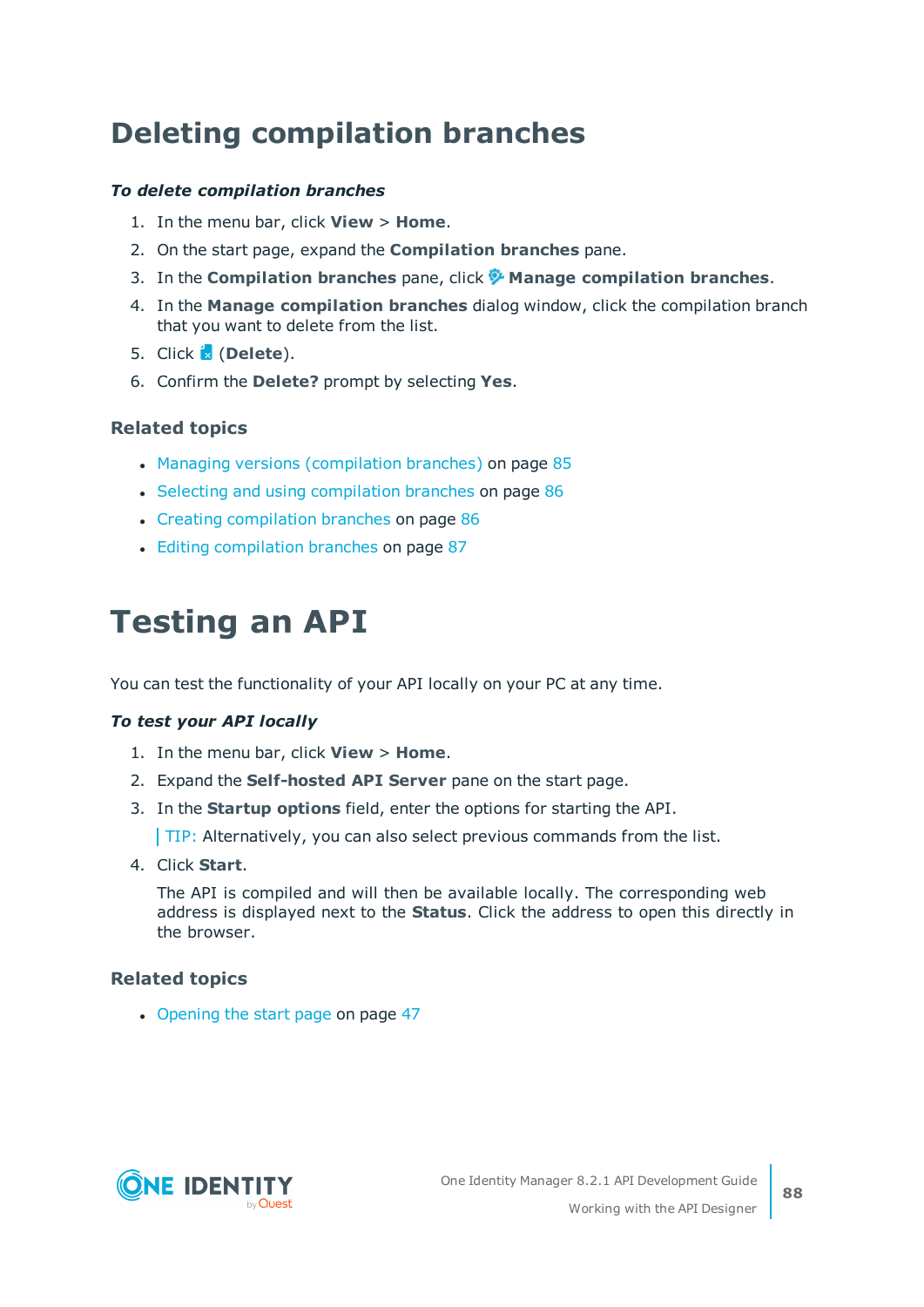# **Linking C# projects to the API Designer**

To edit an API as a C# project with external programs (for example, Visual Studio), perform the following steps:

- 1. [Link](#page-88-0) your API Designer project with a new or existing C# project.
- 2. [Edit](#page-88-1) the C# project in an external program.
- 3. [Open](#page-88-2) the C# project again in API Designer and save it in the API project.

### <span id="page-88-0"></span>*To link the API Designer project with a C# project*

- 1. In the menu bar, click **View** > **Home**.
- 2. On the start page, expand the **C# development** pane.
- 3. In the **C# development** pane, perform one of the following actions:
	- To export and link the API Designer project as a new  $C#$  project, click  $\mathbb{S}^2$ **Export C# project**. Navigate to the folder where you want to export the content of your API Designer project as a C# project and click **OK**.
	- **.** To link the API Designer project with an existing project, click **Load C# project**.

The API Designer is linked with the C# project.

### <span id="page-88-1"></span>*To edit the C# project in an external program*

- 1. In the menu bar, click **View** > **Home**.
- 2. On the start page, expand the **C# development** pane.
- 3. In the **C# development** pane, click **Project file: <path to C# project>**.

The project opens in the program that the project file is linked with.

TIP: To open the project folder directly, click **Open corresponding folder**.

4. Edit the project in the external program. For example, you can create, change, or delete API files.

#### <span id="page-88-2"></span>*To save changes back to the API Designer project*

- 1. Open the API Designer.
- 2. In the menu bar, click **View** > **Home**.
- 3. On the start page, expand the **C# development** pane.
- 4. In the **C# development** pane, click **Synchronize C# project with base**.

You now see the objects that you have changed outside the API Designer.

5. In the list, next to the changed objects, select the actions that you want to perform for the API Designer project.

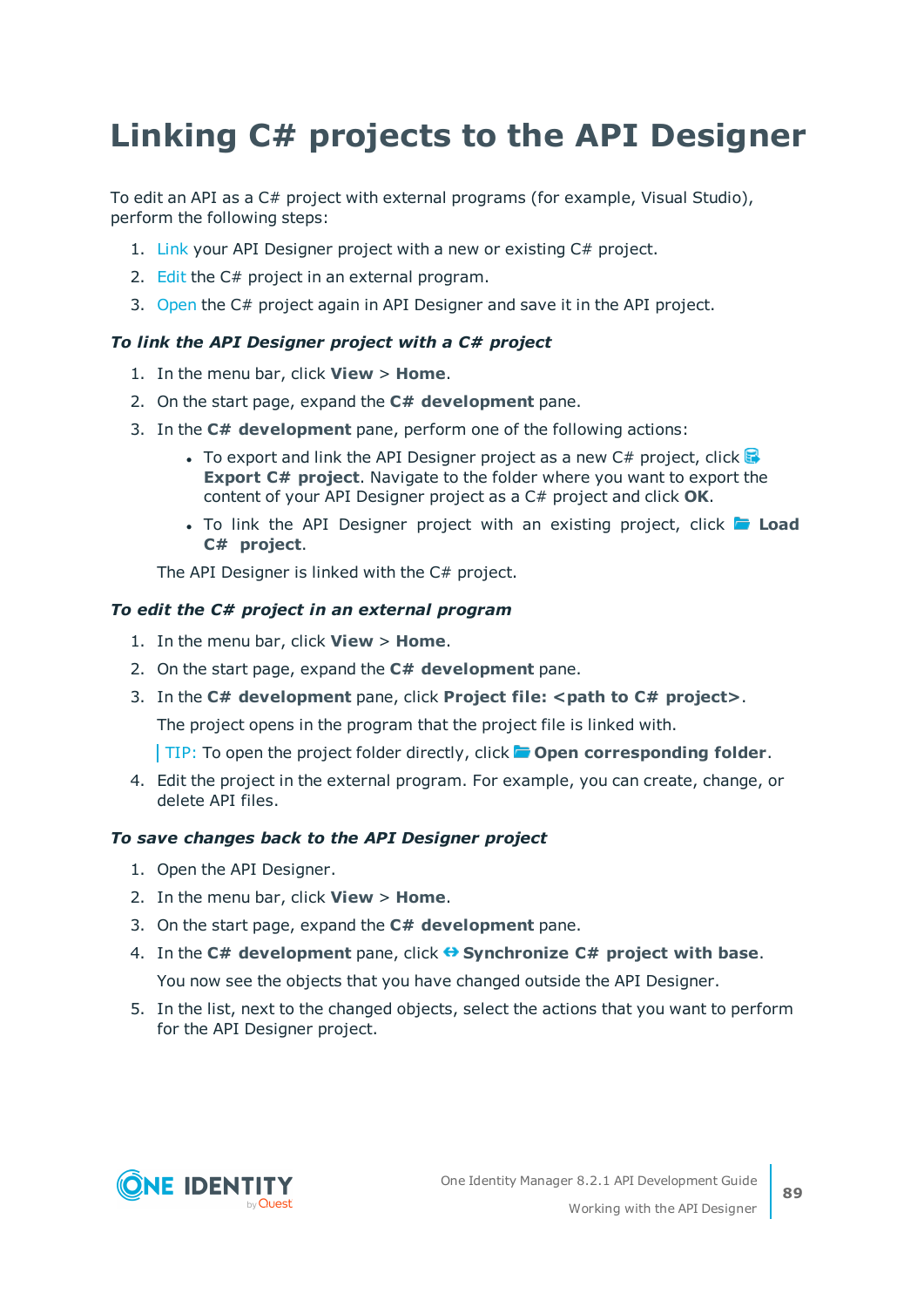| <b>Status message</b> | <b>Description</b>                                                  | <b>Actions</b>                                                                                                                                              |  |
|-----------------------|---------------------------------------------------------------------|-------------------------------------------------------------------------------------------------------------------------------------------------------------|--|
| New C# file           | A new API file was created<br>in the C# project.                    | Add API file: Adds the<br>C# file that you created in<br>the external program to<br>yourAPI Designer project<br>as an API file.<br>Delete file: Deletes the |  |
|                       |                                                                     | $C#$ class in the $C#$<br>project.                                                                                                                          |  |
| New API file          | A new API file was created<br>in the API Designer Sharp<br>project. | <b>Add C# file:</b> Adds the<br>API file that you created<br>in the API Designer to<br>your C# project as a C#<br>file.                                     |  |
|                       |                                                                     | <b>Delete API file: Deletes</b><br>the API file in the API<br>Designer project.                                                                             |  |
| API file is newer     | An API file was modified in<br>the API Designer project.            | <b>Update: Transfers the</b><br>changes to the API file<br>from the API Designer<br>project into the C#<br>project.                                         |  |
|                       |                                                                     | <b>Revert changes:</b><br>Reverses the changes that<br>you made in your API<br>Designer project in the<br>API file.                                         |  |
| C# file is newer      | An API file was modified in<br>the C# project.                      | <b>Update: Transfers the</b><br>changes to the API file<br>from the C# project into<br>the API Designer project.                                            |  |
|                       |                                                                     | <b>Revert changes:</b><br>Reverses the changes that<br>you made in your C#<br>project in the API file.                                                      |  |

6. Select the check box next to the objects for which the selected actions should be performed.

TIP: To quickly select or deselect all objects, select the **Select all/deselect all** check box above the list.

7. Click (**Apply selected actions**).

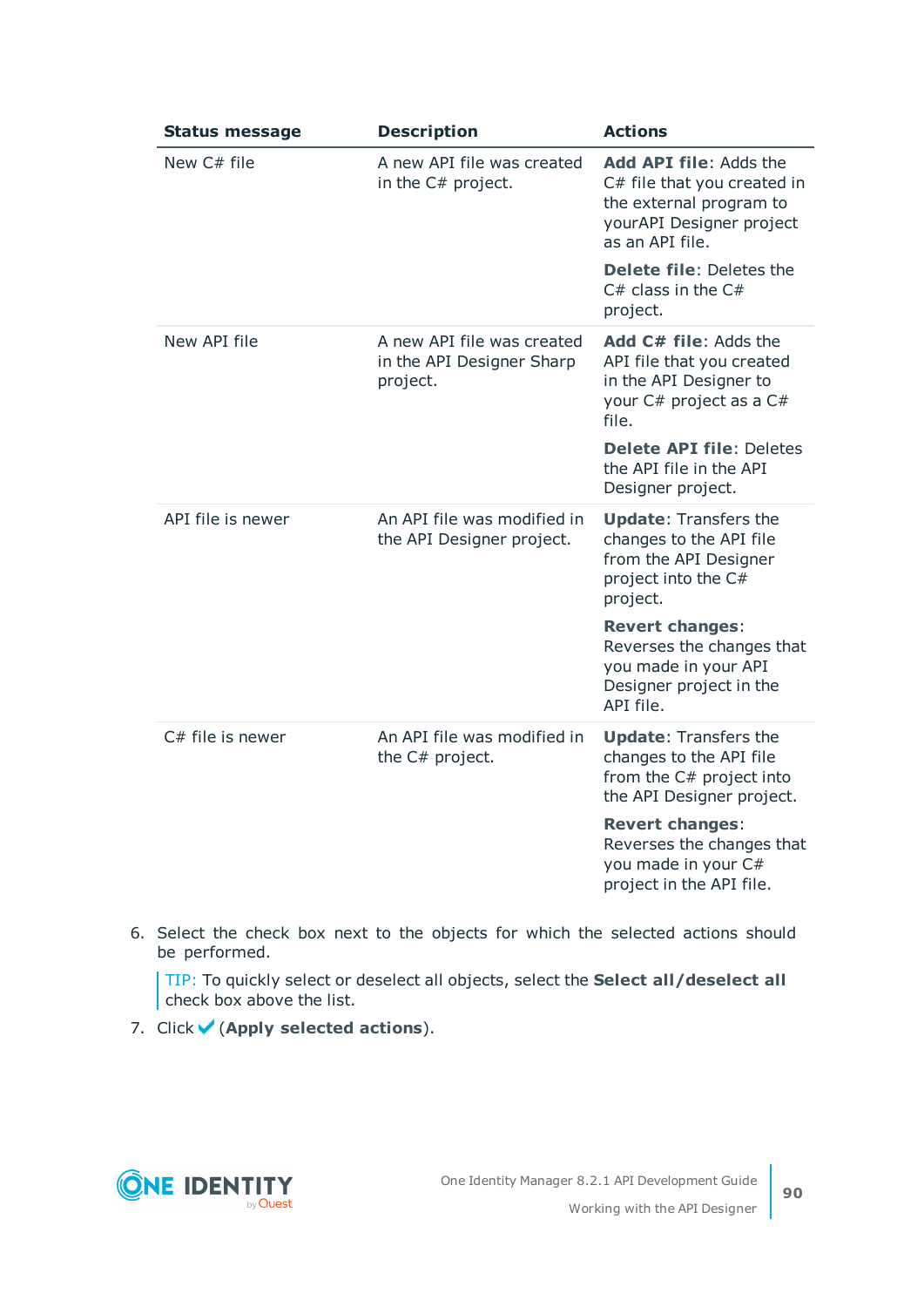# **API projects**

**8**

<span id="page-90-1"></span>An API project represents the actual API application itself.

You can combine API files that you have created in one API project for a logical application. The API project includes the configuration. The API project includes the [authentication](#page-24-0) on the database.

### **Related topics**

- [Creating](#page-90-0) API projects on page 91
- Editing API [projects](#page-91-0) on page 92
- [Deleting](#page-92-0) API projects on page 93
- [Assigning](#page-98-0) API files to an API project on page 99
- <span id="page-90-0"></span>• [Importing](#page-94-0) API projects on page 95

## **Creating API projects**

You can create new API projects at any time.

#### *To create an API project*

- 1. Start the API Designer program.
- 2. In the menu bar, click **View** > **Navigation**.
- 3. Click **API projects** in the navigation.
- 4. Click (**Add**) > **Add API project**.
- 5. In the [definition](#page-53-0) tree view, click the topmost node.
- 6. Click **View** > **Node editor** on the menu bar.
- 7. In the node [editor](#page-58-0) view, configure the following settings.

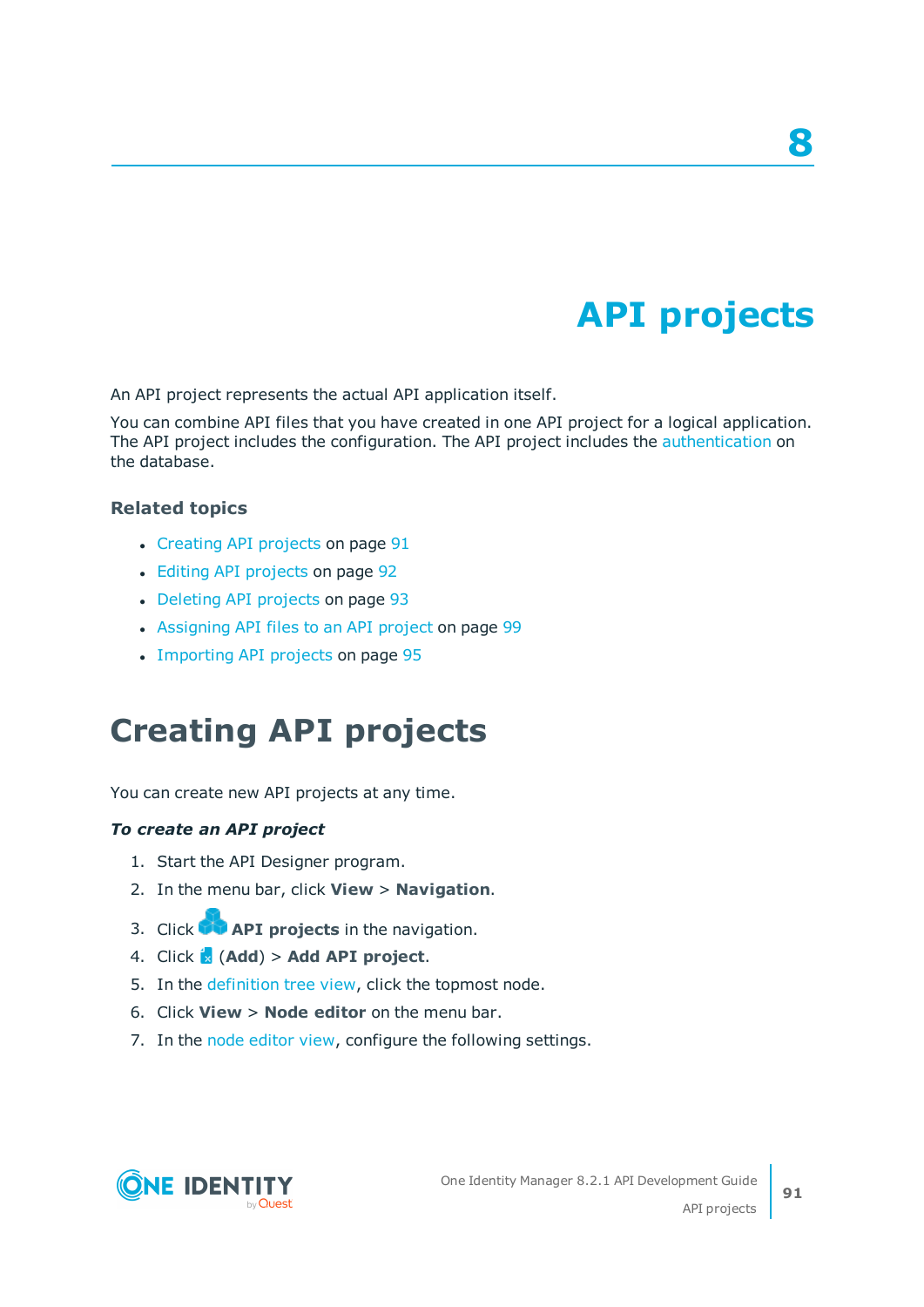| <b>Setting</b>                    | <b>Description</b>                                                                                         |  |  |
|-----------------------------------|------------------------------------------------------------------------------------------------------------|--|--|
| <b>General settings</b>           |                                                                                                            |  |  |
| Identifier                        | Enter a unique name for the node.                                                                          |  |  |
| Technical abbreviation            | Enter a short name for the API project.<br>This name is used later for the assign-<br>ment of the project. |  |  |
| Control-ID                        | Enter a unique ID for the node.                                                                            |  |  |
| Model version                     | Shows the model version being used.                                                                        |  |  |
| <b>Workflow control</b>           |                                                                                                            |  |  |
| Allow extensions to this document | Enable this option to permit the creation<br>of enhancements to this node.                                 |  |  |
| <b>Advanced settings</b>          |                                                                                                            |  |  |
| Required database modules         | (Optional) Enter the database modules<br>required for this API project.                                    |  |  |

- 8. Configure further API project settings (see Configuring [authentication](#page-24-0) for the [Operations](#page-24-0) Support Web Portal on page 25 and Configuring the [compilation](#page-28-0) on [page](#page-28-0) 29).
- 9. On the toolbar, click (**Save**).

- Editing API [projects](#page-91-0) on page 92
- Configuring [authentication](#page-24-0) for the Operations Support Web Portal on page 25
- Configuring the [compilation](#page-28-0) on page 29
- [Deleting](#page-92-0) API projects on page 93
- API [projects](#page-90-1) on page 91
- [Navigation](#page-44-0) on page 45

## <span id="page-91-0"></span>**Editing API projects**

You can edit any API projects you have created at any time.

NOTE: You cannot edit any API projects that have been predefined by the API Designer.

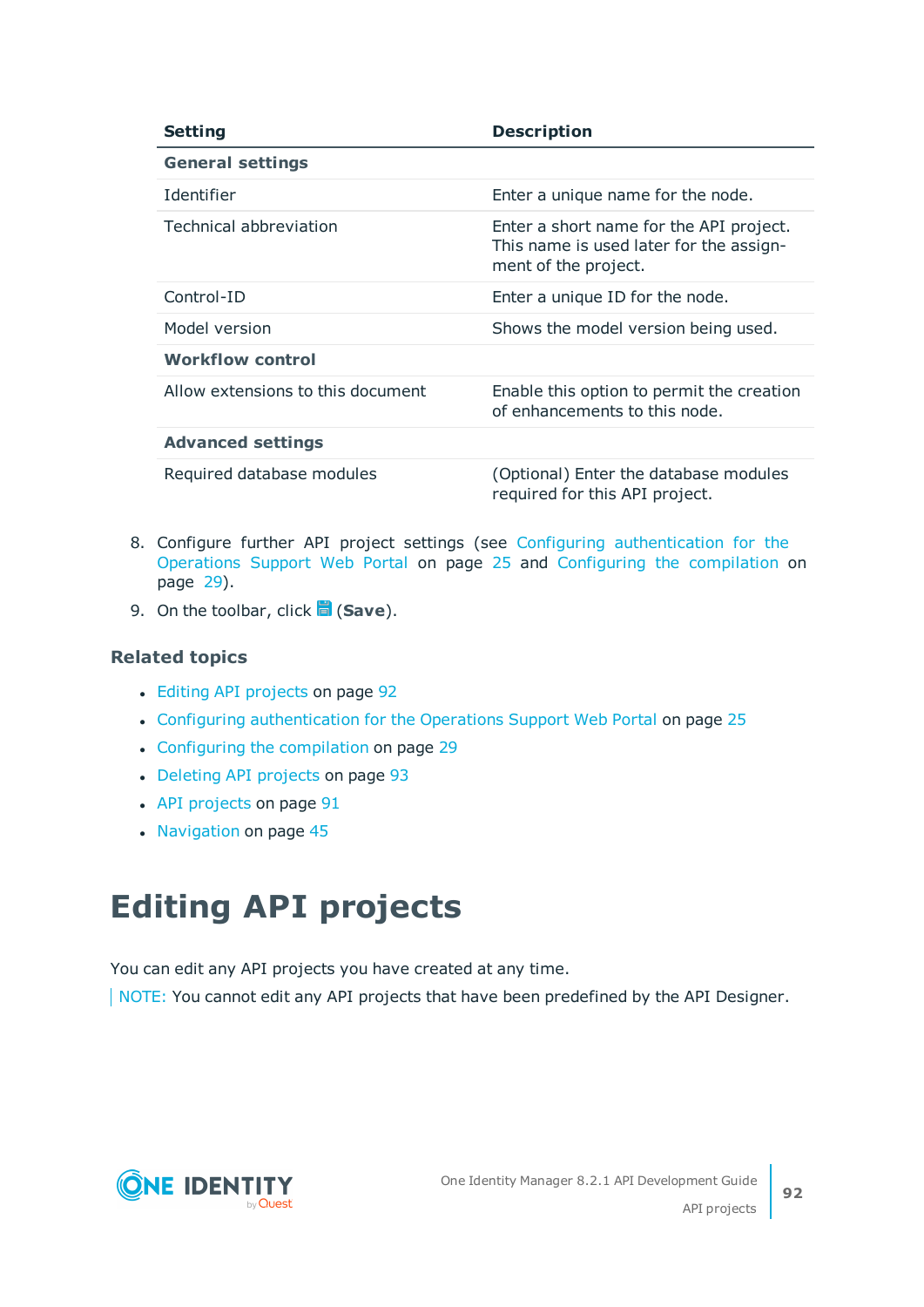### *To edit an API project*

- 1. Start the API Designer program.
- 2. In the menu bar, click **View** > **Navigation**.
- 3. Click **API projects** in the navigation.
- 4. In the tree structure, double-click the API project to be edited.
- 5. Click **View** > **Node editor** on the menu bar.
- 6. Use the [Definition](#page-53-0) tree view and the Node [editor](#page-58-0) view to configure further API project settings (see Configuring [authentication](#page-24-0) for the Operations Support Web Portal on [page](#page-24-0) 25 and Configuring the [compilation](#page-28-0) on page 29).
- 7. On the toolbar, click (**Save**).

### **Related topics**

- [Creating](#page-90-0) API projects on page 91
- Configuring [authentication](#page-24-0) for the Operations Support Web Portal on page 25
- Configuring the [compilation](#page-28-0) on page 29
- [Deleting](#page-92-0) API projects on page 93
- API [projects](#page-90-1) on page 91
- [Navigation](#page-44-0) on page 45

# <span id="page-92-0"></span>**Deleting API projects**

You can delete any API projects you have created at any time.

NOTE: You cannot delete any API projects that have been predefined by the API Designer.

### *To delete an API project*

- 1. Start the API Designer program.
- 2. In the menu bar, click **View** > **Navigation**.
- 3. Click **API projects** in the navigation.
- 4. In the tree structure, click on the API project to be deleted.
- 5. Click (**Delete**).
- 6. Confirm the prompt with **Yes** in the dialog.
- 7. Click (**Reload data**) in the tree structure.

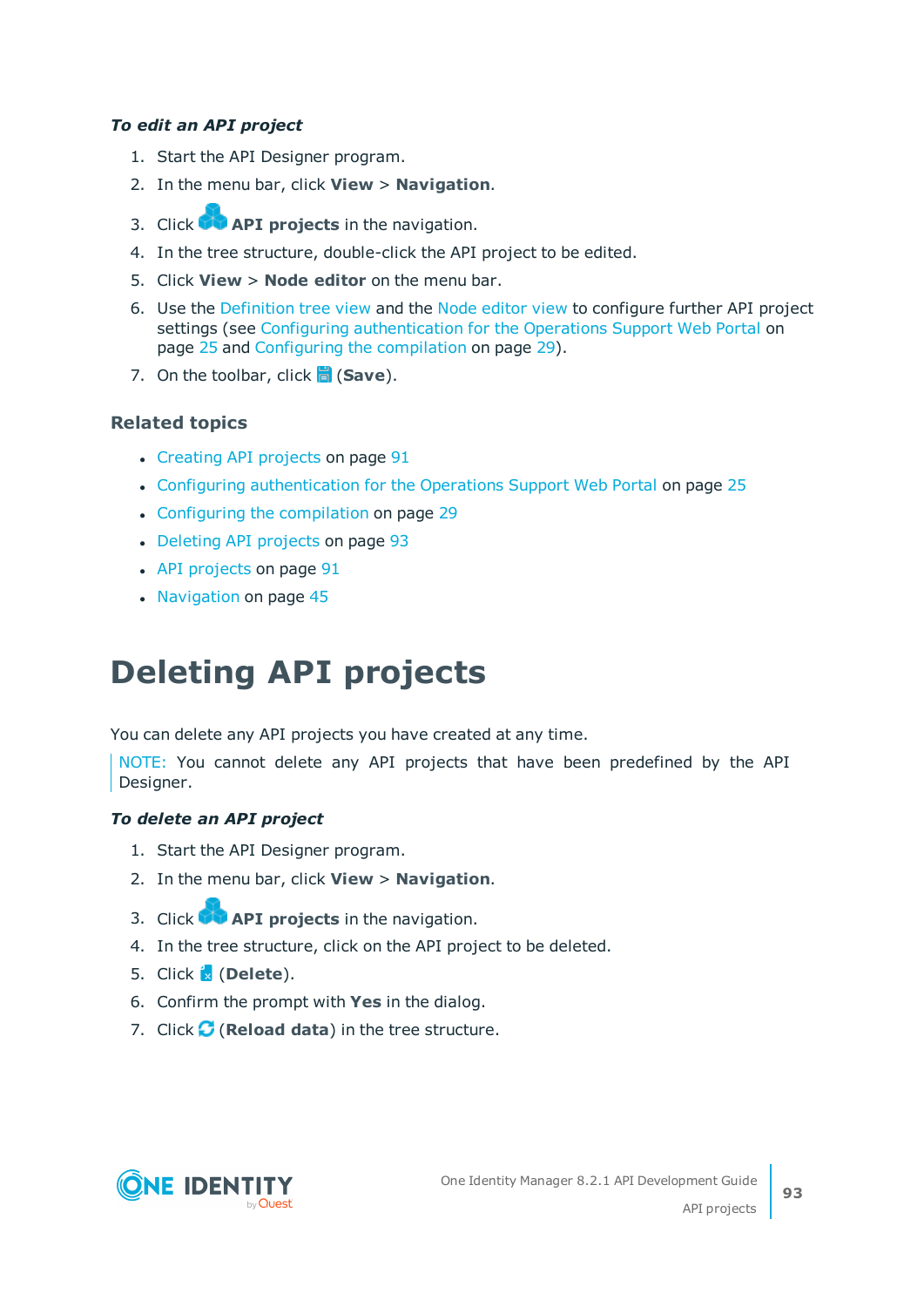- [Creating](#page-90-0) API projects on page 91
- Editing API [projects](#page-91-0) on page 92
- API [projects](#page-90-1) on page 91
- [Navigation](#page-44-0) on page 45

# **Assigning API files to an API project**

In order for the API files you have created to be used practically, they must be assigned to an API [project.](#page-90-1)

### *To assign API files to an API project*

- 1. Start the API Designer program.
- 2. In the menu bar, click **View** > **Navigation**.
- 3. Click **API projects** in the navigation.
- 4. In the tree structure, double-click the API project to be edited.
- 5. In the [definition](#page-53-0) tree view, right-click the topmost node.
- 6. In the context menu, click **API file reference**. The new **API file reference** node is added.
- 7. In the definition tree view, click **API file reference**.
- 8. Click **View** > **Node editor** on the menu bar.
- 9. In the node [editor](#page-58-0) view, enter a unique ID for the node into the **Control ID** field.
- 10. Select the required file in the **Name** list.

TIP: To skip directly to the file definition, click (**Show definition object**).

11. On the toolbar, click **d** (Save).

- [Creating](#page-96-0) API files on page 97
- [Editing](#page-96-1) API files on page 97
- [Importing](#page-98-1) API files on page 99
- [Deleting](#page-97-0) API files on page 98
- [Creating](#page-90-0) API projects on page 91
- Editing API [projects](#page-91-0) on page 92
- [Deleting](#page-92-0) API projects on page 93
- API [projects](#page-90-1) on page 91

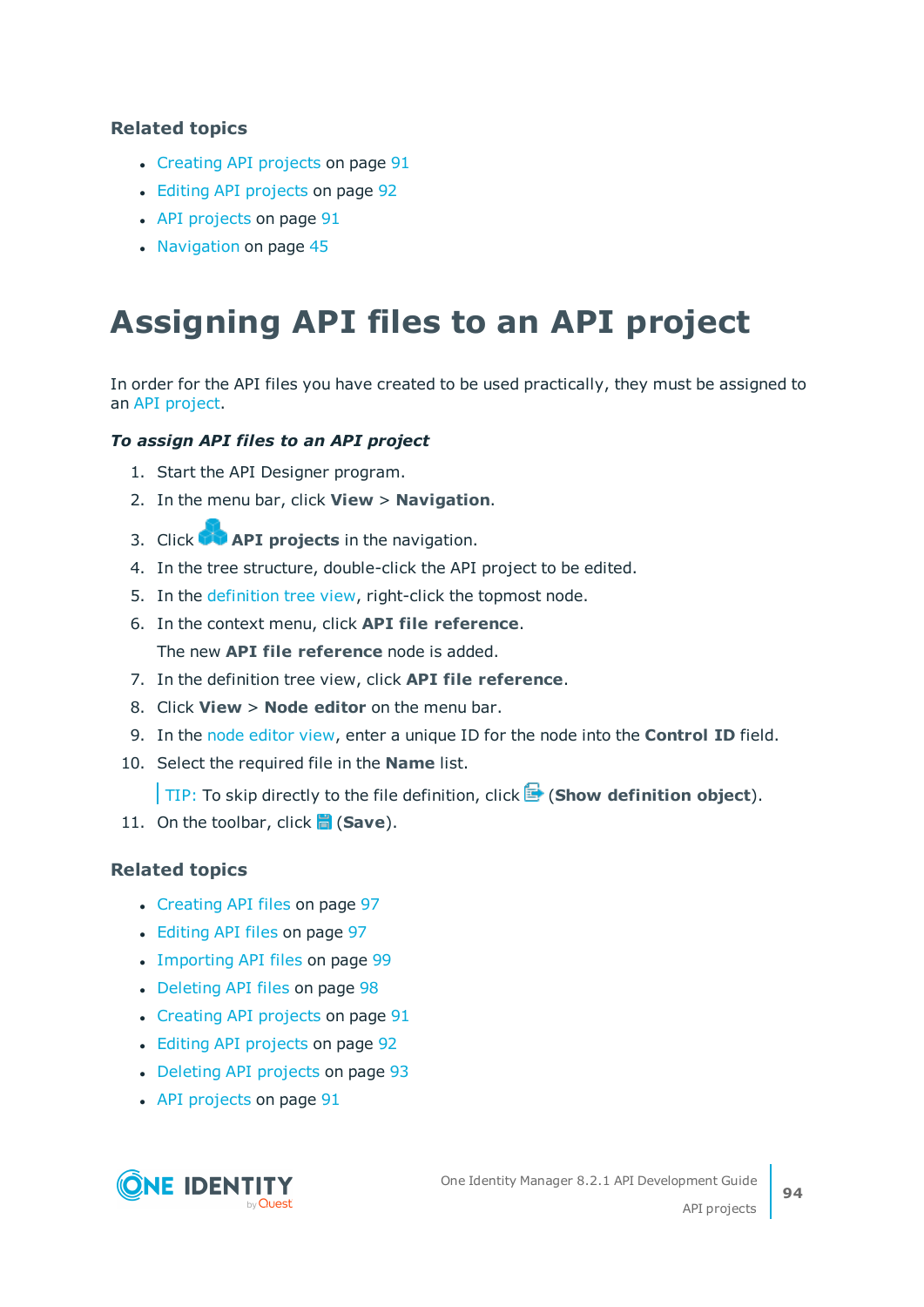# <span id="page-94-0"></span>**Importing API projects**

You can import API projects into the API Designer. The API Designer independently detects whether the projects are API projects, and imports them as such.

### *To import an API project*

- 1. Start the API Designer program.
- 2. In the menu bar, click **Edit** > **Import object**.
- 3. In the file browser, select the required API project and click **Open**. The API project is imported.

- API [projects](#page-90-1) on page 91
- $\bullet$  [Menu](#page-39-0) bar on page  $40$

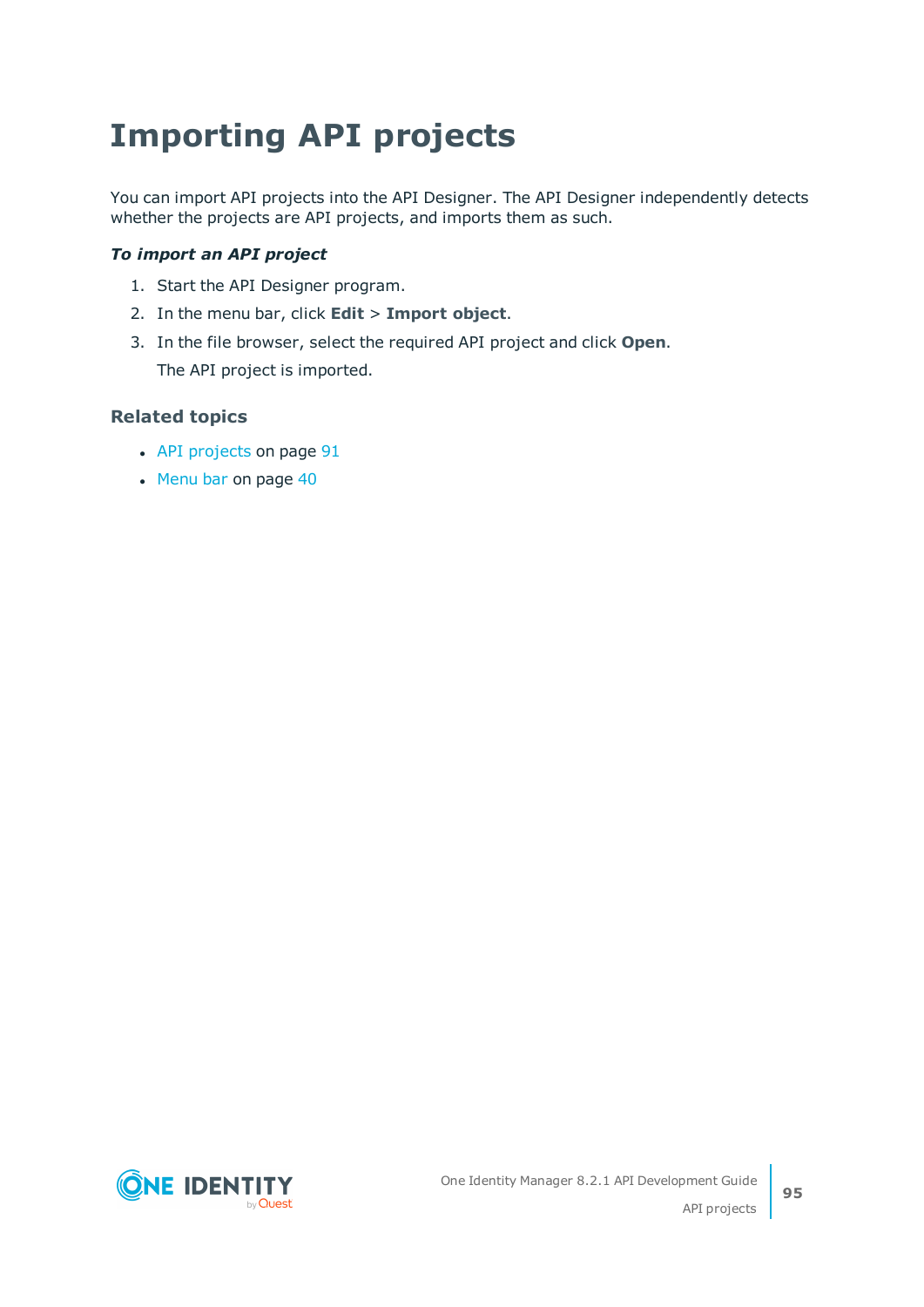# **API methods**

<span id="page-95-0"></span>You can use an API method to create a call for exchanging data with the server (or database) relating to a specific application scenario. An API method can belong to more than one project. In an API method, you can define an API method, for example.

NOTE: If you create a new API method to provide a new API method, you must name the API method the same as the class. Ensure you use the correct case.

Using the API Designer, you can define the following types of API methods in API methods

### **Entity methods**

Entity methods work with small parts of the object model in order to read data from the database or write data to the database. When you create an entity method, you only need to enter the table and column name and, if required, a filter condition (WHERE clause). Internal processing is handled by the API Server. The data schema for the input and output also has a specific format.

For examples for the definition of entity methods, see the [SDK](#page-22-0) under Sdk01 Basics\01-BasicQueryMethod.cs.

### **User-defined methods**

User-defined methods are methods for which you fully define the processing, input, and output data in code. This type therefore offers the greatest flexibility.

For examples for the user-defined methods, see the [SDK](#page-22-0) under Sdk01 Basics\03-CustomMethod.cs.

### **SQL methods**

SQL methods are methods that provide data from a predefined SQL query through the API. Create the parameters of a query as SQL parameters.

For examples for the definition of SOL methods, see the [SDK](#page-22-0) under Sdk01 Basics\02-BasicSqlMethod.cs.

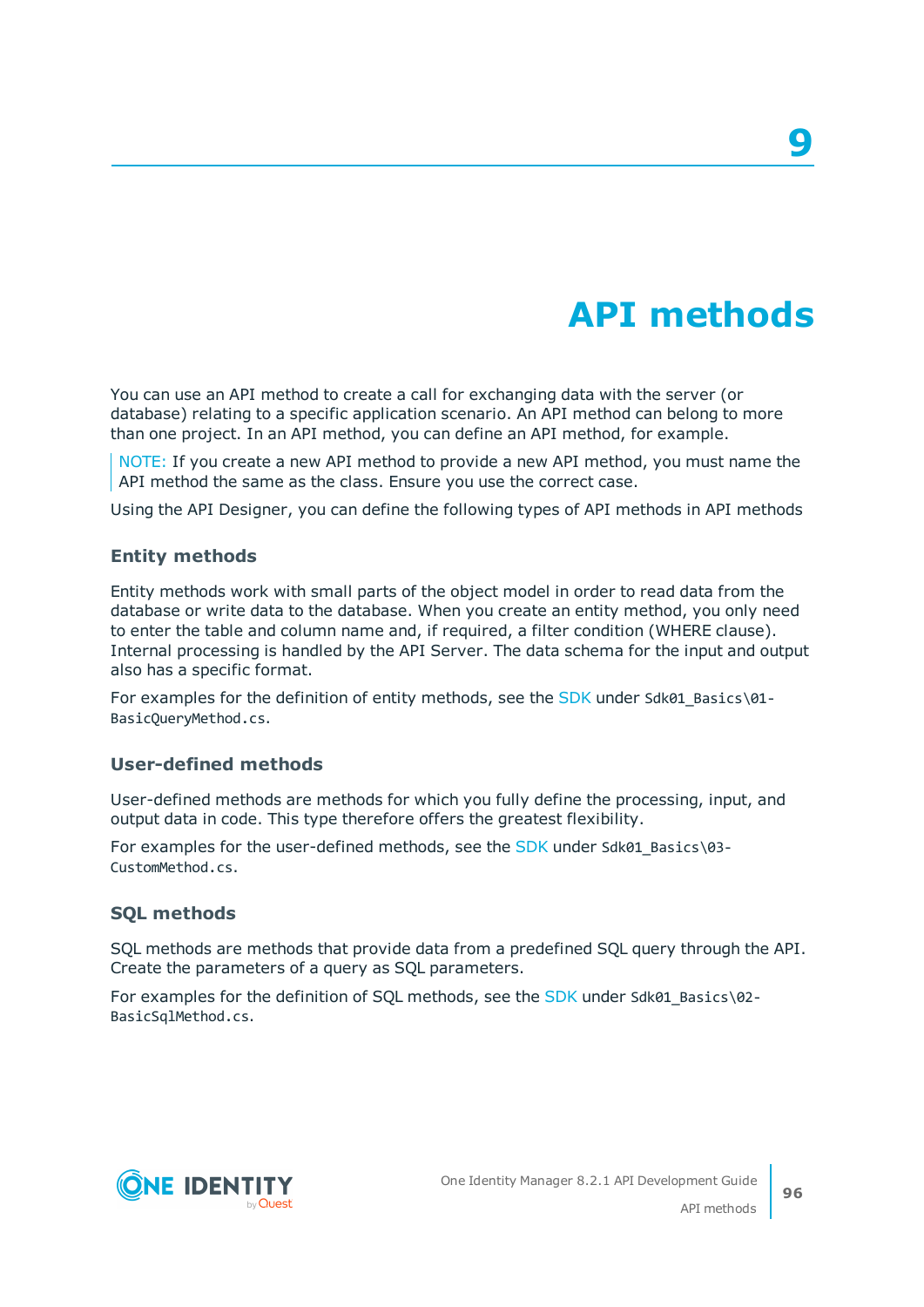- [Creating](#page-96-0) API files on page 97
- [Editing](#page-96-1) API files on page 97
- [Deleting](#page-97-0) API files on page 98
- [Assigning](#page-98-0) API files to an API project on page 99
- [Importing](#page-98-1) API files on page 99

## <span id="page-96-0"></span>**Creating API files**

You can create new API files at any time.

NOTE: If you create a new API file to provide a new API method, you must name the API file the same as the class. Ensure you use the correct case.

### *To create an API file*

- 1. Start the API Designer program.
- 2. In the menu bar, click **View** > **Navigation**.
- 3. In the navigation, click **API files**.
- 4. Click  $\mathbf{A}$  **Add** > **Add** API file.
- 5. In the new window, create the file definition.
- 6. On the toolbar, click (**Save**).

### **Related topics**

- API [methods](#page-95-0) on page 96
- [Editing](#page-96-1) API files on page 97
- [Deleting](#page-97-0) API files on page 98
- [Navigation](#page-44-0) on page 45

## <span id="page-96-1"></span>**Editing API files**

You can edit the API files you have created at any time.

NOTE: You cannot edit API files that have been predefined by the API Designer.

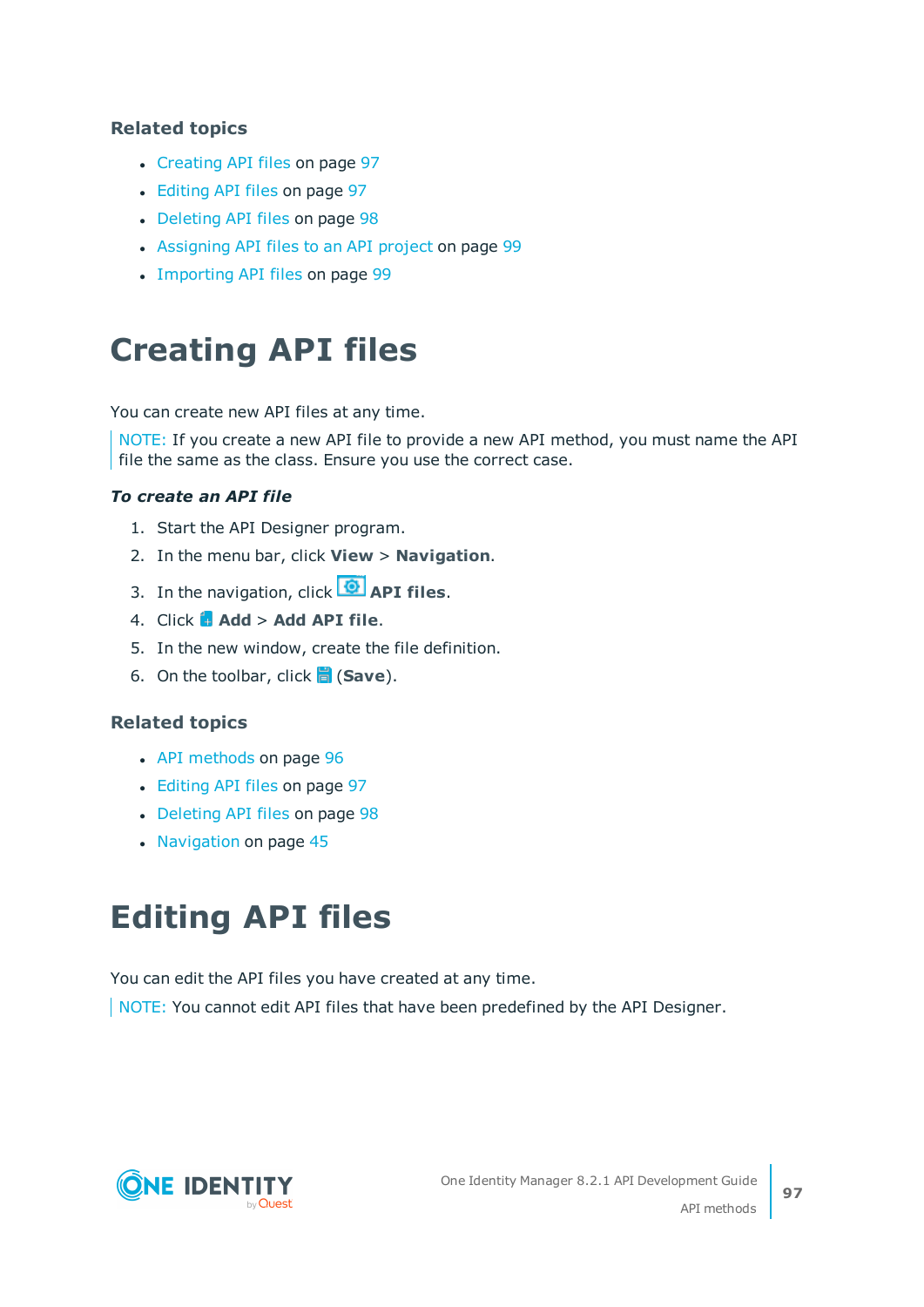### *To edit an API file*

- 1. Start the API Designer program.
- 2. In the menu bar, click **View** > **Navigation**.
- 3. In the navigation, click **API files**.
- 4. In the tree structure, click the API file that you want to edit.
- 5. In the new window, create the file definition.
- 6. On the toolbar, click (**Save**).

### **Related topics**

- API [methods](#page-95-0) on page 96
- [Creating](#page-96-0) API files on page 97
- [Deleting](#page-97-0) API files on page 98
- [Navigation](#page-44-0) on page 45

# <span id="page-97-0"></span>**Deleting API files**

You can delete the API files you have created at any time.

NOTE: You cannot delete API files that have been predefined by API Designer.

### *To delete an API file*

- 1. Start the API Designer program.
- 2. In the menu bar, click **View** > **Navigation**.
- 3. In the navigation, click (**API files**).
- 4. In the tree structure, click the API file that you want to delete.
- 5. Click (**Delete**).
- 6. Confirm the prompt with **Yes** in the dialog.
- 7. Click (**Reload data**) in the tree structure.

- API [methods](#page-95-0) on page 96
- [Creating](#page-96-0) API files on page 97
- [Editing](#page-96-1) API files on page 97
- $\cdot$  [Navigation](#page-44-0) on page 45

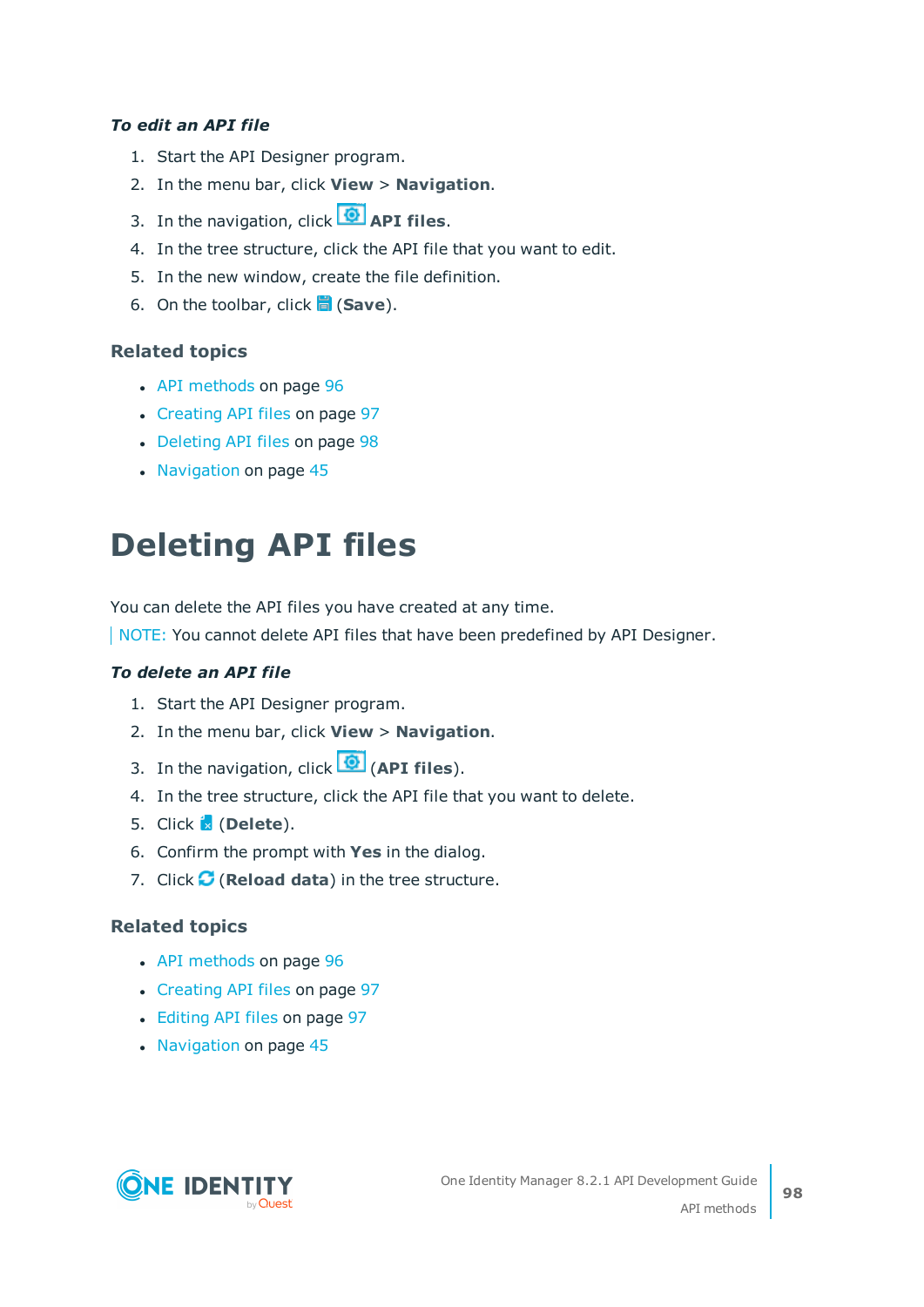# <span id="page-98-0"></span>**Assigning API files to an API project**

In order for the API files you have created to be used practically, they must be assigned to an API [project.](#page-90-1)

### *To assign API files to an API project*

- 1. Start the API Designer program.
- 2. In the menu bar, click **View** > **Navigation**.
- 3. Click **API projects** in the navigation.
- 4. In the tree structure, double-click the API project to be edited.
- 5. In the [definition](#page-53-0) tree view, right-click the topmost node.
- 6. In the context menu, click **API file reference**. The new **API file reference** node is added.
- 7. In the definition tree view, click **API file reference**.
- 8. Click **View** > **Node editor** on the menu bar.
- 9. In the node [editor](#page-58-0) view, enter a unique ID for the node into the **Control ID** field.
- 10. Select the required file in the **Name** list.

TIP: To skip directly to the file definition, click (**Show definition object**).

11. On the toolbar, click **in** (Save).

#### **Related topics**

- [Creating](#page-96-0) API files on page 97
- [Editing](#page-96-1) API files on page 97
- [Importing](#page-98-1) API files on page 99
- [Deleting](#page-97-0) API files on page 98
- [Creating](#page-90-0) API projects on page 91
- Editing API [projects](#page-91-0) on page 92
- [Deleting](#page-92-0) API projects on page 93
- <span id="page-98-1"></span>• API [projects](#page-90-1) on page 91

## **Importing API files**

You can import API files into the API Designer. The API Designer automatically detects that the files are API files and imports them as such.

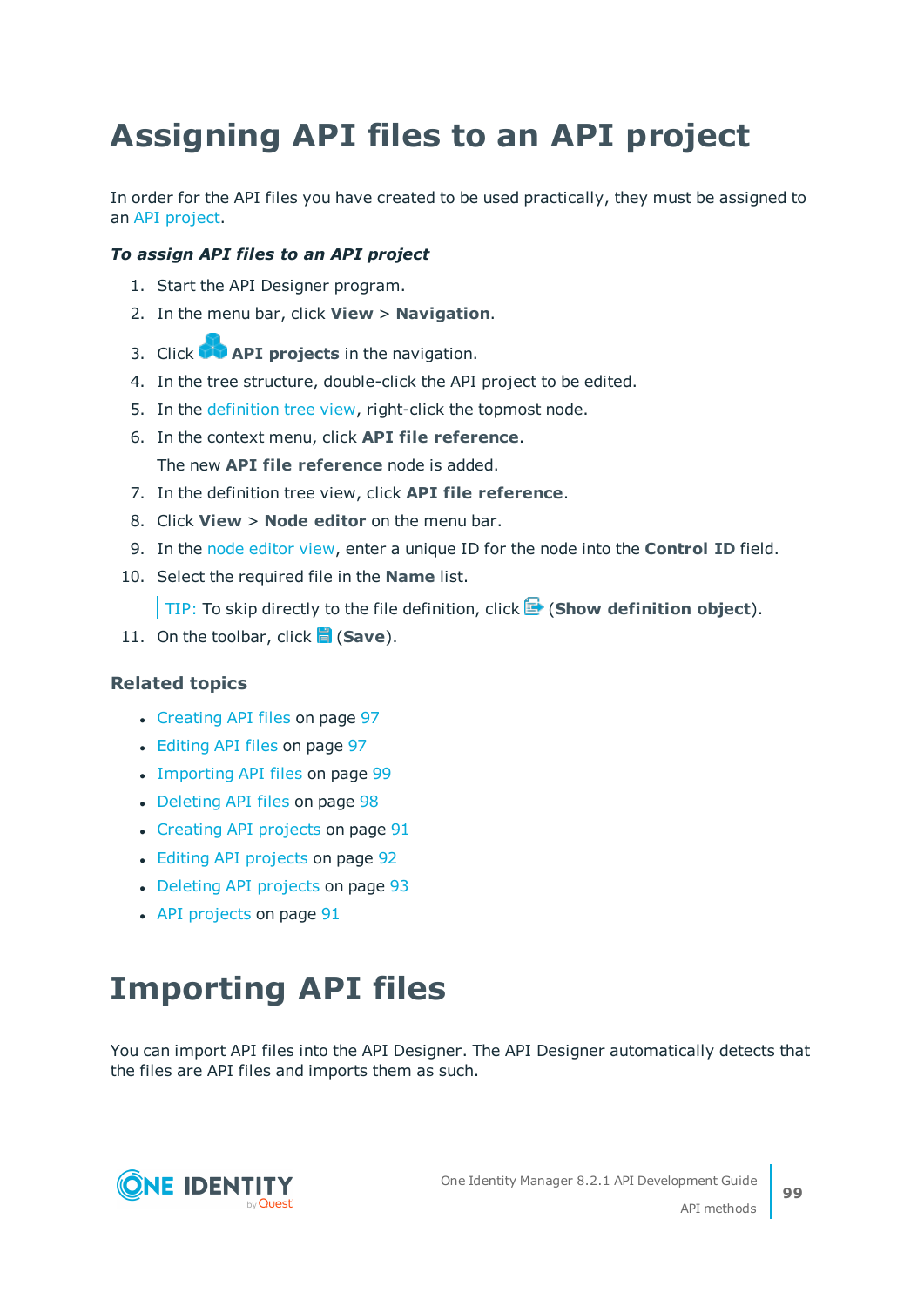### *To import an API file*

- 1. Start the API Designer program.
- 2. In the menu bar, click **Edit** > **Import object**.
- 3. In the file browser, select the API file and click **Open**. The API file is imported.

- API [methods](#page-95-0) on page 96
- $\cdot$  [Menu](#page-39-0) bar on page 40

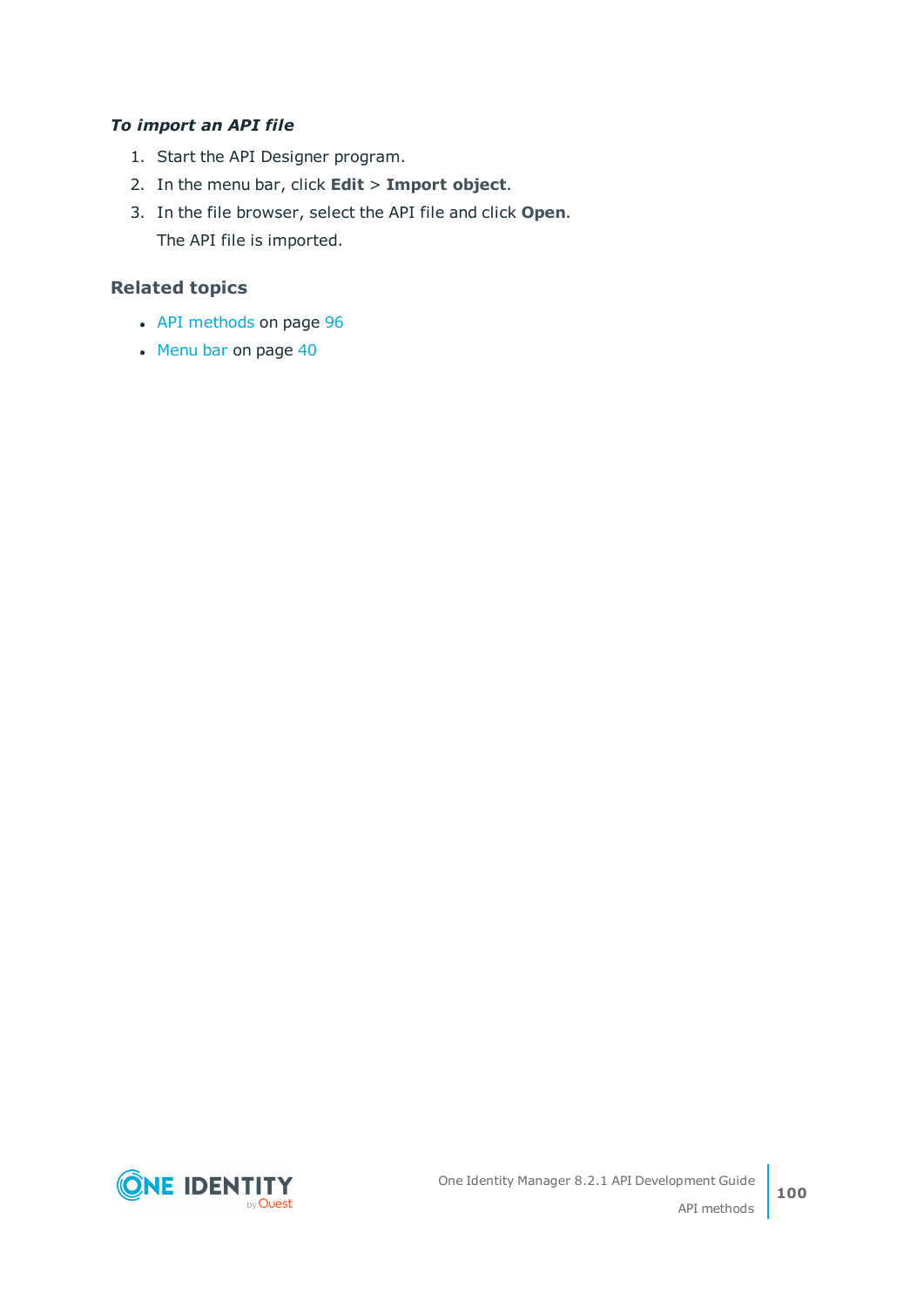# <span id="page-100-2"></span>**ImxClient command line program**

The ImxClient command line tool can be used to run all API Designer API functions from a command line without a graphical interface.

### **Related topics**

- Starting the ImxClient [command](#page-100-0) line program on page 101
- ImxClient [command](#page-100-1) overview on page 101

## <span id="page-100-0"></span>**Starting the ImxClient command line program**

You can start the ImxClient command line tool at any time using any command line interface.

#### *To start the lmxClient command line program*

- 1. Open a command line interface (for example, Windows Powershell).
- 2. In the command line program, go to the installation path for the API Designer.
- 3. Run the ImxClient.exe application.

### **Related topics**

<span id="page-100-1"></span>• ImxClient [command](#page-100-2) line program on page 101

## **ImxClient command overview**

The following chapters contain a list of all ImxClient commands that you can run.

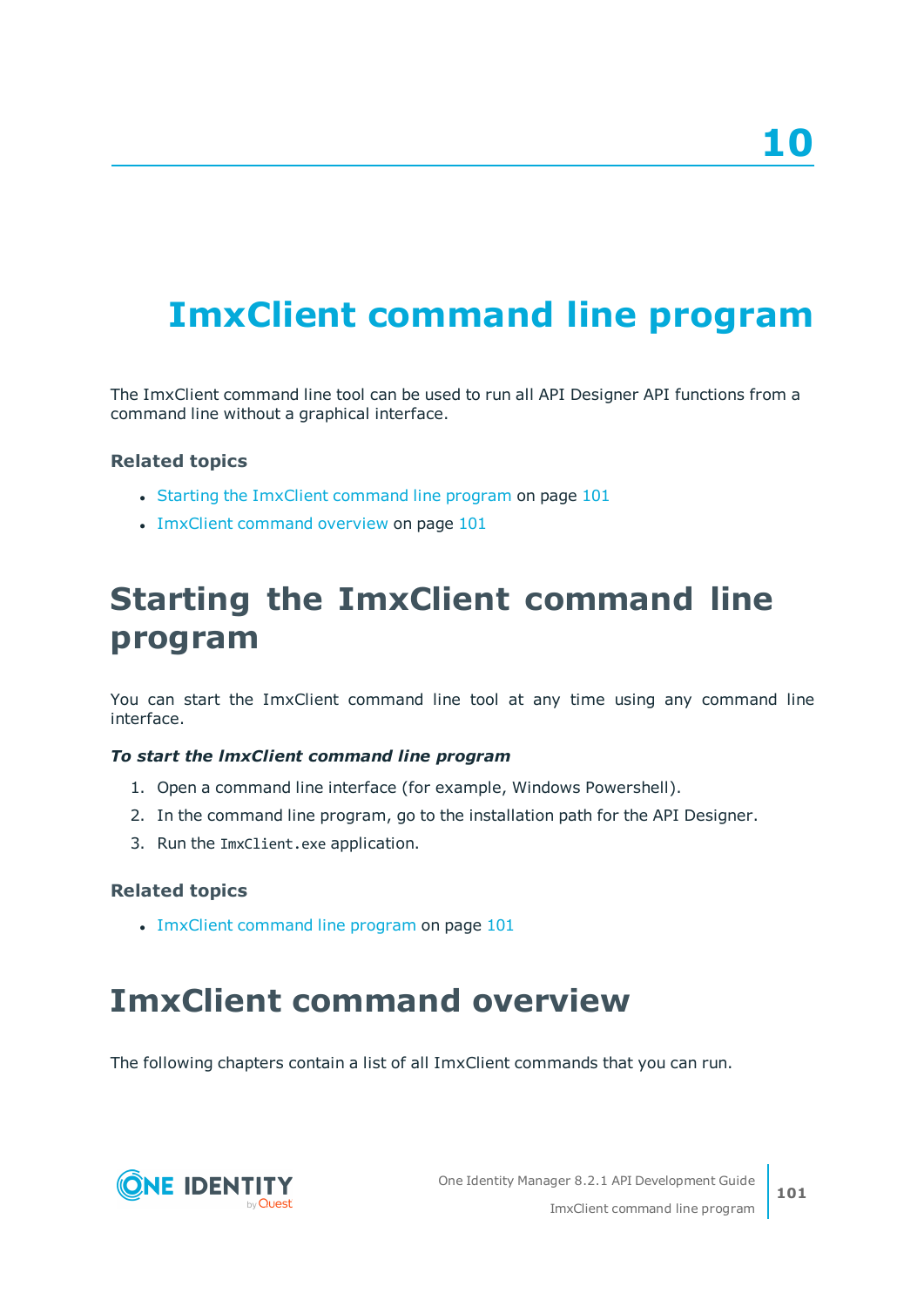- $\cdot$  help on [page](#page-101-0) 102
- [compile-app](#page-101-1) on page 102
- [compile-api](#page-103-0) on page 104
- $\cdot$  repl on [page](#page-104-0) 105
- [branch](#page-104-1) on page 105
- [connect](#page-105-0) on page 106
- [install-apiserver](#page-106-0) on page 107
- $\cdot$  [run-apiserver](#page-107-0) on page  $108$
- $\cdot$  [fetch-files](#page-108-0) on page  $109$
- $\cdot$  [push-files](#page-109-0) on page 110
- $\cdot$  [get-apistate](#page-110-0) on page 111
- $\cdot$  [get-filestate](#page-111-0) on page 112
- $\cdot$  [setup-web](#page-112-0) on page 113
- $\cdot$  [setup-workspace](#page-113-0) on page 114
- $\bullet$  [workspace-info](#page-113-1) on page 114
- $\cdot$  [check-translations](#page-114-0) on page 115
- $\cdot$  [version](#page-114-1) on page 115

## <span id="page-101-0"></span>**help**

Displays a list of available commands.

### **Parameters**

To view help for a specific command, add the command as a parameter. Example: help fetch-files

### **Related topics**

- ImxClient [command](#page-100-2) line program on page 101
- ImxClient [command](#page-100-1) overview on page 101

## <span id="page-101-1"></span>**compile-app**

Runs HTML5 package compilation. This command performs the following steps:

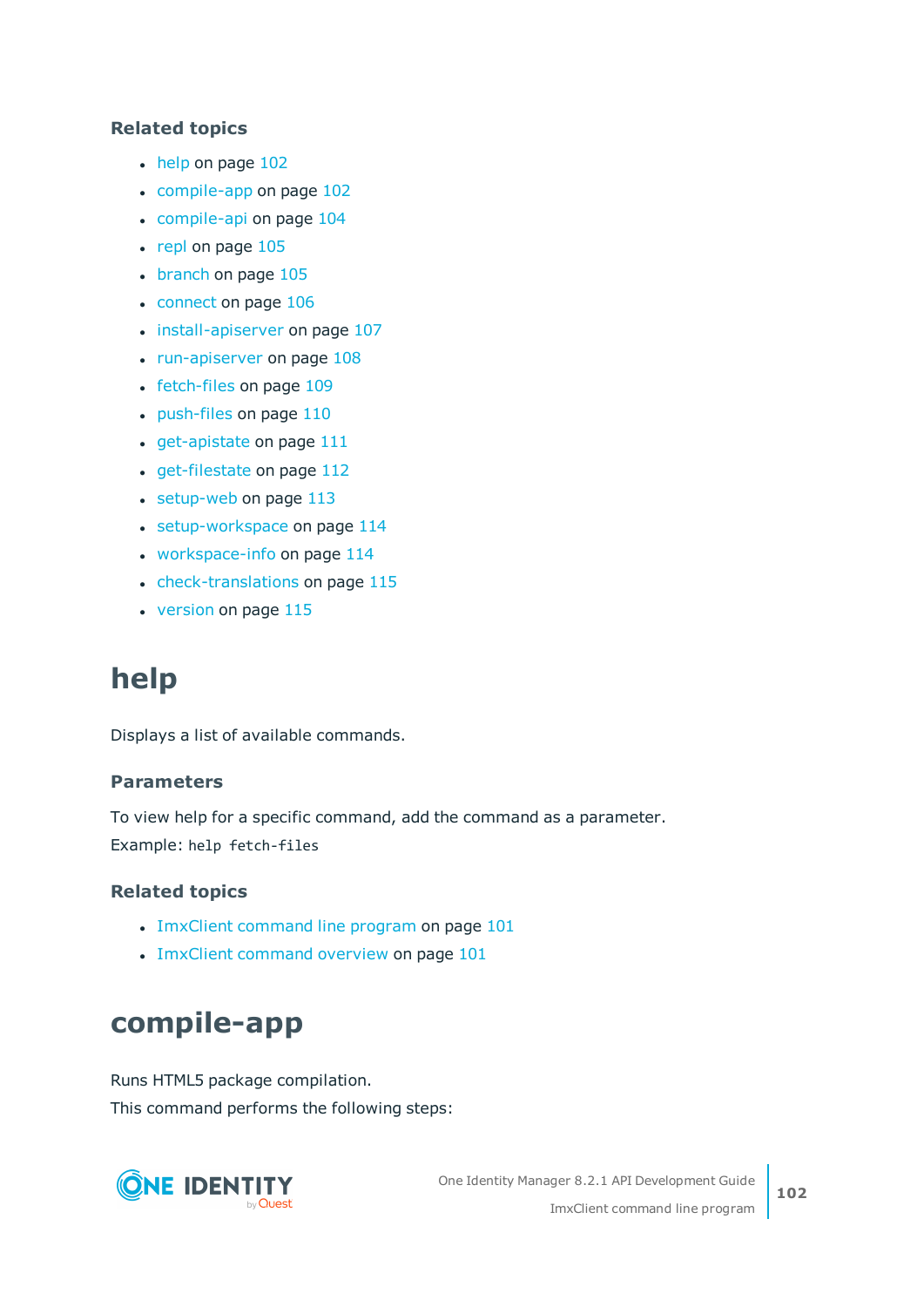- 1. Runs the **npm install** command in the application folder.
- 2. Runs the **npm run build** command in the package folder.
- 3. Creates the output in subdirectory dist .The output is stored as a zip file in the database.

### **Parameters**

Login parameters:

- / conn <database connection>: Specifies the database to connect to.
- /dialog <dialog authentication>: Specifies the dialog authentication.

Optional parameter:

- / conndialog <option>: Specifies whether a login window is displayed for the database connection. The following options are possible:
	- off: The login window is not shown. If the database is not connected, an attempt is made to establish a connection.
	- show: The login window is shown (even is a database is already connected) and the new connection replaces the old one.
	- fallback (default): The current database connection is used. If the database is not connected, an attempt is made to establish a connection.
- / factory <target system>: Specifies the target system for the connection. Enter this parameter if you want to establish a connection to the application server.
- /workspace <path to working directory>: Specifies the working directory. This folder contains the application to be compiled. This folder normally contains the package.json file of the application. If you do not enter anything here, the current directory is used.
- /app <application project name>: Specifies which application project to compile. If you do not specify anything here, all application projects are compiled.
- /branch <compilation branch ID>: Saves the compiled result under a specified compilation branch. You must also specify the parameter -D.
- -D: Runs debug [compilation](#page-80-2).
- . N: Prevents saving to the database.
- /copyto <file path>: Saves the result of the compilation as ZIP files in a folder.
- <sup>l</sup> /exclude <module name>: Omits packages of a module at compile time (for example, **AOB**).

- ImxClient [command](#page-100-2) line program on page 101
- ImxClient [command](#page-100-1) overview on page 101

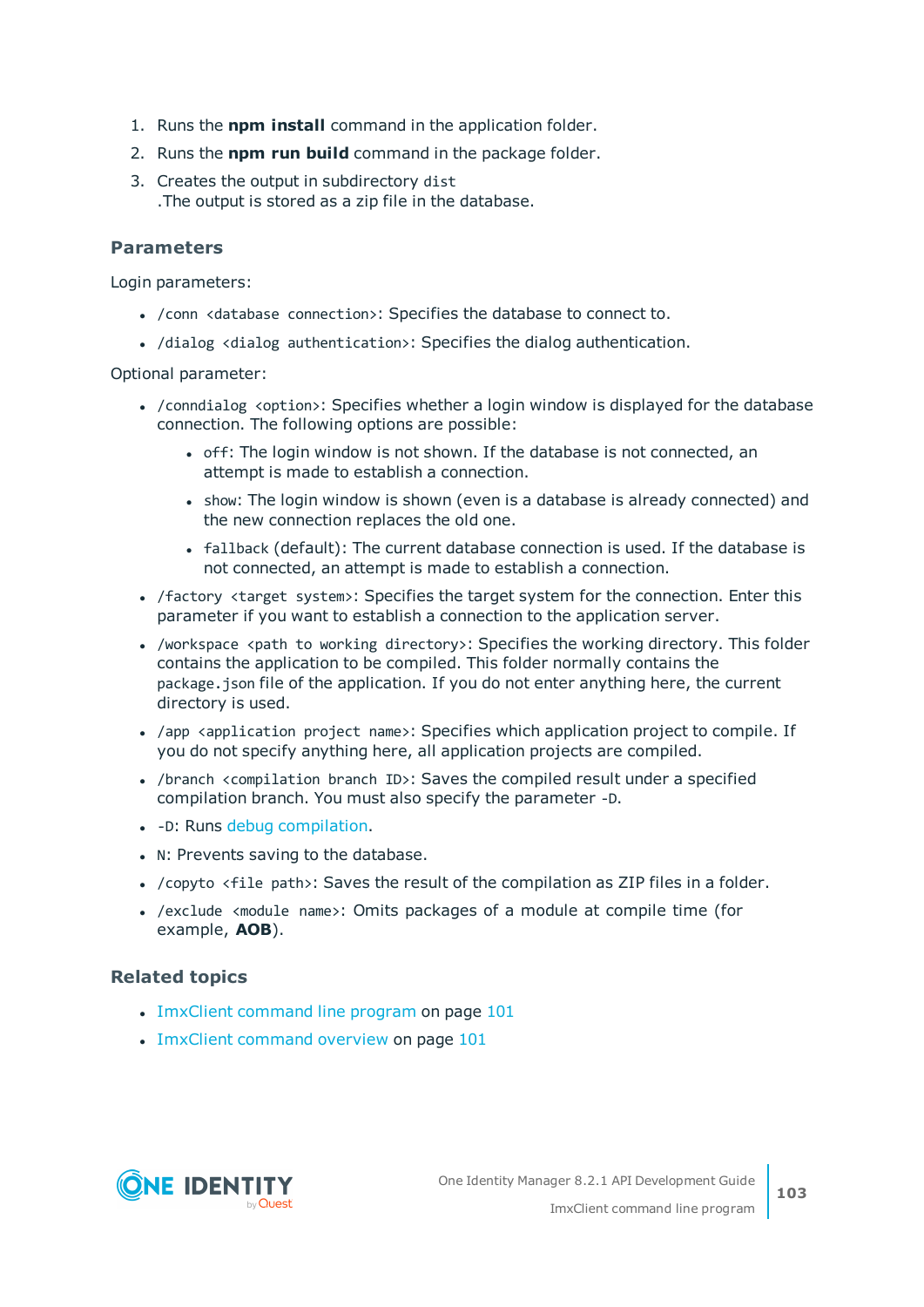## <span id="page-103-0"></span>**compile-api**

Compiles the API and saves the result to the database.

### **Parameters**

Login parameters:

- / conn <database connection>: Specifies the database to connect to.
- /dialog <dialog authentication>: Specifies the dialog authentication.

- / conndialog <option>: Specifies whether a login window is displayed for the database connection. The following options are possible:
	- off: The login window is not shown. If the database is not connected, an attempt is made to establish a connection.
	- show: The login window is shown (even is a database is already connected) and the new connection replaces the old one.
	- fallback (default): The current database connection is used. If the database is not connected, an attempt is made to establish a connection.
- /factory <target system>: Specifies the target system for the connection. Enter this parameter if you want to establish a connection to the application server. Example: QBM.AppServer.Client.
- / solution <solution project file path>: Specifies the path to the solution project file to use. If you leave this parameter empty, a database project is used.
- . /mode <compile mode>: Specifies the compilation mode:
	- normal: Runs a complete compilation (default mode).
	- nostore: Assemblies are not saved in the database.
	- nocompile: Creates only  $C#$  code. The compilation is not run.
	- nocodegen: Runs only the compilation. No  $C#$  code is generated.
- $\bullet$  -E: Enables extended checks.
- . -D: Compiles with debug information.
- /csharpout <folder path>: Specifies the path to the folder in which you want to save the C# files.
- / Copyapi <folder path>: Specifies where to copy the imx-api.tgz to.
- /copyapidll <API DLL path>: Specifies which API DLL file to use. The /solution and /branch parameters are ignored if you use this parameter.
- /branch <compilation branch ID>: Saves the compiled result under a specified compilation branch. You must also specify the parameter -D.

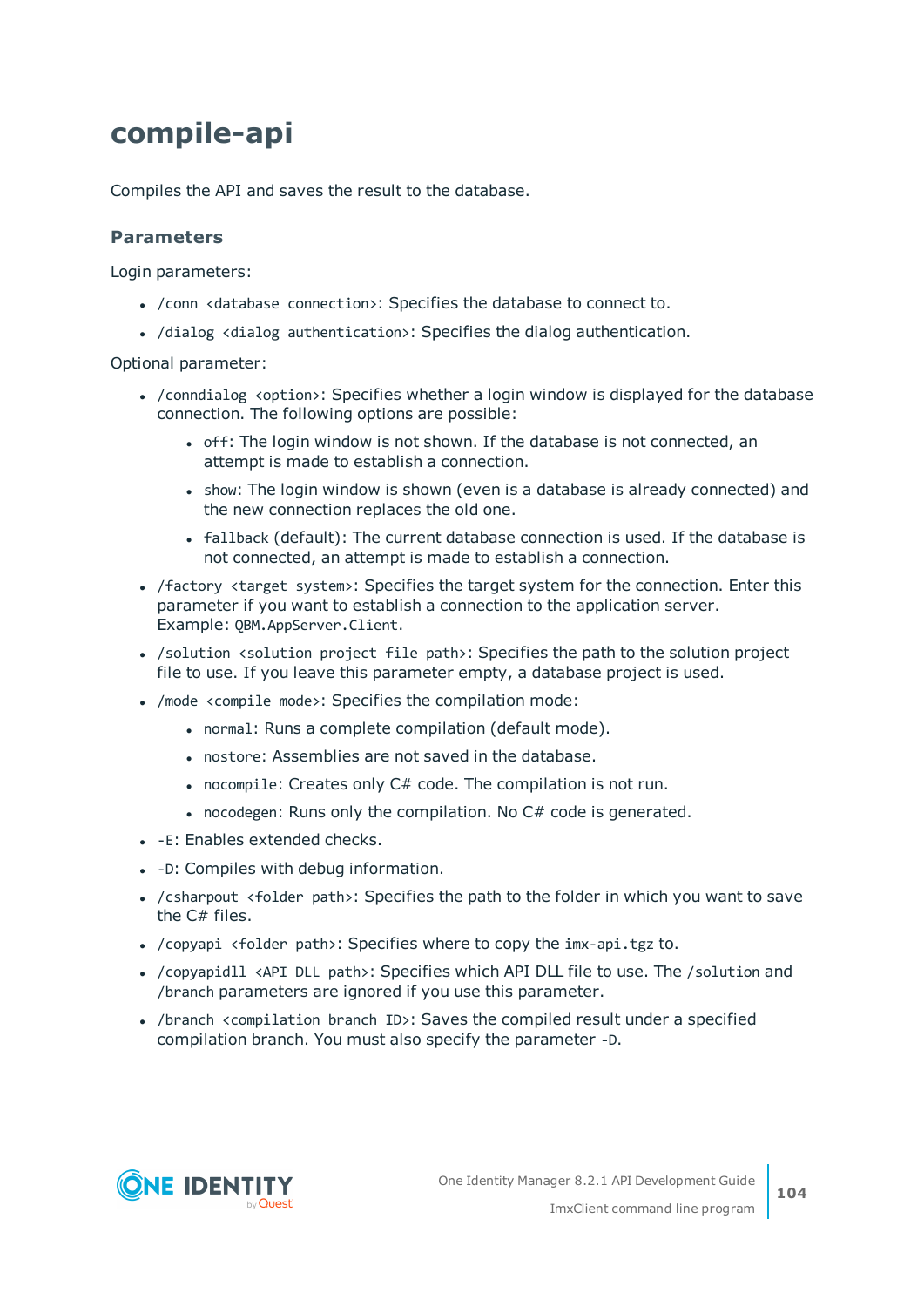- /nowarn < $error1$ ,  $error2$ , ...>: Specifies which errors are ignored during compilation. Enter the codes for the warnings, separated by commas.
- $\bullet$  /warnaserror <error1,error2,...>: Specifies which warnings are displayed as errors during compilation. Enter the codes for the warnings, separated by commas.

- ImxClient [command](#page-100-2) line program on page 101
- ImxClient [command](#page-100-1) overview on page 101

### <span id="page-104-0"></span>**repl**

Starts the ImxClient command line tool in REPL mode.

In this mode, the following actions are performed in an infinite loop:

- Read commands from stdin.
- Forward commands to the relevant plugin.
- <sup>l</sup> Output the results of processing to **stdout.**

### **Related topics**

- ImxClient [command](#page-100-2) line program on page 101
- ImxClient [command](#page-100-1) overview on page 101

## <span id="page-104-1"></span>**branch**

Manages [compilation](#page-84-0) branches in the database.

### **Parameters**

If the command is called without specifying any parameters, this command outputs the total number of compilation branches and their IDs from the database.

Login parameters:

- / conn <database connection>: Specifies the database to connect to.
- /dialog <dialog authentication>: Specifies the dialog authentication.

Optional parameter:

• / conndialog <option>: Specifies whether a login window is displayed for the database connection. The following options are possible:

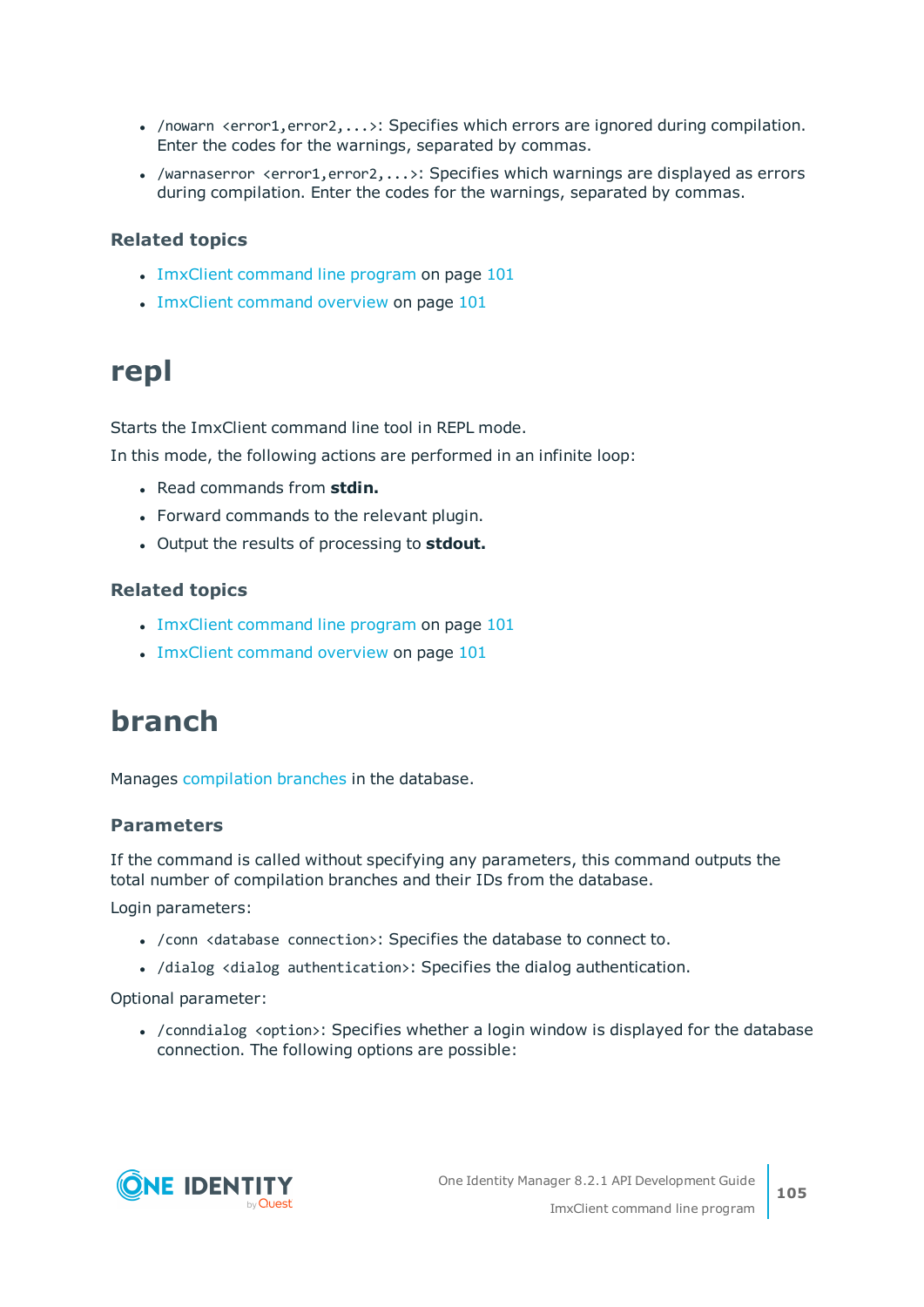- off: The login window is not shown. If the database is not connected, an attempt is made to establish a connection.
- show: The login window is shown (even is a database is already connected) and the new connection replaces the old one.
- fallback (default): The current database connection is used. If the database is not connected, an attempt is made to establish a connection.
- <sup>l</sup> /id <compilation branch ID>: Queries the field name and corresponding values of a compilation branch.
- $\bullet$  -c /id <new compilation branch ID>: Creates a new compilation branch.

To also specify a description of the compilation branch, use /description <description>.

<sup>l</sup> -d /id <compilation branch ID>: Deletes a compilation branch.

### **Related topics**

- ImxClient [command](#page-100-2) line program on page 101
- ImxClient [command](#page-100-1) overview on page 101

### <span id="page-105-0"></span>**connect**

Establishes a database connection.

If a connection to a database has already been established, this is closed and a new connection is then established.

### **Parameters**

Login parameters:

- / conn <database connection>: Specifies the database to connect to.
- /dialog <dialog authentication>: Specifies the dialog authentication.

- / conndialog <option>: Specifies whether a login window is displayed for the database connection. The following options are possible:
	- off: The login window is not shown. If the database is not connected, an attempt is made to establish a connection.
	- show: The login window is shown (even is a database is already connected) and the new connection replaces the old one.
	- fallback (default): The current database connection is used. If the database is not connected, an attempt is made to establish a connection.
- /factory <target system>: Specifies the target system for the connection. Enter this

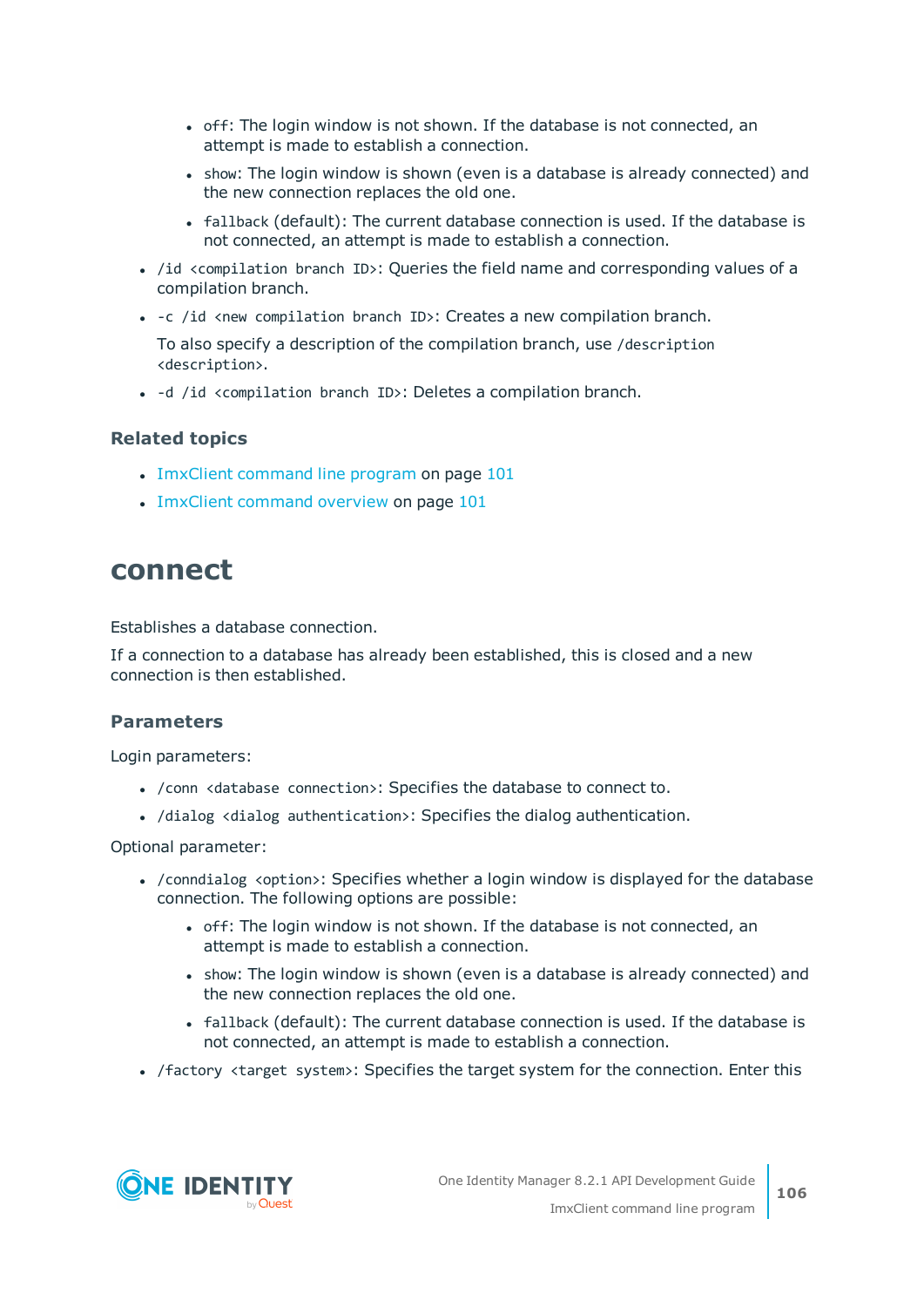parameter if you want to establish a connection to the application server. Example: QBM.AppServer.Client.

### **Related topics**

- ImxClient [command](#page-100-2) line program on page 101
- ImxClient [command](#page-100-1) overview on page 101

### <span id="page-106-0"></span>**install-apiserver**

Installs an API Server on the local Internet Information Services (IIS).

### **Parameters**

Login parameters:

- <sup>l</sup> /conn <database connection>: Specifies the database to connect to.
- <sup>l</sup> /dialog <dialog authentication>: Specifies the dialog authentication.

Required parameters:

- /app <application name>: Specifies which name is used for the application (for example, in the brower's titlebar).
- <sup>l</sup> /sessioncert <certificate thumbprint>: Specifies which (installed) certificate is used for creating and verifying session tokens.

TIP: For example, to obtain a certificate thumbprint, you can use the **Manage computer certificates** Windows function and find the thumbprint through the certificate's detailed information.

- / conndialog <option>: Specifies whether a login window is displayed for the database connection. The following options are possible:
	- off: The login window is not shown. If the database is not connected, an attempt is made to establish a connection.
	- show: The login window is shown (even is a database is already connected) and the new connection replaces the old one.
	- fallback (default): The current database connection is used. If the database is not connected, an attempt is made to establish a connection.
- <sup>l</sup> -u: Allows insecure HTTP connections to the API Server website. By default, the API Server website can only be opened over an encrypted connection.
- / site < site name>: Specifies the website on the IIS under which the web application will be installed. If you do not enter anything, the website is found automatically (normally **Default website**).

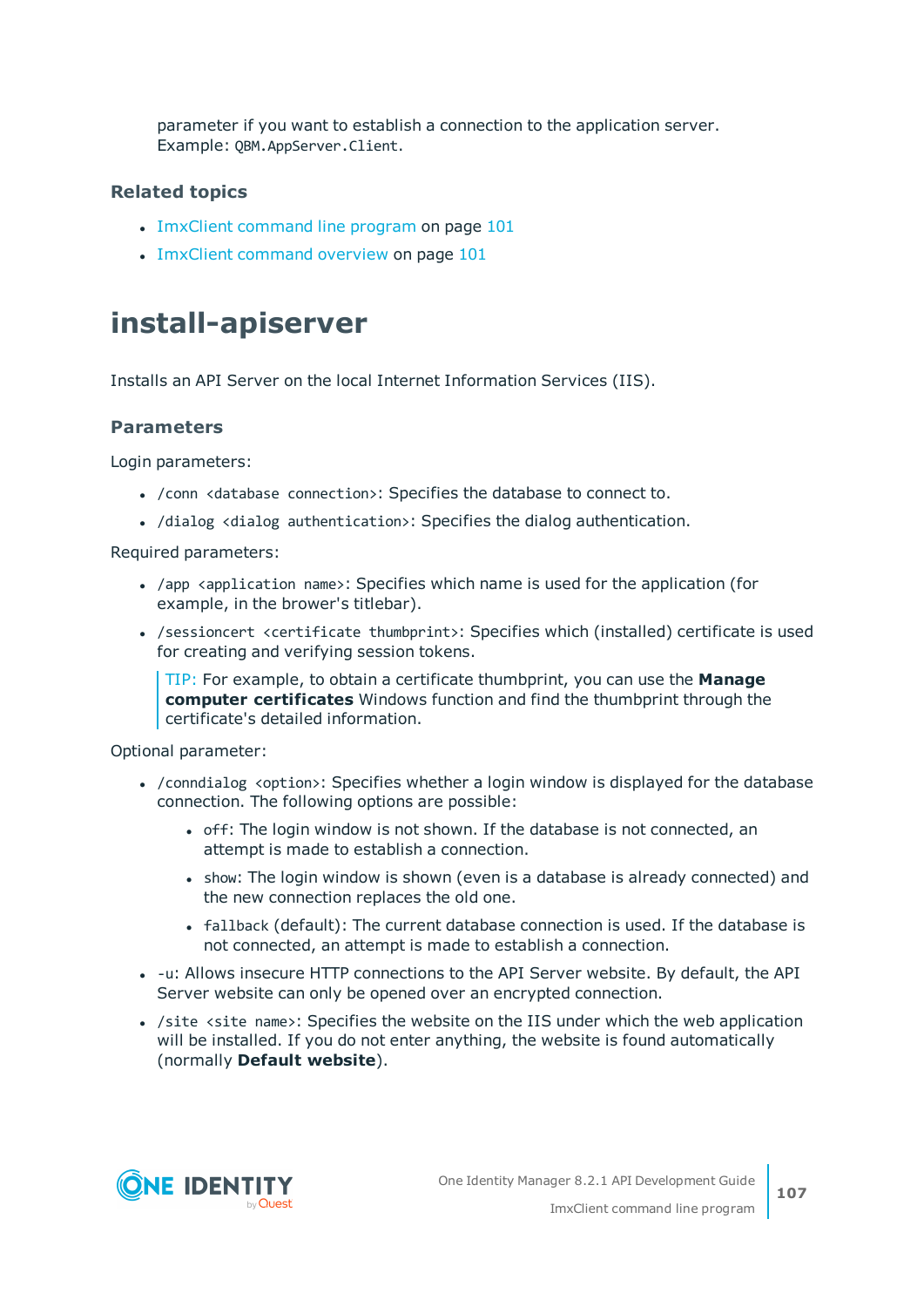• / searchservice <URL>: Specifies the application server's URL that the search service you want to use is hosted on.

NOTE: If you would like to use the full text search, then you must specify an application server. You can enter the application server in the configuration file at a later date.

### **Related topics**

- ImxClient [command](#page-100-2) line program on page 101
- ImxClient [command](#page-100-1) overview on page 101

### <span id="page-107-0"></span>**run-apiserver**

Starts or stops a self-hosted API Server.

This command requires a database connection.

### **Parameters**

Login parameters:

- / conn <database connection>: Specifies the database to connect to.
- /dialog <dialog authentication>: Specifies the dialog authentication.

- / conndialog <option>: Specifies whether a login window is displayed for the database connection. The following options are possible:
	- off: The login window is not shown. If the database is not connected, an attempt is made to establish a connection.
	- show: The login window is shown (even is a database is already connected) and the new connection replaces the old one.
	- fallback (default): The current database connection is used. If the database is not connected, an attempt is made to establish a connection.
- /factory <target system>: Specifies the target system for the connection. Enter this parameter if you want to establish a connection to the application server. Example: QBM.AppServer.Client.
- -S: Stops the API Server.
- <sup>l</sup> /baseaddress <URL with port>: Specifies the web application's root URL and port.
- /baseurl <root URL>: Specifies the web application's URL.
- <sup>l</sup> /branch <compilation branch ID>: Specifies the compilation branch with the API you want to start the API Server for.

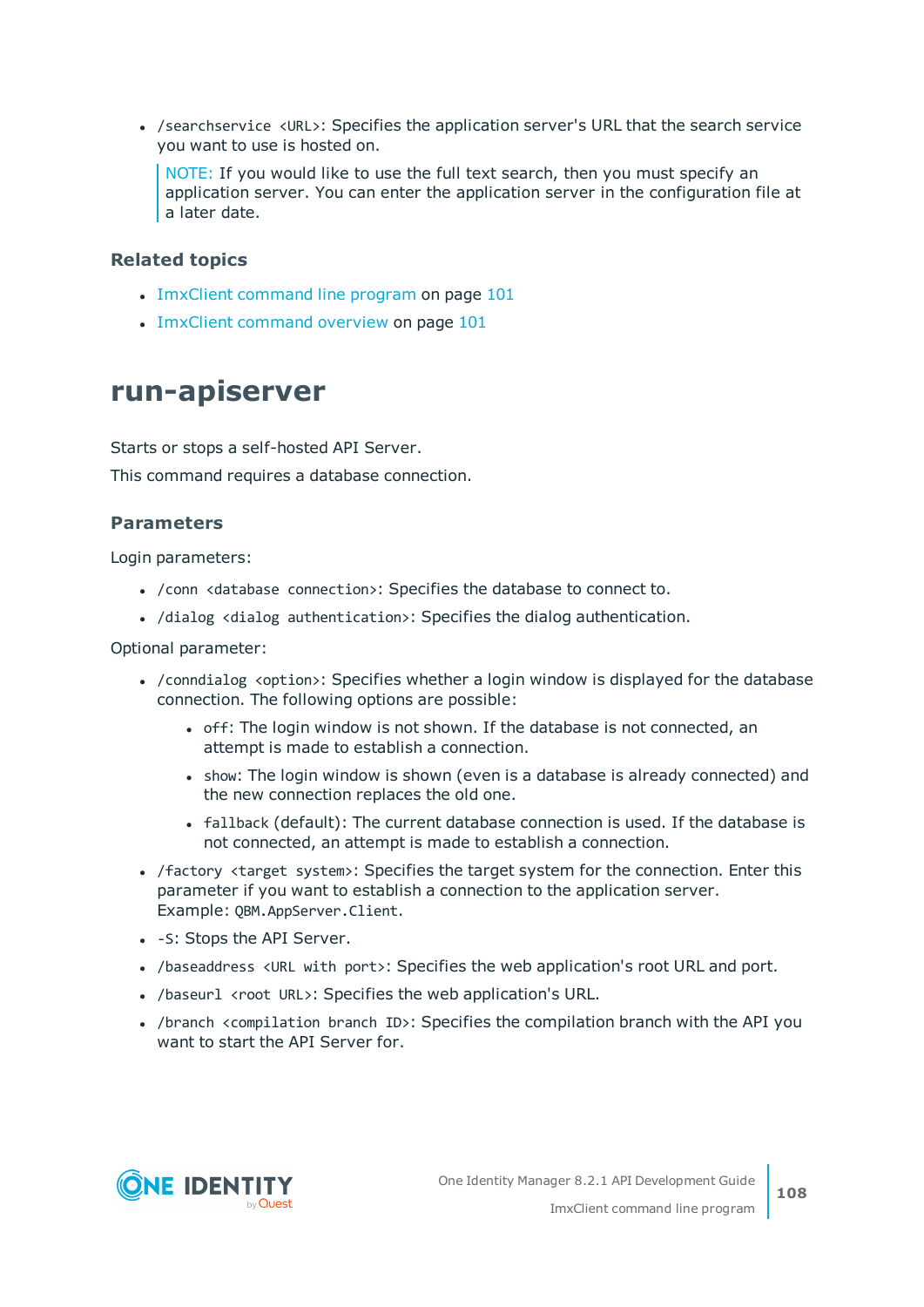- /asmdir <filepath>: Loads the ZIP files containing the API DLLs and HTML files from the specified directory.
- <sup>l</sup> /apidll <filename>: Loads the API from the specified file instead of the database.
- -D: Loads debug assemblies.
- -C: Compiles the API with source data from the database.
- . -T: Queries the status of the current API Server.
- $\bullet$  -B: Locks the console.
- /compile <solution file path>: Compiles the API with source data from the given (local) solution project.
- /excludedMiddlewares <middleware name1, middleware name2,  $\ldots$ ): Specifies which middleware services are not be made available. Enter multiple values separated by a comma.

#### **Related topics**

- ImxClient [command](#page-100-0) line program on page 101
- ImxClient [command](#page-100-1) overview on page 101

# <span id="page-108-0"></span>**fetch-files**

Loads all files of the HTML Development machine role from the database and saves them in a local file.

#### **Parameters**

Login parameters:

- / conn <database connection>: Specifies the database to connect to.
- <sup>l</sup> /dialog <dialog authentication>: Specifies the dialog authentication.

- / conndialog <option>: Specifies whether a login window is displayed for the database connection. The following options are possible:
	- off: The login window is not shown. If the database is not connected, an attempt is made to establish a connection.
	- show: The login window is shown (even is a database is already connected) and the new connection replaces the old one.
	- <sup>l</sup> fallback (default): The current database connection is used. If the database is not connected, an attempt is made to establish a connection.
- /factory <target system>: Specifies the target system for the connection. Enter this parameter if you want to establish a connection to the application server.

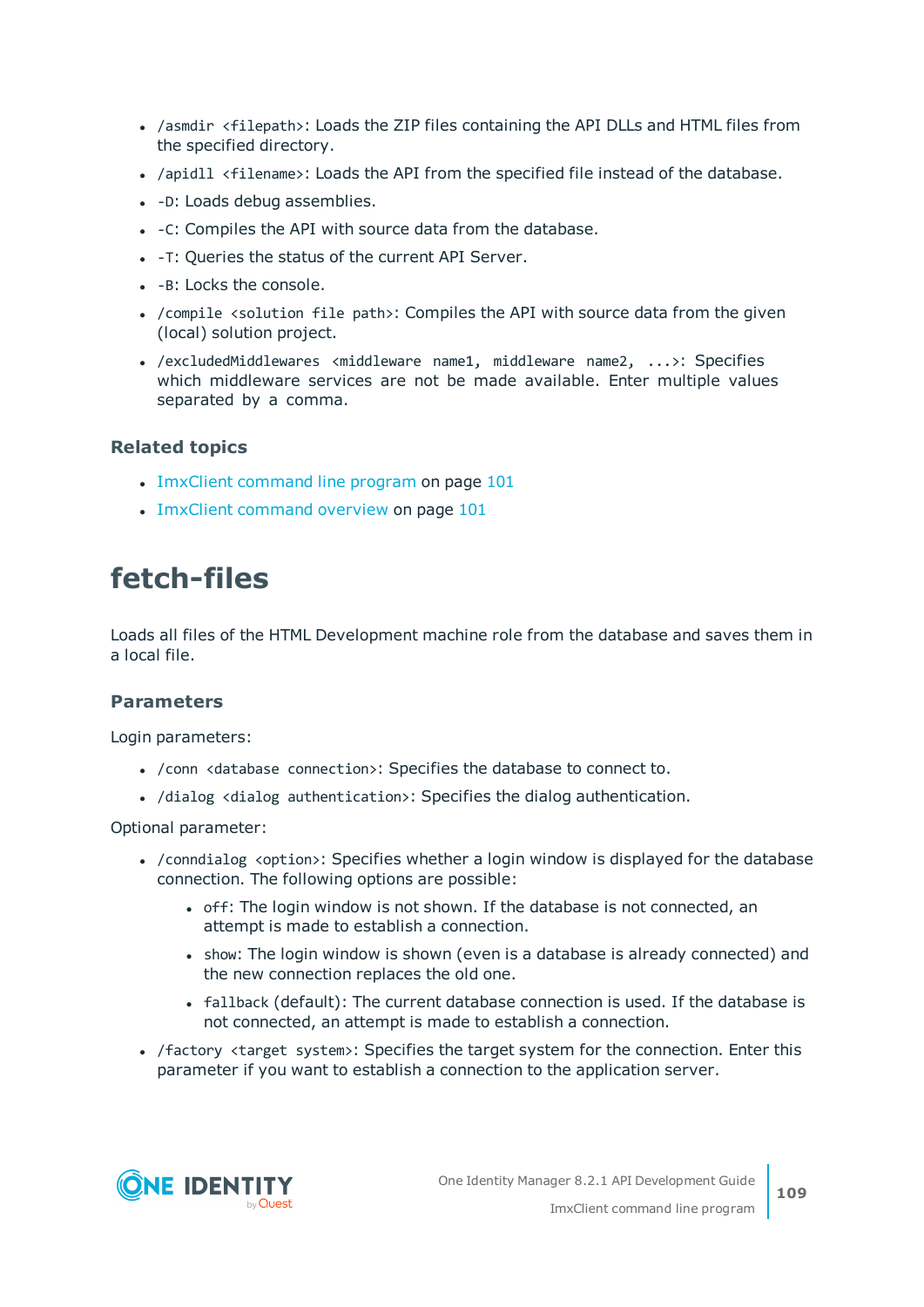Example: QBM.AppServer.Client.

- /workspace <working directory path>: Specifies the working directory where the files should be placed. If you do not enter anything here, the current directory is used.
- <sup>l</sup> /targets <target1;target2;...>: Specifies which machine roles you want to use. If you leave this empty, the **HTML Development** machine role is used.

### **Related topics**

- ImxClient [command](#page-100-0) line program on page 101
- ImxClient [command](#page-100-1) overview on page 101

# <span id="page-109-0"></span>**push-files**

Saves files that you have changed locally back to the database.

### **Parameters**

Login parameters:

- / conn <database connection>: Specifies the database to connect to.
- /dialog <dialog authentication>: Specifies the dialog authentication.

- / conndialog <option>: Specifies whether a login window is displayed for the database connection. The following options are possible:
	- off: The login window is not shown. If the database is not connected, an attempt is made to establish a connection.
	- show: The login window is shown (even is a database is already connected) and the new connection replaces the old one.
	- fallback (default): The current database connection is used. If the database is not connected, an attempt is made to establish a connection.
- /factory <target system>: Specifies the target system for the connection. Enter this parameter if you want to establish a connection to the application server. Example: QBM.AppServer.Client.
- /targets <target1;target2;...>: Specifies which machine roles you want to use. If you leave this empty, the **HTML Development** machine role is used.
- /workspace <folder path>: Specifies the working directory where the files are located that have been modified and are now to be stored in the database.
- $\bullet$  /tag <uid>: Specifies the UID of a change tag.
- <sup>l</sup> /add <file1;file2;...>: Specifies which new database files are added. Use relative paths.

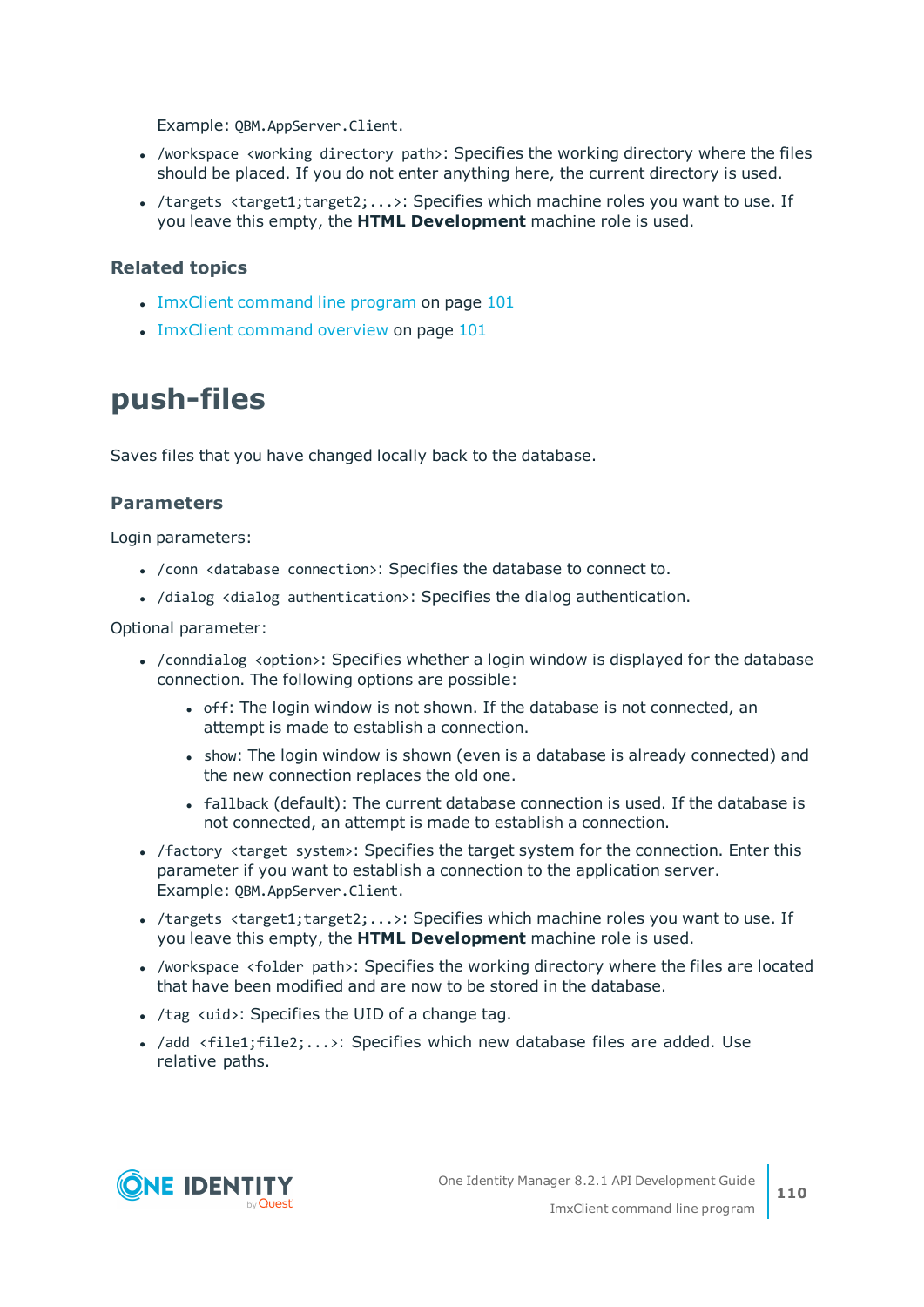- <sup>l</sup> /del <file1;file2;...>: Specifies which database files are deleted. Use relative paths.
- -C: Prevents the saving of changed files and saves only new files, and deletes files from the database.

#### **Related topics**

- ImxClient [command](#page-100-0) line program on page 101
- ImxClient [command](#page-100-1) overview on page 101

# <span id="page-110-0"></span>**get-apistate**

Queries the compilation status of the API in the database.

### **Parameters**

Login parameters:

- / conn <database connection>: Specifies the database to connect to.
- <sup>l</sup> /dialog <dialog authentication>: Specifies the dialog authentication.

- / conndialog <option>: Specifies whether a login window is displayed for the database connection. The following options are possible:
	- off: The login window is not shown. If the database is not connected, an attempt is made to establish a connection.
	- show: The login window is shown (even is a database is already connected) and the new connection replaces the old one.
	- fallback (default): The current database connection is used. If the database is not connected, an attempt is made to establish a connection.
- /factory <target system>: Specifies the target system for the connection. Enter this parameter if you want to establish a connection to the application server. Example: QBM.AppServer.Client.
- /branch <compilation branch ID>: Queries the compilation status of the API saved under this compilation branch.
- /htmlapp <name of the HTML package>: Returns data for the specified HTML package.
- . -D: Returns data for debug assemblies.
- -R: Returns data for release assemblies.

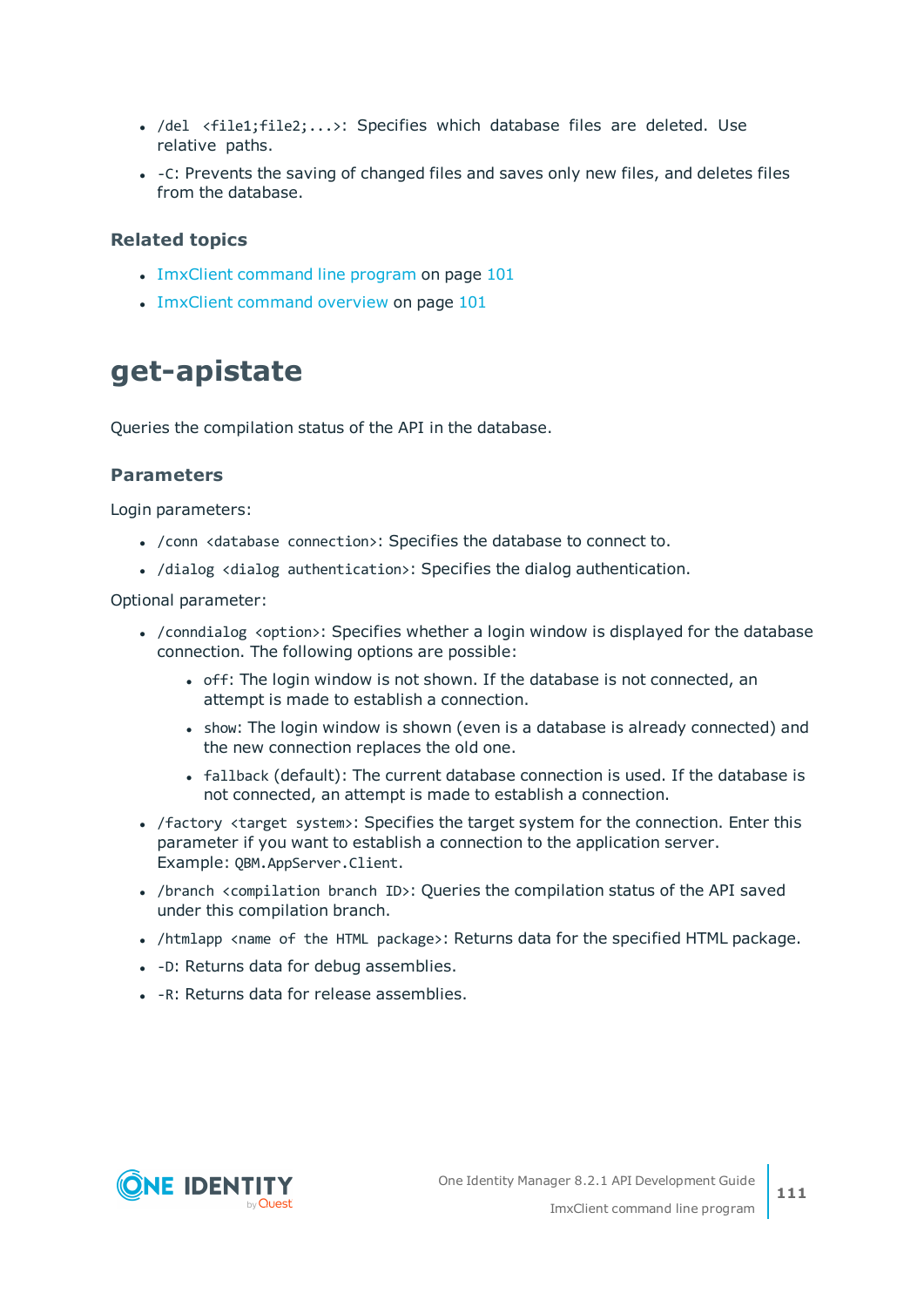### **Related topics**

- ImxClient [command](#page-100-0) line program on page 101
- ImxClient [command](#page-100-1) overview on page 101

# <span id="page-111-0"></span>**get-filestate**

Compares the local file structure with the file structure in the database.

Using the **QBM | ImxClient | get-filestate | NewFilesExcludePatterns** configuration parameter, you can define which files are excluded from the synchronization. This prevents excessive load during synchronization. The node modules and imx-modules folders are excluded from the synchronization by default.

You can adjust the configuration parameters in the Designer. Use the following formats when defining the rules:

[https://docs.microsoft.com/en](https://docs.microsoft.com/en-us/dotnet/api/microsoft.extensions.filesystemglobbing.matcher)[us/dotnet/api/microsoft.extensions.filesystemglobbing.matcher](https://docs.microsoft.com/en-us/dotnet/api/microsoft.extensions.filesystemglobbing.matcher)

Use the **|** character to delimit multiple entries.

NOTE: This configuration parameter is generally only used to exclude new files from the synchronization. Files that already exist in the database are not taken into account.

### **Parameters**

Login parameters:

- / conn <database connection>: Specifies the database to connect to.
- <sup>l</sup> /dialog <dialog authentication>: Specifies the dialog authentication.

- / conndialog <option>: Specifies whether a login window is displayed for the database connection. The following options are possible:
	- off: The login window is not shown. If the database is not connected, an attempt is made to establish a connection.
	- show: The login window is shown (even is a database is already connected) and the new connection replaces the old one.
	- fallback (default): The current database connection is used. If the database is not connected, an attempt is made to establish a connection.
- / factory <target system>: Specifies the target system for the connection. Enter this parameter if you want to establish a connection to the application server. Example: QBM.AppServer.Client.
- /targets <target1;target2;...>: Specifies which machine roles you want to use. If you leave this empty, the **HTML Development** machine role is used.
- /workspace <directory path>: Specifies the working directory where the files you

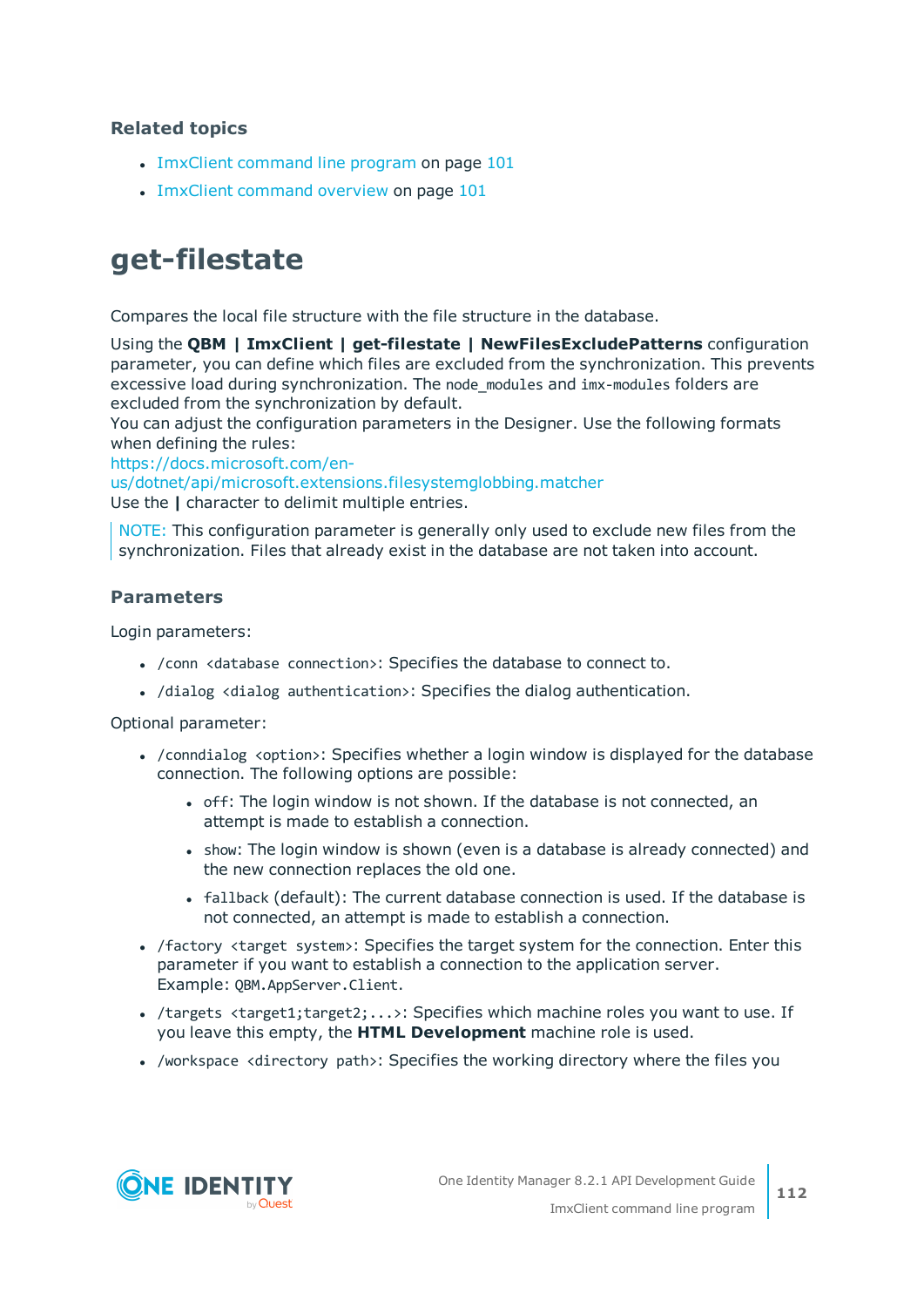want to match are located. If you do not enter anything here, the current directory is used.

### **Related topics**

- ImxClient [command](#page-100-0) line program on page 101
- ImxClient [command](#page-100-1) overview on page 101

## <span id="page-112-0"></span>**setup-web**

Installs necessary files for the development of TypeScript clients.

### **Parameters**

Login parameter:

- <sup>l</sup> /conn <database connection>: Specifies the database to connect to.
- <sup>l</sup> /dialog <dialog authentication>: Specifies the dialog authentication.

Optional parameter:

- / conndialog <option>: Specifies whether a login window is displayed for the database connection. The following options are possible:
	- off: The login window is not shown. If the database is not connected, an attempt is made to establish a connection.
	- show: The login window is shown (even is a database is already connected) and the new connection replaces the old one.
	- fallback (default): The current database connection is used. If the database is not connected, an attempt is made to establish a connection.
- /factory <target system>: Specifies the target system for the connection. Enter this parameter if you want to establish a connection to the application server. Example: QBM.AppServer.Client.
- /workspace <API project path>: Specifies the working directory where the files are to be installed. If you do not enter anything here, the current directory is used.
- /app <application project name>: Specifies which application to compile. If you do not specify anything here, all application projects are compiled.
- /branch <Compilation branch ID> Specifies the compilation branch for installing the files.

If you do not use any of the following parameters, all the install steps are carried out. Once you use one of the parameters, only the corresponding install steps are carried out. You can uses multiple parameters.

- - A: Create a link to the assets folder.
- - L: Initialize the libraries.

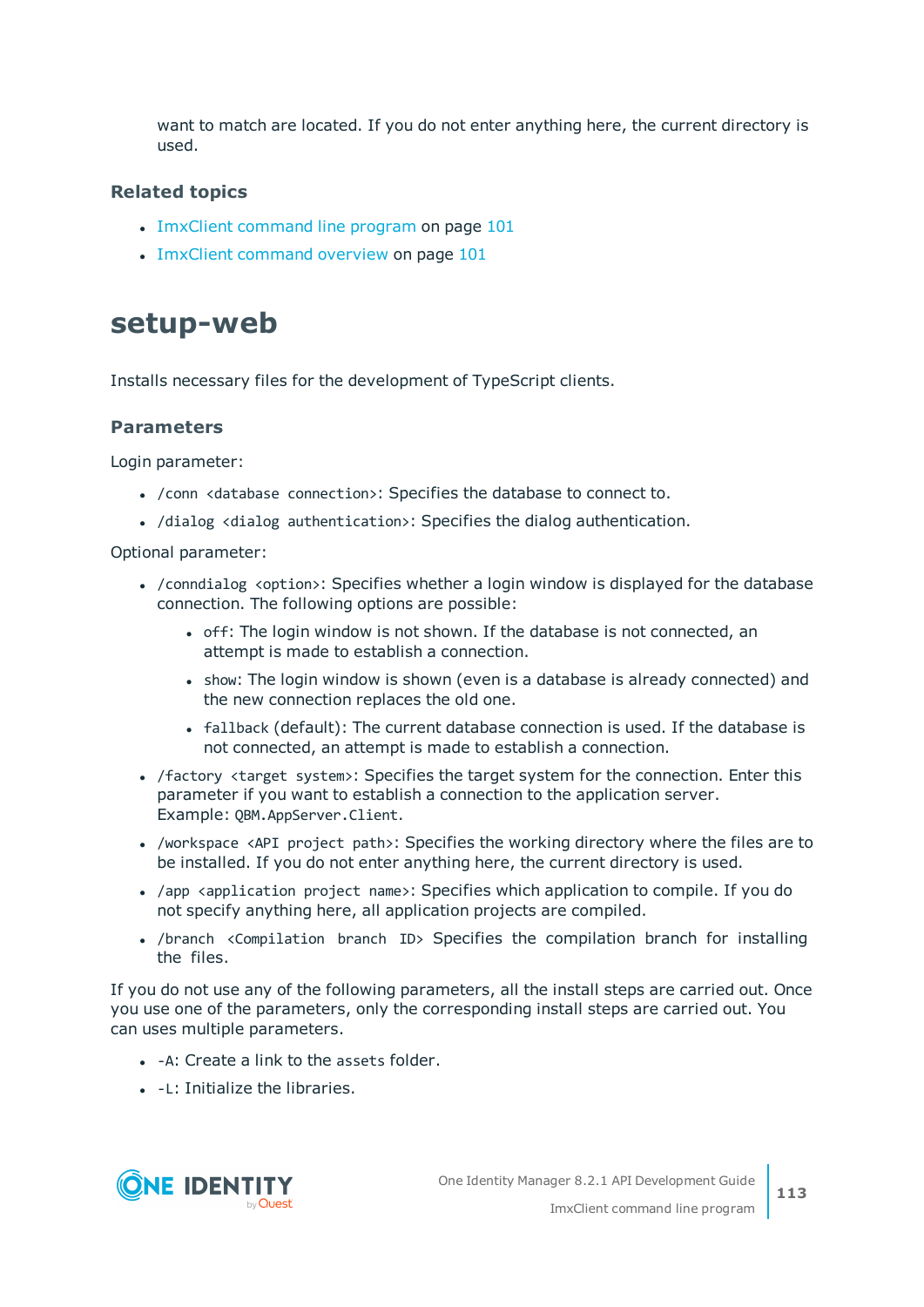• -P: Binds Plugins to the web application.

### **Related topics**

- ImxClient [command](#page-100-0) line program on page 101
- ImxClient [command](#page-100-1) overview on page 101

# <span id="page-113-0"></span>**setup-workspace**

Sets up the Angular working directory.

### **Parameters**

Optional parameter:

• /path <working directory path>: Specifies the working directory. If you do not enter anything here, the current directory is used.

### **Related topics**

- ImxClient [command](#page-100-0) line program on page 101
- ImxClient [command](#page-100-1) overview on page 101

# <span id="page-113-1"></span>**workspace-info**

Queries the state of the Angular working directory (existing applications and last API client update).

### **Parameters**

Optional parameter:

• /workspace: Specifies which working directory to query. If you do not enter anything here, the current directory is used.

### **Related topics**

- ImxClient [command](#page-100-0) line program on page 101
- ImxClient [command](#page-100-1) overview on page 101

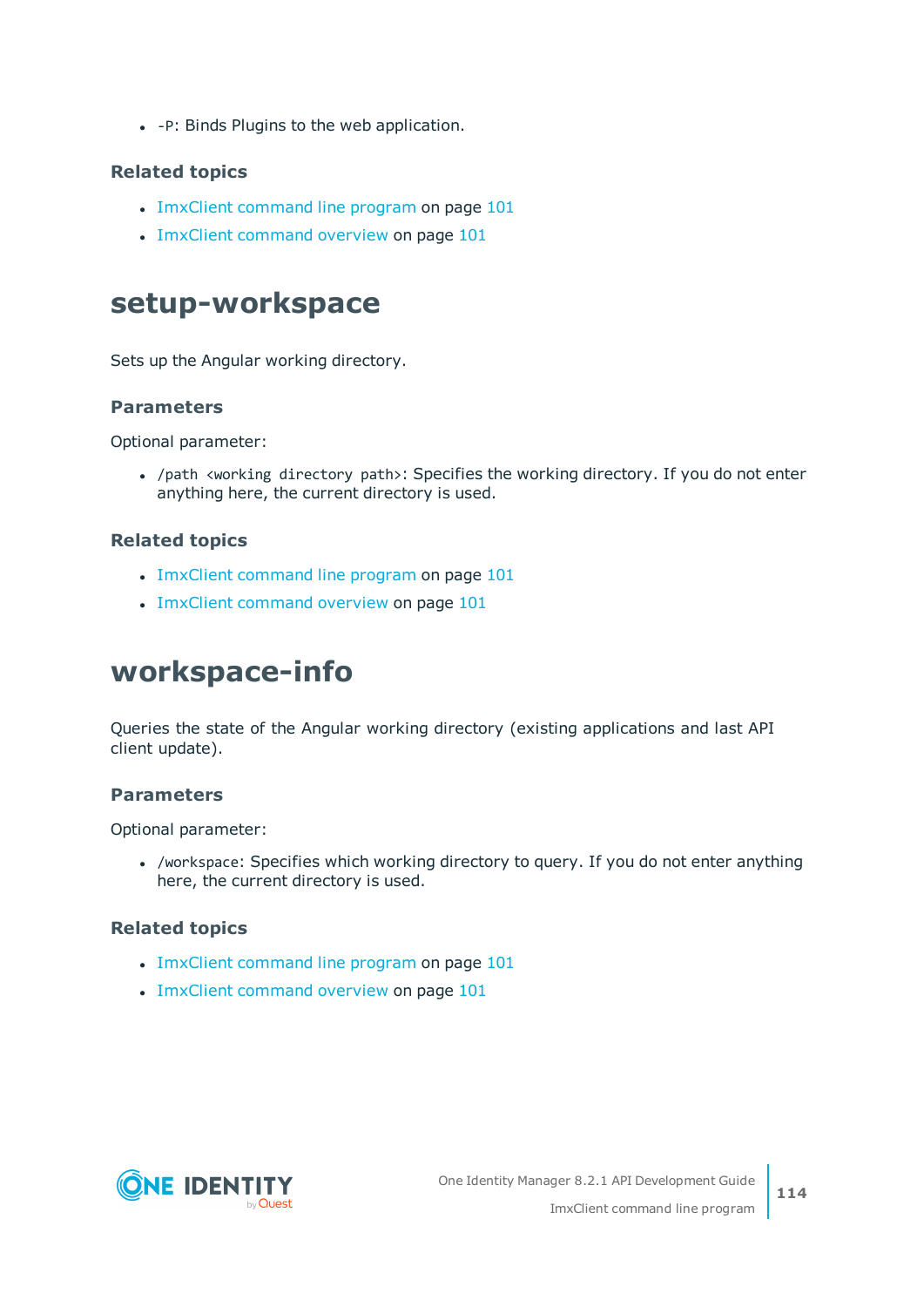# <span id="page-114-0"></span>**check-translations**

Search for captions ([multilingual](#page-66-0) captions) with missing translations in a particular folder and its subfolders.

### **Parameters**

Login parameters:

- / conn <database connection>: Specifies the database to connect to.
- <sup>l</sup> /dialog <dialog authentication>: Specifies the dialog authentication.

Required parameters:

• /path <path to folder>: Specifies the path to the folder you want to check.

Optional parameter:

- / conndialog <option>: Specifies whether a login window is displayed for the database connection. The following options are possible:
	- off: The login window is not shown. If the database is not connected, an attempt is made to establish a connection.
	- show: The login window is shown (even is a database is already connected) and the new connection replaces the old one.
	- fallback (default): The current database connection is used. If the database is not connected, an attempt is made to establish a connection.
- /factory <target system>: Specifies the target system for the connection. Enter this parameter if you want to establish a connection to the application server. Example: QBM.AppServer.Client.

### **Related topics**

- ImxClient [command](#page-100-0) line program on page 101
- ImxClient [command](#page-100-1) overview on page 101

## <span id="page-114-1"></span>**version**

Shows the version of the ImxClient command line program in use.

### **Related topics**

- ImxClient [command](#page-100-0) line program on page 101
- ImxClient [command](#page-100-1) overview on page 101

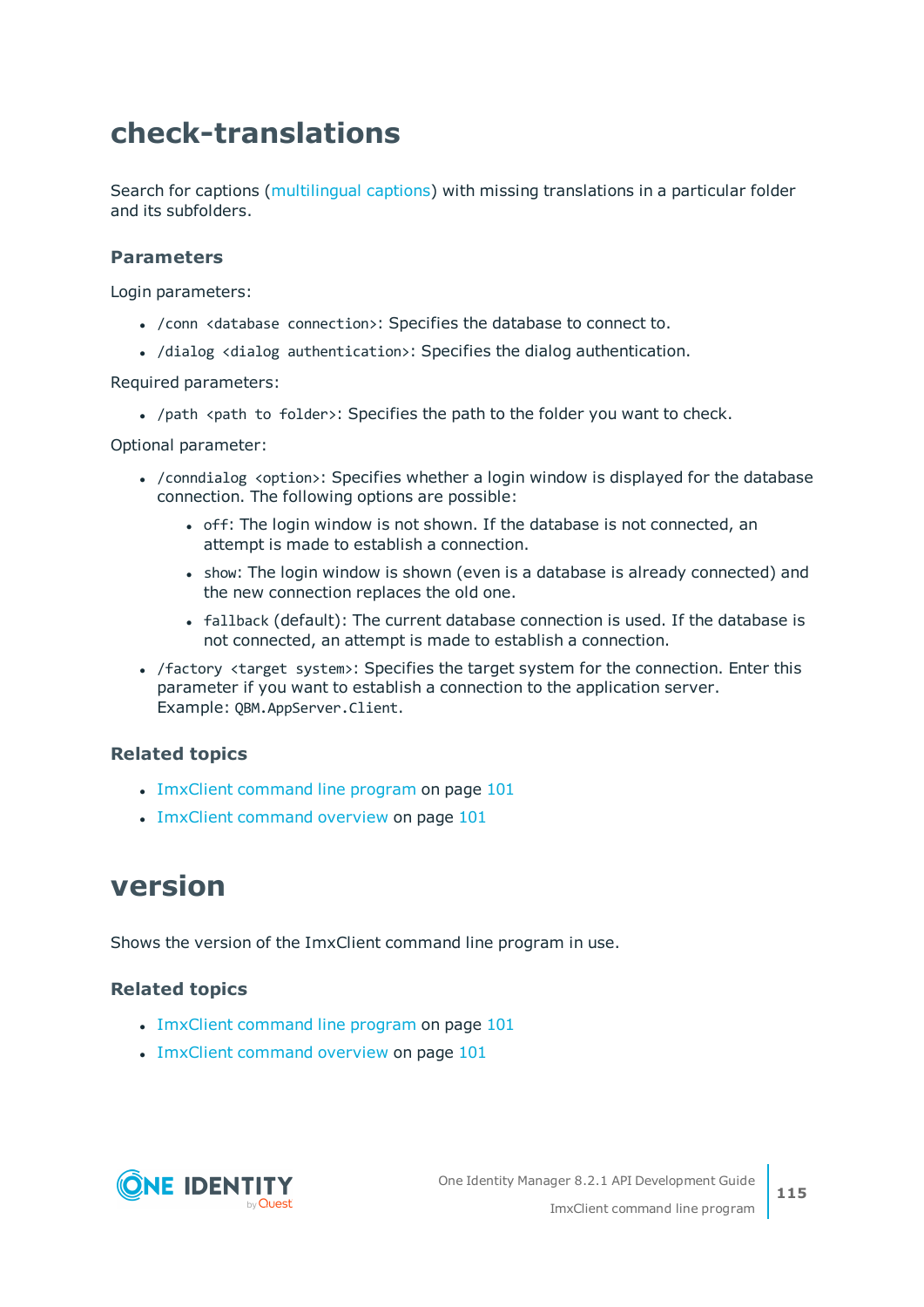One Identity solutions eliminate the complexities and time-consuming processes often required to govern identities, manage privileged accounts and control access. Our solutions enhance business agility while addressing your IAM challenges with on-premises, cloud and hybrid environments.

# **Contacting us**

For sales and other inquiries, such as licensing, support, and renewals, visit <https://www.oneidentity.com/company/contact-us.aspx>.

# **Technical support resources**

Technical support is available to One Identity customers with a valid maintenance contract and customers who have trial versions. You can access the Support Portal at [https://support.oneidentity.com/.](https://support.oneidentity.com/)

The Support Portal provides self-help tools you can use to solve problems quickly and independently, 24 hours a day, 365 days a year. The Support Portal enables you to:

- Submit and manage a Service Request
- View Knowledge Base articles
- Sign up for product notifications
- Download software and technical documentation
- View how-to videos at [www.YouTube.com/OneIdentity](http://www.youtube.com/OneIdentity)
- Engage in community discussions
- Chat with support engineers online
- View services to assist you with your product

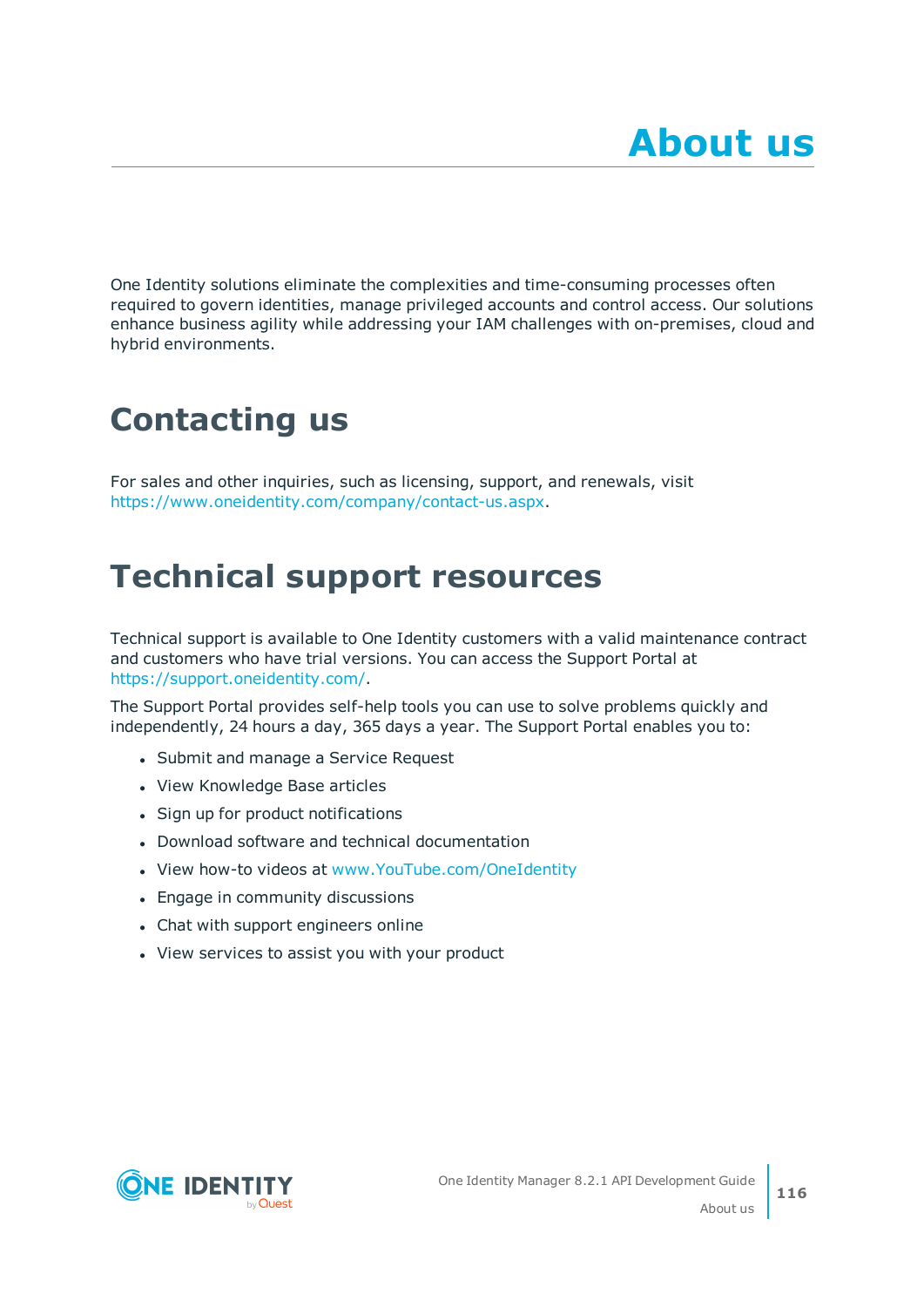# **Index**

## **A**

add API files [97](#page-96-0) API projects [91](#page-90-0) change label [62](#page-61-0) compiler branch [86](#page-85-0) database query [73](#page-72-0) multilingual captions [68](#page-67-0) API test [88](#page-87-0) API configuration [24](#page-23-0) API Designer [33](#page-32-0) start [35](#page-34-0) API development basics [8](#page-7-0) API files [96](#page-95-0) add [97](#page-96-0) assign to a project [94,](#page-93-0) [99](#page-98-0) change [97](#page-96-1) create [97](#page-96-0) delete [98](#page-97-0) edit [97](#page-96-1) import [99](#page-98-1) remove [98](#page-97-0) API projects [91](#page-90-1) add [91](#page-90-0) change [92](#page-91-0) create [91](#page-90-0) delete [93](#page-92-0) edit [92](#page-91-0) import [95](#page-94-0)

remove [93](#page-92-0) assembly reference [29](#page-28-0) async [22](#page-21-0) authentication [12](#page-11-0) configure [25](#page-24-0) primary [12](#page-11-0) secondary [12-13](#page-11-0) await [22](#page-21-0)

### **B**

basics [8](#page-7-0) benefits [33](#page-32-1) bookmarks [78](#page-77-0) delete [80](#page-79-0) display [79](#page-78-0) open [79](#page-78-0) place [80](#page-79-1) remove [80](#page-79-0) branches [85](#page-84-0)

## **C**

C# project [89](#page-88-0) captions [67](#page-66-0) change [70](#page-69-0) create [68](#page-67-0) delete [71](#page-70-0) edit [70](#page-69-0) find [69](#page-68-0) new [68](#page-67-0) remove [71](#page-70-0)

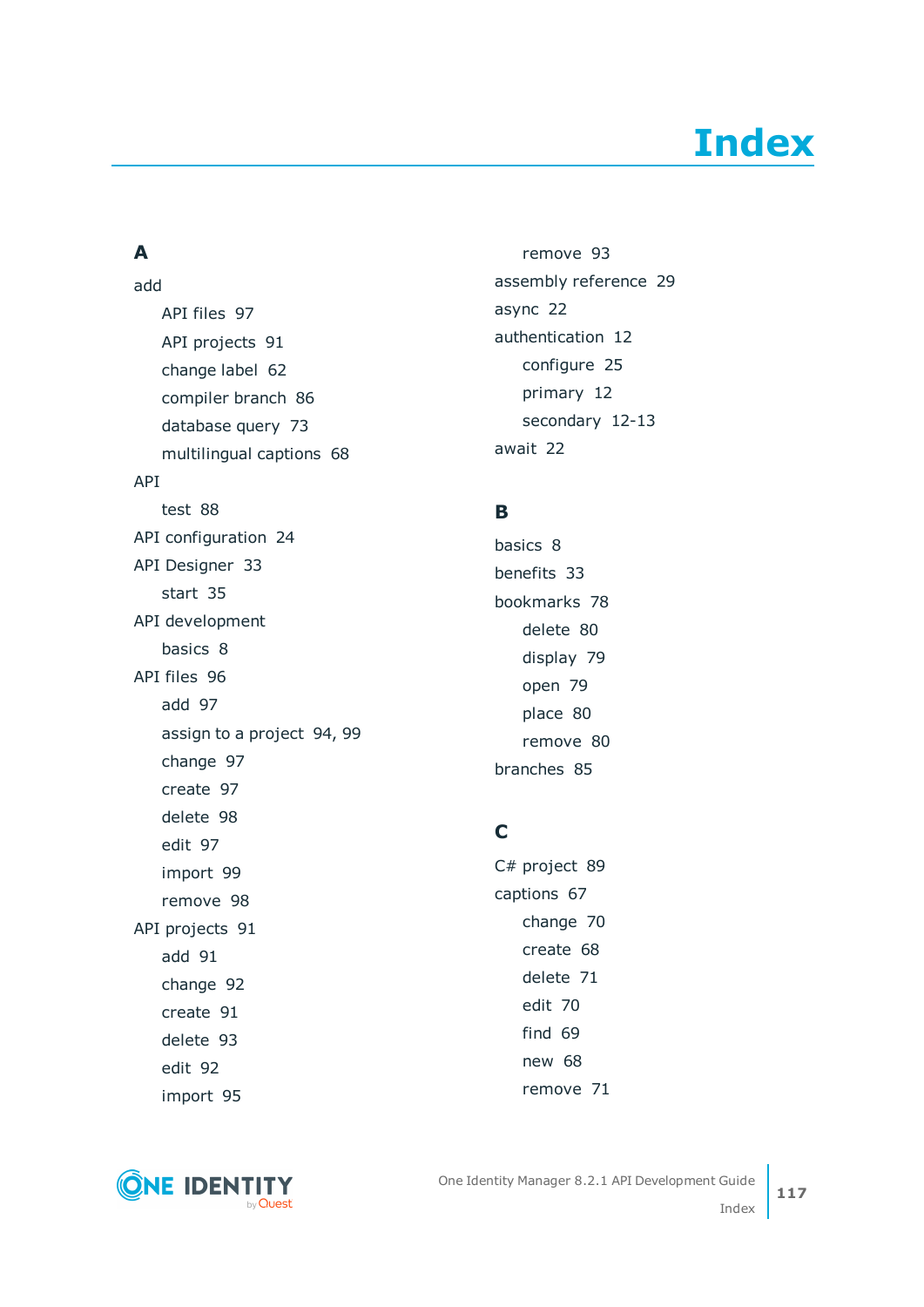search [69](#page-68-0) change API methods [97](#page-96-1) API projects [92](#page-91-0) captions [70](#page-69-0) change label [63](#page-62-0) compiler branch [87](#page-86-0) database query [74](#page-73-0) global settings [50](#page-49-0) multilingual captions [70](#page-69-0) nodes [60](#page-59-0) settings [50](#page-49-0) change label [61](#page-60-0) add [62](#page-61-0) apply [61](#page-60-1) change [63](#page-62-0) create [62](#page-61-0) delete [63](#page-62-1) edit [63](#page-62-0) new [62](#page-61-0) remove [63](#page-62-1) CLI [101](#page-100-0) close tab [76](#page-75-0) code [16](#page-15-0) display [58](#page-57-0) colors [44](#page-43-0) command line [101](#page-100-0) command list [77](#page-76-0) display [78](#page-77-1) open [78](#page-77-1) commandos [101](#page-100-1) commands [77](#page-76-0) compile [81](#page-80-0), [83](#page-82-0)

compiler branch [85](#page-84-0) add [86](#page-85-0) apply [86](#page-85-1) change [87](#page-86-0) create [86](#page-85-0) delete [88](#page-87-1) edit [87](#page-86-0) new [86](#page-85-0) remove [88](#page-87-1) select [86](#page-85-1) compiling [81](#page-80-0) configure [29](#page-28-0) display [85](#page-84-1) open [85](#page-84-1) run [83](#page-82-0) start [83](#page-82-0) test [82](#page-81-0) configurations authentication [25](#page-24-0) compiling [29](#page-28-0) ConfigureAwait [22](#page-21-0) context menu [56](#page-55-0) conventions [10](#page-9-0) create API files [97](#page-96-0) API projects [91](#page-90-0) captions [68](#page-67-0) change label [62](#page-61-0) compiler branch [86](#page-85-0) database query [73](#page-72-0) multilingual captions [68](#page-67-0) CSV [16](#page-15-1) custom layout [77](#page-76-1) Custom method [96](#page-95-1)

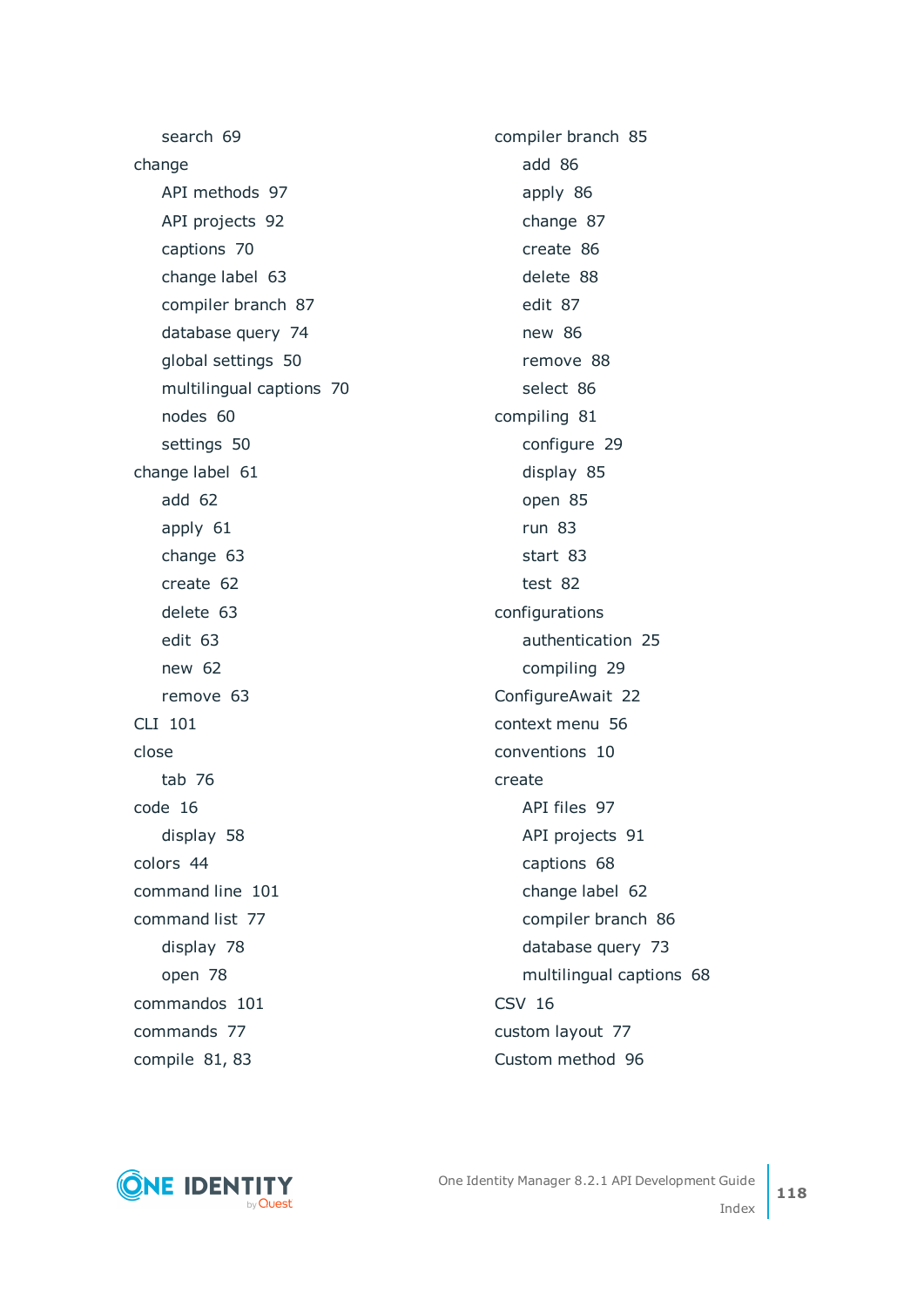## **D**

data structure hierarchical [17](#page-16-0) database project [36](#page-35-0) database query [72](#page-71-0) add [73](#page-72-0) change [74](#page-73-0) create [73](#page-72-0) delete [75](#page-74-0) edit [74](#page-73-0) manage [72](#page-71-0) new [73](#page-72-0) remove [75](#page-74-0) test [75](#page-74-1) date format [14](#page-13-0) deactivate compilation [53](#page-52-0) deadlock [22](#page-21-0) debug [81](#page-80-0) default layout [77](#page-76-1) restore [77](#page-76-1) definition tree open [55](#page-54-0) definition tree view [51](#page-50-0), [54-55](#page-53-0) open [55](#page-54-0) delete API methods [98](#page-97-0) API projects [93](#page-92-0) bookmarks [80](#page-79-0) captions [71](#page-70-0) change label [63](#page-62-1) compiler branch [88](#page-87-1) database query [75](#page-74-0) multilingual captions [71](#page-70-0)

display bookmarks [79](#page-78-0) code [58](#page-57-0) command list [78](#page-77-1) compiling [85](#page-84-1) definition tree [55](#page-54-0) definition tree view [55](#page-54-0) definitions [55](#page-54-0) generated code [58](#page-57-0) navigation [46](#page-45-0) object properties [52](#page-51-0) task window [84](#page-83-0)

## **E**

edit API files [97](#page-96-1) API projects [92](#page-91-0) captions [70](#page-69-0) change label [63](#page-62-0) compiler branch [87](#page-86-0) database query [74](#page-73-0) multilingual captions [70](#page-69-0) nodes [60](#page-59-0) editing nodes [59](#page-58-0) entity methods [96](#page-95-2) general [17](#page-16-0) examples [23](#page-22-0) export [36](#page-35-1), [38](#page-37-0) export solution [38](#page-37-0) extensions [58](#page-57-1)

## **F**

file based [37](#page-36-0) file path [53](#page-52-0)

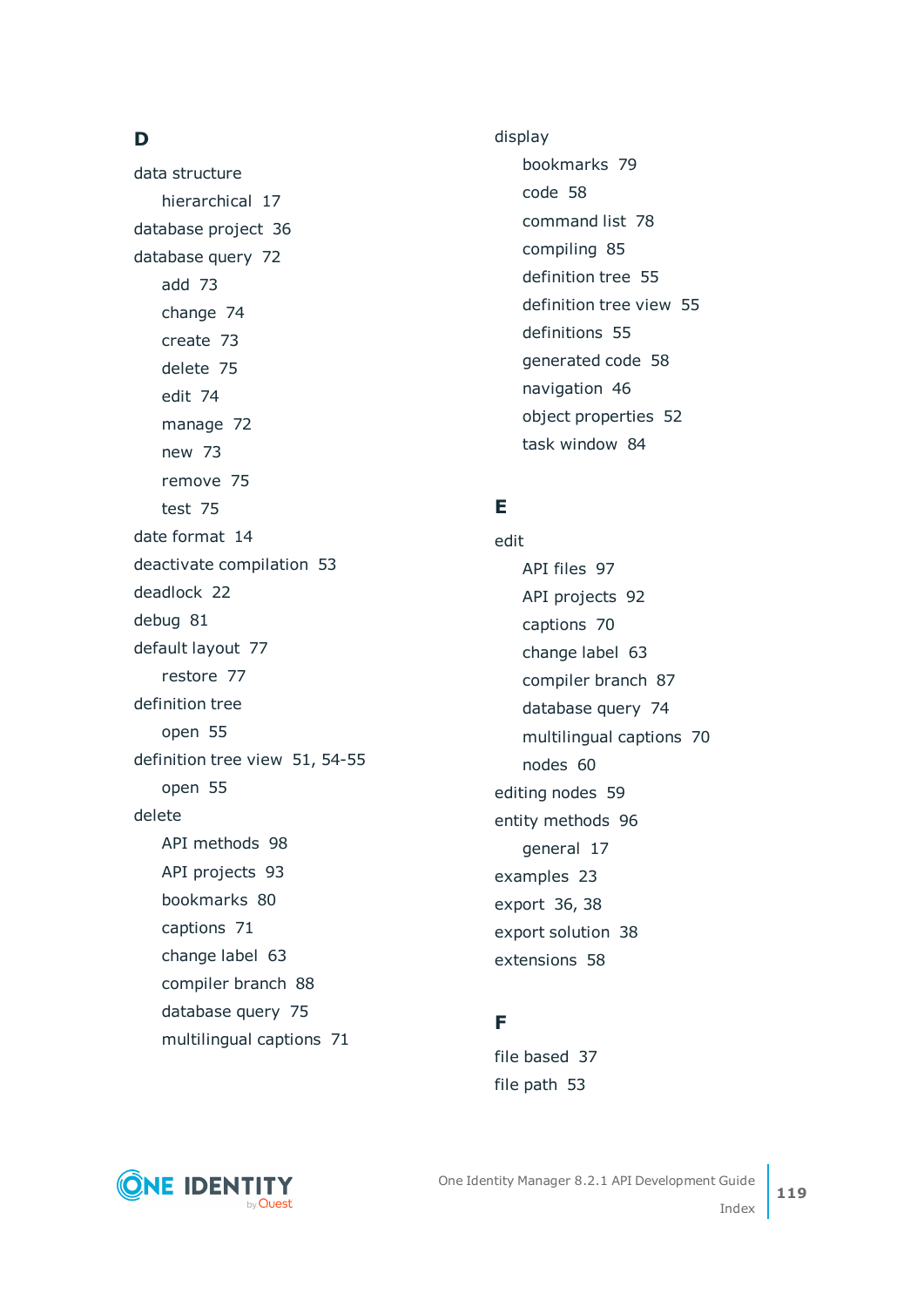filtering [17](#page-16-0) find captions [69](#page-68-0) multilingual captions [69](#page-68-0) find and replace [64,](#page-63-0) [67](#page-66-1) fix error [84](#page-83-1) fix warnings [84](#page-83-1) format date [14](#page-13-0) parameter [15](#page-14-0) response [16](#page-15-1)

## **G**

generated code [58](#page-57-0) global settings [47](#page-46-0) change [50](#page-49-0) open [50](#page-49-0) graphical user interface [38](#page-37-1) grouping [17](#page-16-0) GUI [38](#page-37-1)

## **H**

help [23](#page-22-0) HTTP method [14](#page-13-1)

## **I**

icons [43](#page-42-0) import API files [99](#page-98-1) API projects [95](#page-94-0) import namespace [29](#page-28-0) import object to database [38](#page-37-0) ImxClient [101](#page-100-0) commandos [101](#page-100-1) branch [105](#page-104-0) check-translations [115](#page-114-0) compile api [104](#page-103-0) compile app [102](#page-101-0) connect [106](#page-105-0) fetch-files [109](#page-108-0) get-apistate [111](#page-110-0) get-filestate [112](#page-111-0) help [102](#page-101-1) install-apiserver [107](#page-106-0) push-files [110](#page-109-0) repl [105](#page-104-1) run-apiserver [108](#page-107-0) setup-web [113](#page-112-0) setup-workspace [114](#page-113-0) version [115](#page-114-1) workspace-info [114](#page-113-1) ImxClient command line program start [101](#page-100-2) interface [38](#page-37-1)

## **L**

language [67-71](#page-66-0) languages [67-71](#page-66-0) layout [77](#page-76-1) restore [77](#page-76-1) save [77](#page-76-1) limit [17](#page-16-0) log out [13](#page-12-0) login [12-13](#page-11-1)

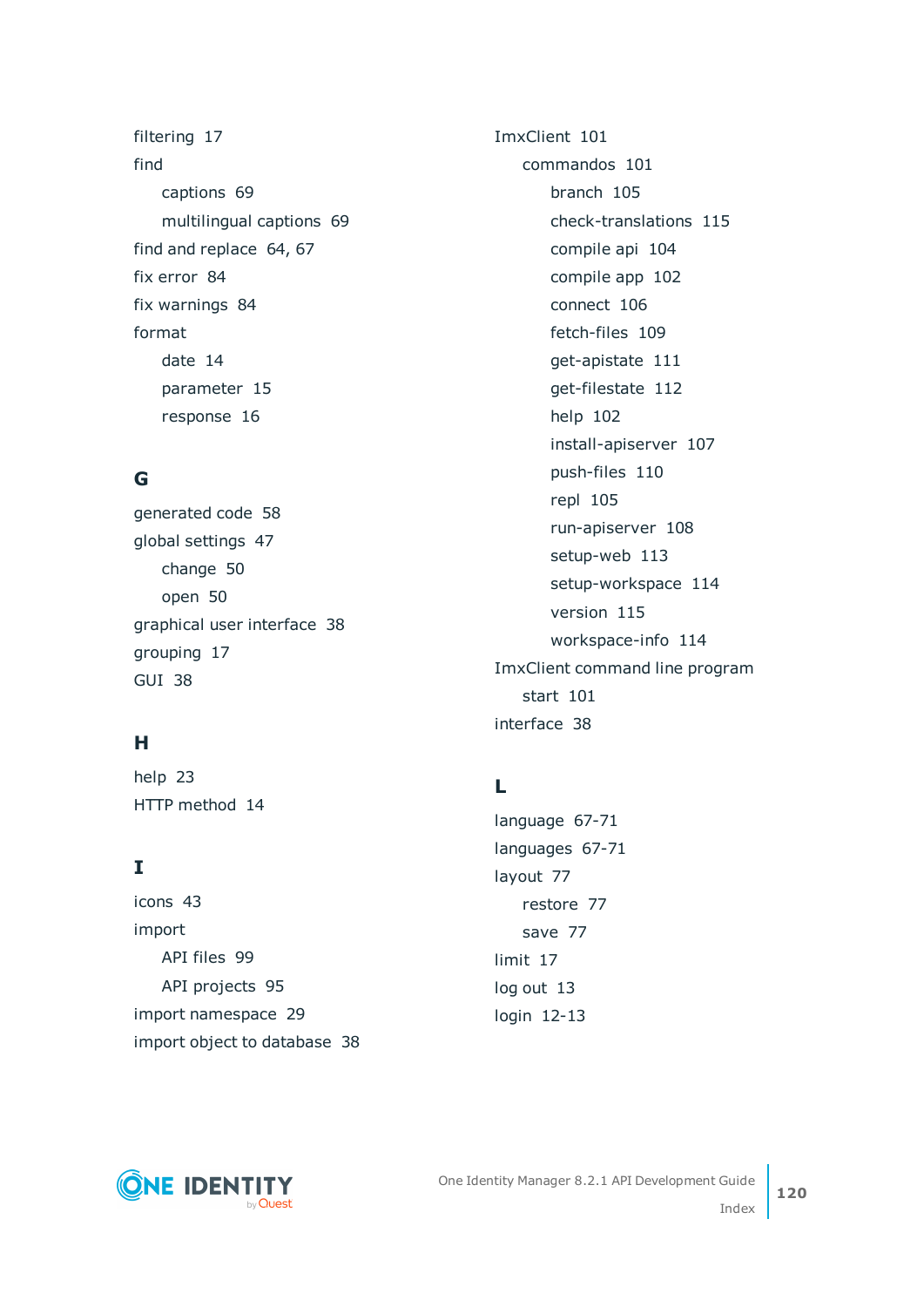### **M**

managing database queries [72](#page-71-0) menu [40](#page-39-0) menu bar [40](#page-39-0) method type [14](#page-13-1) multilingual captions [67-71](#page-66-0) add [68](#page-67-0) change [70](#page-69-0) create [68](#page-67-0) delete [71](#page-70-0) edit [70](#page-69-0) find [69](#page-68-0) new [68](#page-67-0) remove [71](#page-70-0) search [69](#page-68-0)

## **N**

namespace [29](#page-28-0) navigate [45](#page-44-0) navigation [45](#page-44-0) display [46](#page-45-0) open [46](#page-45-0) new API files [97](#page-96-0) API projects [91](#page-90-0) captions [68](#page-67-0) change label [62](#page-61-0) compiler branch [86](#page-85-0) database query [73](#page-72-0) multilingual captions [68](#page-67-0) new API file [97](#page-96-0) new API project [91](#page-90-0)

node editor [59](#page-58-0) open [60](#page-59-1) node editor view [59](#page-58-0) nodes change [60](#page-59-0) edit [60](#page-59-0)

## **O**

object properties [51](#page-50-1) display [52](#page-51-0) open [52](#page-51-0) open bookmarks [79](#page-78-0) command list [78](#page-77-1) compiling [85](#page-84-1) definition tree [55](#page-54-0) definition tree view [55](#page-54-0) generated code [58](#page-57-0) global settings [50](#page-49-0) navigation [46](#page-45-0) node editor [60](#page-59-1) object properties [52](#page-51-0) settings [50](#page-49-0) solution [54](#page-53-1) start page [47](#page-46-1) tab [76](#page-75-0) task window [84](#page-83-0) option [47](#page-46-0)

## **P**

PageSize [17](#page-16-0) parameter format [15](#page-14-0) query parameter [15](#page-14-1) URL parameter [15](#page-14-2)



One Identity Manager 8.2.1 API Development Guide Index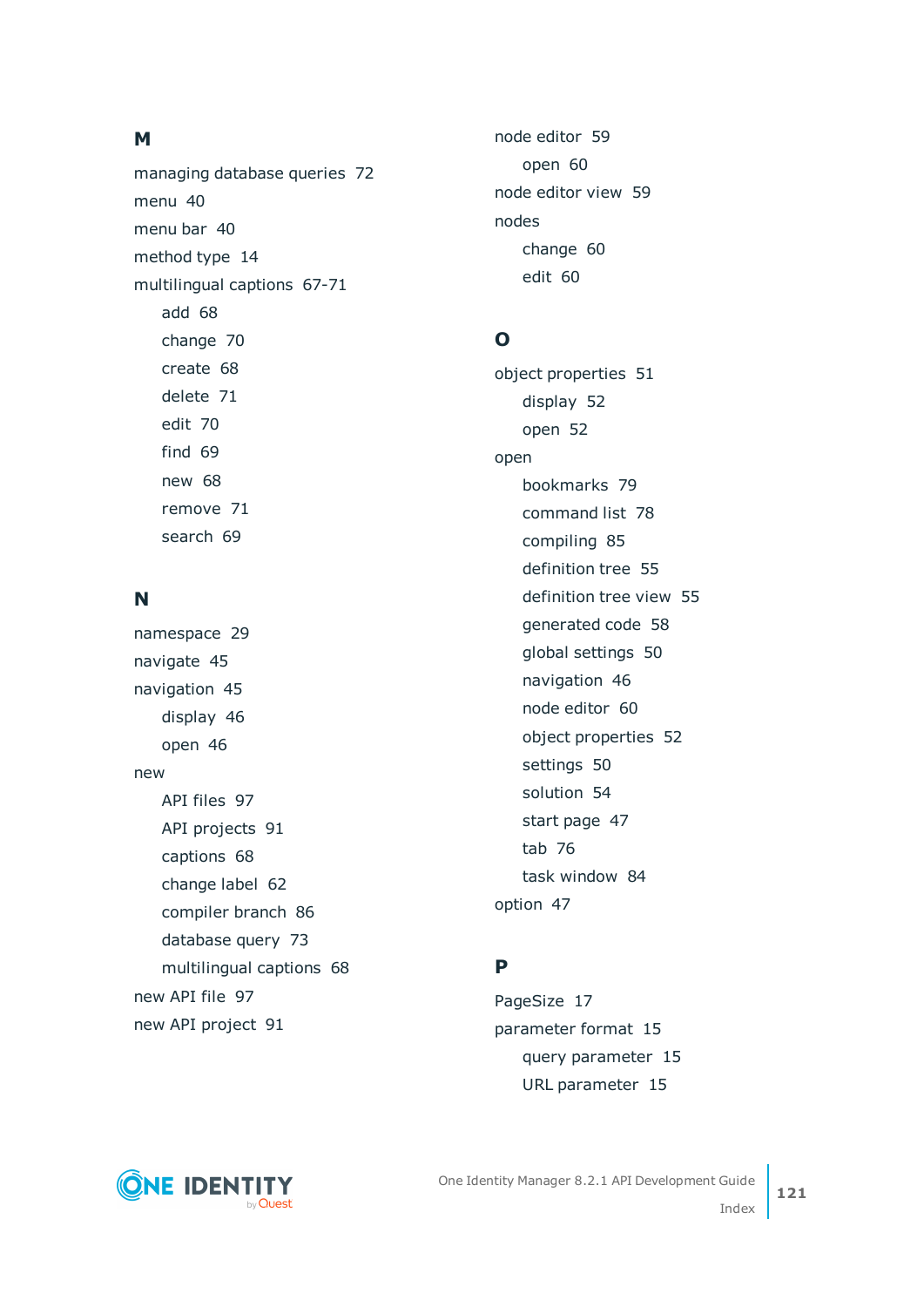PDF [16](#page-15-1) policies [10](#page-9-0) project types [36](#page-35-0)

## **Q**

query authentication [10](#page-9-1) authorization [10](#page-9-1) processing [10](#page-9-1) validation [10](#page-9-1) query parameter [15](#page-14-1) quick start [34](#page-33-0)

## **R**

redo [47,](#page-46-0) [77](#page-76-0) release [81](#page-80-0) reload object [53](#page-52-0) remove API files [98](#page-97-0) bookmarks [80](#page-79-0) captions [71](#page-70-0) change label [63](#page-62-1) compiler branch [88](#page-87-1) database query [75](#page-74-0) multilingual captions [71](#page-70-0) repeat [47](#page-46-0) replace [64](#page-63-0), [67](#page-66-1) resolution [47](#page-46-0) response [16](#page-15-0) response code [16](#page-15-0) response format [16](#page-15-1) right click [56](#page-55-0) run command line program [101](#page-100-2) compiling [83](#page-82-0)

## **S**

save tab [76](#page-75-0) save changes [38](#page-37-0) save locally [36](#page-35-1) save to disk [36](#page-35-1) save type specify [36](#page-35-1) SDK [23](#page-22-0) search [64,](#page-63-0) [67](#page-66-1) captions [69](#page-68-0) multilingual captions [69](#page-68-0) searching [64,](#page-63-0) [67](#page-66-1) security token [13](#page-12-1) session status [13](#page-12-1) session status inquiry [14](#page-13-2) settings [47](#page-46-0) change [50](#page-49-0) open [50](#page-49-0) single sign-on [25](#page-24-0) software development kit [23](#page-22-0) solution [53](#page-52-0) open [54](#page-53-1) solution project [36-37](#page-35-0) sort by [17](#page-16-0) specify save type [36](#page-35-1) SQL expression test [75](#page-74-1) SQL files [96](#page-95-3) SSO [25](#page-24-0)